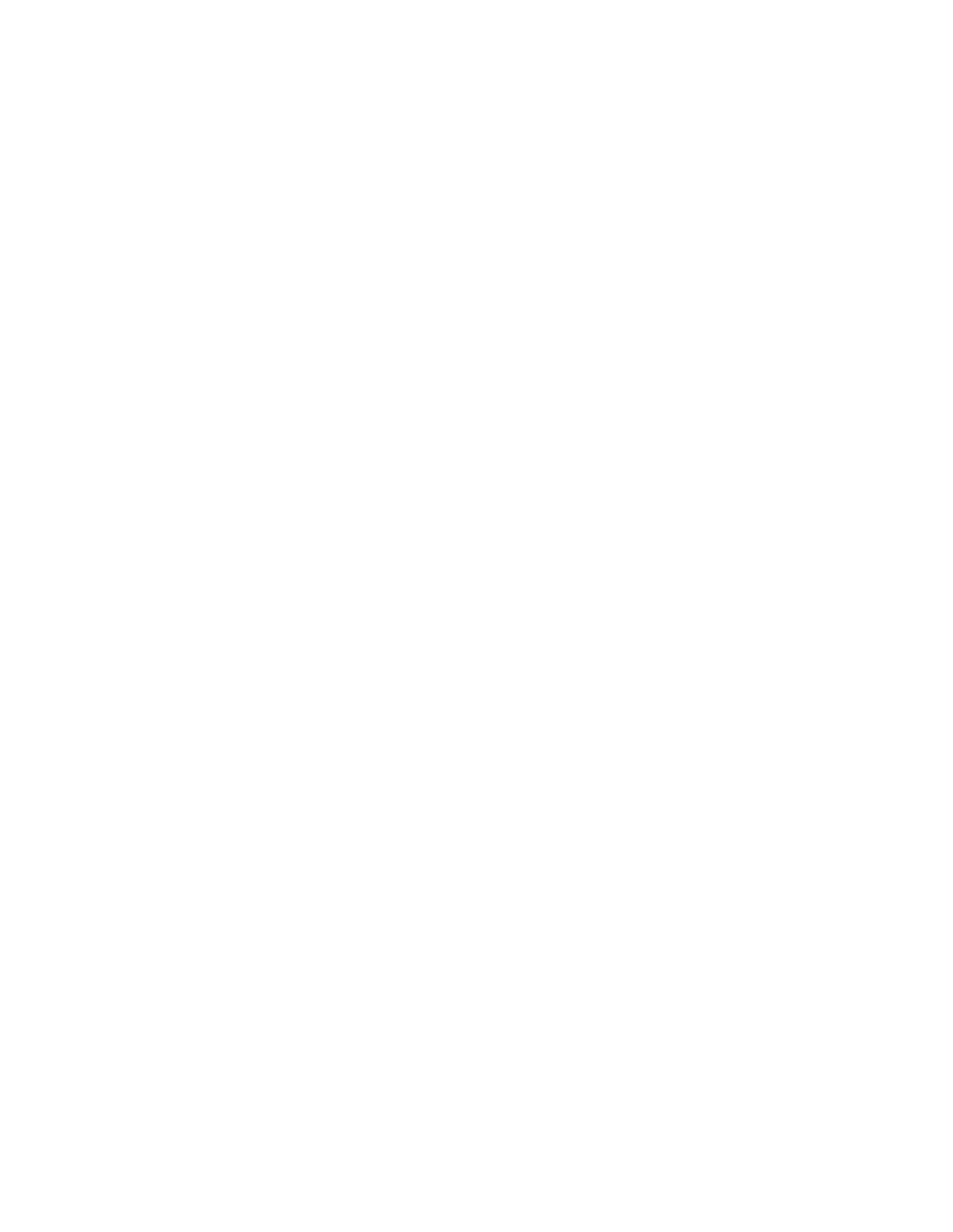# Table of Contents

### **Chapter 1: INTRODUCTION TO THE GUIDE AND TO**  *THE MENTAL HEALTH SERVICES ACT*

| 1.1 |                                                                                     |                                                                         |  |  |
|-----|-------------------------------------------------------------------------------------|-------------------------------------------------------------------------|--|--|
| 1.2 |                                                                                     |                                                                         |  |  |
| 1.3 |                                                                                     |                                                                         |  |  |
| 1.4 |                                                                                     |                                                                         |  |  |
| 1.5 |                                                                                     |                                                                         |  |  |
| 1.6 |                                                                                     |                                                                         |  |  |
| 1.7 |                                                                                     |                                                                         |  |  |
| 1.8 | Navigating the Guide – finding your way around $\ldots \ldots \ldots \ldots \ldots$ |                                                                         |  |  |
| 1.9 |                                                                                     |                                                                         |  |  |
|     |                                                                                     |                                                                         |  |  |
|     |                                                                                     |                                                                         |  |  |
|     |                                                                                     | 1.12 Coming into effect of the MHSA amendments 3                        |  |  |
|     |                                                                                     |                                                                         |  |  |
|     |                                                                                     |                                                                         |  |  |
|     |                                                                                     |                                                                         |  |  |
|     |                                                                                     |                                                                         |  |  |
|     |                                                                                     | Chapter 2: AMENDMENTS TO THE MENTAL HEALTH SERVICES ACT, effective 2015 |  |  |
|     |                                                                                     |                                                                         |  |  |
|     |                                                                                     | 2.2 The Amendments                                                      |  |  |
|     | $\mathbf{i}$ .                                                                      |                                                                         |  |  |
|     | ii.                                                                                 |                                                                         |  |  |
|     | iii.                                                                                |                                                                         |  |  |
|     | iv.                                                                                 |                                                                         |  |  |
|     | V.                                                                                  |                                                                         |  |  |
|     | vi.                                                                                 | Assessment, admission, treatment and discharge (s. 17 to 31.1) 7        |  |  |
|     | vii.                                                                                | ECT (Electroconvulsive therapy) (Regulation change). 8                  |  |  |
|     |                                                                                     | viii. General issues                                                    |  |  |
|     |                                                                                     | a. Mental health approved homes $\ldots$ 8                              |  |  |
|     |                                                                                     | Confidentiality and release of information. 8<br>b.                     |  |  |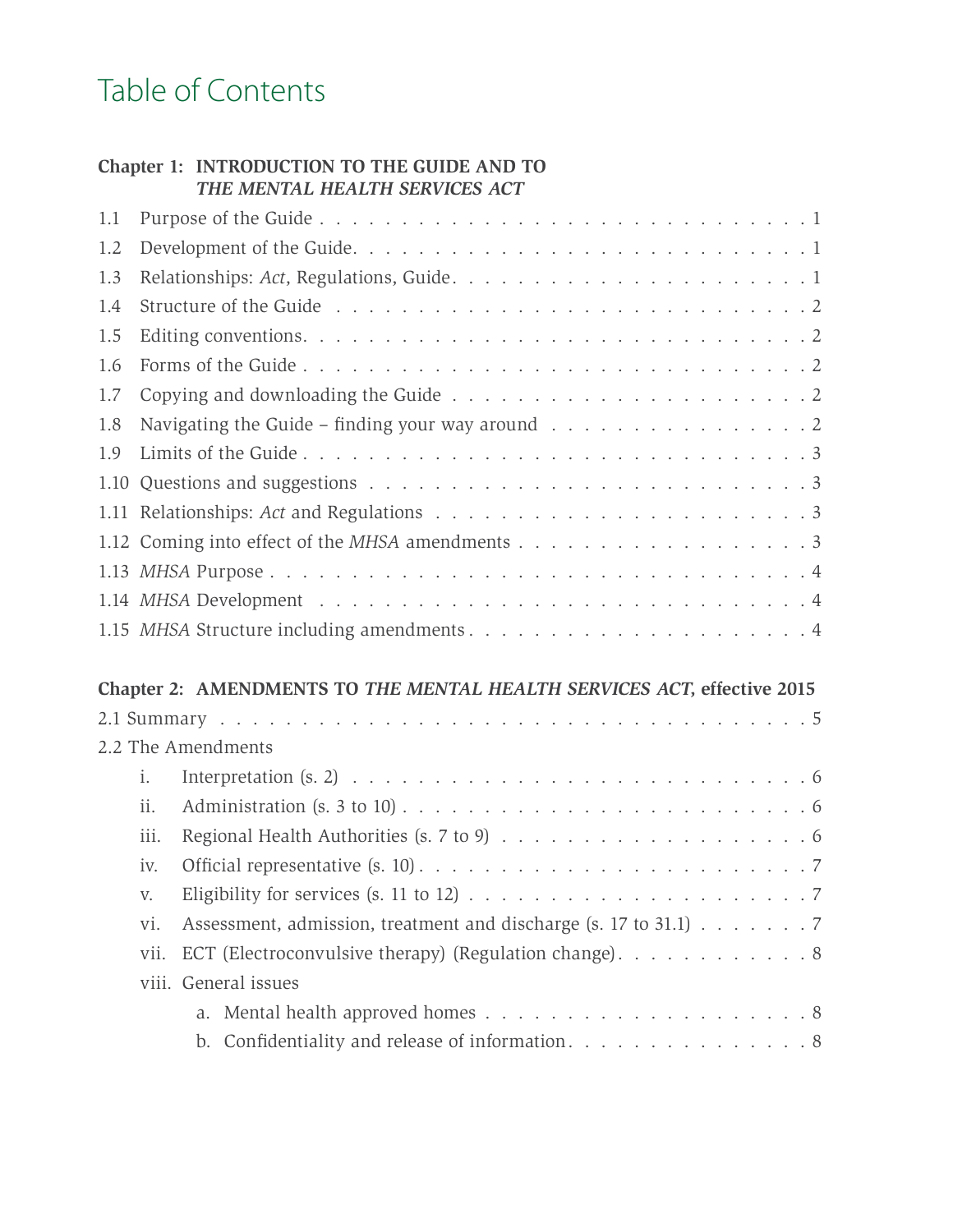| Chapter 3: DESIGNATIONS, DEFINITIONS AND ADMINISTRATION (s. 2 to 10) |                                                                                                |  |  |  |
|----------------------------------------------------------------------|------------------------------------------------------------------------------------------------|--|--|--|
| 3.1                                                                  |                                                                                                |  |  |  |
| 3.2                                                                  |                                                                                                |  |  |  |
| 3.3                                                                  |                                                                                                |  |  |  |
|                                                                      | <b>Chapter 4: ELIGIBILITY FOR SERVICES AND GENERAL RIGHTS</b><br>AND OBLIGATIONS (s. 11 to 16) |  |  |  |
| 4.1                                                                  |                                                                                                |  |  |  |
| 4.2                                                                  |                                                                                                |  |  |  |
|                                                                      | Chapter 5: ASSESSMENT, ADMISSION, TREATMENT AND DISCHARGE (s. 17 to 31)                        |  |  |  |
| 5.1                                                                  |                                                                                                |  |  |  |
| 5.2                                                                  | Voluntary Services: mental health centre admission and treatment. 16                           |  |  |  |
| 5.3                                                                  |                                                                                                |  |  |  |
| 5.4                                                                  | Admission on medical certificates (Form G) (s. 24). 20                                         |  |  |  |
| 5.5                                                                  |                                                                                                |  |  |  |
| 5.6                                                                  |                                                                                                |  |  |  |
| 5.7                                                                  |                                                                                                |  |  |  |
| 5.8                                                                  |                                                                                                |  |  |  |
| 5.9                                                                  |                                                                                                |  |  |  |
| 5.10                                                                 |                                                                                                |  |  |  |
| 5.11                                                                 |                                                                                                |  |  |  |
|                                                                      |                                                                                                |  |  |  |
|                                                                      |                                                                                                |  |  |  |
|                                                                      | Chapter 6: APPEAL AND REVIEW PROCEDURES (s. 32 to 34)                                          |  |  |  |
| 6.1                                                                  |                                                                                                |  |  |  |
| 6.2                                                                  |                                                                                                |  |  |  |
| 6.3                                                                  |                                                                                                |  |  |  |
| 6.4                                                                  |                                                                                                |  |  |  |

| 6.6 Deemed (automatic) review panel appeals: involuntary |  |
|----------------------------------------------------------|--|
|                                                          |  |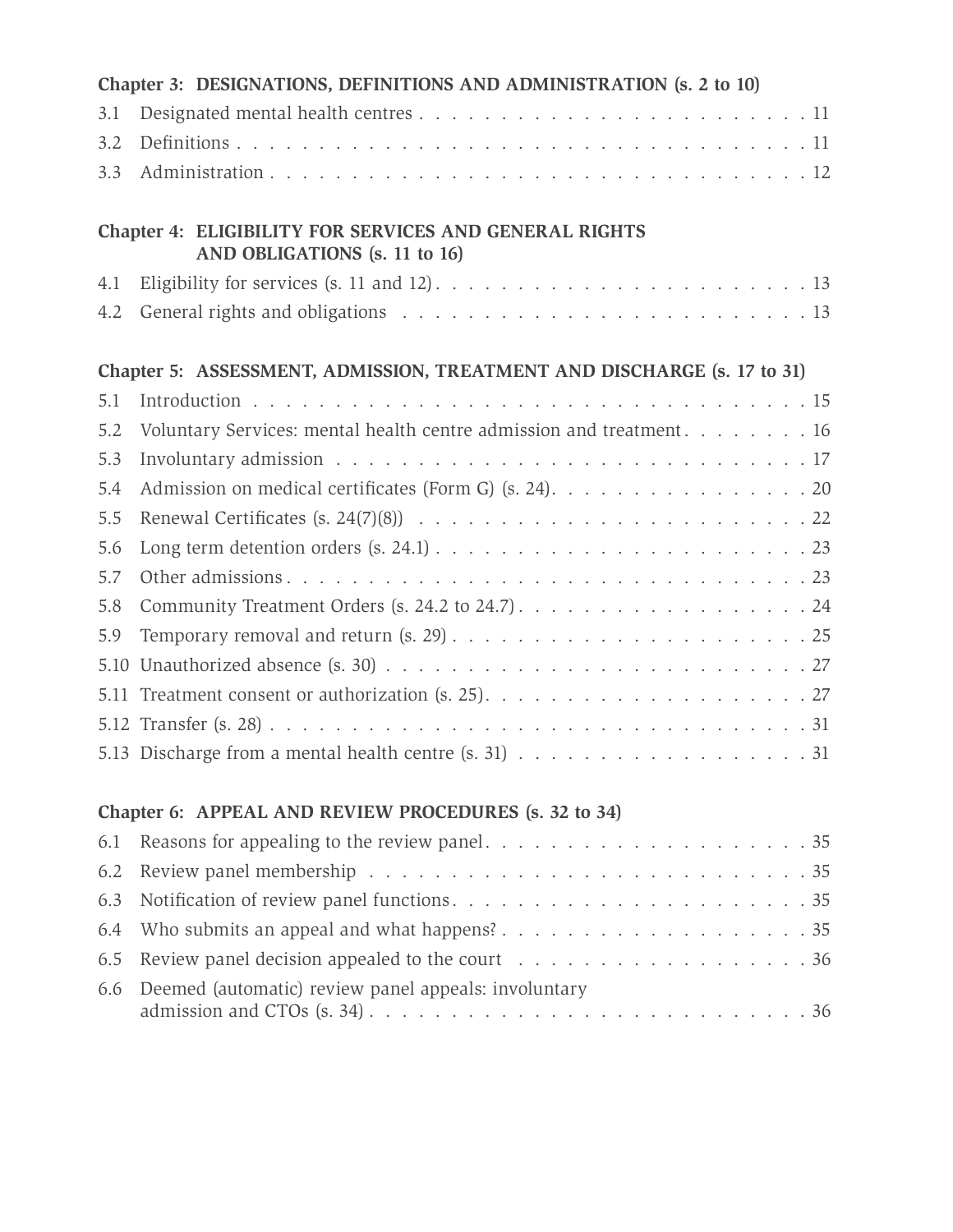### **Chapter 7: MENTAL HEALTH APPROVED HOMES, CONFIDENTIALITY, LIABILITY and REGULATIONS**

### **APPENDICES:**

| Appendix 1:  | Personal Rights and The Mental Health Services Act 41                                                                        |
|--------------|------------------------------------------------------------------------------------------------------------------------------|
| Appendix 2:  |                                                                                                                              |
| Appendix 3:  | Designated Mental Health Centres (inpatient units) 59                                                                        |
| Appendix 4:  | Voluntary and "Alternative" Admission Procedures 63                                                                          |
| Appendix 5:  | Completing Form A: Certificate of Physician or Prescribed<br>Health Professional that Psychiatric Examination is Required 65 |
| Appendix 6:  | Completing Form G: Certificate of Medical Practitioners for<br>Compulsory Admission of a Person to a Mental Health Centre 71 |
| Appendix 7:  |                                                                                                                              |
| Appendix 8:  |                                                                                                                              |
| Appendix 9:  | Review Panel and Official Representative Procedures 101                                                                      |
| Appendix 10: | Collection, Use and Disclosure of Personal Health Information 109                                                            |
| Appendix 11: |                                                                                                                              |
| Appendix 12: | Psychiatrist, Physician and Resident Responsibilities 127                                                                    |
| Appendix 13: | Forms Under The Mental Health Services Act or<br>The Mental Health Services Regulations 131                                  |
| Appendix 14: |                                                                                                                              |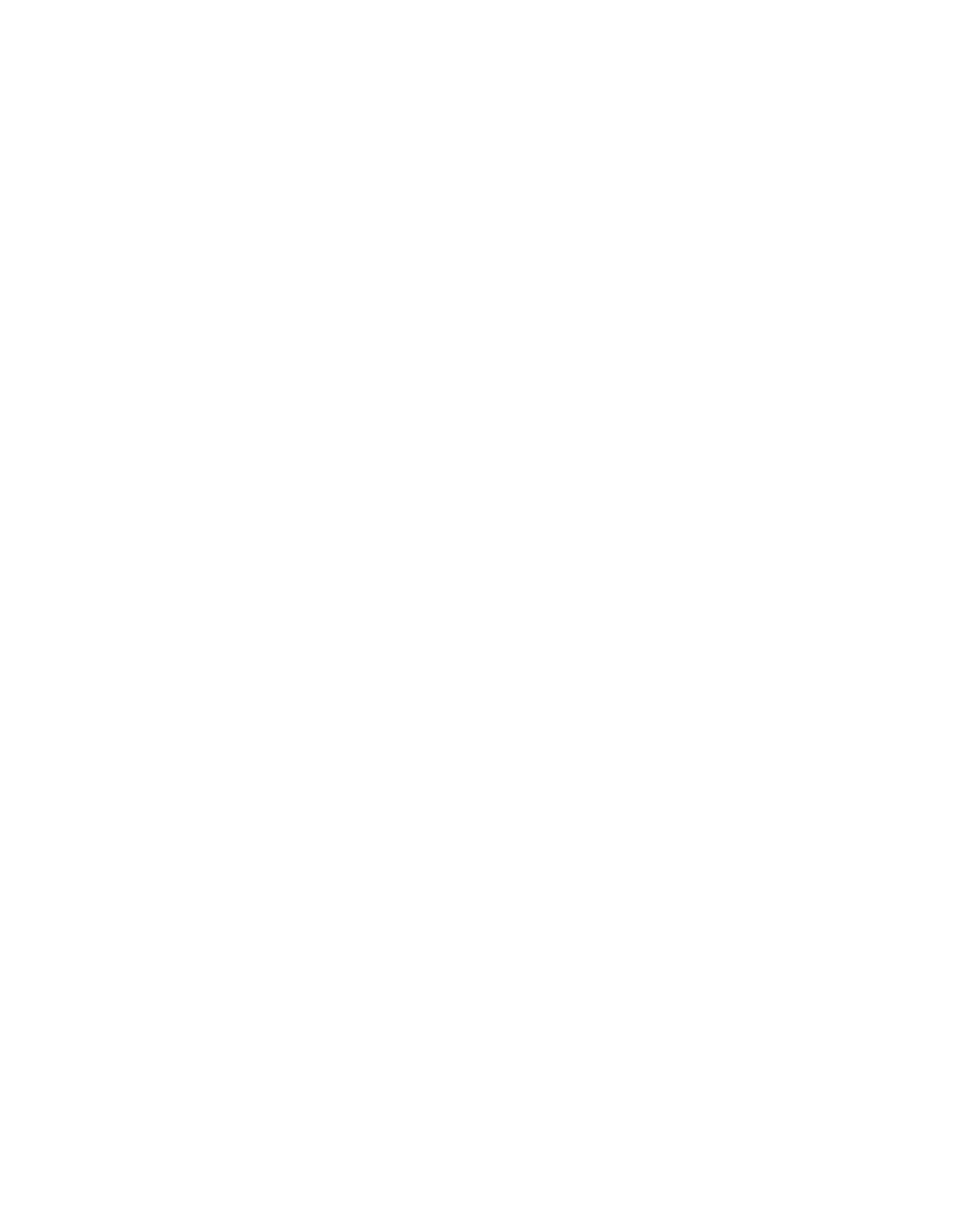### **Chapter 1**

# INTRODUCTION TO THE GUIDE AND TO *THE MENTAL HEALTH SERVICES ACT*

Chapter 1 introduces the Guide to *The Mental Health Services Act* and introduces *The Mental Health Services Act (MHSA)* with amendments effective in 2015.

### **Guide to** *The Mental Health Services Act*

### **1.1 Purpose of the Guide**

The Guide to *The Mental Health Services Act* (Guide) has two purposes:

- making *The Mental Health Services Act* more understandable; and
- promoting consistent interpretation of the *Act* so that people who need involuntary mental health treatment receive help in a lawful, responsible and respectful manner.

People who may find the Guide useful include persons with lived experience, families, managers, physicians and other health care providers, advocacy organizations, police officers and other interested people.

### **1.2 Development of the Guide**

- Significant amendments to the *MHSA* required a new Guide.
- This Guide replaces the 2002 "Reference Guide to *The Mental Health Services Act* and Mental Health Services Regulations of Saskatchewan."
- Input for the Guide was received from many professionals, persons with lived experience, family and other stakeholder perspectives.

### **1.3 Relationships:** *Act***, Regulations, Guide**

- The *Act* and Regulations including the prescribed forms are the law and must be followed.
- Regulations forms cannot be altered.
- Recommended forms, not in the Regulations, can be altered.
- The Guide is not the law but is intended to help interpret and implement the law.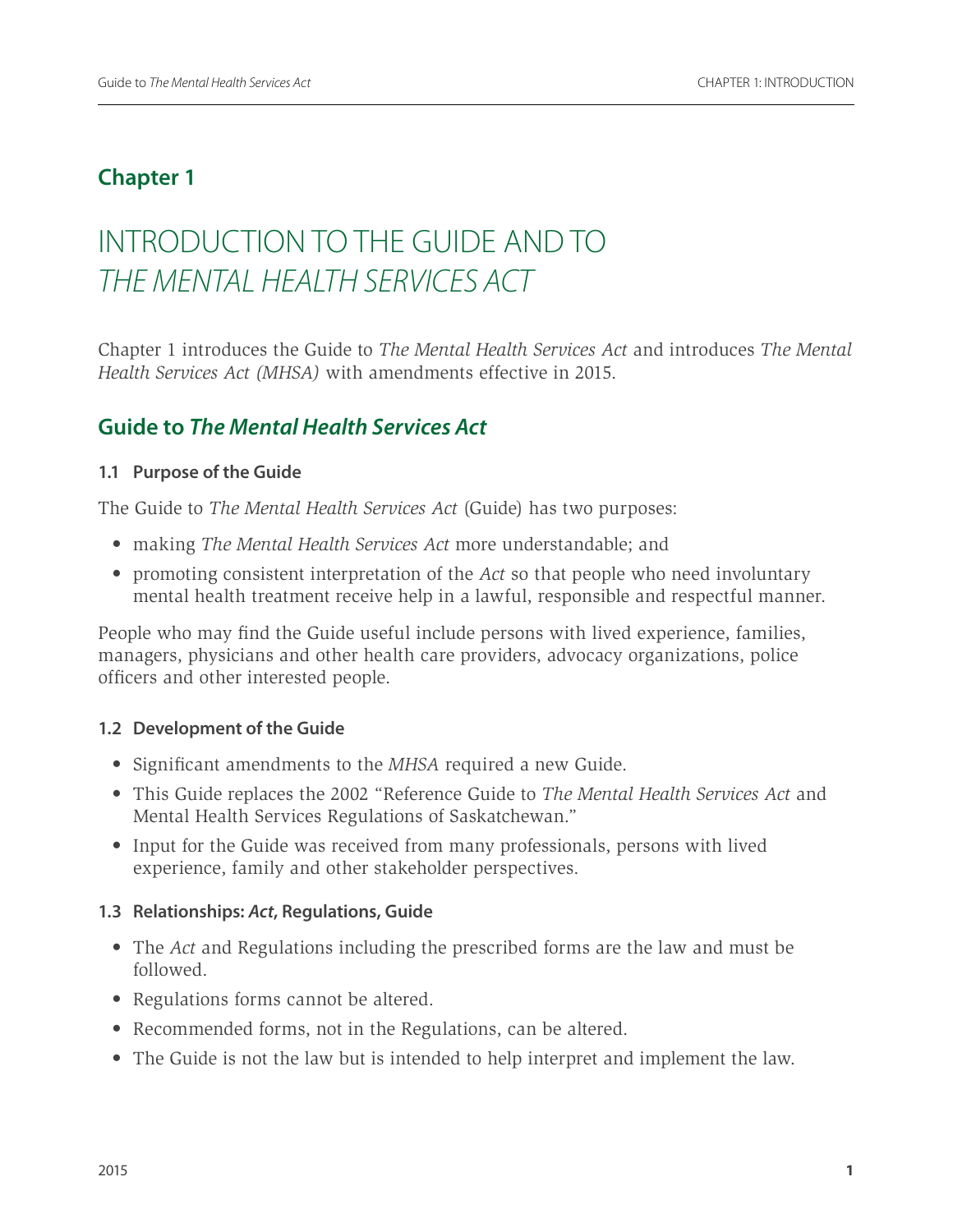### **1.4 Structure of the Guide**

The Guide includes chapters and appendices (see Table of Contents). Both are important and serve different functions.

- **Chapters:** Following this introductory chapter the second chapter describes the amendments to the *MHSA* that came into effect in 2015. The remaining five chapters provide an overview of how the *MHSA*, as amended, addresses the many issues regarding treatment as an inpatient and an outpatient and protecting people's rights.
- **Appendices.** The appendices are designed to consolidate information found in various sections of the chapters.

### **1.5 Editing conventions**

- Inserted comments in a direct quotation from an *Act* are in square brackets [comment].
- Underlining in quoted legislation is for emphasis and not part of the *Act*.
- "s" stands for the section of an *Act*.
- "Regulation" precedes the number of the regulation to the *MHSA*.

### **1.6 Forms of the Guide**

• An electronic copy is available on the [saskatchewan.ca website](http://www.saskatchewan.ca/live/health-and-healthy-living/health-care-provider-resources/ministry-of-health-forms#ccb---mental-health-forms).

### **1.7 Copying and downloading the Guide**

- The Guide may be photocopied or scanned.
- The Guide can be downloaded from the website and installed on computers.
- There are no copyright issues.
- Forms under the Regulations must not be altered and are only available electronically through the [Queen's Printer website](http://www.publications.gov.sk.ca/prdtermlist.cfm?t=1802&cl=2&p=626).

### **1.8 Navigating the Guide – finding your way around**

- Table of Contents is detailed.
- Section numbers of the *Act* are provided, as are references to Appendices.
- Amendments have been incorporated into the *Act*, but are indicated by "(New 2015)".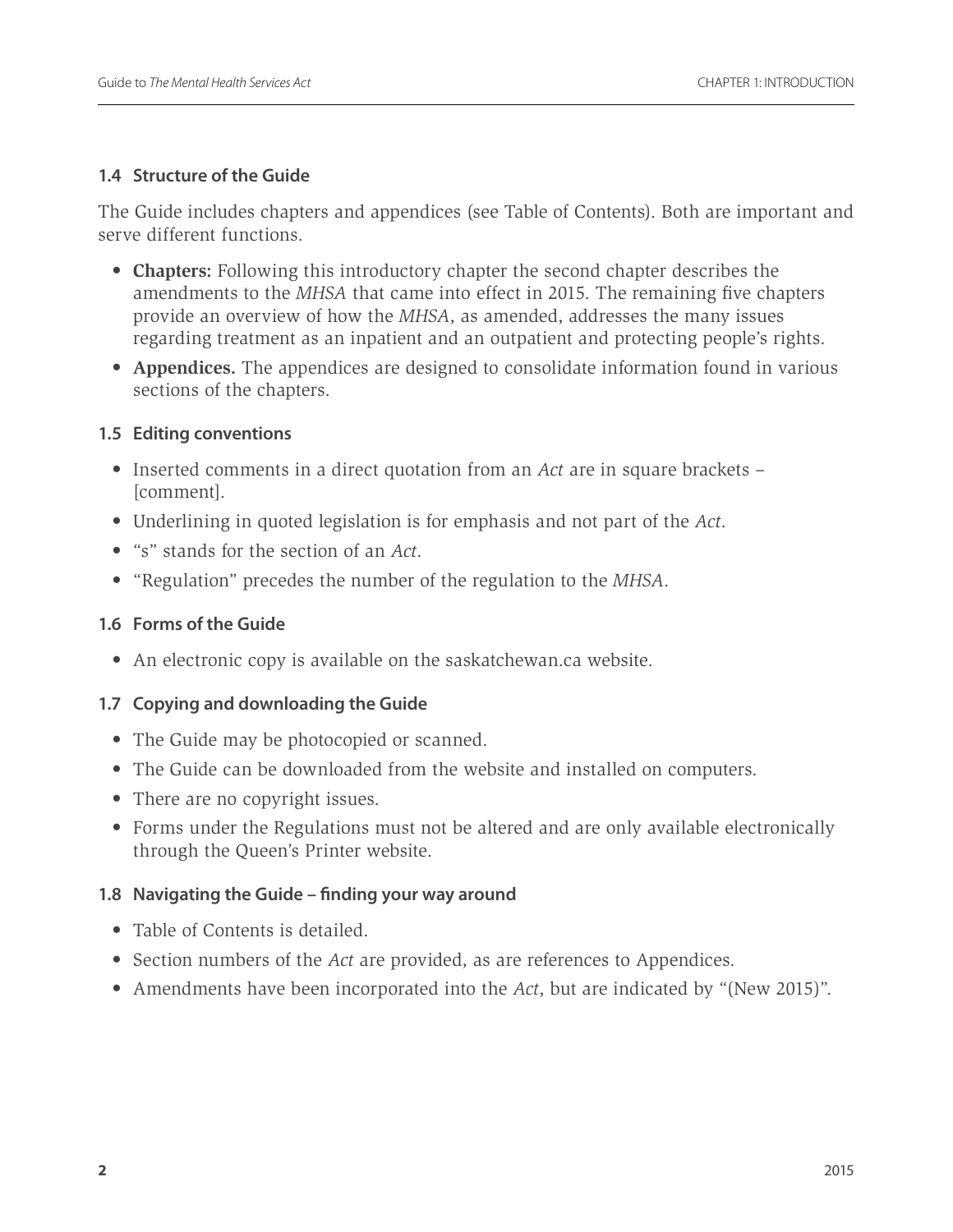### **1.9 Limits of the Guide**

- The Guide addresses primarily the *MHSA*, however there may be other laws that apply to a situation.
- There may be other options not discussed in the Guide which meet the requirements of the *MHSA*.
- In summarizing sections of the *Act*, details which may prove to be important in a particular case may be omitted. The *MHSA* itself and the Regulations must be consulted directly.
- Service issues are outside the scope of the Guide.
- The advice of a lawyer may be warranted.

### **1.10 Questions and suggestions**

- The procedures for obtaining answers to questions about the *Act* have not changed. Use the chain of administration including regional legal advice.
- Suggestions for clarification or changes to the Guide can be directed to:

Community Care Branch Ministry of Health Phone: 306-787-7239 Email: info@health.gov.sk.ca

### **1.11 Relationships:** *Act* **and Regulations**

- The *Act* and Regulations Form the law.
- *The Mental Health Services Act* includes the Regulations.
- Regulations provide information for implementing the *Act* and include the prescribed forms under the *Act*.
- Regulations are consistent with the *Act* and within the regulating power spelled out in the *Act*.
- Regulations including forms were amended in 2015 to reflect the *MHSA* amendments.

### **1.12 Coming into effect of the** *MHSA* **amendments**

- At a date to be determined the *MHSA* amendments and Regulations including new forms will come into effect on the proclamation date.
- **New forms and procedures must be used from 12.01 am on the date the amendments come into effect.**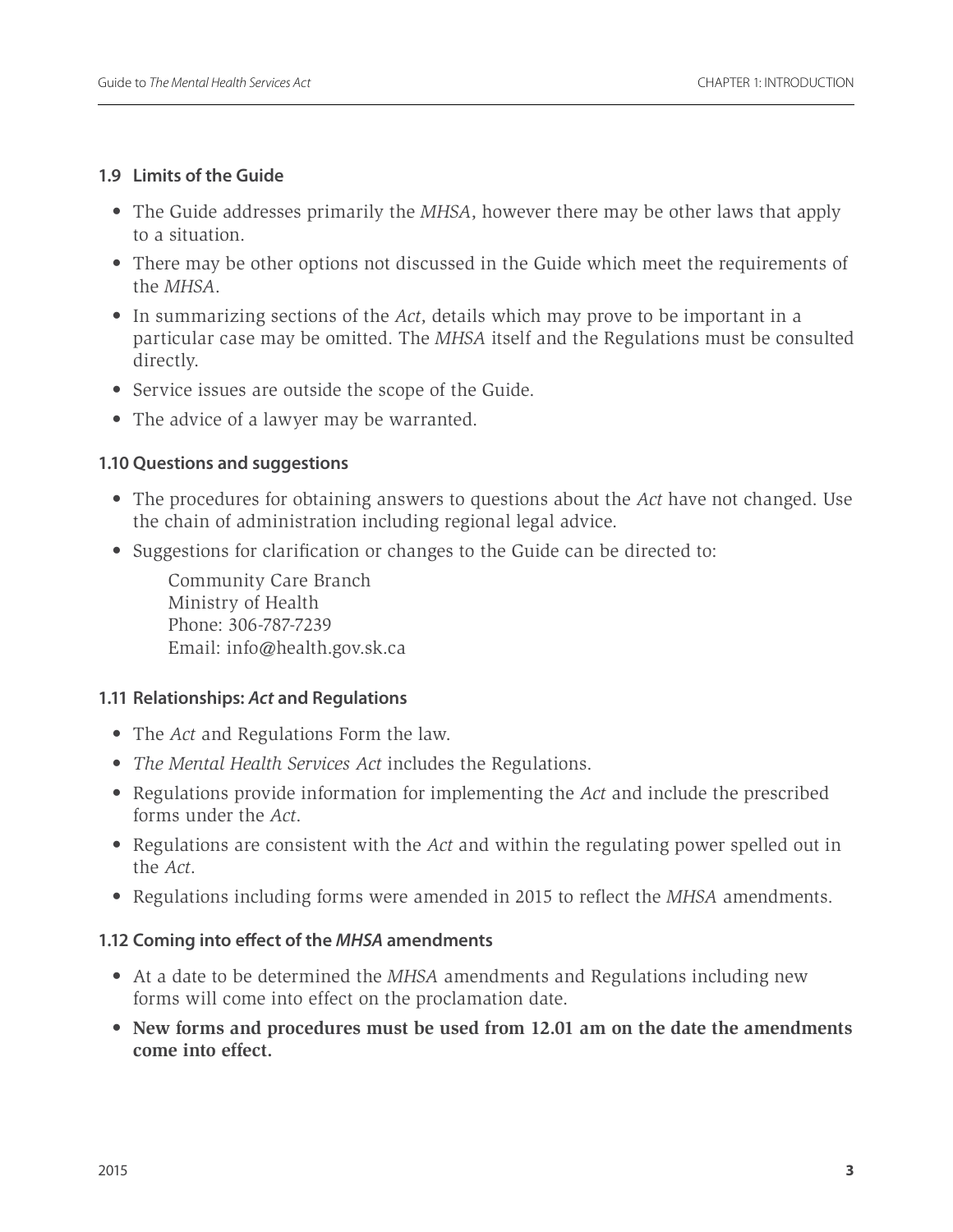- "Old" forms (e.g. Form A) **may be valid** after the amendments come into effect but every effort must be made to use the new forms.
- Forms are available on the [Queen's Printer website](http://www.publications.gov.sk.ca/prdtermlist.cfm?t=1802&cl=2&p=626address).
- Certificates that have been written before the proclamation date continue to be valid including Form Gs, Community Treatment Orders, and Long Term Detention Orders.

### **Introduction to** *The Mental Health Services Act*

### **1.13** *MHSA* **Purpose**

The primary purpose of the *MHSA* is to assist people suffering from serious mental illnesses in receiving treatment. In some cases, people with serious mental illnesses are not able to make informed decisions about their treatment due to their mental state, but without treatment are likely to cause harm to themselves or others, or suffer serious deterioration. The *MHSA* has specific provisions for ensuring these individuals receive the treatment they need, while respecting their rights.

### *MHSA* **encourages voluntary receipt of services.**

### **1.14** *MHSA* **Development**

- First *Act* in 1879 was called *"The Dominion of Canada Act Respecting the Safeguarding of Dangerous Lunatics in the North-West Territories."*
- Seven significant changes including name changes occurred prior to 1986.
- 1986: *The Mental Health Services Act* enacted.
- 2015: Amendments to *The Mental Health Services Act* came into effect.

### **1.15** *MHSA* **Structure including amendments**

The *MHSA* has a number of parts which are reflected in the structure of the Guide. The amendments that came in to effect in 2015 which are presented in the next chapter have been incorporated into the *Act*.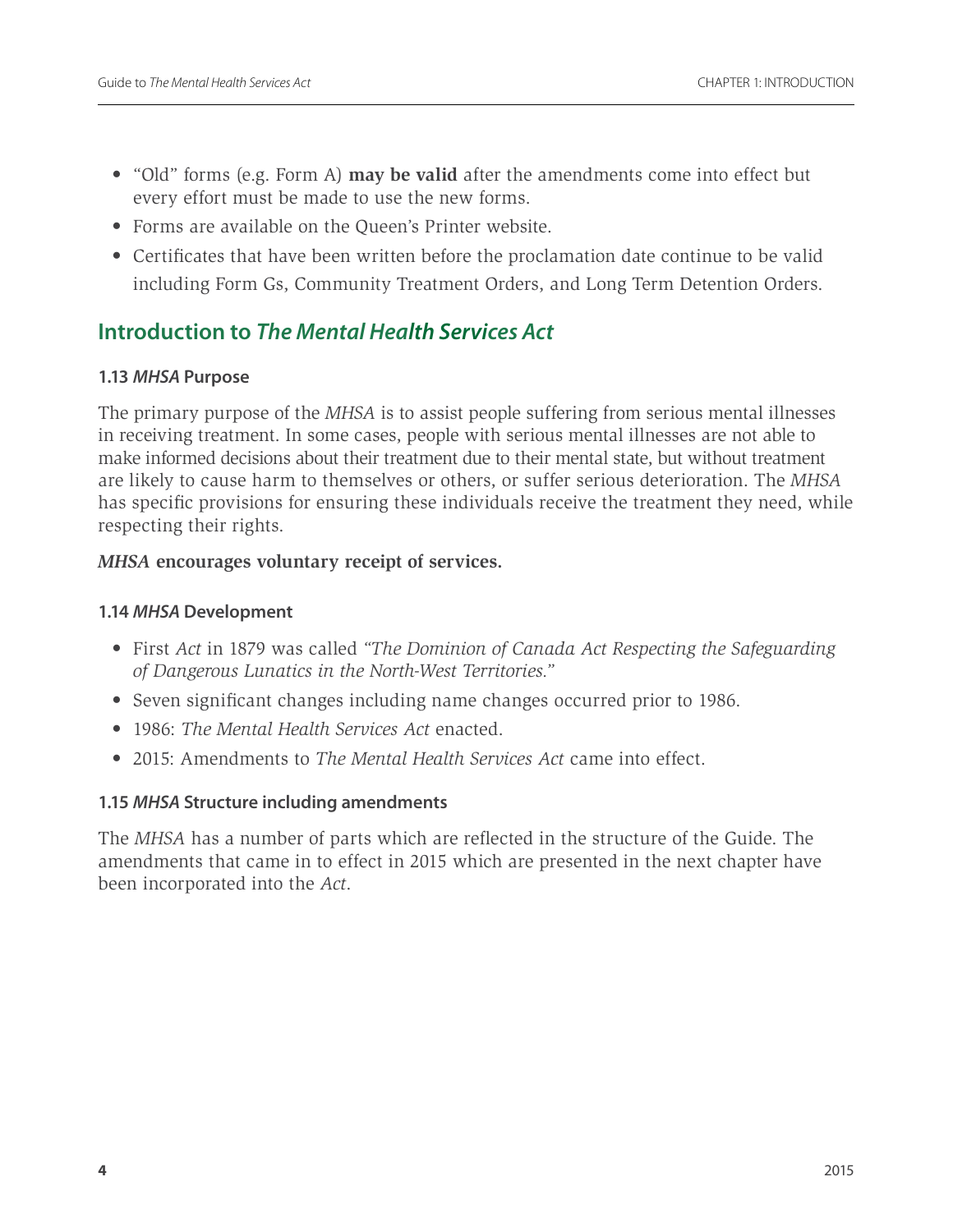### **Chapter 2**

# AMENDMENTS TO *THE MENTAL HEALTH SERVICES ACT*, effective 2015

### **2.1 Summary**

Although the amendments which came into effect in 2015 are presented below in chronological order from *The Mental Health Services Act (MHSA)*, they can be thought of as addressing the following areas:

- Improved access to treatment: These sections of the *MHSA* were enhanced to ensure improved access to treatment:
	- $\Box$  Psychiatric residents under the supervision of a psychiatrist with admitting privileges to a mental health centre are now authorized to complete examinations for the compulsory admission to a mental health facility (Form G).
	- □ "Prescribed health professionals" (certain prescribed residents in psychiatry or nurses) can issue a Form A examination certificate if a physician is not available.
	- □ Police apprehensions are not restricted to disorderly conduct or to a public place.
	- $\Box$  The previous hospitalization criteria for Community Treatment Orders have been reduced and their allowable length has been extended to prevent chronic illnesses from developing.
	- $\Box$  Nurses have been given authority to prevent harm to a voluntary patient who wants to leave against medical advice.
- Regionalization of mental health services: Mental health services under the 1986 *MHSA* had their own administrative structure which pre-dates the regional health authority structure for the rest of health services. The 2015 amendments transferred most of these functions from the ministry to the regions including appointments (e.g. regional director, chief psychiatrist, etc.). A region cannot exclude people from service because they live outside the region. The approved home program has been transferred but with safeguards retained in the *MHSA*. Confidentiality and information issues, except in relation to mental health approved homes and providing personal health information to the review panel without consent, have now been removed from the *MHSA* and will now be governed by *The Health Information Protection Act*, which covers most health services. In addition to nearest relatives being informed of patient rights, if the person has a proxy or personal guardian that person must now also be informed.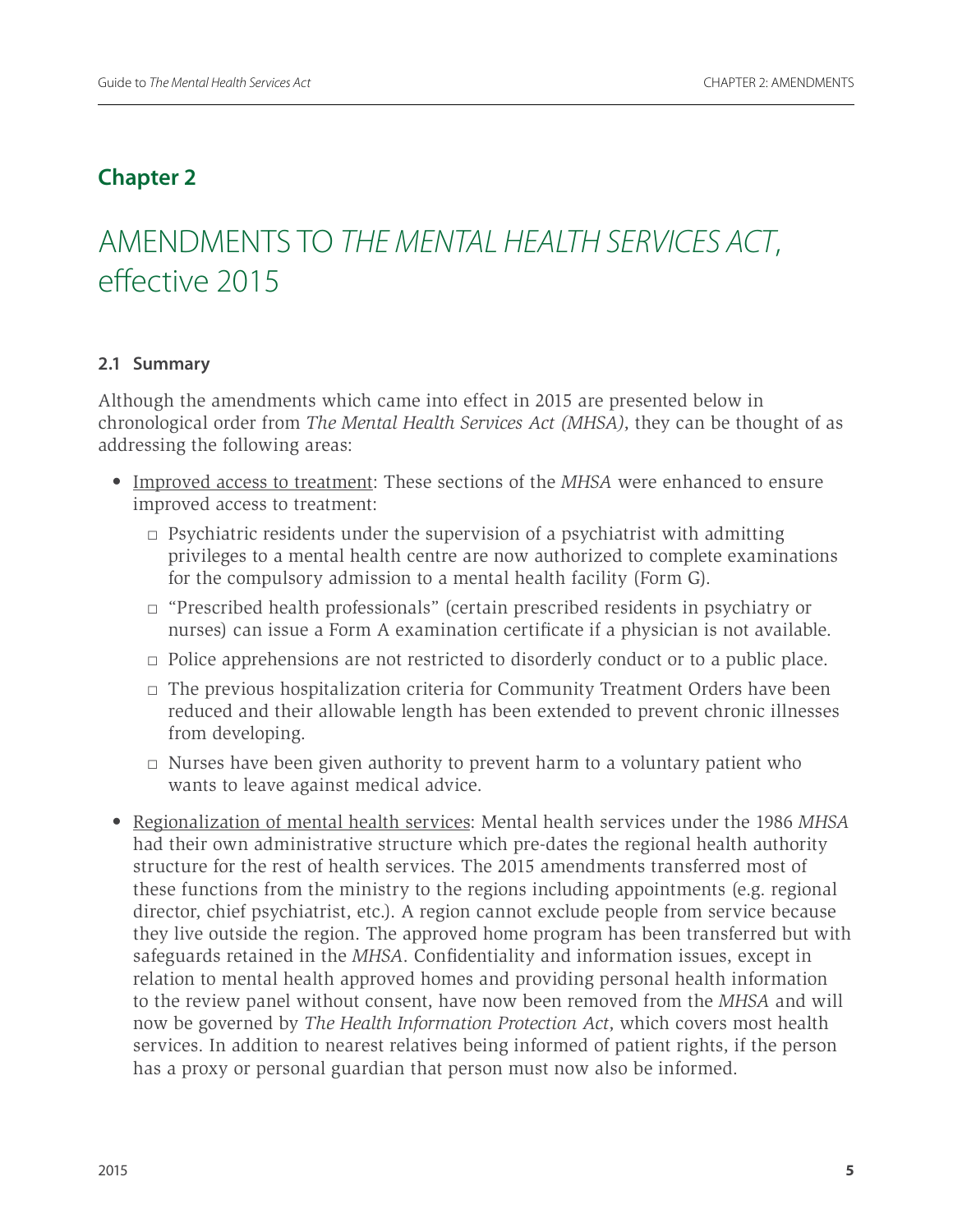• Modernization of language: Terms such as "psychiatric inpatient unit" have been replaced by the less stigmatizing term "mental health centre." "Him" has been replaced with "him or her."

### **2.2 The Amendments**

This information is taken from Bill 127, an *Act* to amend *The Mental Health Services Act* and make a consequential amendment to *The Health Information Protection Act (HIPA)*.

The major changes or additions are presented in chronological order. These changes are discussed in more detail in the next chapters.

#### **i. Interpretation (s. 2)**

A number of definitions reflect a transfer of the minister's responsibilities to the regional health authorities. In addition, new terms include:

- □ (b) **business day** a day other than a Saturday, Sunday or holiday.
- □ (c) **capacity** as defined in *The Health Care Directives and Substitute Health Care Decision Makers Act*.
- □ (k) **mental health centre** a facility designated under The Facility Designation Regulations under *The Regional Health Services Act* (term replaces "inpatient" facility).
- □ (q) **nurse** registered nurse as defined in *The Registered Nurses Act, 1988* or a registered psychiatric nurse as defined in *The Registered Psychiatric Nurses Act*.
- □ (v) **personal guardian** and (y) **proxy**.
- □ Terms removed included "outpatient."

### **ii. Administration (s. 3 to 10)**

□ **Responsibilities of the minister (s. 3)** "The minister is responsible for the strategic direction of the system of mental health services in Saskatchewan and may do any things that the minister considers advisable to meet that responsibility." The minister no longer designates facilities (s. 4 repealed) under the *MHSA* but facilities are designated under The Facility Designation Regulations of *The Regional Health Services Act*.

### **iii. Regional Health Authorities (RHA) (s. 7 to 9)**

 $\Box$  RHAs now appoint the regional director and a chief psychiatrist for their region. The regional director may appoint a "person responsible for the administration of this *Act* in the mental health centre" (officer-in-charge).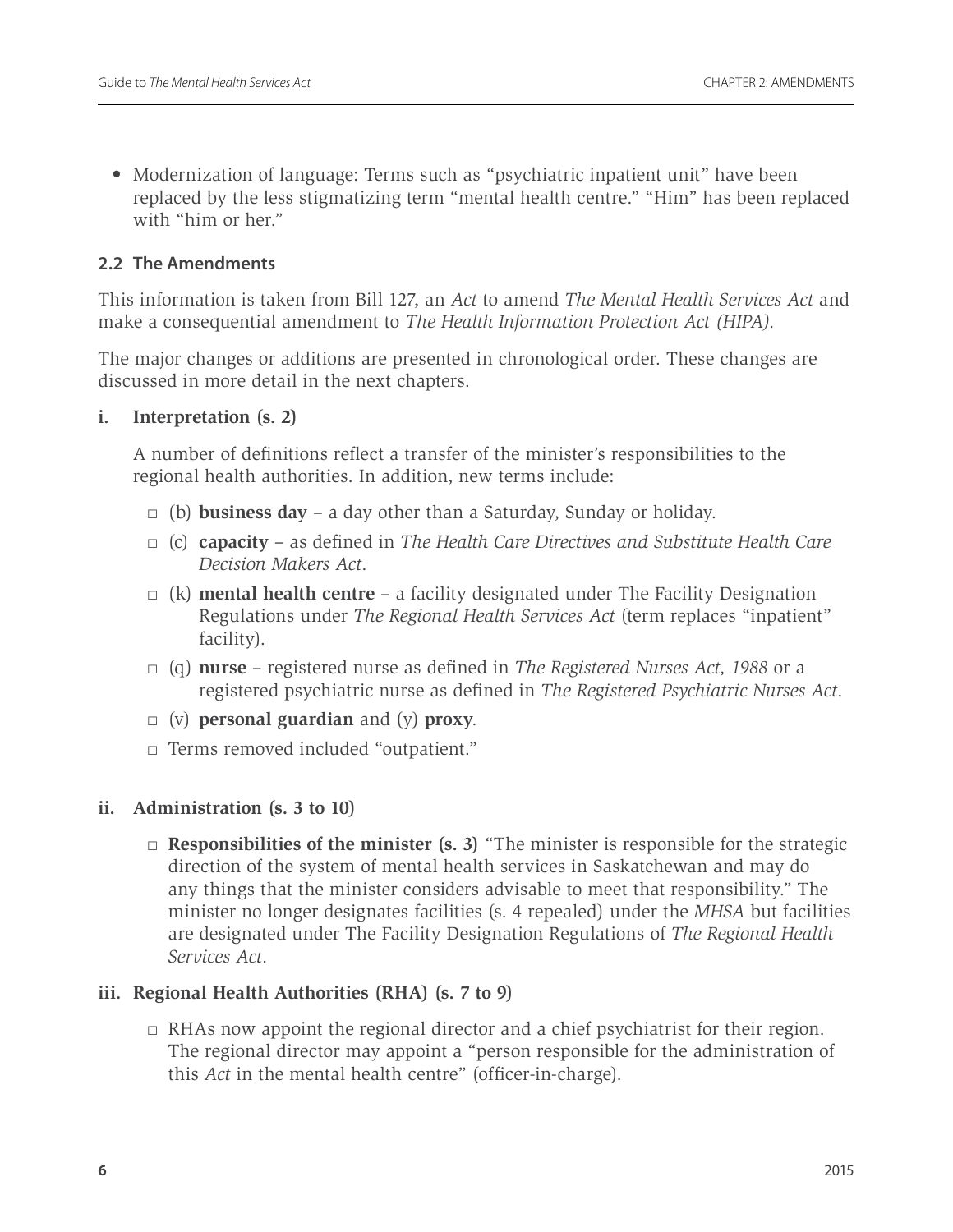#### **iv. Official representative (s. 10)**

□ The minister may appoint a "person," defined as including a partnership, as an official representative. Official representatives can be assigned to work in more than their own region.

### **v. Eligibility for services (s. 11 to 12)**

□ Regional health authorities or health care organizations shall "provide those services to each beneficiary on the same terms and conditions" and they may not include "any requirement with respect to place of residency of the beneficiary." (s. 11)

### **vi. Assessment, Admission, Treatment and Discharge (s. 17 to 31.1)**

### □ **Involuntary examination ("prescribed health professional") (s. 18)**

- If a physician is not available, a "prescribed health professional" may now complete and issue a certificate (Form A), which permits the person to be taken for an examination by a physician with admitting privileges to a mental health centre.
- A prescribed health professional is one who meets the requirements of Regulation 11.1. Nurses and residents in psychiatry may be prescribed health professionals if they satisfy the minister as follows:

"For the purposes of section 18 [Form A] and subsection 24.6(1) [CTO noncompliance] of the *Act*, the following are prescribed health professionals:

- (a) a resident in psychiatry under the supervision of a psychiatrist who has admitting privileges to a mental health centre;
- (b) a registered nurse [or psychiatric nurse] including a nurse practitioner who satisfies the minister that he or she:
	- (i) is employed by a regional health authority;
	- (ii) has at least five years' experience in the past 10 years working in the mental health field;
	- (iii) is entitled to practise pursuant to *The Registered Nurses Act, 1988*; [or *The Registered Psychiatric Nurses Act, 1988*] and
	- (iv) practises in a rural or remote area of Saskatchewan where access to physician services is limited."

However, the prescribed health professional can issue certificates:

"only if an attending physician is not available and the prescribed health professional has reason to believe that an attending physician will not become available within a reasonable period." (Regulation 11.1(2))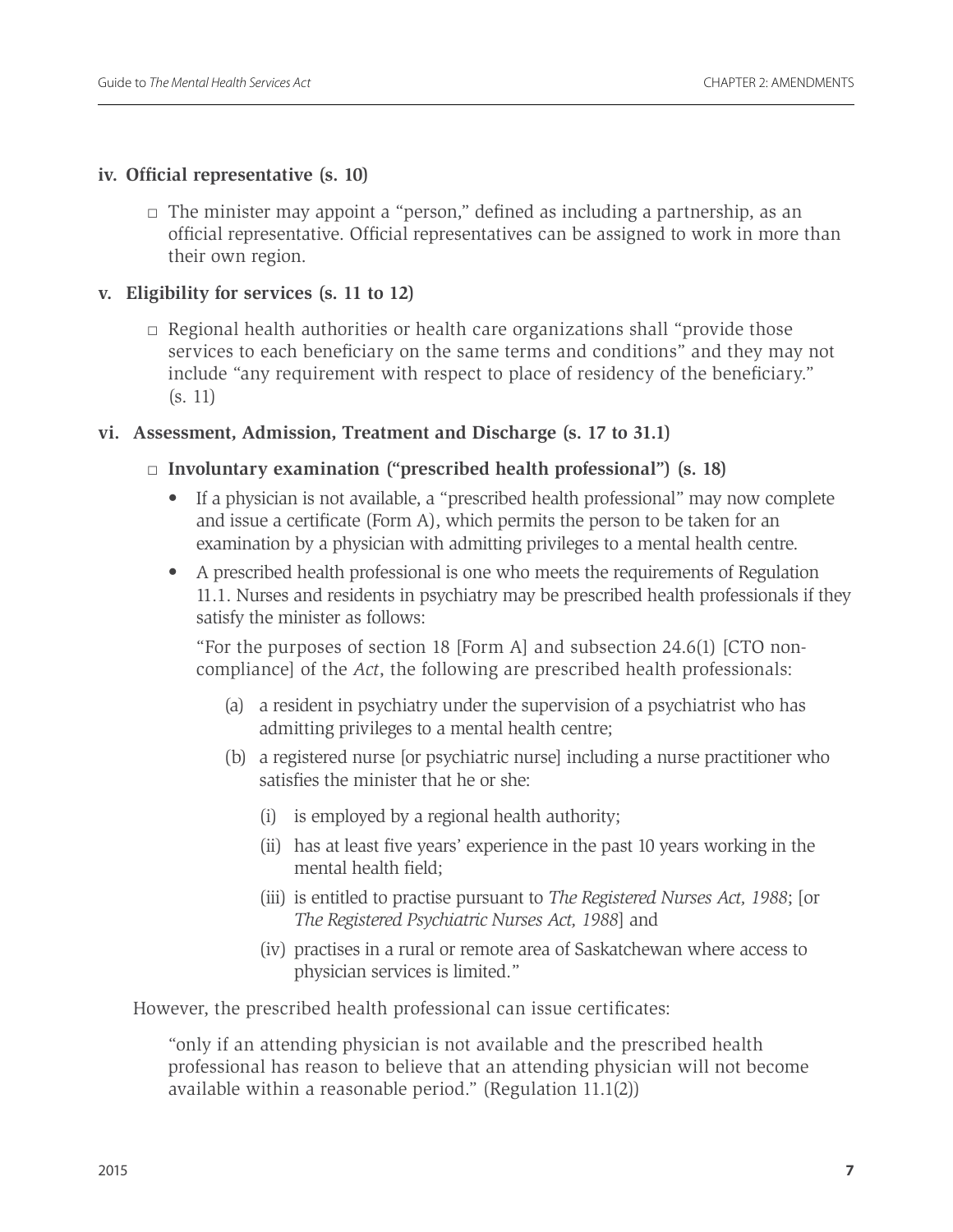□ **Powers of peace officers (s. 20)**

- As previously, peace officers may apprehend and convey to a physician a person with a mental disorder, but the criteria have changed.
- The former requirements that the person be "in a public place" and the requirement that the person be "causing a disturbance by acting in a manner that would normally be considered disorderly" have been removed.
- The criterion is now that the peace officer has reasonable grounds to believe that the person is suffering from a mental disorder, and is "likely to cause harm to himself or herself or to others or to suffer substantial mental or physical deterioration if he or she is not detained in a mental health centre."  $(s, 20(1)(b))$

### □ **Admission on medical certificates (s. 24)**

- "A resident in psychiatry under the supervision of a psychiatrist who has admitting privileges to a mental health centre" may now issue an admission certificate  $(Form G)$ .  $(s. 24(1)(b))$
- The second Form G certificate must not be issued by the psychiatrist supervising the resident at the time of issuance or another resident. (s. 24(4))

### □ **Community treatment order (CTO) (s. 24.3 to 24.7)**

- The previous hospitalization requirement has been changed to "during the preceding two-year period, the person:
	- a) has been admitted to a mental health centre, voluntarily or involuntarily, on at least one occasion; or
	- b) has previously been the subject of a community treatment order."  $(s. 24.3(1)(ii))$

The previous requirement was three admissions or 60 inpatient days.

- If considered necessary, the treatment plan can state that the person is required to stay at a residence specified by the psychiatrist.  $(s. 24(3)(1)(d.1))$  The residence must be at a specified address but can be changed by the psychiatrist without having to write a new CTO.
- Two psychiatrist's certificates are still required for the initial CTO, but renewals now require one.  $(s, 24.4(4))$
- The CTO, which was formerly issued for a maximum of three months, can now be issued for a period of up to six months before it must be renewed. (s. 24.5(1))
- A prescribed health professional in the absence of the attending physician may issue an order for a person who does not comply with a CTO to be taken for a psychiatric examination.  $(s, 24.6(1))$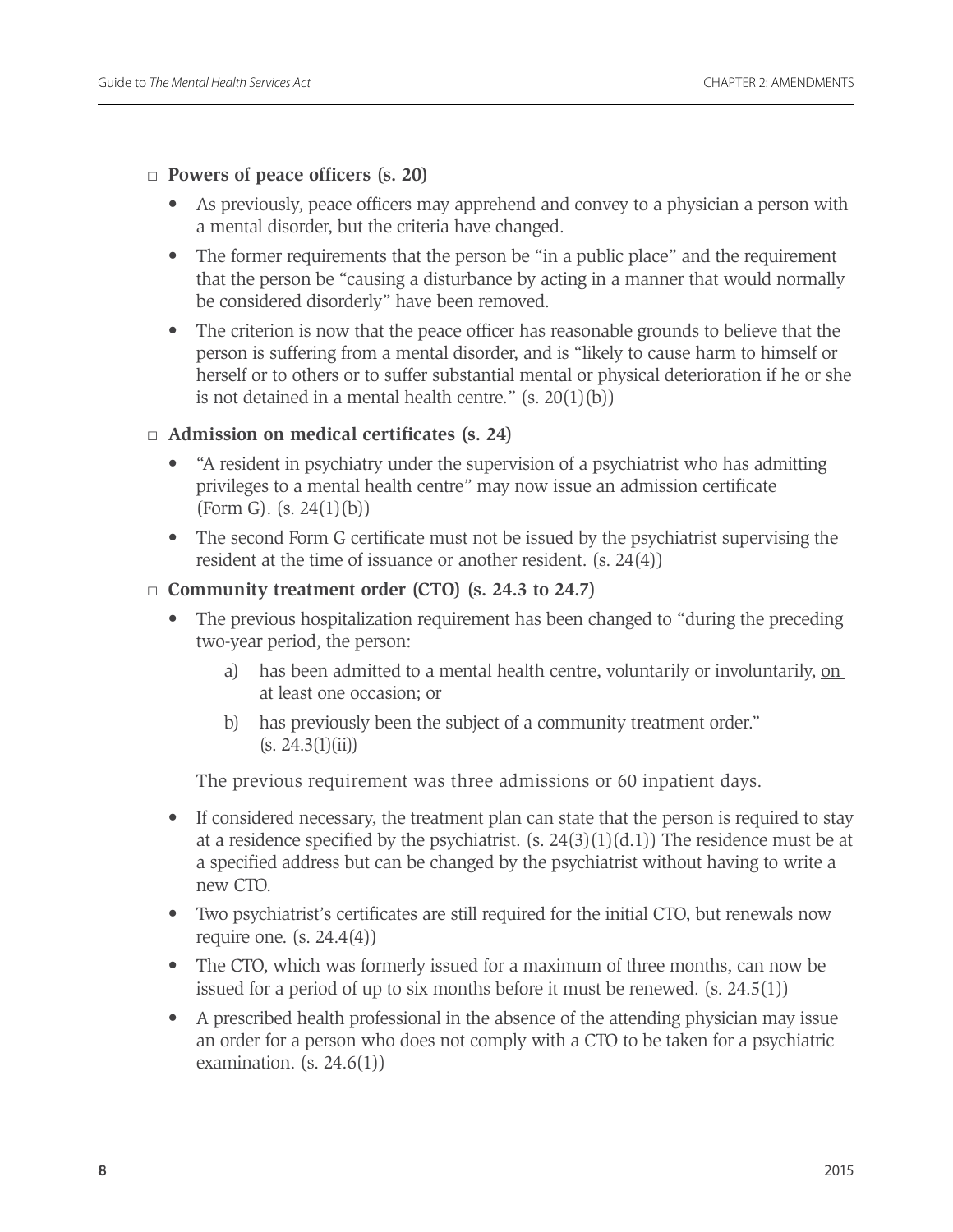### □ **Authority respecting diagnostic and treatment services (Voluntary patients) (s. 25.1)**

• For voluntary patients who do not have the capacity to make their own health care decisions about diagnostic or treatment procedures, the person who may make these decisions, including decisions for children, is now a nearest relative (described in detail in section 25.1), a proxy appointed by the person, or a personal guardian appointed by the court, if applicable.

### □ **Temporary hold for voluntary patients (s. 30.1)**

- Now "a nurse in a mental health centre may detain or cause to be detained and, if necessary, restrain or cause to be restrained a voluntary patient requesting to be discharged if the nurse believes on reasonable grounds that the patient:
	- a) has a mental disorder;
	- b) because of the mental disorder, is likely to cause serious harm to himself or herself or to another person or to suffer serious mental or physical deterioration if the patient leaves the mental health centre; and
	- c) needs to be examined by a physician or resident in psychiatry."
- The patient "must be examined by a physician or a resident in psychiatry within three hours after the detention commenced."

### **vii. ECT (Electroconvulsive therapy) (Regulation change 14(5))**

 $\Box$  Regulation 14(5) has been amended by striking out eight and substituting 12 for the number of treatments a certified patient can receive before the psychiatrist must repeat the initial requirements of administering ECT found in Regulations 14 (1-4), including informing the patient of the risks and benefits of ECT and notifying the official representative and being given the right to appeal.

### **viii.General issues**

### □ **Mental health approved homes (s. 37 to 37.94)**

The authority to grant licenses and the general management of approved homes has been transferred from the ministry to the regional health authorities. However, appeals against regional health authority decisions (e.g. cancel a license) will be handled by the ministry.

□ **Confidentiality and release of information s. 38**

Section 38 has been deleted, removing confidential and release of information clauses from the *MHSA*. All confidentiality and release of information issues, except for those relating to mental health approved homes and providing personal health information to the review panel without consent, are now governed by *The Health Information Protection Act (HIPA)* as the exemption for the *MHSA* in *HIPA* clause 4(4)(e) will be repealed.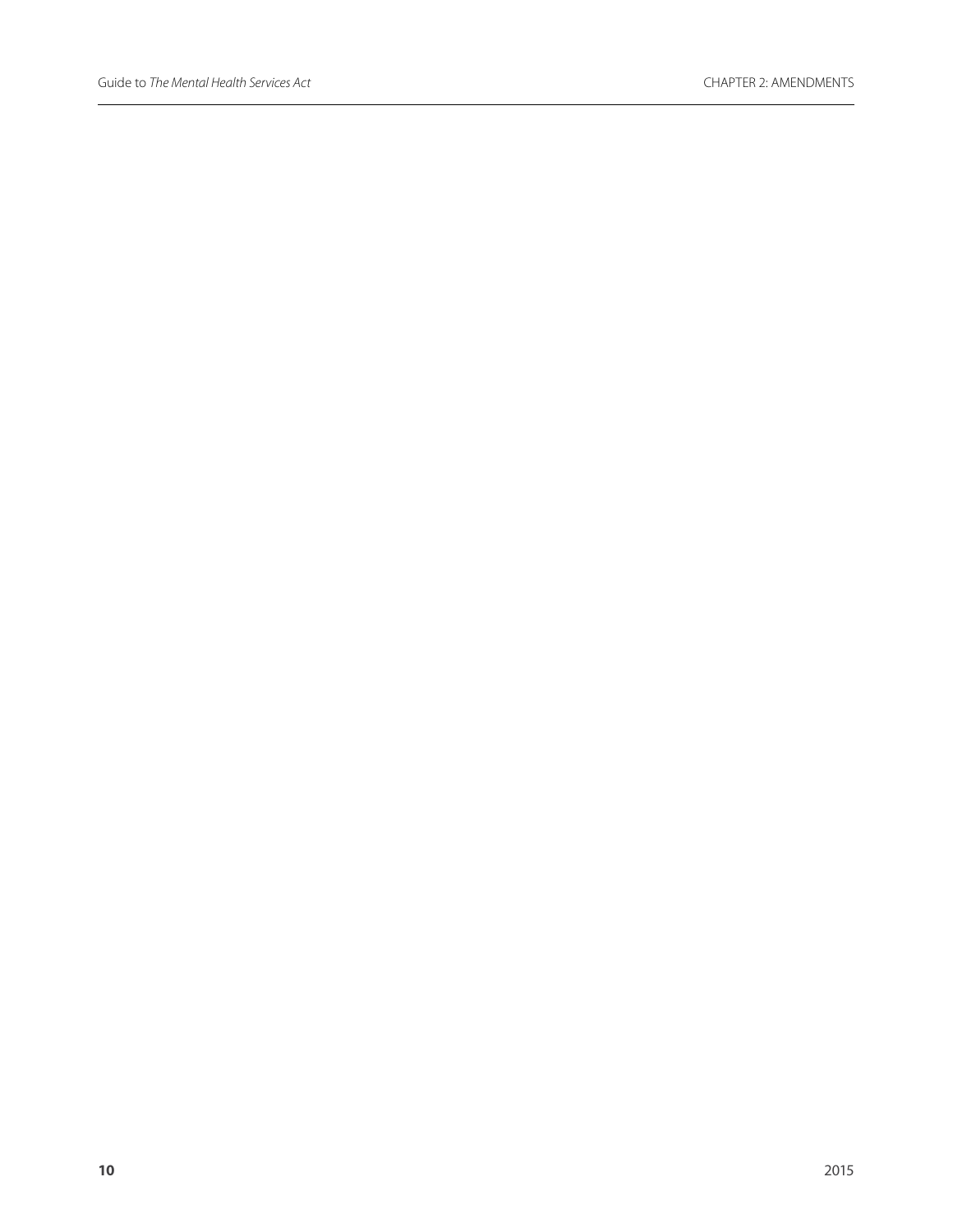## **Chapter 3**

# DESIGNATIONS, DEFINITIONS AND ADMINISTRATION (Section 2 to 10)

*The Mental Health Services Act (MHSA)* only allows involuntary patients to be admitted to designated inpatient units, now called "mental health centres." It also defines a number of terms used throughout the *MHSA* and addresses the administration of services under the *MHSA*. This chapter addresses these issues.

### **3.1 Designated mental health centres**

An involuntary patient can only be admitted to a designated mental health centre.

A physician or prescribed health professional can conduct an examination anywhere to see if a person needs an involuntary examination. This could be in an emergency room, private office or clinic or at a person's residence. However, an involuntary patient can only be admitted, detained and treated in a specially designated mental health centre, usually in a general hospital, unless otherwise directed by the provincial director of mental health services. The minister makes the designation under The Facility Designation Regulations made pursuant to *The Regional Health Services Act*. The list of designated mental health centres is in **Appendix 3**.

A person can voluntarily request to be admitted to a designated mental health centre with the advice and on the arrangements of a physician with admitting privileges to a mental health centre. They may also be admitted to other beds in any hospital when not admitted to a designated mental health centre by their physician with hospital admitting privileges.

### **3.2 Definitions**

The *MHSA* defines or interprets over 30 terms that are used in the *Act*. Examples include: mental disorder, mental health centre (formerly referred to as an inpatient unit), and many more (see Interpretation, s. 2). These terms are explained when they arise in the Guide.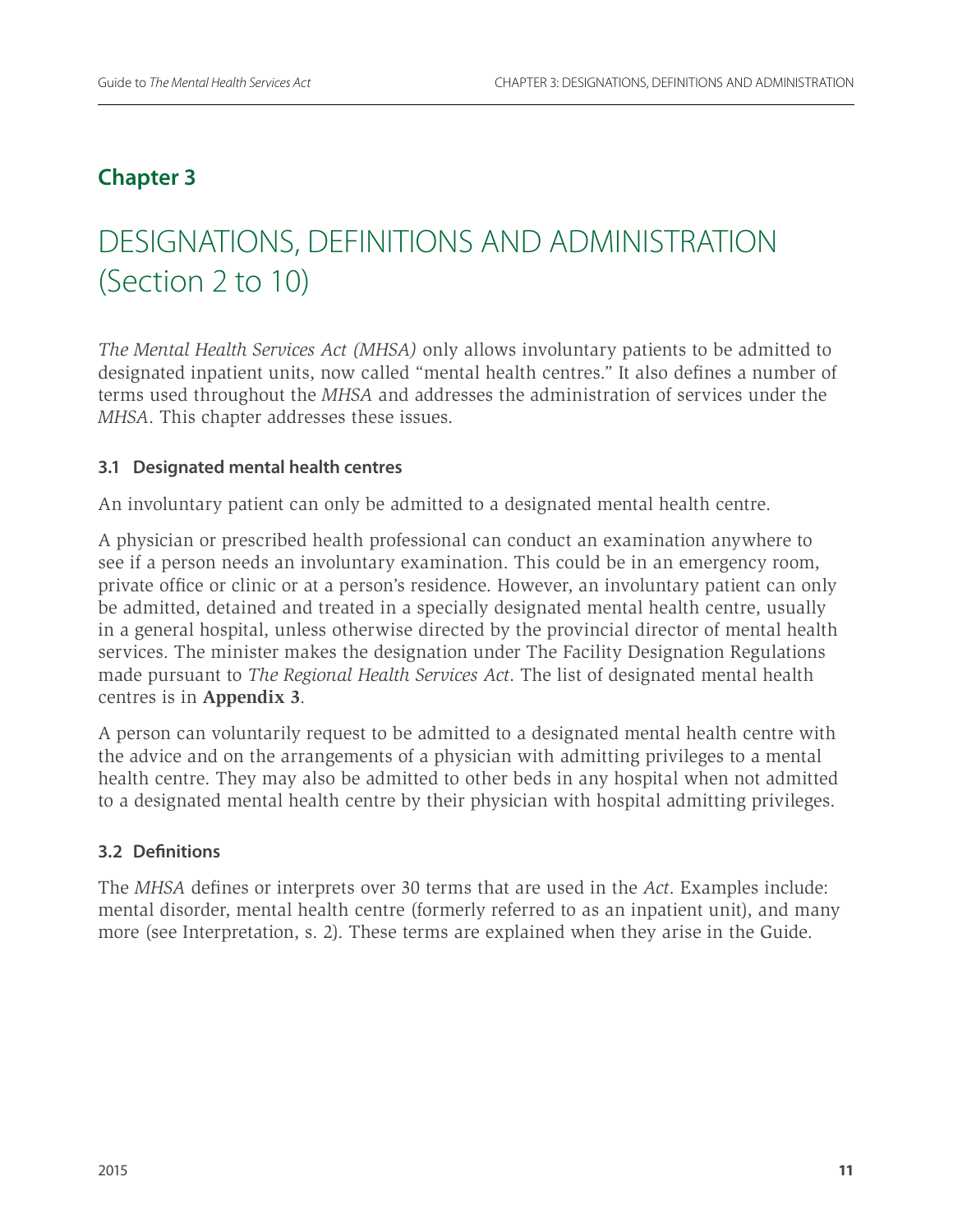### **3.3 Administration**

The 2015 amendments to the *MHSA* transferred a number of responsibilities from the minister and the Ministry of Health to the regional health authorities (see Chapter 2 on amendments). The following are the current responsibilities for administering the mental health system. For more detail see the *Act* and Regulations.

### • **Minister (s. 3)**

The minister is responsible for the strategic direction of the system of mental health services and may do anything the minister considers advisable to meet that responsibility. Examples of this are provided in s. 3.

- **Provincial director of mental health services (s. 6)** The minister may appoint and direct an employee of the Ministry of Health as director of mental health services.
- **Regional [mental health] directors (s. 7)** The regional health authority appoints a regional director who is responsible for the provision of mental health services in the region.
- **Officer in charge (s. 8)**

The regional director may designate a person to be the officer in charge of the administration of a mental health centre and where this does not occur the regional director is the officer in charge.

- **Chief psychiatrist (s. 9)** The regional health authority designates a chief psychiatrist for that region.
- **Official representative (s. 10)**

The minister appoints the official representatives. Often the official representative is a lawyer or law firm, but this is not required to be so. The official representative assists patients in understanding and exercising their rights and obligations (e.g. review panels).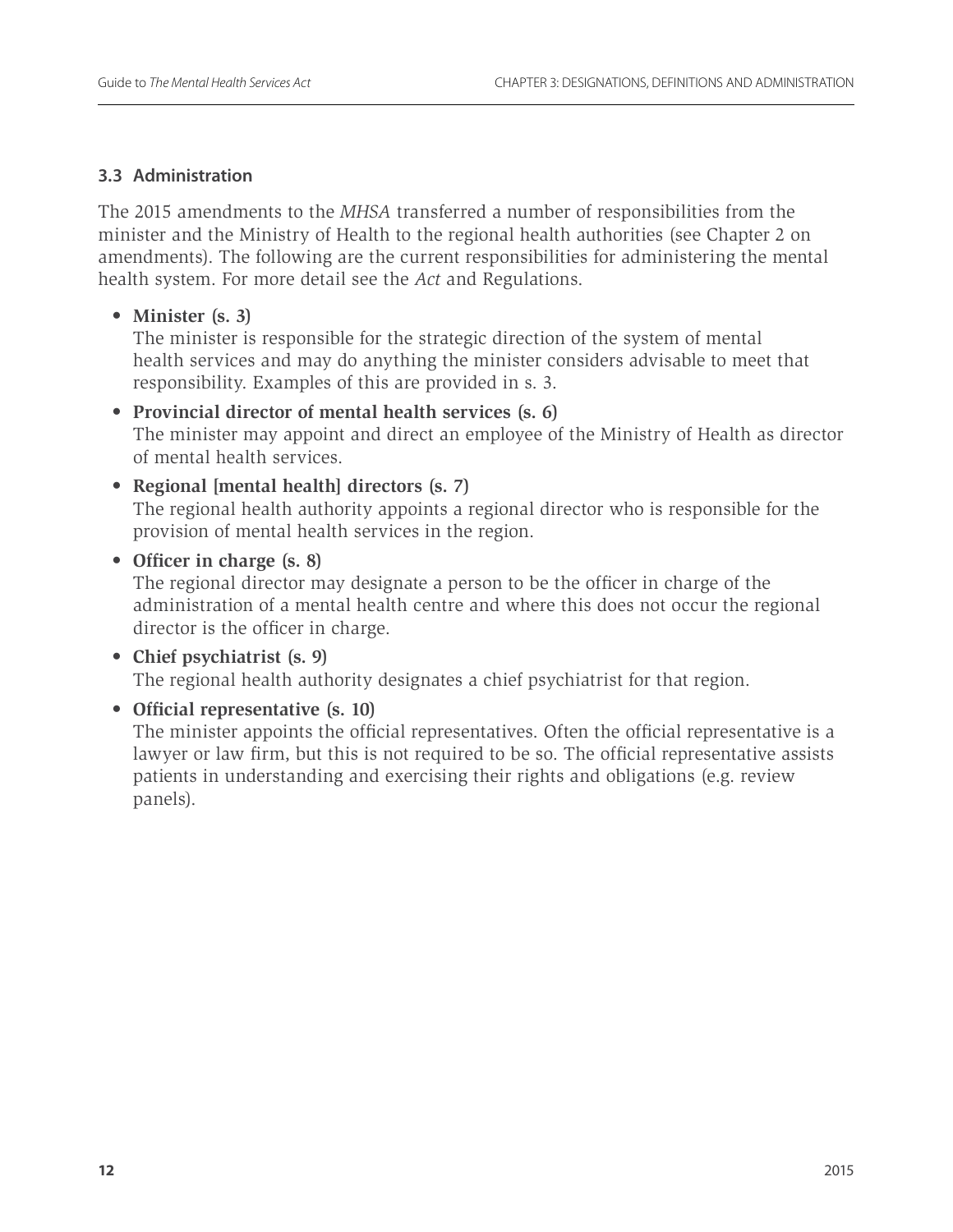### **Chapter 4**

# ELIGIBILITY FOR SERVICES AND GENERAL RIGHTS AND OBLIGATIONS (Section 11 to 16)

*The Mental Health Services Act (MHSA)* sets out the requirements for a person to receive free mental health services in Saskatchewan. Given that certain rights are restricted with involuntary admission, in order to gain other rights such as the right to receive treatment and be well, the *MHSA* addresses general rights and obligations and provides for more specific rights such as the right to be informed and the right to appeal to the review panel and to receive assistance from the official representative. These rights will be explored later. (See **Appendix 1: Personal Rights and** *The Mental Health Services Act*)

### **4.1 Eligibility for services (s. 11 and 12)**

Any person covered under *The Saskatchewan Medical Care Insurance Act* is eligible for free mental health services provided by regional health authorities and licenced medical practitioners. For people who are not covered, the minister may enter into any agreement with the person to provide services. This would ordinarily be done through the reciprocal billing agreements with other provinces and territories.

### **4.2 General rights and obligations**

• **Preservation of rights (s. 14)**

Section 14 states that "no person is to be deprived of any right or privilege enjoyed by other persons solely because he or she (a) is receiving or has received mental health services" or has been named in any document associated with the *MHSA*.

- **Restrictions as to persons giving certificates (s. 15)** Where two certificates are required, the physicians cannot be related to either each other or the patient by blood or marriage.
- **Right to be informed (s. 16)** s.16(1) "Every person who is apprehended or detained pursuant to section 18, 19, 20, 21, 22, 23, 24, 24.1 or 24.3:
	- (a) must be informed promptly of the reasons for his or her apprehension or detention, as the case may be; and
	- (b) is entitled on his or her own request to receive a copy of the certificate, warrant or order pursuant to which he or she has been apprehended or is detained, as the case may be, as soon as is reasonably practicable.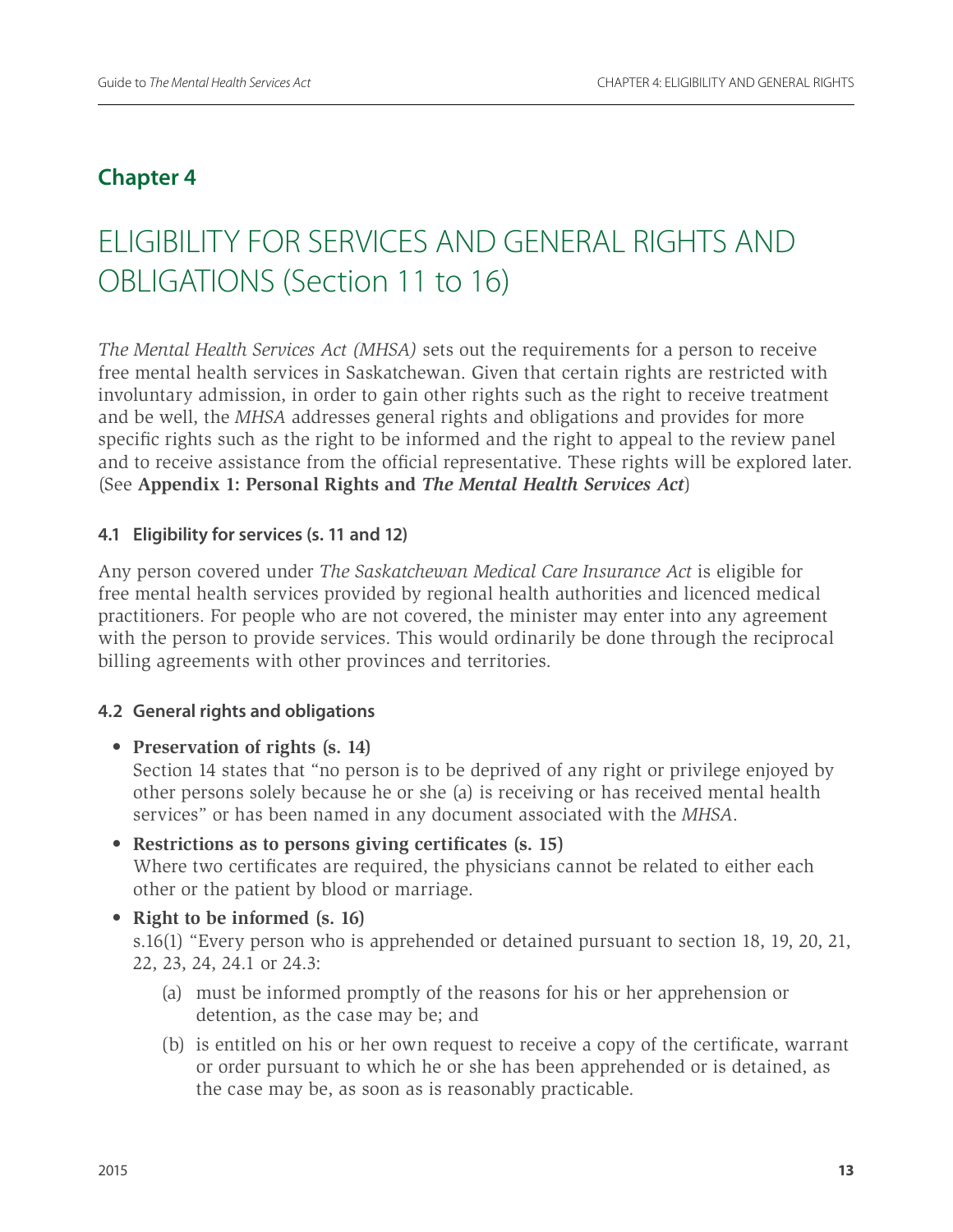(2) Where a person is apprehended or detained pursuant to section 18, 19, 21, 22, 23, 24, 24.1 or 24.3 or is transferred pursuant to section 28, an official representative for the region shall be provided with a copy of the certificate, warrant or order pursuant to which the person is or was apprehended, detained or transferred, as the case may be, as soon as is reasonably practicable."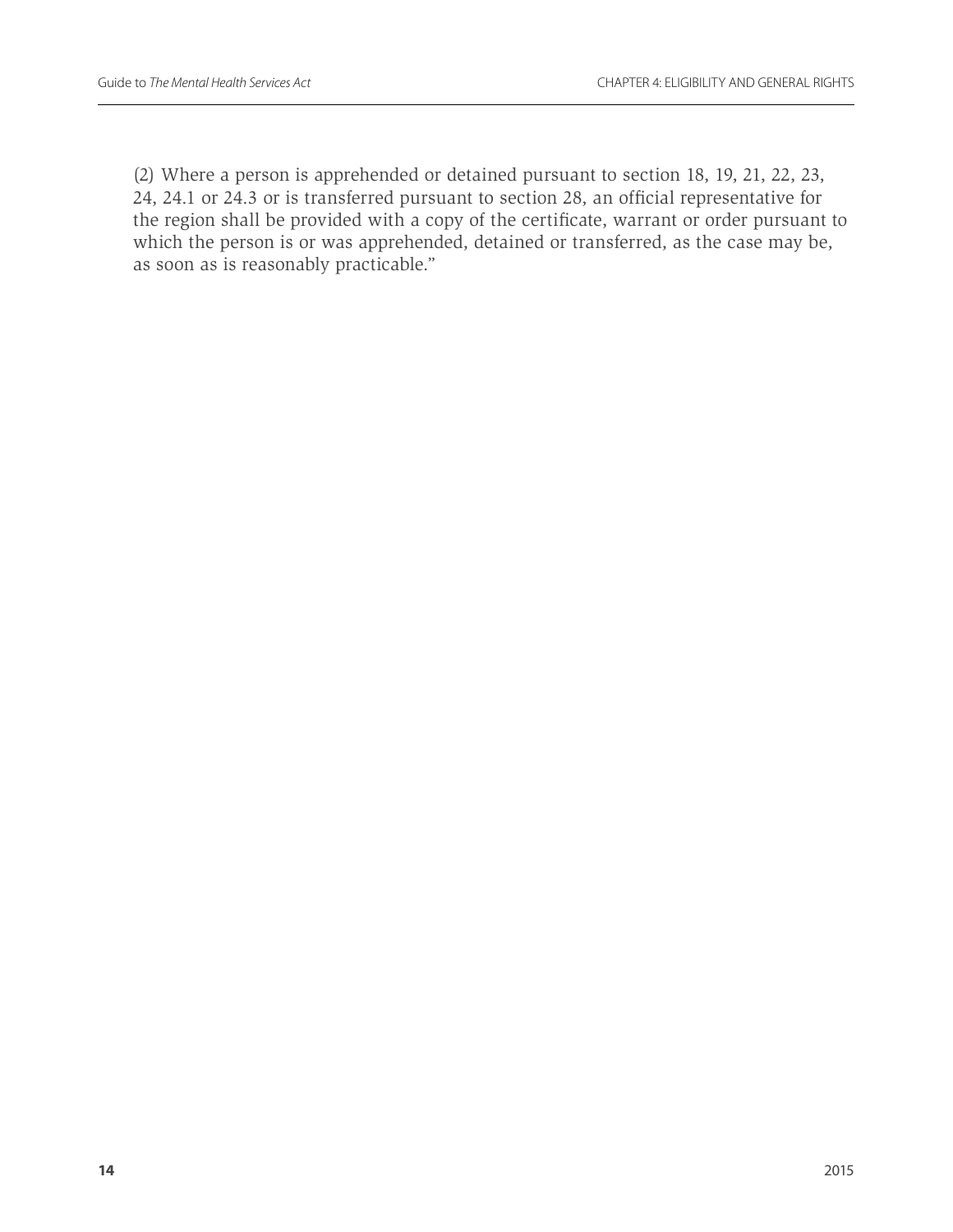### **Chapter 5**

# ASSESSMENT, ADMISSION, TREATMENT AND DISCHARGE (Section 17 to 31)

### **5.1 Introduction**

This chapter covers Part V of *The Mental Health Services Act (MHSA)* as amended and includes sections 17 through 31 with their Regulations. The chapter includes:

- voluntary services (s. 17)
- temporary hold by a nurse for voluntary patients (s. 30.1) (New 2015)
- assessments leading to a psychiatric examination through a physician, peace officer or judge (s. 18 to 20)
- involuntary assessment for admission: process (s. 24)
- involuntary assessment for admission: criteria (s. 24)
- other admissions
	- □ medically related alternatives to the *MHSA*
	- $\Box$  from or to another province (s. 21) (s. 28.2)
	- $\Box$  court and forensic (s. 22 to 23.1)
- renewal examinations (s. 24(7) and (8))
- long term detention orders (s. 24.1)
- community treatment orders (s. 24.2 to 24.6)
- treatment: duty to provide, authority to order (s. 24.7 to 25.1)
- temporary removal and return from the mental health centre (s. 29)
- transfers to another facility (s. 28)
- unauthorized leave from the mental health centre (s. 30)
- discharge (s. 31) and notices to patient (s. 31.1)

A number of appendices provide more detail on these issues.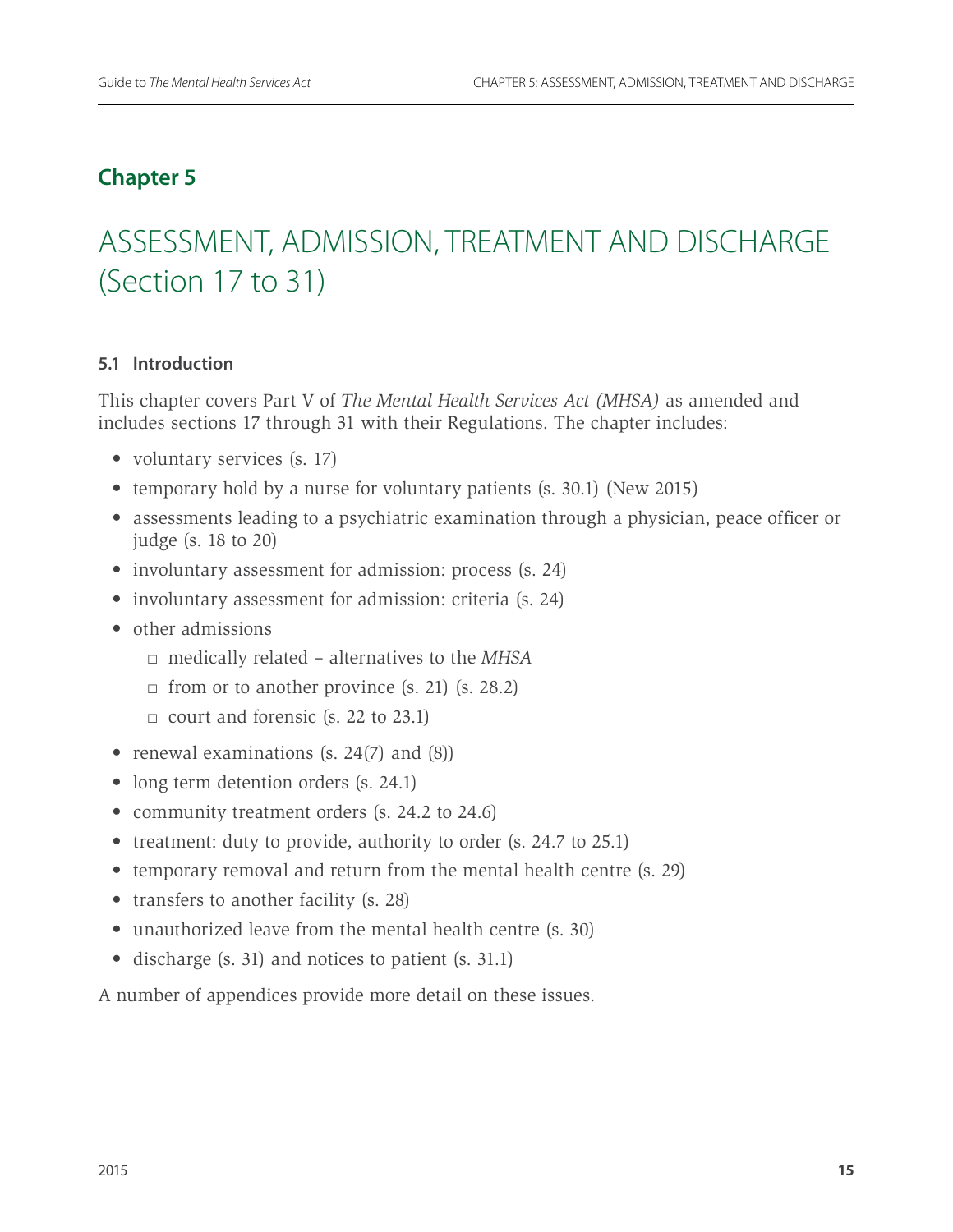#### **5.2 Voluntary services: Mental health centre admission and treatment**

Section 17 addresses voluntary services. Subject to the regulations and availability of services a person may voluntarily receive assessment and treatment services including admission.

A person can voluntarily request to be admitted to a mental health centre under the *MHSA*:

"a person may, on his or her own request: (a) receive assessment and treatment services; (b) with the advice and on the arrangements of a physician with admitting privileges to a mental health centre, be admitted to a mental health centre; or (c) receive other service available pursuant to this *Act*." (s. 17)

The admission may be requested by a parent or guardian of a child, or by a mature minor – someone able to make this health care decision.

The criteria for being voluntarily admitted to a mental health centre are less stringent than for an involuntary admission. The only criteria are that the person requires care that can be provided in a mental health centre, and that the person consents to the admission. The person does not have to meet the "mental disorder" definition of the *MHSA*.

If a person is voluntarily admitted to a mental health centre under the *MHSA*, the person needs to be in a designated mental health centre bed.

If a person is voluntarily admitted to a mental health centre under the *MHSA*, the person can now be held for up to three hours for a psychiatric examination if the nurse on the designated unit believes that the person meets the involuntary admission criterion. (s. 30.1) (See **Appendix 11 Nurse Responsibilities**)

For children up to 18 years of age, a parent or guardian can voluntarily admit the child to a mental health centre in order to receive *MHSA* services with agreement of a physician with admitting privileges to a mental health centre. However, if the child is a mature minor, the child may have the same health decision-making rights as an adult.

The *MHSA* does not prohibit an adult who lacks the capacity to make a voluntary admission decision to be admitted by a substitute decision maker under *The Health Care Directives and Substitute Health Care Decision Makers Act*. If there is no proxy or personal guardian, the nearest relative may make the decision for the person.

Treatment of a voluntary patient must be consented to by the patient. However, if the patient is not competent to consent, the nearest relative, proxy (person previously appointed by the patient to make treatment decisions) or personal guardian (appointed by the court) if any, may make the decision. (s. 25.1)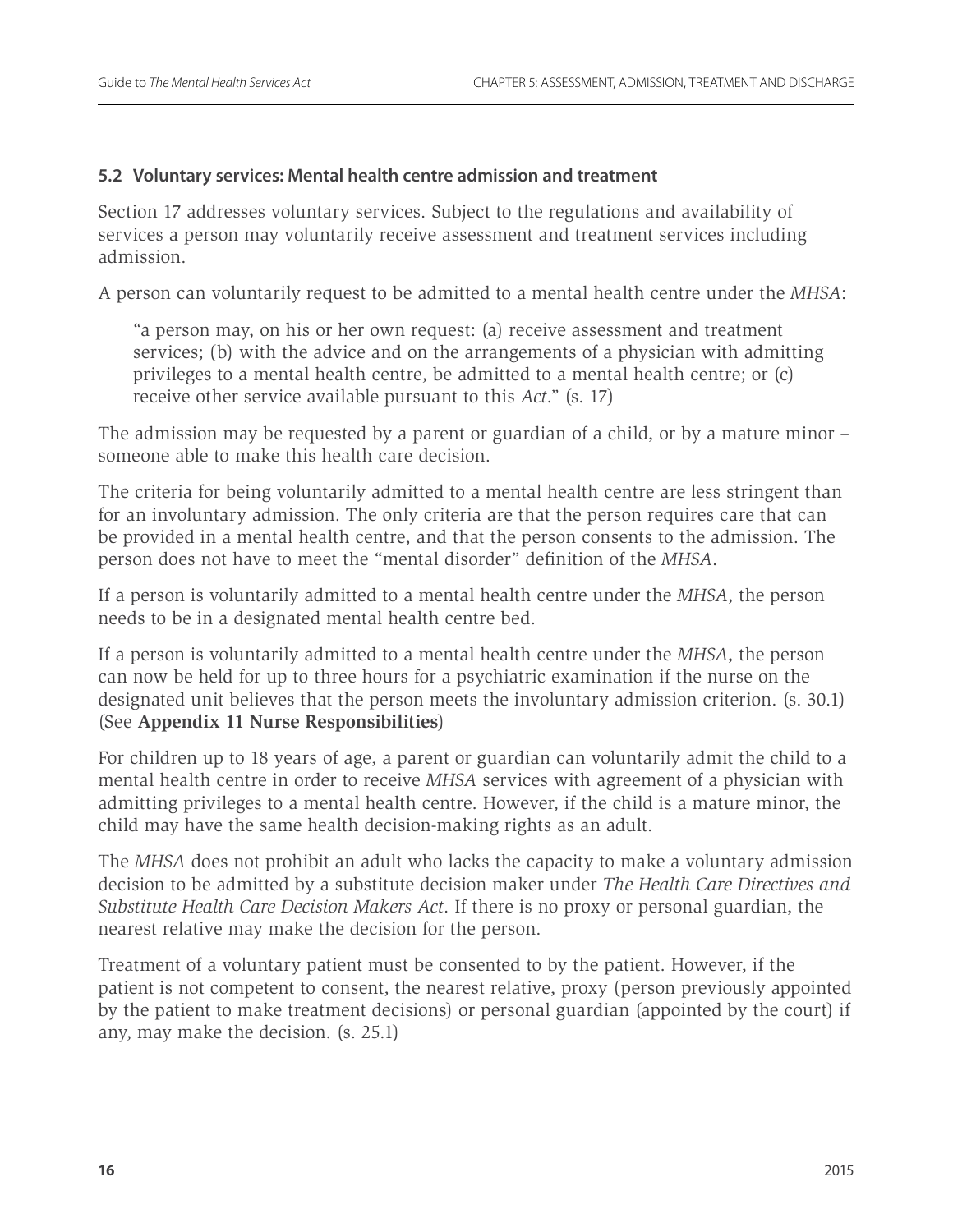A voluntary patient may also be admitted to other beds in any hospital when not admitted to a mental health centre, by their physician with hospital admitting privileges. However the nurse hold authority (s. 30.1) only applies to a nurse in a mental health centre.

**Appendix 4: Voluntary and "Alternate" Admission Procedures** provides more detail on the admission process for persons voluntarily requesting to be admitted to a mental health centre. It also addresses alternate routes of admission to address requests for involuntary admission, which are not appropriate under the *MHSA*. These requests might include admission to address physical health issues of a person not capable of making a treatment decision, or intoxication where a psychiatric examination cannot be completed. *The Health Care Directives and Substitute Health Care Decision Makers Act*, for example, may be more appropriate in these circumstances.

### **5.3 Involuntary Admission**

### **Methods for accessing involuntary examination and admission**

Where a person needs hospitalization for a mental disorder but it is not possible for them to be admitted voluntarily, access to admission may still be possible through the *MHSA* involuntary admission provisions if the person meets certain criteria. There are three methods of initiating a psychiatric examination which may lead to involuntary hospitalization: by way of a physician or prescribed health professional, a peace officer, or a Provincial Court Judge. Determining which method is appropriate depends on the situation (urgency, availability of assistance, etc.). It is usually preferable to use the physician or prescribed health professional first. If that is not possible in the circumstances, a peace officer or a Provincial Court Judge may be utilized.

### **1. A physician or prescribed health professional (Form A) (s. 18) (New 2015)**

A person may be examined at their residence, a doctor's office or, more usually, at a hospital emergency room. The examination may be conducted by any licensed physician or a prescribed health professional if a physician is not available and will not become available within a reasonable period. A prescribed health professional is either a resident in psychiatry or a nurse who qualifies under the *MHSA* Regulation 11.1 (see Chapter 2). The examination may include information from the direct examination of the person and from information the examiner receives from other sources.

### *Criteria for Form A:*

The person:

"(a) …is suffering from a mental disorder and requires a psychiatric examination to ascertain whether he or she should be admitted to a mental health centre pursuant to section 24; and (b) refuses to submit to the examination mentioned in clause (a)" s. 18(1)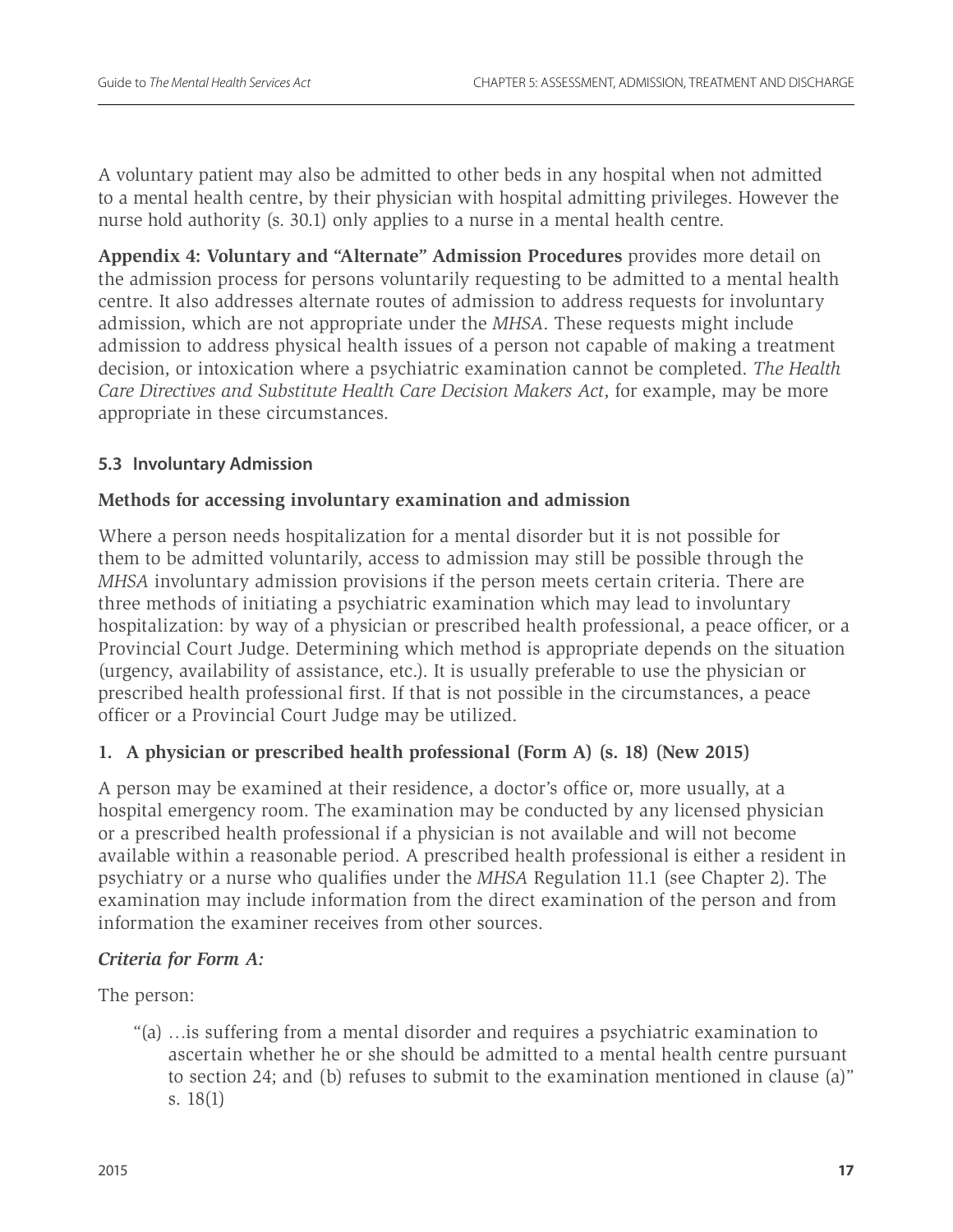The reference in the criterion that the person "refuses to submit to the examination" is not that the person is refusing to participate in the current examination, but is refusing to submit to a psychiatric examination by a physician, usually a psychiatrist, with admitting privileges to a mental health centre. If the person meets this criterion, a "Certificate of Physician or Prescribed Health Professional that a Psychiatric Examination is Required" (Form A) is completed.

To meet the Form A criterion it must be stated that:

"…the examining physician or prescribed health professional has personally examined the person who is the subject of the certificate and, after due inquiry into the necessary facts relating to the case of the person, has formed the opinion [that the criterion is met]." (s.18(4)(a))

"Due inquiry" means that the examiner may consider information not directly from the person such as information from relatives or others, from records.

### *Timelines for completing and conveying on Form A:*

"No person shall be conveyed for a psychiatric examination more than seven days after the date on which the examination for the purposes of subsection (1) [psychiatric examination by a physician with admitting privileges] was made." (s. 18(5))

This means that if a Form A were filled out five days after the initial examination, without completing any further examinations then there are only two days left to apprehend and convey the person. The maximum seven day period for the person to be conveyed for a psychiatric examination by a physician with mental health centre admitting privileges starts from the date of the initial examination, not from when the Form A was completed.

Assuming the criteria for Form A are met, after arrangements with a physician who has admitting privileges to the mental health centre have been made, the person can be taken to a physician at the mental health centre for a psychiatric examination. The Form A is valid for seven days after the date of the examination. This can be useful in the event that there is a delay in the conveyance to a mental health centre, for example, if the person under examination left and could not be found right away in order to be conveyed to a place where a psychiatric examination will be completed.

Once the person arrives at the mental health centre, the examination should be completed as soon as possible, and must be completed within 24 hours. The apprehension and conveyance to the mental health centre can be done by anyone, but it is frequently done by a peace officer. (See **Appendix 5: Completing Form A: Certificate of Physician or Prescribed Health Professional that Psychiatric Examination is Required**)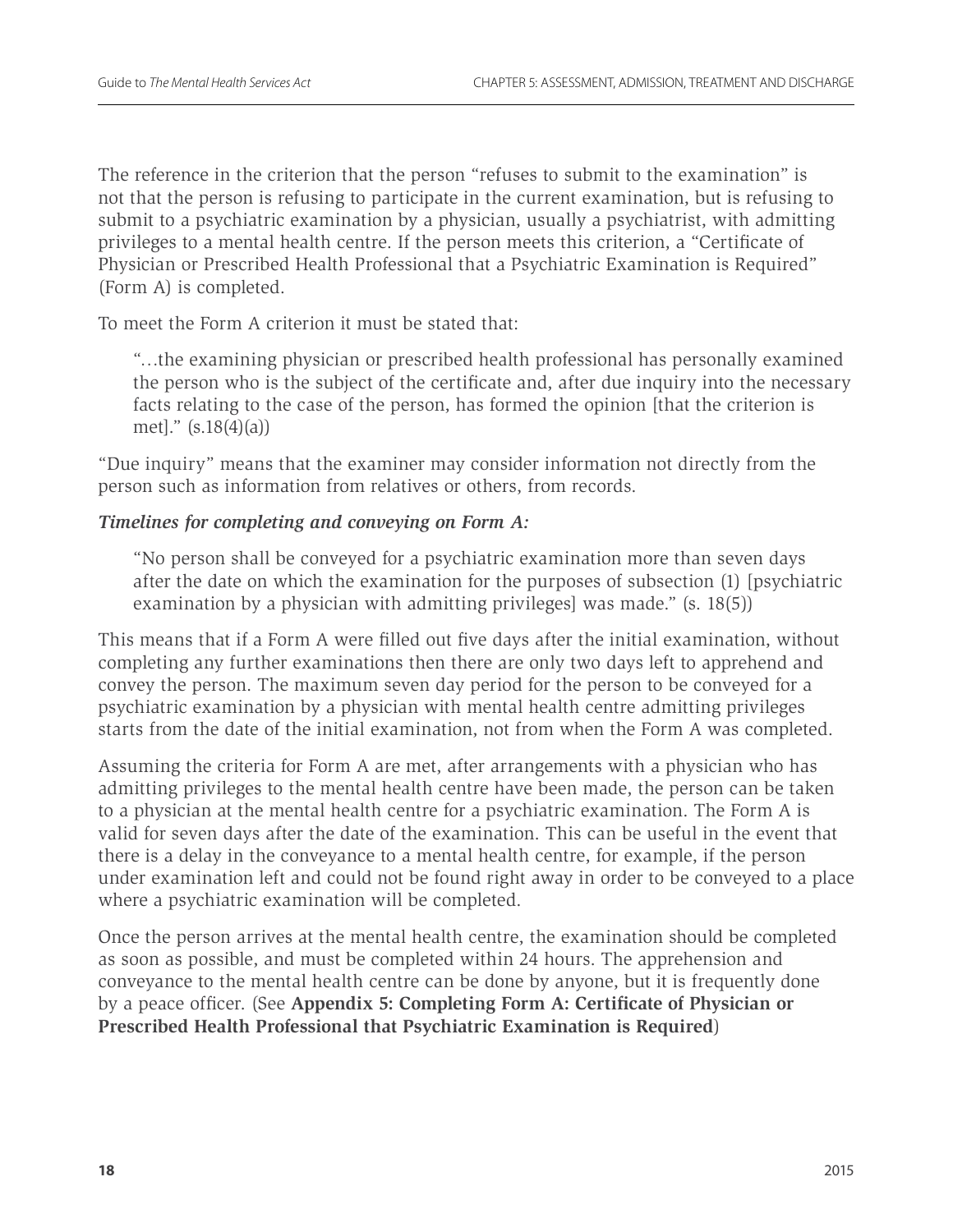### **2. A peace officer (s. 20)**

A peace officer (officer) acting on the authority of the *MHSA*, who has reasonable grounds, may take the person to any physician for an examination to determine if they need a psychiatric examination.

The criteria the officer uses have changed (New 2015). The person no longer has to be "in a public place" nor "causing a disturbance in a manner that would normally be considered disorderly." The criteria now are:

s. 20(1) "A peace officer may apprehend a person without a warrant and convey that person as soon as is reasonably practicable to a place where he or she may be examined by a physician if the peace officer has reasonable grounds to believe that the person is:

- (a) suffering from a mental disorder; and
- (b) likely to cause harm to himself or herself or to others or to suffer substantial mental or physical deterioration if he or she is not detained in a mental health centre.

(2) A person apprehended pursuant to subsection (1) must be examined by a physician as soon as is reasonably practicable and in all cases within 24 hours after his or her apprehension."

Officers usually take the person to the emergency room of a hospital with a designated mental health centre for this examination.

If the person is examined by a physician without admitting privileges to the mental health centre (most emergency room physicians) a Form A may be issued. Form A allows detention for up to 24 hours. If, however, the person is seen by a physician with admitting privileges to the mental health centre, Form A is not required and the first Form G can be issued. (See **Appendix 7: Peace Officer Responsibilities**)

### **3. A Provincial Court judge (s. 19)**

Where it is not possible under the circumstances for the person to have a voluntary examination by a physician or prescribed health professional, or for a peace officer to become involved, a Provincial Court judge may be asked to issue a warrant providing authority to a specified person, usually a peace officer, to apprehend and convey the person to a mental health centre for a psychiatric examination.

The criteria used by the person who goes to the court to lay information that the individual is in need of a psychiatric examination are:

"A person may lay an information before a judge of the Provincial Court of Saskatchewan in the prescribed form and manner if that person believes on reasonable grounds that another person who refuses to submit to a medical examination:

(a) is suffering from a mental disorder; and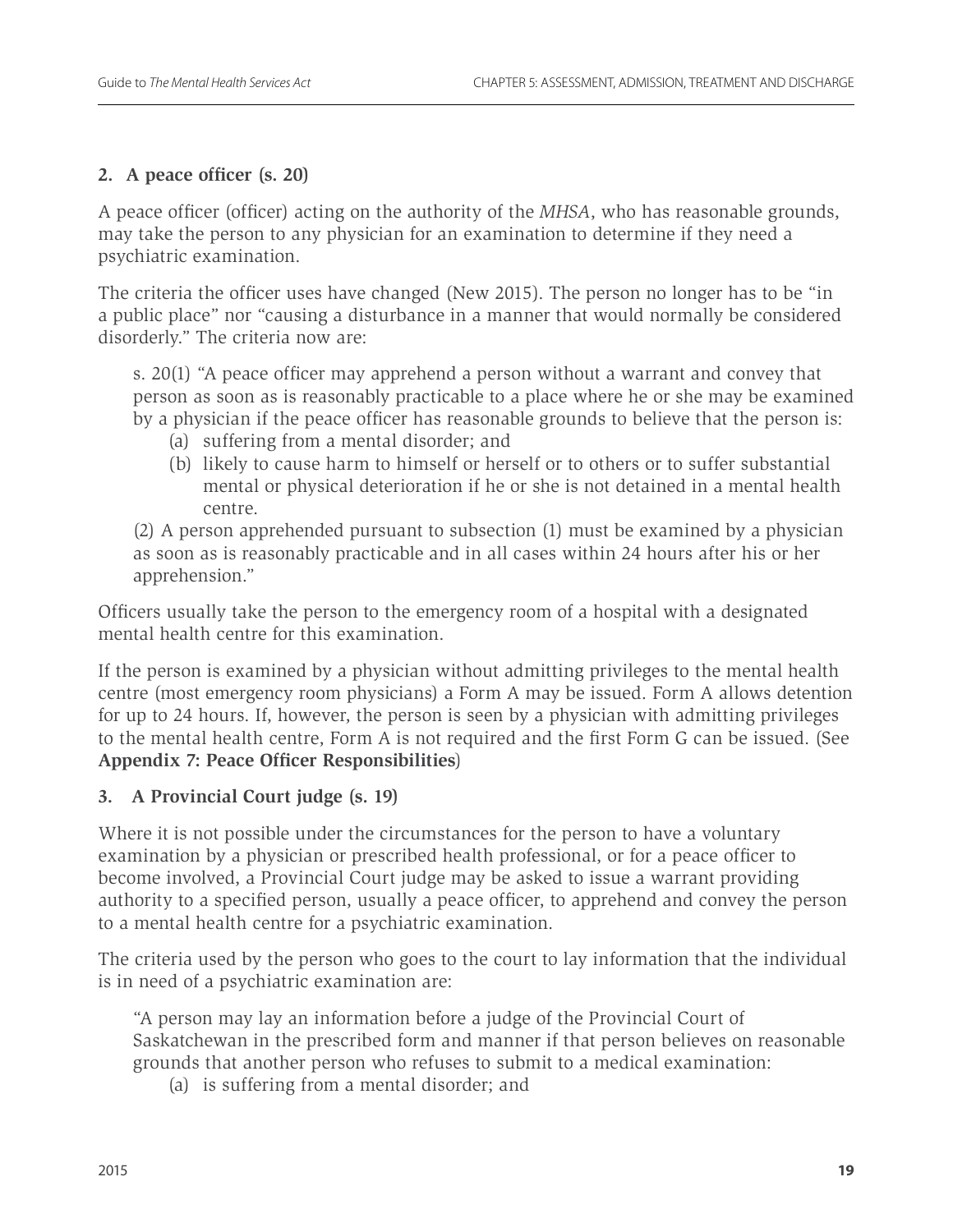(b) is in need of examination to determine whether he or she should be admitted to a mental health centre pursuant to section 24." (s. 19)

The judge makes the decision on the basis of sworn evidence (Form B) often from a family member. "Refuses to submit to a medical examination" means the examination of a physician or prescribed health professional (Form A). After making arrangements with a physician with admitting privileges the judge issues a warrant (Form C) for any peace officer or a named person to take the person to the place where the person is to be examined by a physician with admitting privileges or a psychiatric resident. (See **Appendix 2: Family and Friends Involvement**)

### **5.4 Admission on medical certificates (Form G) (s. 24)**

### **Completion of a Form A, peace officer apprehension, or a warrant do not "guarantee" admission.**

Two Form Gs are required before a person is fully involuntarily admitted to a mental health centre. It is important to note that just because a Form A has been completed, a warrant has been issued by a judge or an apprehension has been made by a peace officer, this does not mean that the person will necessarily be admitted to a mental health centre. The psychiatric examination that will be completed for the purposes of the Form Gs is more involved than the examination for the purposes of a Form A as there are more requirements needing to be met for a Form G than for a Form A. For example, the requirement on the Form G that the person "is unable to fully understand and make informed decisions regarding his or her need for treatment or care and supervision" is not required for a Form A, a peace officer apprehension, or a judge-issued warrant for apprehension.

### *Pathways to a Form G examination:*

The person can access the first Form G examination in four ways:

- 1. Form A issued by a physician without admitting privileges to the mental health centre or a prescribed health professional. Often this is by a physician at an emergency department. The first Form G is then required.
- 2. At the hospital or elsewhere by being examined directly for Form G by a physician with admitting privileges to the mental health centre.
- 3. Where the person was apprehended by a peace officer (s. 20) and taken to a physician without admitting privileges if that physician (not a prescribed health professional) issues a Form A. After arrangements are made by the physician, the officer conveys the person to a place where he or she may be examined for Form G purposes.
- 4. On a warrant issued by a judge to be taken to a place where he or she may be examined for Form G.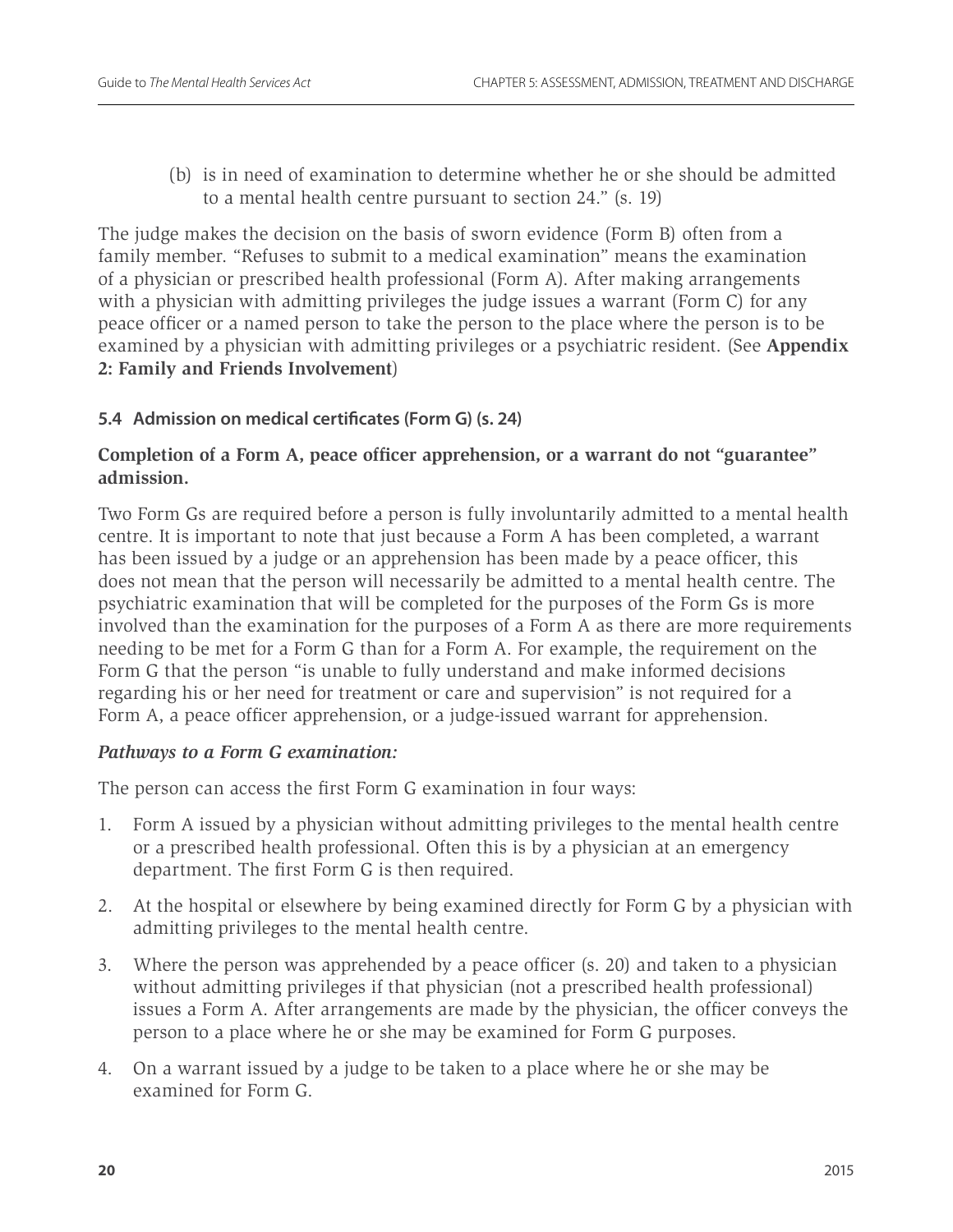### *Who may complete Form Gs? (New 2015)*

- "On the issuance of the certificates [Form Gs] of two physicians at least one whom is a psychiatrist" (s. 24(3)) a person can be admitted involuntarily.
- Both physicians, including the psychiatrist, must have admitting privileges to the mental health centre, except a resident who must be under the supervision of a psychiatrist with admitting privileges to the mental health centre.
- (New 2015) Now a "resident in psychiatry under the supervision of a psychiatrist who has admitting privileges to a mental health centre" can also complete a Form G. (s. 24 (1(b)). However, if a resident issues a Form G the second Form G must not be issued by another resident or by the resident's supervisor. (s. 24(4))
- "…if it is not reasonably practicable to obtain the certificates of two physicians at least one whom is a psychiatrist, on the issuance of the certificate of one physician" the person can be admitted and detained there until the end of the third day following the day on which he or she is admitted. If an inpatient already, the person can be detained until the end of the third day following the date of the issuance of the certificate. The second opinion is to be obtained as soon as practicable. (s. 24(5)(6))

### *Timelines for Form Gs*

- The time between the examination for Form G and completing the Form G certificate must not be longer than 72 hours. Any Form G certificate must "state that the physician has examined the person named in the certificate within the preceding 72 hours." (s. 24(2))
- For a person who is not an inpatient, the maximum time between the date of the first examination for Form G and the admission to a mental health centre is seven days. (s. 24(9))
- For a person who is not an inpatient when one Form G is completed the "person may be apprehended, conveyed and admitted to a mental health centre and detained there until the end of the third day following the day on which he or she is admitted."  $(s. 24(5)(a))$
- If the person is an inpatient (by virtue of Form A for up to 24 hours, or a voluntary patient) the first Form G authorized detention "until the end of the third day following the date of the issuance of the certificate." (s. 24(5)(b))
- For a person who is not an inpatient but has had two Form Gs completed, the person "may be apprehended, conveyed and admitted to a mental health centre and detained there until the end of the 21st day following the day that he or she is admitted." (s. 24(3)(a)) For a person who is already an inpatient the two Form Gs authorize detention "until the end of the 21st day following the date of issuance of the first of the certificates." (24(3)(b)) Thus if, while in the hospital, the first certificate was written on the 1st day of the month, on the 22nd day of the month both certificates would lapse unless renewed. (See **Appendix 6: Completing Form G: Certificate of Medical Practitioners for Compulsory Admission of a Person to a Mental Health Centre**)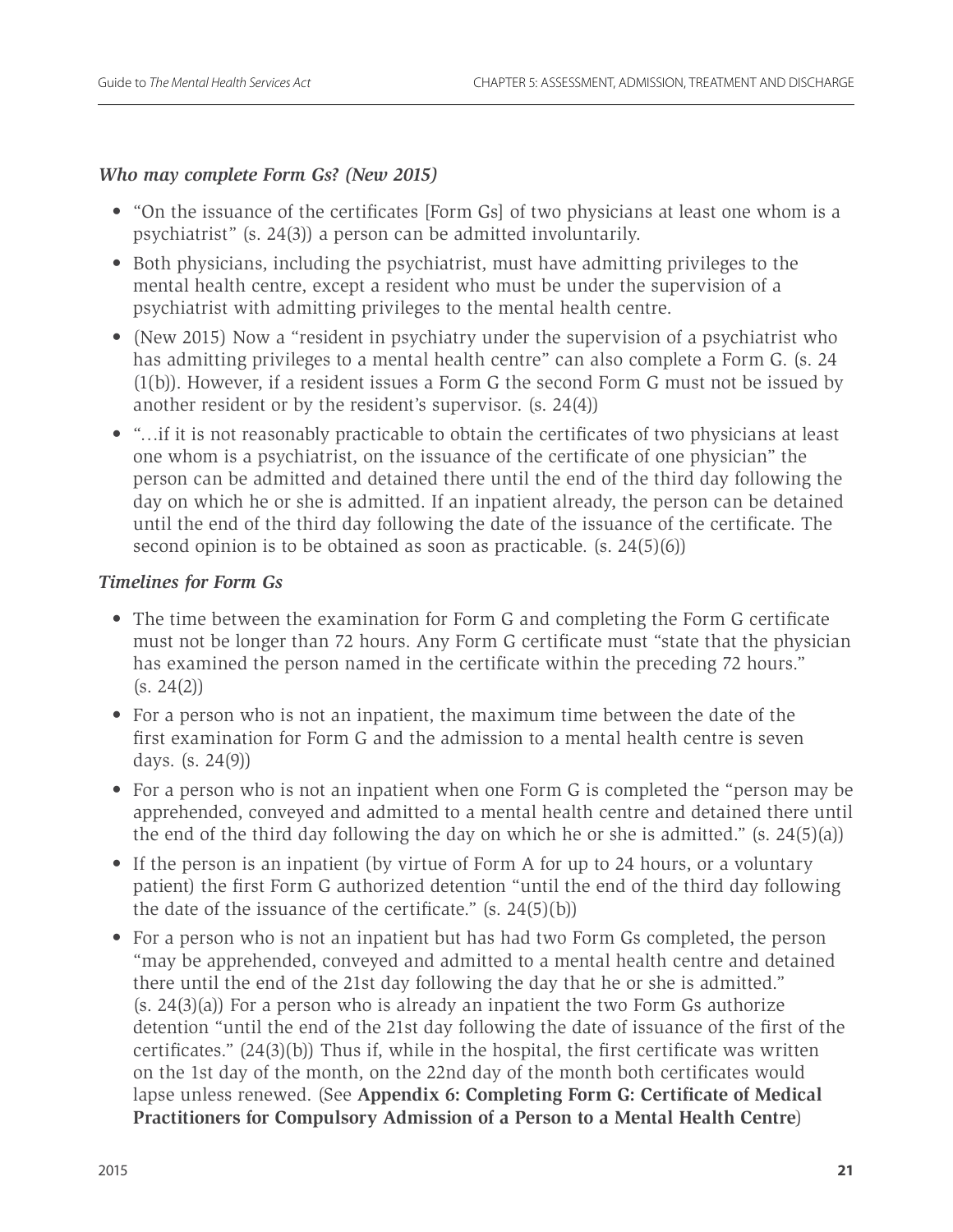### *Criteria for Form G*

The requirements and criteria for issuing a "Certificate of Medical Practitioners for Compulsory Admission of a Person to a Mental Health Centre" (Form G) and for renewal certificates are in section 24. All criteria must be met.

s. 24(2) "Every certificate issued for the purposes of this section is to be in the prescribed form [Form G] and is to:

- (a) state that the physician has examined the person named in the certificate within the immediately preceding 72 hours and that, on the basis of the examination and any other pertinent facts regarding the person or the person's condition that have been communicated to the physician, he or she has reasonable grounds to believe that:
	- (i) the person is suffering from a mental disorder as a result of which he or she is in need of treatment or care and supervision which can be provided only in a mental health centre;
	- (ii) as a result of the mental disorder the person is unable to fully understand and to make an informed decision regarding his or her need for treatment or care and supervision; and
	- (iii) as a result of the mental disorder, the person is likely to cause harm to himself or herself or to others or to suffer substantial mental or physical deterioration if he or she is not detained in a mental health centre."

When the person is detained, and that could be on the issuance of one Form G, the person, nearest relative and proxy or personal guardian, if any, and the official representative must be informed of the patient's admission and rights. The person is visited by the official representative who explains the person's rights and obligations. The person becomes eligible to appeal to the review panel for release. (See **Appendix 9: Review Panel and Official Representative Procedures**)

**Appendix 6: Completing Form G: Certificate of Medical Practitioners for Compulsory Admission of a Person to a Mental Health Centre** addresses a number of issues about these criteria such as what constitutes an examination, how harm and deterioration are assessed and others.

### **5.5 Renewal certificates (s. 24(8))**

In order to renew a patient's involuntary hospitalization under section 24 of the *MHSA*, prior to the end of the 21st day following the date upon which the first Form G was issued, new Form G certificates much be issued by two physicians at least one of whom is a psychiatrist. A resident may complete one renewal certificate since a resident is defined as a physician in section 24 of the *MHSA*. Successive 21 day periods can follow. It is always the patient's right to appeal. However, mandatory appeals are done at the end of the first 21 days, and every six months. (s. 34(5)) (See **Appendix 9: Review Panel and Official Representative Procedures**)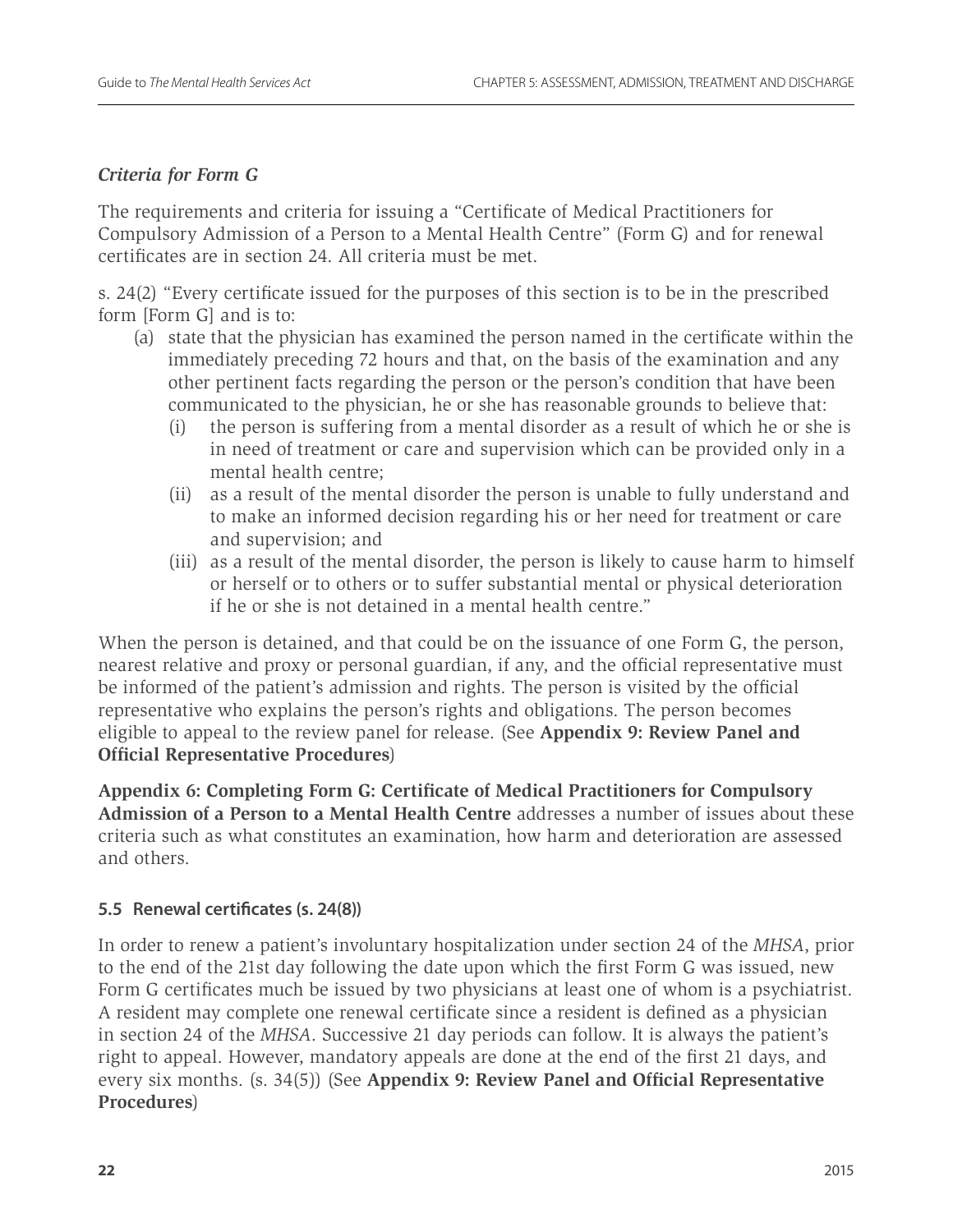### **5.6 Long term detention orders (s. 24.1)**

A relatively small number of people need very long periods in hospital. While multiple 21 day periods can continue indefinitely, Long Term Detention Orders, granted by a court, are designed to assist people who have had a total of 60 days or longer in a mental health centre and their severe disabling continuing mental disorder is likely to persist for a period longer than 21 days. (s. 24.1(1))

The difference in criteria for the Long Term Detention Order and the Form G is that in the long term detention order the person must be "likely to cause bodily harm to himself or herself, or to others." The broad harm criteria of s. 24 have been narrowed to bodily harm. The deterioration alternative has been eliminated.

When an application to the Court of Queen's Bench is made by the officer in charge of the mental health centre where the patient is, the patient, nearest relative and any proxy or personal guardian and the official representative must be notified. A lawyer is usually involved in this court process. After a hearing, the judge decides if the criteria have been met. The judge can issue an order for detention of the person for a period of up to one year for the purposes of treatment, care and supervision. For renewals, the same process would have to be repeated. Detention orders can be reviewed on request by the court. People on these orders are usually treated at the Saskatchewan Hospital North Battleford.

### **5.7 Other admissions**

The first type of admission to hospital discussed here is not directly addressed in the *MHSA* but is presented here because there may be more appropriate methods, from the patient's and a legal point of view, for some patients to receive non-voluntary services through laws other than the *MHSA*. These are called "Alternatives to the *MHSA*." The other two types of admission discussed here are addressed in the *MHSA* and involve persons admitted from or going to other provinces and persons involved with the Criminal Code admitted through the courts.

### • **Alternatives to admissions under** *The Mental Health Services Act*

Sometimes psychiatrists are asked to certify a person, usually on a medical ward, who is incapable of making a treatment decision and who is resisting treatment. The rationale is that the person can then be required to take the treatment. However, the *MHSA* can only provide, without consent, treatment for persons suffering from mental disorders. *The Health Care and Substitute Health Care Decision Makers Act* provides for this situation. This *Act* can also be more appropriately used than the *MHSA* where a person is admitted as intoxicated and it is not possible to complete a psychiatric examination to determine if the person has a mental disorder. *The Health Care and Substitute Health Care Decision Makers Act* allows under certain circumstances, the person to be held, assessed and treated. If psychiatric consultation is found to be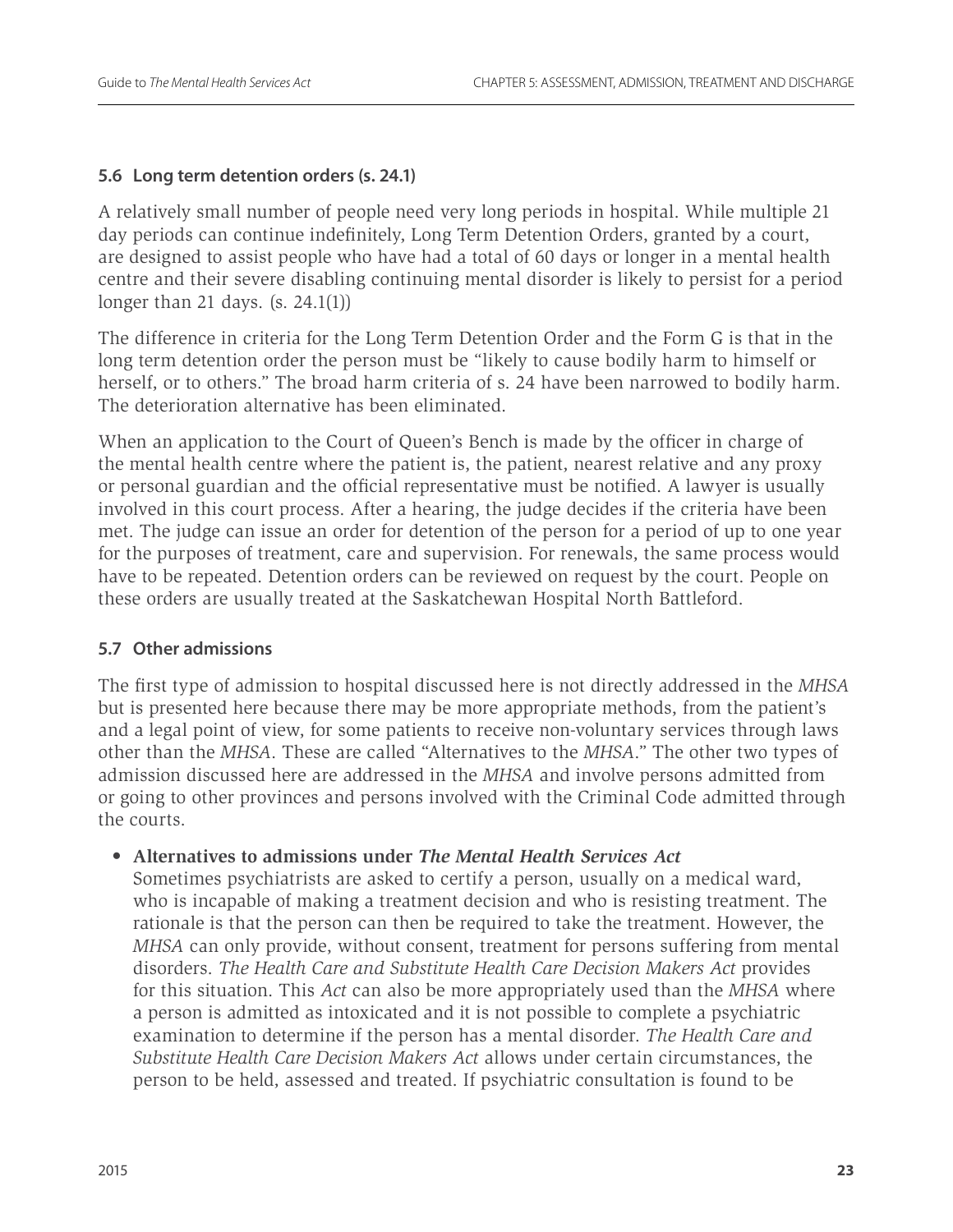required, the voluntary or involuntary provisions of the *MHSA* may then apply. (See **Appendix 4: Voluntary and "Alternative" Admission Procedures**)

### • **Patients brought into or sent from Saskatchewan (s. 21, s. 28.2)**

Section 21 provides authority for the provincial director of mental health to order that a person detained in a hospital outside Saskatchewan be conveyed to a mental health centre and examined within 24 hours by a physician who has admitting privileges. Form D is used for this.

Section 28.2 authorizes the provincial director to return an involuntary patient to another jurisdiction if an order for a compulsory psychiatric examination has been issued from the other jurisdiction (Form L.2). A copy of the order must be given to the official representative and the order may be appealed by the patient or official representative to the Court of Queen's Bench.

• **Examination, admission and treatment of person charged with an offence (s. 22)** A person charged with an offence in custody can voluntarily request an examination to determine if he or she should be treated for a mental disorder and a judge can, after making arrangements with a psychiatrist or other professional, order the person to the place where the examination will take place. (s. 22(2)) A judge who considers a person charged with an offence to be suffering from a mental disorder and is in need of an examination can, after making arrangements, order the person to be examined as an outpatient. A peace officer must accompany the person for the examinations. A person can be admitted as a voluntary patient or involuntary patient for treatment if the person meets the appropriate criteria and the court approves.

• **Admission and examination under a warrant (s. 23 and 23.1)** A person with a mental disorder found not fit to stand trial or not criminally responsible on account of a mental disorder or who has been transferred from a penitentiary may be admitted and detained in a mental health centre. Where the detention under the Criminal Code of a person found unfit to stand trial or not criminally responsible on account of a mental disorder is about to expire, the provincial director may order that the person be examined to determine if he or she meets the involuntary admission requirements of the *MHSA*.

### **5.8 Community Treatment Orders (s. 24.2 to 24.7)**

Community Treatment Orders (CTO) are designed to assist a patient with a severe mental disorder who will not voluntarily accept community treatment with the necessary motivation and supports to adhere to a community treatment plan to prevent relapse and rehospitalization. To qualify for a CTO the person must, within the previous two year period, have had one mental health centre admission, either voluntary or involuntary, or have had a previous CTO. In addition, it must be found that:

"…if the person does not receive treatment or care and supervision while residing in the community, the person is likely to cause harm to himself or herself or to others, or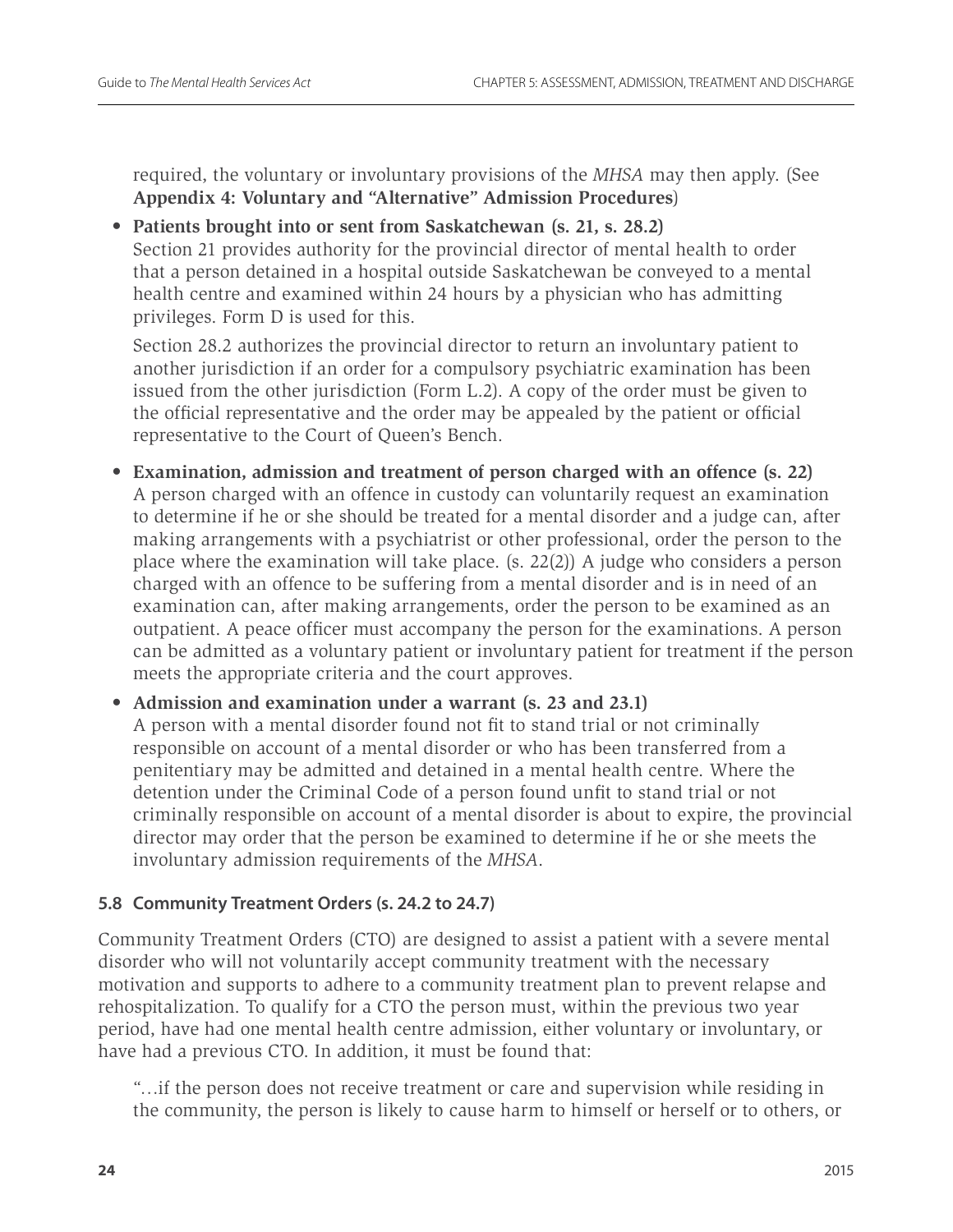to suffer substantial mental or physical deterioration, as a result of the mental disorder."  $(s. 24.3(1))$ 

Also, the services required by the CTO must be available and the patient must be able to use them.

One psychiatrist must complete Form H.3 "Community Treatment Order" and a second psychiatrist must examine the person and complete Form H.4 "Certificate in Support of a Community Treatment Order," using the same criteria. The CTO can last up to six months and be renewed by one psychiatrist if there has been no lapse in the CTO.

When a person is placed on a CTO, notices are sent to the patient, the patient's nearest relative, and others including the official representative who visits the patient. The patient or others can appeal to the review panel voluntarily, and every six months there is an automatic review by the review panel unless an appeal has occurred in the preceding 21 days. (s. 34(5.2)) (See **Appendix 9: Review Panel and Official Representative Procedures**)

If a person on a CTO does not adhere to the plan, the attending physician (or in the absence of the attending physician, a prescribed health professional) can issue an order for the person to be brought by a peace officer for an examination. If a patient leaves the province the CTO has no effect in another jurisdiction. If the person returned to Saskatchewan during the period the CTO was written for, it would then be valid. If the person became involved with the mental health system in another jurisdiction the "Patients Brought Into or Sent From Saskatchewan (s. 21, s. 28.2)" sections discussed above may apply. (See **Appendix 8: Community Treatment Orders**)

### **5.9 Temporary removal and return (s. 29)**

The *MHSA* provides for involuntary patients (including those held under a Long Term Detention Order) to temporarily leave the mental health centre to receive health care or for activities that "will be of benefit to the patient." A time limit is not placed on this temporary authorized leave. The section reads:

s. 29(1) "Subject to the Regulations, the attending physician may authorize the temporary removal of an involuntary patient from a mental health centre to an appropriate place, having ascertained that the patient:

- (a) requires health care or other services that cannot be provided in the mental health centre; or
- (b) requires a temporary absence from the mental health centre for activities that will be of benefit to the patient.

(2) From the time of the involuntary patient's removal pursuant to subsection (1) until his or her return to the mental health centre, the patient is deemed to continue to be a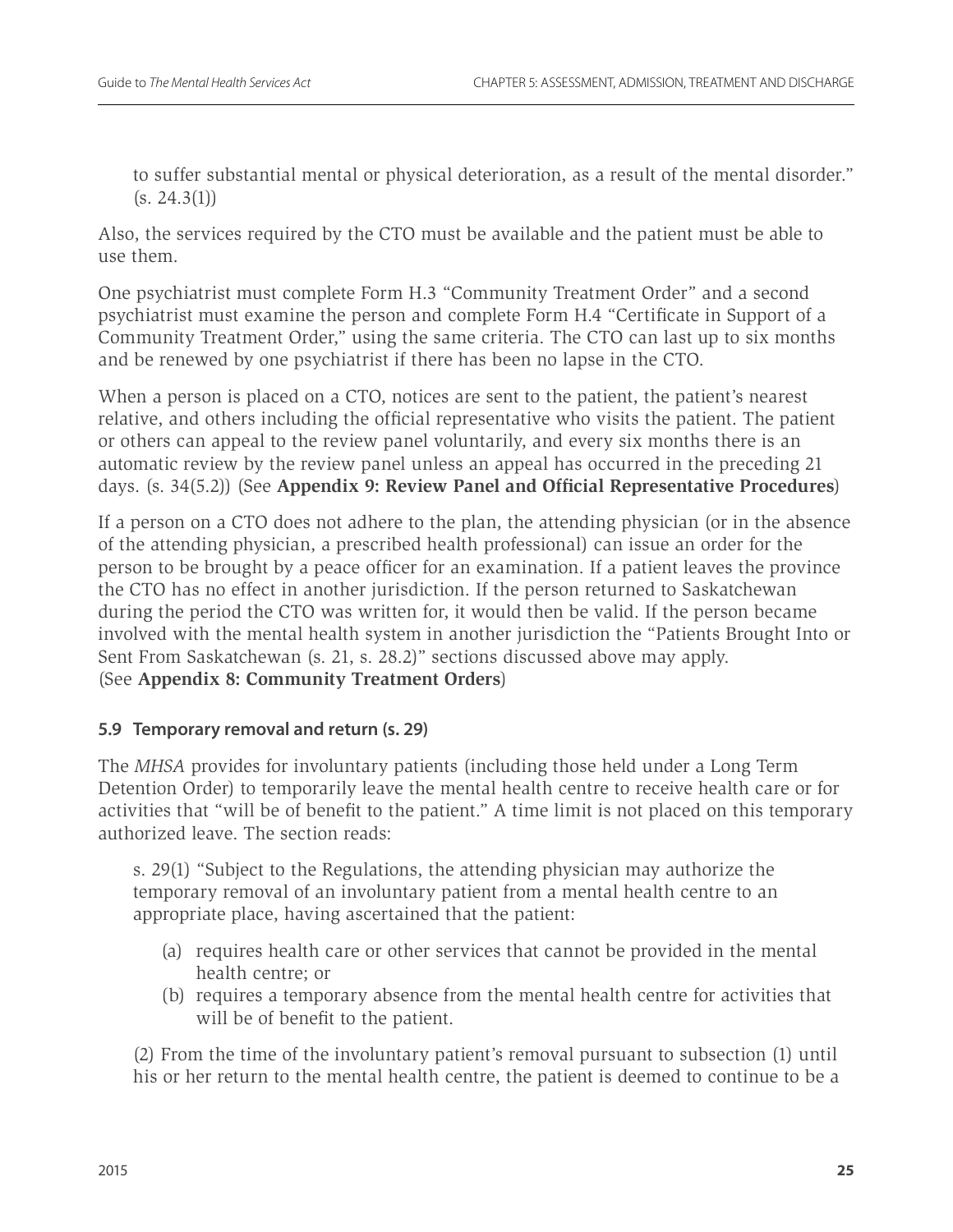patient of the mental health centre in the same manner and to the same extent and is subject to the same control as if he or she were in the mental health centre."

### **(a) for health care**

This may be for medical, surgical or even mental health care that cannot be provided in the mental health centre. If the care is in a hospital out of the region a transfer must be arranged (see next section on Transfers). Because the same authority for control exists as if the person was in the mental health centre, staff in the other health service can restrain or restrict the person as if they were in the mental health centre.

### **(b) for "activities that will benefit the patient"**

"Benefit the patient" is a broad term that is not restricted by the *MHSA*. The benefit could presumably be in assisting in rehabilitation by going to programs off the inpatient unit, recreational/health services such as: attending gyms, jogging off the mental health centre grounds, or keeping relationships such as contact with family, going for a Sunday drive or to church or for a week at the summer cottage, or for pleasure by attending normalizing activities such as sporting events and movies.

Permission must be given by the attending physician for an activity that will benefit the patient. The physician is required to be as sure as is reasonable that the person will not cause harm to themselves or others. This will determine the type of supervision needed. Whether the person can go by themselves unescorted or need someone with them or need staff with them or not go at all, is a judgement call made by the attending physician.

The attending physician may place restrictions on the activities because the patient is "subject to the same control as if he or she were in the mental health centre" (s. 29); for example, curfews and orders not to drink or consort with certain people. The physician can inform people who are with the patient that they can forbid the patient from doing certain things and restrain if necessary. If the person contravenes these instructions the person responsible can contact the attending physician who may ask the police to apprehend and return the person to the mental health centre because the person, having contravened the restrictions of the absence, is on an unauthorized absence.

There is no regulated Form for granting temporary absence for activities that will benefit the patient. It is suggested that the attending physician make a note on the file outlining the purpose of the absence, who has supervisory responsibilities, the length of time, any restrictions (e.g. alcohol, visiting certain people), and contact information including emergency phone numbers. The person and anyone responsible during the absence should be informed of this information. Providing written material to people involved may be helpful.

### **Liability for involuntary patients on temporary absence**

The *MHSA* allows involuntary patients to be absent from the facility for "activities that will benefit the patient." The use of a temporary absence is therefore clearly within the law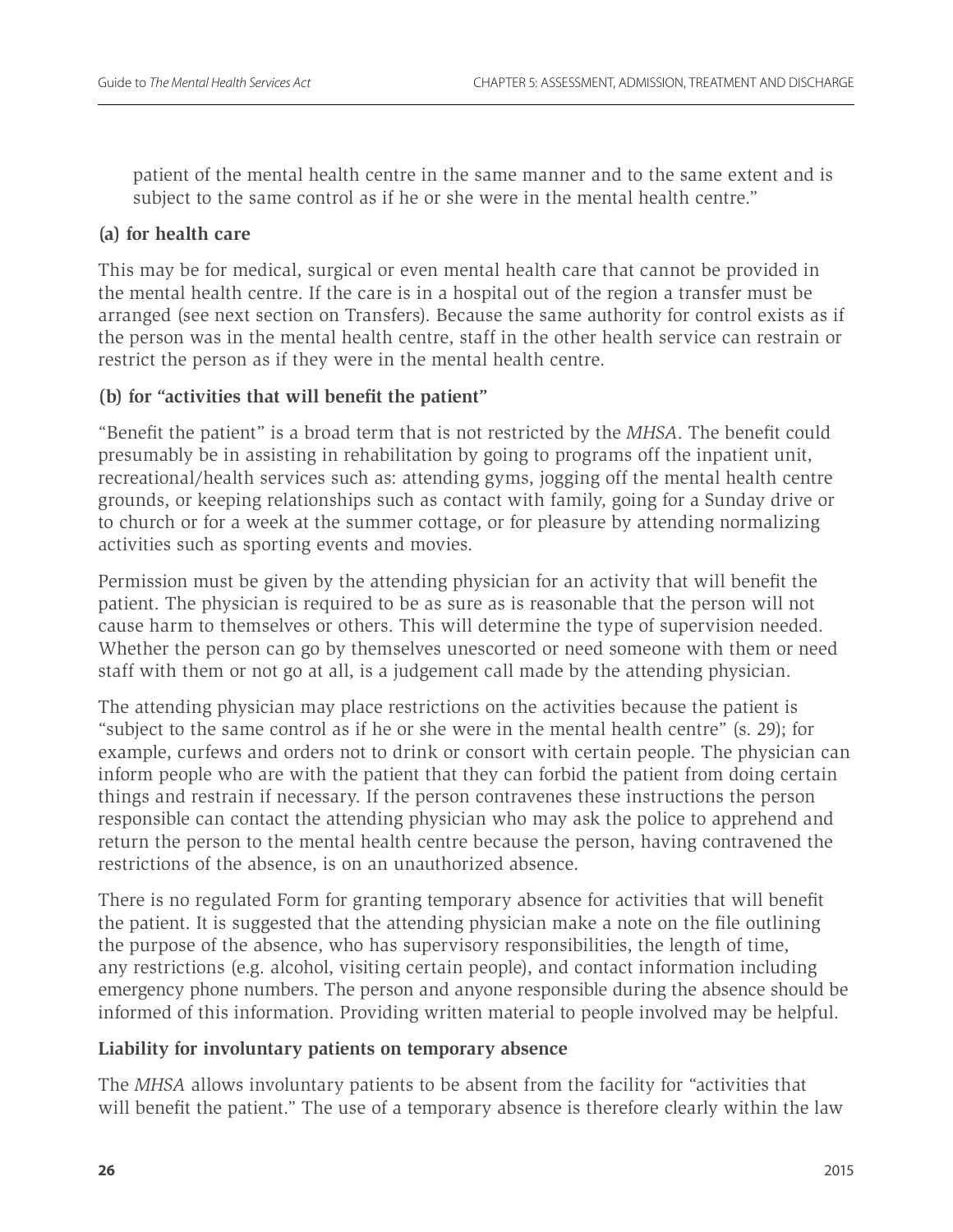which considerably reduces liability compared with the *MHSA* being silent on the issue and a patient being given a pass. In fact that is why the provision is there, for the benefit of the patient and the protection of liability, for the staff who act in good faith.

With reasonable selection, and plans and instructions for those involved, it is unlikely that things will go wrong. If there is an incident, anyone can sue anyone but staff who have acted in good faith are protected by the limitation of liability provision in s. 39 (see section on Liability).

### **5.10 Unauthorized absence (s. 30)**

An involuntary patient who leaves the mental health centre without permission is on "unauthorized absence" and may be brought back to the centre. The *MHSA* states:

s.30(1) "If a patient who is detained pursuant to section 24 leaves a mental health centre without having been discharged, the attending physician may, within 21 days after the patient's departure, if he or she considers it advisable to do so, order that the patient be returned to the mental health centre.

s.30(2) If the attending physician orders that a patient be returned to a mental health centre pursuant to subsection (1), the patient may be apprehended and returned to the mental health centre, without a warrant, by:

- (a) any peace officer; or
- (b) any person designated by the attending physician.

s.30(3) If a patient who is detained pursuant to section 24 leaves a mental health centre without having been discharged and remains absent from the mental health centre for a period of more than 21 days, he or she is deemed to be discharged from the mental health centre."

### **5.11 Treatment consent or authorization (s. 25)**

### *Voluntary patient*

s.25(1) "Except in a case of emergency, if a patient is in a mental health centre pursuant to section 17, [voluntary patient] no diagnostic or treatment services or procedures are to be carried out on the patient except with his or her consent or, where he or she does not have the capacity to consent, with the consent of his or her nearest relative, or proxy or personal guardian, if any."

The voluntary patient can accept or refuse any treatment offered by the physician. If the person is not competent to make the treatment decision then consent can be given by the person's nearest relative or a proxy (a person named in a health care directive) or a personal guardian (approved by the court). The first person in a list of relatives or others (s. 25.1) willing and available to make the decision may make it.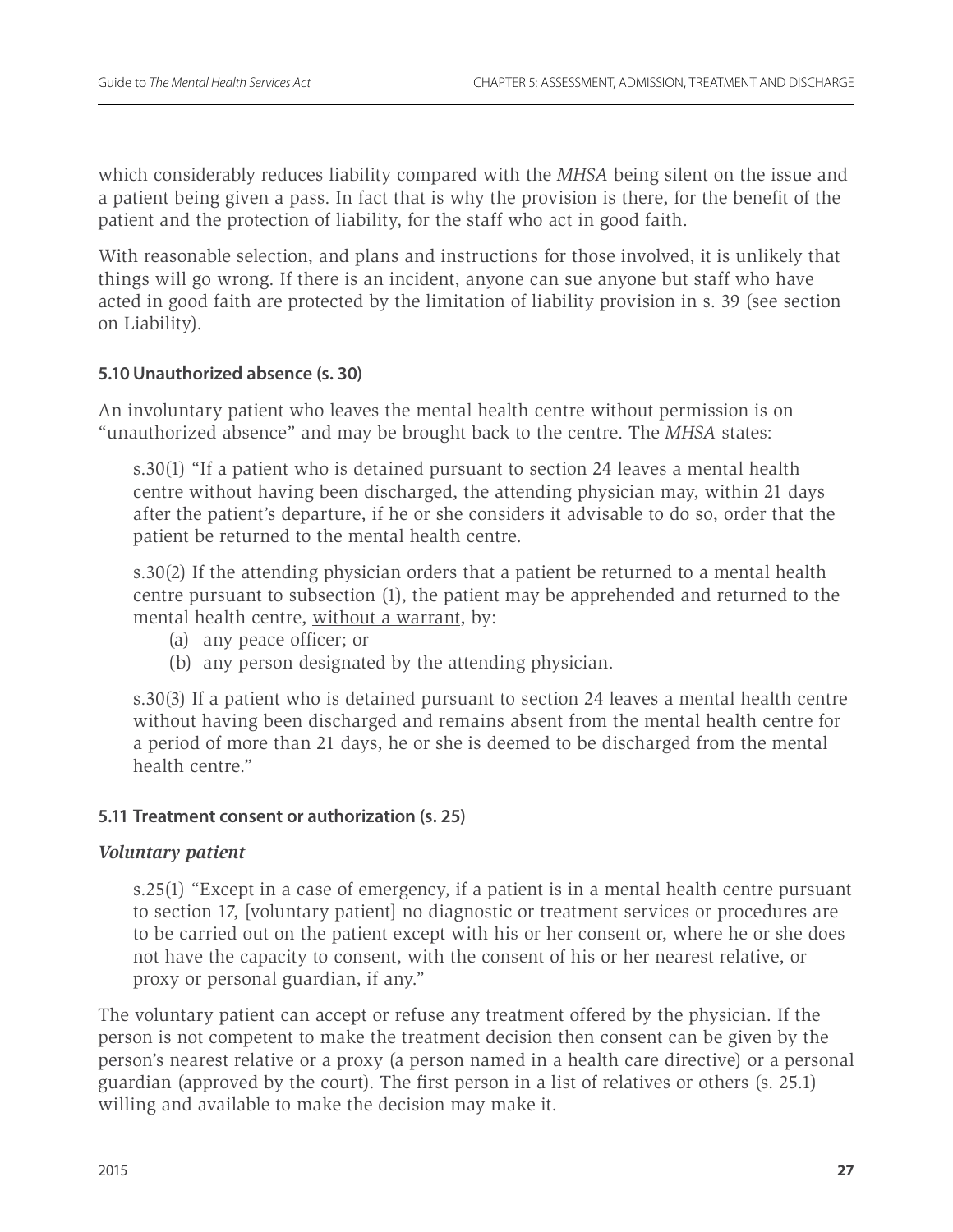### *Involuntary patient*

### **Authorization without consent**

s. 25(2) "Subject to the regulations and to subsections (3) to (5), the attending physician may perform or prescribe any diagnostic procedures he or she considers necessary to determine the existence or nature of a mental disorder and administer or prescribe any medication or other treatment that is consistent with good medical practice and that he or she considers necessary to treat the mental disorder to a patient who is detained pursuant to section 24 or 24.1 without that patient's consent."

### **Patient's involvement and views are important**

s. 25(3) "In the course of on-going diagnosis or treatment, to the extent that it is feasible given the patient's medical condition, the attending physician shall consult with the patient, explain or cause to be explained to the patient the purpose, nature and effect of proposed diagnosis or treatment and give consideration to the views the patient expresses concerning the patient's choice of therapists, the proposed diagnosis or treatment and any alternatives and the manner in which diagnoses or treatments may be provided."

### **Duty to provide care and treatment**

While the attending physician makes the decision to treat after due consideration of the patient's views and good medical practice, there is an obligation on the physician to help the person to get well enough to be discharged from being an involuntary patient. The section reads:

s. 27 "Subject to section 25, if a person is detained in a mental health centre, the attending physician shall endeavour with all resources reasonably available in the mental health centre to provide the person with care and treatment with a view to the result that the detention of the person in the mental health centre will no longer be required."

### **Comment on treatment authorization without consent**

The *MHSA* requires the attending physician to make the treatment decision, after due consideration of the patient's views and in accord with good medical practice. This is different from the consent decisions under *The Health Care Directives and Substitute Health Care Decision Makers Act*, where the person, if capable, makes the decision and if not capable, a substituted decision maker decides.

There are two reasons for the *MHSA* requiring the attending physician to make the treatment decision. First, the involuntary patient cannot make the decision, because by definition he or she is not capable of making a "… decision regarding his or her need for treatment." Incapability is an involuntary admission criterion. (s. 24(2)(a)((ii)) Therefore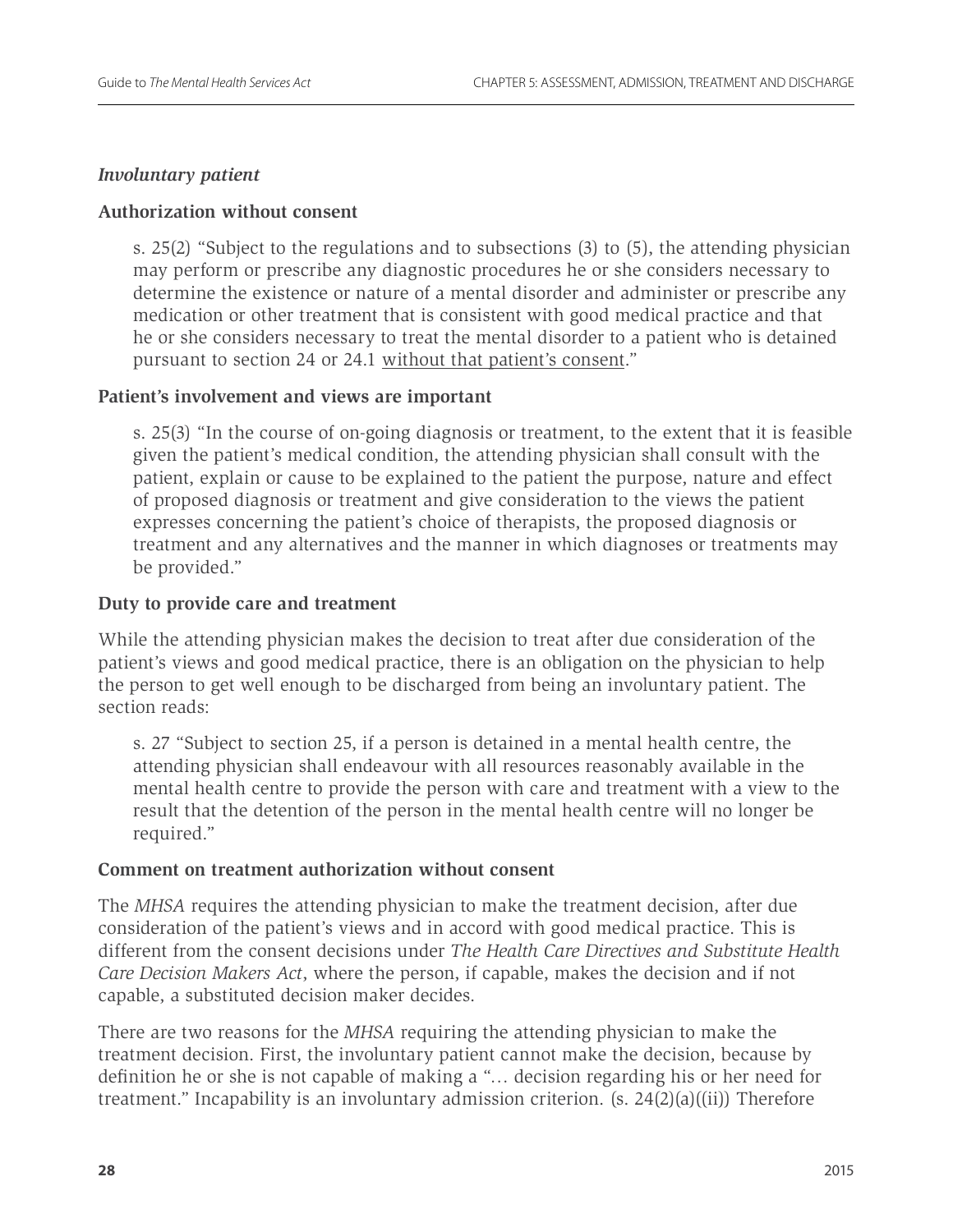someone else must make the decision. Second, if a person through an advance health care directive or a substitute decision maker refuses treatment, the person would continue to be detained until they got better on their own (which is unlikely without treatment) or would continue to suffer and, untreated, would be more likely to harm fellow patients or staff. As the Saskatchewan Law ReForm Commission stated:

"Civil commitment exists to provide treatment for seriously disturbed patients. If treatment cannot be provided by the facility to which the patient has been committed, there is no jurisdiction for continuing the committal. Logically, therefore, authority to direct hospitalization without consent of the patient must entail authority of some form of treatment without consent."

> - Saskatchewan Law Reform Commission, Proposals for a Compulsory Mental Health Care Act: (1985) pg. 26

### **What if the person has an advance health care directive?**

An advance health care directive for an involuntary patient "relating to treatment of mental disorder," in hospital or in the community, is not binding under the *MHSA* as s. 5 of *The Health Care Directives and Substitute Health Care Decision Makers Act* shows:

s. 5(4) "Where a directive is made by a person who is the subject of a certificate pursuant to section 24 of *The Mental Health Services Act*, a detention order pursuant to section 24.1 of that *Act* or a community treatment order pursuant to section 24.2 of that *Act*:

- (a) a health care decision in the directive relating to treatment for a mental disorder is to be used for guidance as to the wishes of the person making the directive;
- (b) subsections (1) and (2) apply with respect to any other health care decisions in the directive;
- (c) a health care decision made by a proxy relating to treatment for a mental disorder is to be used for guidance as to the wishes of the person making the directive; and
- (d) subsection (3) applies with respect to any other health care decisions made by a proxy."

The reason an advance health care directive must be taken into account but is not binding is that the person is in detention and the attending physician has an obligation to provide all necessary means for ending the detention (see s. 27). If an advance health care directive had to be followed that refused all treatment or directed only ineffective or dangerous treatments, it would thwart the intent of the *Act* and place the physician in an untenable moral dilemma.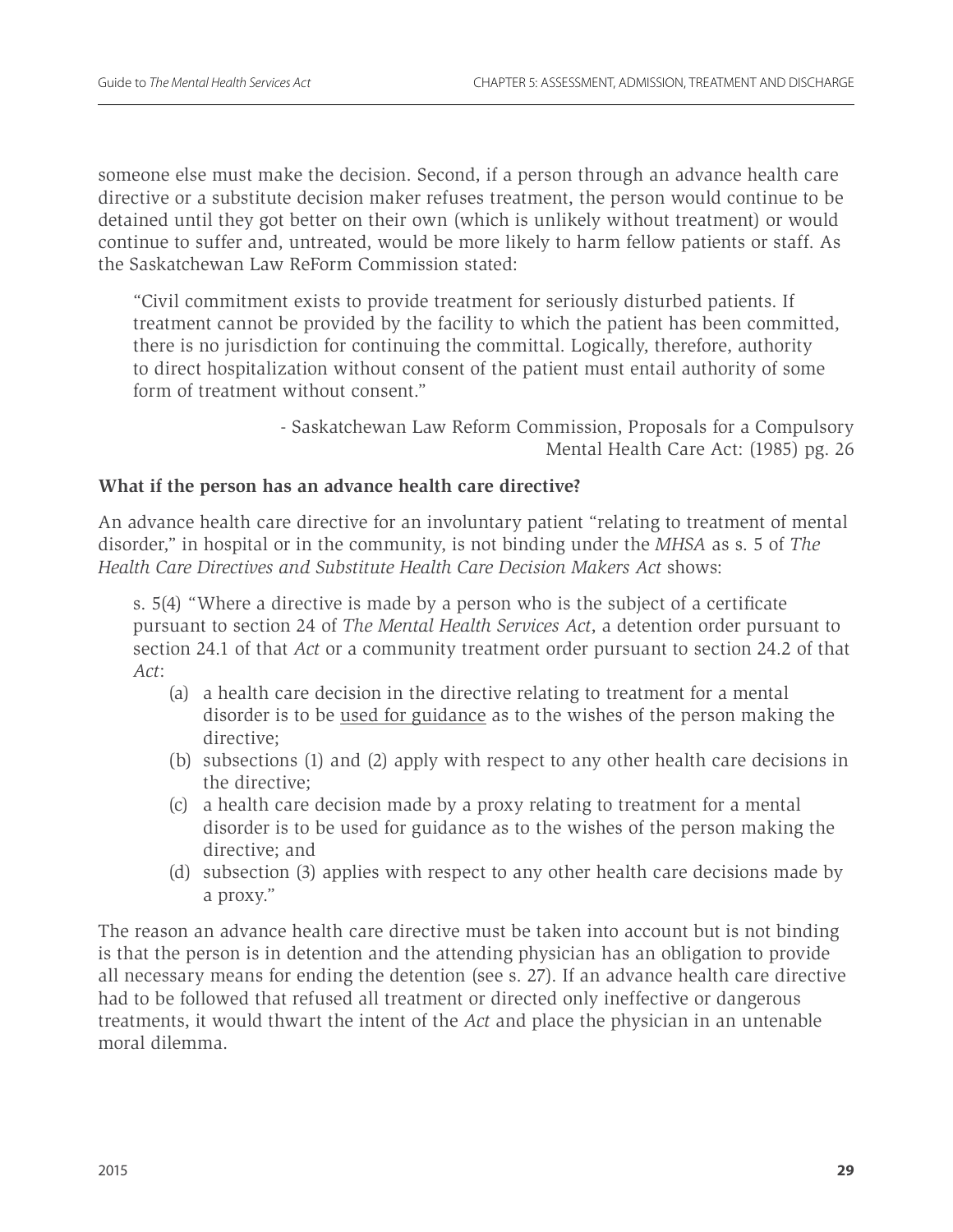### **Consent to non-mental health treatment**

Mental health treatment for an involuntary patient is authorized by the attending physician under the *MHSA*. However, non-mental health treatment cannot be authorized under the *MHSA*. Consent for an involuntary patient's admission or treatment for a surgical, medical, orthopedic or any other non-mental health problem must be consented to in accord with *The Health Care Directives and Substitute Health Care Decision Makers Act* if the person is incapable of making a health care decision. An advance health care directive is binding on the provider for non-mental health decisions. The *MHSA* cannot be used to certify someone because they are incapable and resisting care for the purposes of providing medical treatment. (See **Appendix 4: Voluntary and "Alternative" Admission Procedures**)

### **Special treatments**

Some treatments may only be provided to involuntary patients without their consent if the treatment class has been designated by the minister. (s. 25(4)) These treatments fall outside the range of treatments that the attending physician may authorize. A special procedure is set up in the regulations to address the designated treatment. Electroconvulsive therapy (ECT) is the only treatment currently designated.

### **ECT – Regulation 14**

ECT may be given to an involuntary patient under the *MHSA* if the following procedure is followed:

A psychiatrist must:

- give the ECT or have it given by a physician under the direct supervision of a psychiatrist;
- examine the patient and conclude ECT will help the person and without it they will not improve and that alternate treatments are likely ineffective;
- complete a report;
- ensure pre-ECT measures are up to standard;
- explain all aspects of ECT and preliminary and post ECT issues;
- consider the view of the nearest relative or other decision makers about ECT and alternate treatment and inform the nearest relative and any other decision makers; and
- complete a certificate (Form I).

A second psychiatrist must conduct an independent examination and complete a certificate (Form I). The involved relatives/decision makers must be informed as well as the official representative (Form J). The decision to give ECT may be appealed to the review panel (Form N).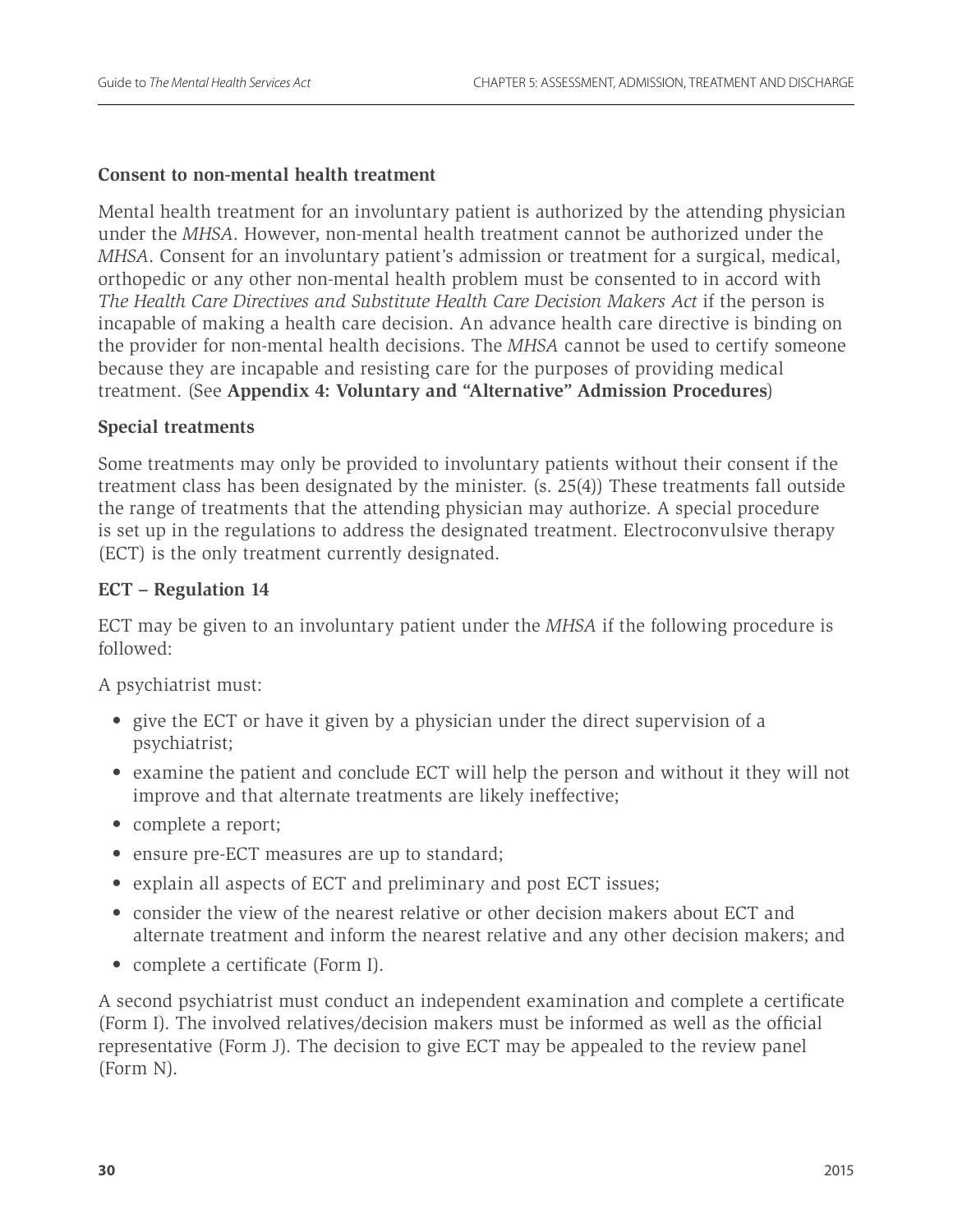The maximum number of treatments in a course is now 12 (New 2015– previously eight). For more than 12 treatments in a therapeutic series, the authorization process must be repeated. See Regulation 14 of the *MHSA* for the exact procedures.

If ECT is to be given to a voluntary patient *The Health Care Directives and Substitute Health Care Decision Makers Act* applies. None of these *MHSA* procedures are required. The capable person or a substitute decision maker can consent to ECT.

## **Treatments only with informed consent**

s. 25(5) "In no case shall a physician or any other person administer psychosurgery or experimental treatment to an involuntary patient."

In the unlikely event that psychosurgery were recommended (it was last used in Saskatchewan in the 1950s) it could only be given if the person was a voluntary patient with informed consent.

## **5.12 Transfer (s. 28)**

A "transfer" occurs whenever an involuntary patient moves from one mental health centre to another. The transfer is authorized on Form K, by the provincial director on the recommendation of the sending and receiving officers in charge. New Form Gs at the receiving centre are not required because the *MHSA* does not specifically require them and an admission does not have to be at where the physician has admitting privileges. Copies of the completed form, which include the reasons for the transfer, must be provided to the patient, the official representative, nearest relative and any proxy or personal guardian. An appeal to the review panel against the transfer can be made using Form N. However, there is no appeal to the review panel against a transfer order (Form L.1) for a patient detained in a mental health centre who is to be transferred to another mental health centre in the same municipality.

## **5.13 Discharge from a mental health centre (s. 31)**

## **Discharge Voluntary patient (s. 31(3))**

Voluntary patients can discharge themselves any time they want. However, if a nurse considers that a voluntary patient needs to stay in the facility because they may meet the involuntary admission criteria, the patient can be held for up to three hours until a physician or resident in psychiatry examines the person and does or does not issue an involuntary admission certificate. (s. 30.1) (New 2015) This is primarily a patient safety provision. Discharge plans are discussed below.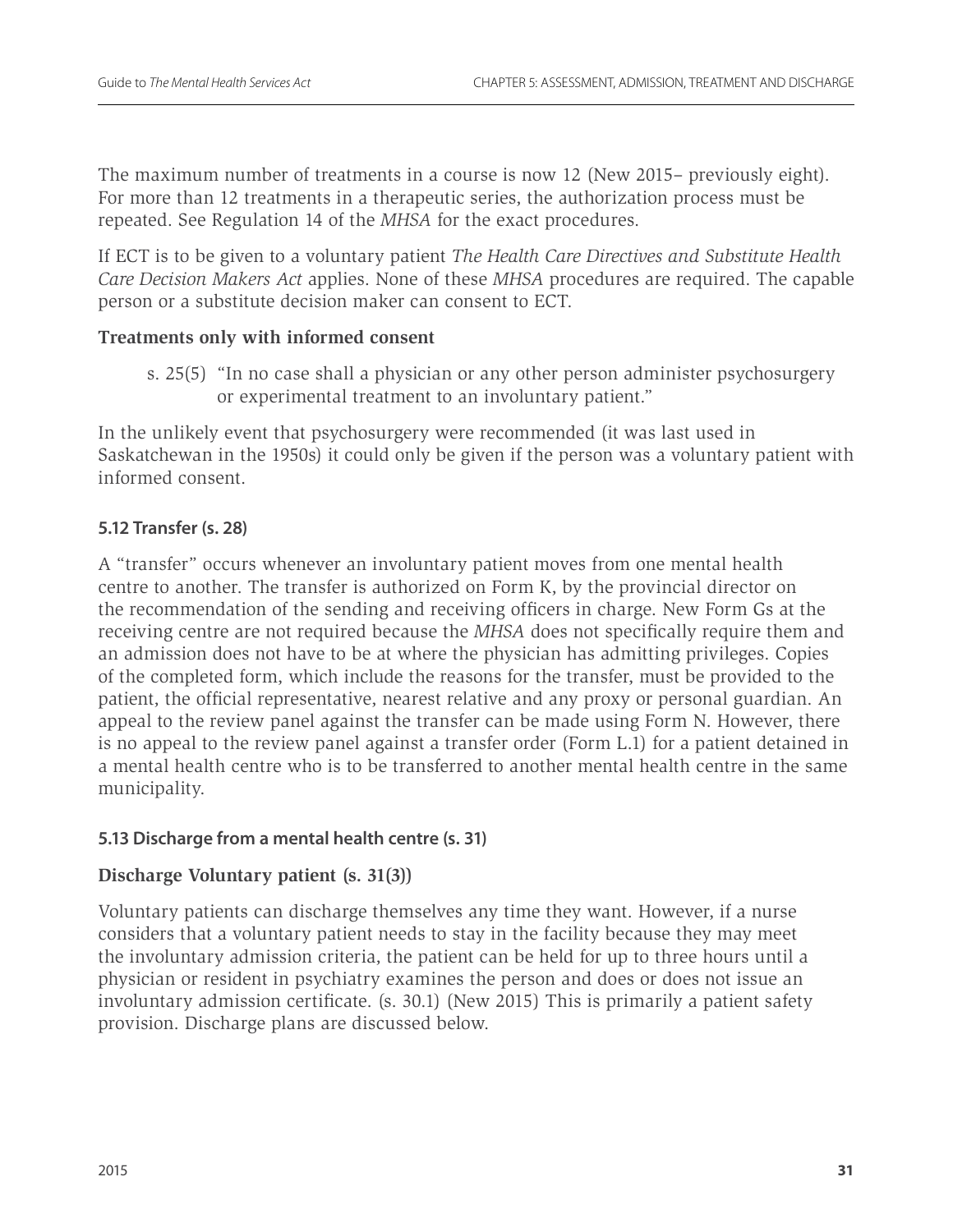## **Discharge Involuntary patient (s. 31)**

Discharge from involuntary status can occur in five ways:

### **1. Patient No Longer Meets the Criteria**

The attending physician no longer considers the person meets the involuntary admission criteria. Certain people must be informed.

s. 31(1) "If the attending physician is of the opinion that a person detained pursuant to section 24 no longer meets the criteria for a certificate set forth in clause 24(2)(a), the attending physician shall:

- (a) issue an order in the prescribed form revoking any certificate then in effect [Form H];
- (b) advise the patient that an order has been issued pursuant to clause (a) and that the patient is no longer subject to detention pursuant to section 24;
- (c) provide an official representative for the region with a copy of the order issued pursuant to clause (a); and
- (d) if the patient requests a copy of the order issued pursuant to clause (a), provide him or her with a copy."

With the physician's agreement the patient may become a voluntary patient.

## **2. Certificates expire**

If the time limit runs out on a certificate the patient must be discharged unless new certificates are provided but the person could become a voluntary patient. The patient must be informed:

"[the] attending physician shall immediately cause the patient to be informed in writing that: (a) the certificate or certificates have expired; and (b) he or she is no longer subject to detention or treatment [involuntary]." (s. 31.1)

Form L.3 is used to inform the patient.

#### **3. Review panel decision**

If a review panel finds that the person does not meet the involuntary admission criteria the panel orders a discharge. The panel chair transmits the report to the patient, the nearest relative, the officer in charge and others. (See **Appendix 9: Review Panel and Official Representative Procedures**) Again, the person could become a voluntary patient.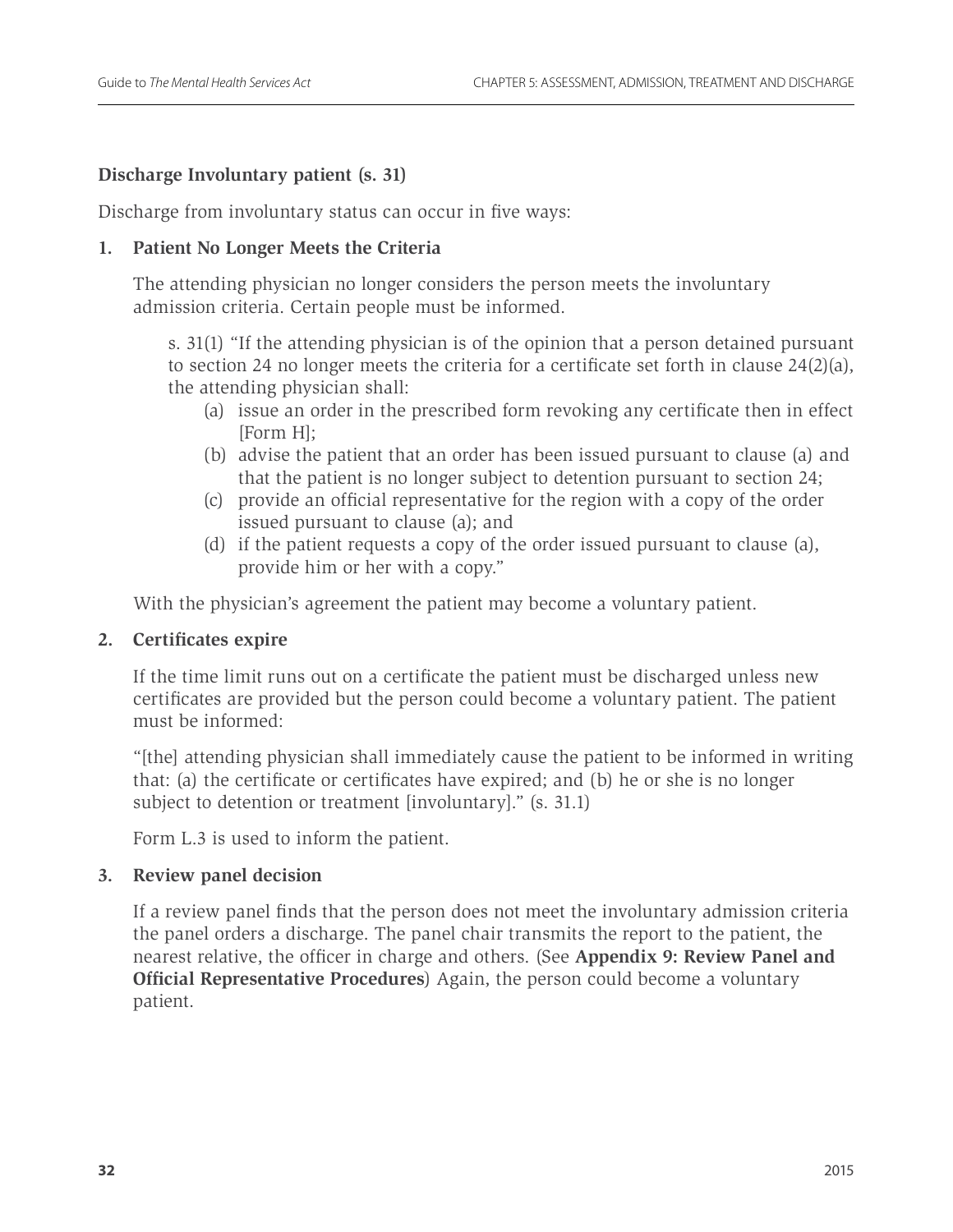#### **4. Community Treatment Order (CTO)**

As part of their discharge plan some involuntary patients are discharged from the mental health centre directly on to a CTO, if they meet the criterion. However, a person can be put on a CTO anytime within two years of an admission.

#### **5. Unauthorized absence over 21 days or leaves province**

If the patient is on unauthorized absence from the mental health centre for 21 days or more or leaves the province they are discharged.

#### **Discharge planning**

The importance of good discharge planning, which includes linking hospital and community staff, involving family and supports and rehabilitation and recovery plans before the person leaves the inpatient setting, are well known to mental health professionals. Without this planning, relapses and an impeded recovery process are likely.

The *MHSA* is not a document that outlines practices, so it does not address these issues directly, but s. 27 calls on the physician to endeavor to "provide the person with care and treatment with a view to the result that the detention of the person in the mental health centre will no longer be required."

Although the section addresses the current episode of hospitalization, it seems reasonable to think that there is also an inference that what is done will help prevent future involuntary hospitalizations. Similarly the CTO sections require there to be a community treatment plan designed to reduce the need for the CTO. (s. 24.7) The importance of good discharge planning cannot be over-emphasized.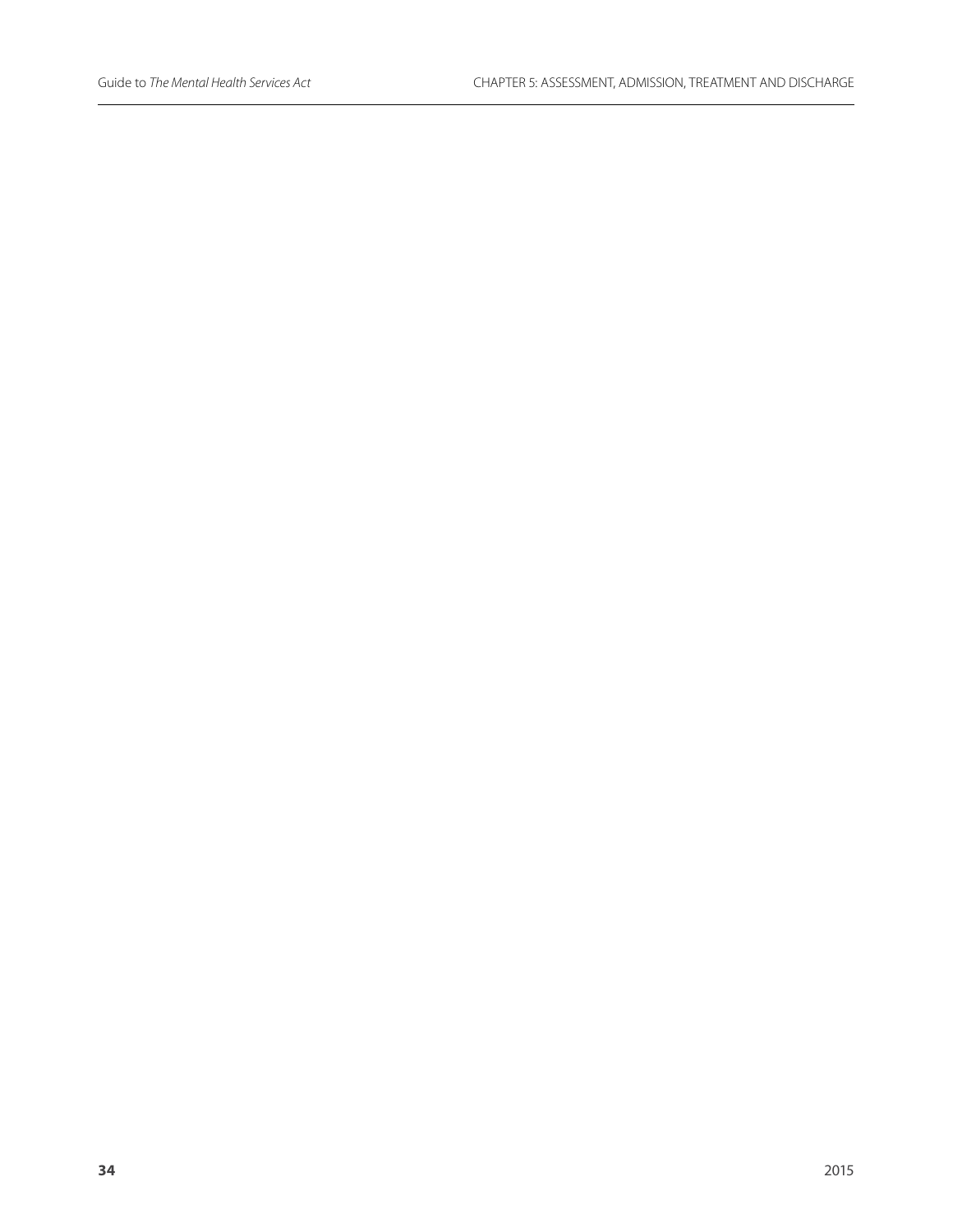## **Chapter 6**

# APPEAL AND REVIEW PROCEDURES (Section 32 to 36)

The function of the review panel and the official representative (who plays an important role in informing patients about their right to appeal to the review panel and helps them with this right) are discussed in **Appendix 9: Review Panel and Official Representative Procedures**.

## **6.1 Reasons for appealing to the review panel**

If an involuntary patient wants to be discharged or become a voluntary patient the involuntary patient should speak to his or her attending physician. If the attending physician does not agree that the patient should be discharged or that the patient should be a voluntary patient, the patient or the patient's nearest relative, proxy, or personal guardian can submit an appeal of that decision to the review panel.

Other decisions that can be appealed to the review panel include the review of a community treatment order, the transfer of an involuntary patient from one mental health centre to another mental health centre that is not within the same municipality, and proposed ECT.

## **6.2 Review panel membership**

Review panel members are appointed by the minister and each panel consists of a lawyer, a physician and a person who either has a background or interest in mental health.

## **6.3 Notification of review panel functions**

Notification of the function and how to contact the review panel is given, on involuntary admission, to the patient, a nearest relative, proxy or guardian if any and to the official representative. If the patient objects to the nearest relative being informed because it would endanger the patient's health or safety or be an unreasonable invasion of privacy the attending physician, after consulting with the official representative, may withhold the information and make a record of the reasons for this. (s. 33(3) to (5))

## **6.4 Who submits an appeal and what happens?**

A patient or the official representative or someone else on the patient's behalf can submit an appeal to the review panel in relation to the patient's detention or community treatment order using Form N. The review panel hears the appeal and may require or allow staff or other interested people, for example, families to present evidence.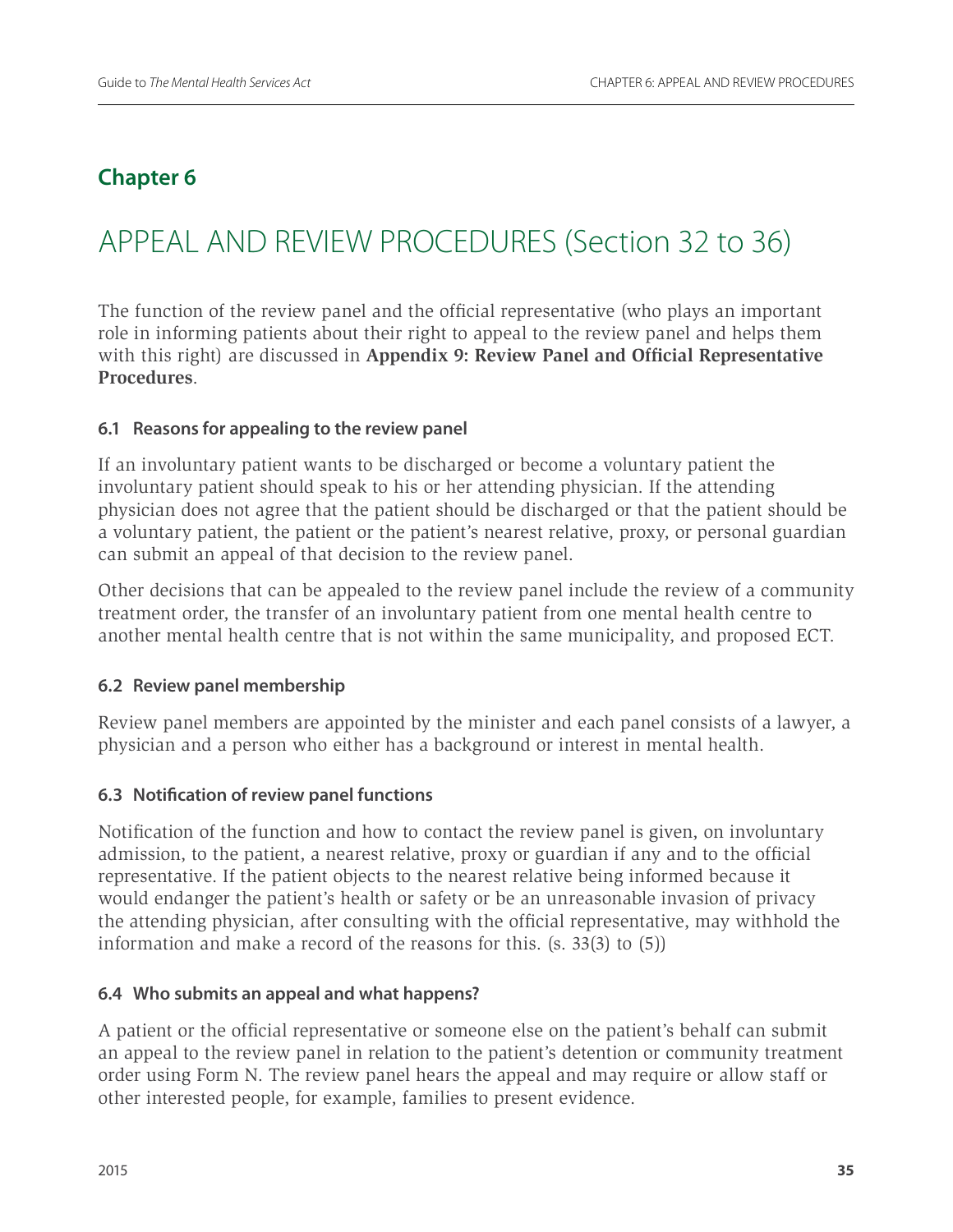The decision in writing is usually made within a few hours of the hearing but must be made "before the end of the third business day following the day that the appeal was received." (s. 34(9)) Copies are provided to the appellant, the appellant's nearest relative, proxy or personal guardian, official representative and the officer in charge of the mental health centre.

## **6.5 Review panel decision appealed to the court**

The patient, the patient's nearest relative, proxy or personal guardian, or the official representative, may appeal the review panel's decision to the Court of Queen's Bench if the certification being appealed is still valid. An appeal to the court can be launched even if the patient does not want that to happen. There is no appeal to the court on a transfer decision. The mental health centre may not appeal a review panel decision to the court. Appeals to the court must be made within 30 days of the date of the review panel decision.

## **6.6 Deemed (automatic) review panel appeals: involuntary admission and CTOs (s. 34)**

As long as an involuntary inpatient has not made a voluntary appeal to the review panel in the previous 21 days, the review panel must conduct a review, even if the patient does not want a review, in the following timeframes:

- For patients on their first set of s. 24 certificates, after the expiration of 21 days.
- Thereafter at Six monthly intervals.
- There is no deemed appeal if the person has had a voluntary appeal within the past 21 days.
- For patients on a community treatment order, the deemed appeal is required every six months. Again there is no deemed appeal if a voluntary appeal has occurred within the past 21 days.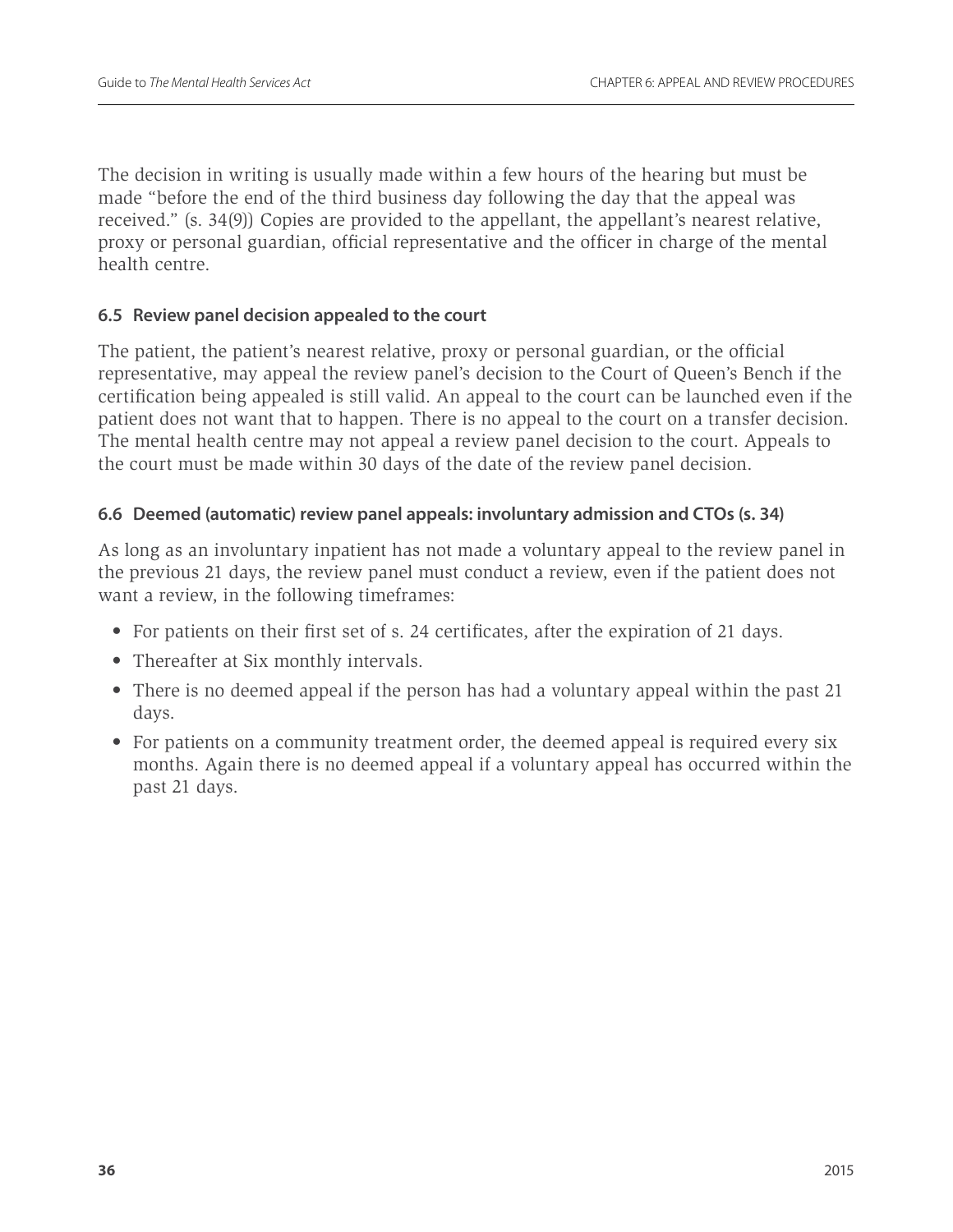## **Chapter 7**

# MENTAL HEALTH APPROVED HOMES, CONFIDENTIALITY, LIABILITY and REGULATIONS

## **7.1 Approved mental health home (s. 37)**

"Mental health approved home" is defined in *The Mental Health Services Act (MHSA)* as "any building, premises or place" which has a valid certificate or licence for the purpose. (s. 2(k)) A mental health approved home is a small home with not more than five people where the operator and building have been licensed to provide a home including necessary care for a person with a mental illness who needs this extra structure to live successfully in the community. The licensing is carried out by regional health authority staff. Placements are made by regional staff as are care for the clients and supervision of the home. Appeals against regional decisions are addressed by the ministry. The *MHSA* section 37 and the Regulations for the *MHSA* cover these issues and more information is available in the Mental Health Approved Home Operators' Manual.

## **7.2 Confidentiality**

Except with respect to mental health approved homes, the former confidentiality sections of the *MHSA* now reside with *The Health Information Protection Act (HIPA)* except the *MHSA* Regulation 22(1) makes it clear that information needed by the review panel can be given without the patient's consent and must be provided within 24 hours after the review panel receives notification. (See **Appendix 9: Review Panel and Official Representative Procedures**)

The provisions of *HIPA* are very similar to those under the previous *MHSA*. (See **Appendix 10: Collection, Use and Disclosure of Personal Health Information**) *HIPA* is summarized in **Appendix 2: Family and Friends Involvement** as it applies to people assisting a person to receive treatment and remain well.

## **7.3 Liability and legal immunity (s. 39)**

For people working under or associated with the *MHSA* the *Act* provides "protection" against lawsuits where the person has acted in "good faith." Section 39 details this:

s.39 "No action lies or shall be instituted against any person who performs a duty, exercises a power or carries out a responsibility pursuant to this *Act* or the regulations for any loss or damage suffered by any person by reason of anything in good faith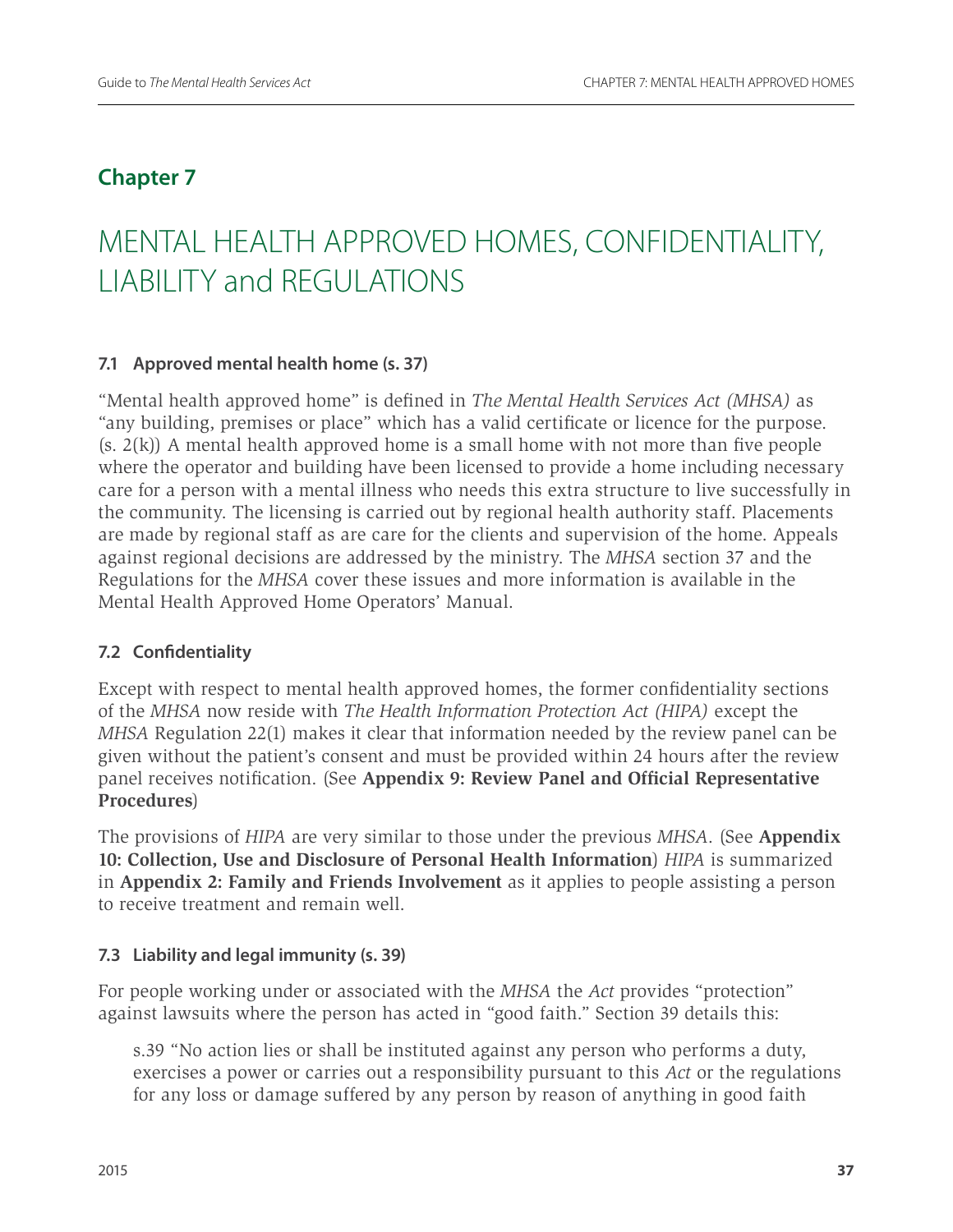done, caused or permitted or authorized to be done, attempted to be done or omitted to be done, by that person, in the performance or supposed performance of that duty, the exercise or supposed exercise of that power or the carrying out or supposed carrying out of that responsibility."

s. 40 "No prosecution for an alleged contravention of this *Act* shall be commenced more than two years after the date of commission of the alleged contravention."

It is usually wise to consult with a lawyer regarding potential or actual lawsuits.

### **7.4 Regulation making powers (s. 43)**

The *MHSA* section 43 lists a large number of areas within which the cabinet of the provincial government may issue regulations including forms. The *Act*, Regulations and Forms, together with a description of the forms, are in this Guide.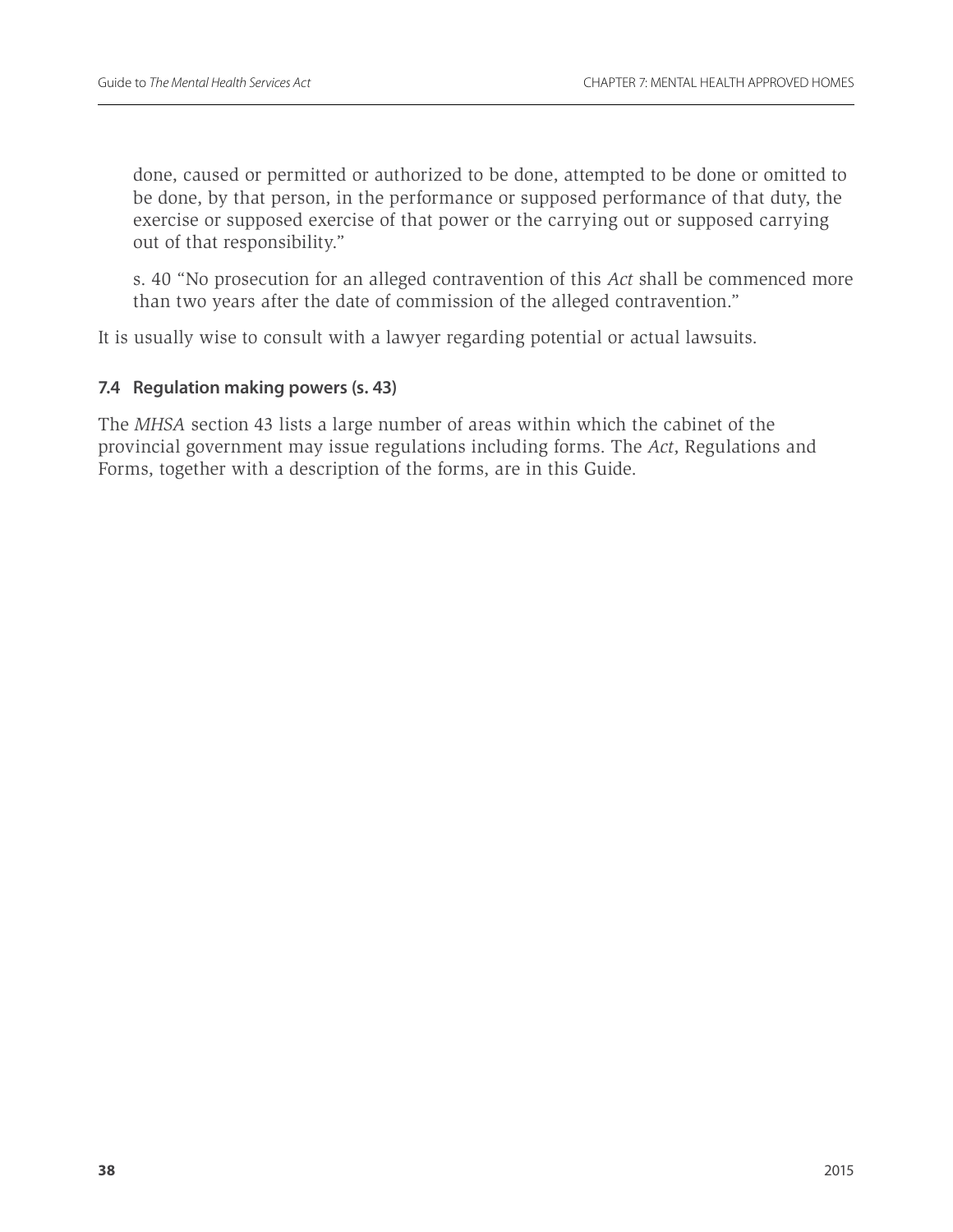# APPENDICES:

- Appendix 1: Personal Rights and *The Mental Health Services Act*
- Appendix 2: Family and Friends Involvement
- Appendix 3: Designated Mental Health Centres (inpatient units)
- Appendix 4: Voluntary and "Alternative" Admission Procedures
- Appendix 5: Completing Form A: Certificate of Physician or Prescribed Health Professional that Psychiatric Examination is Required
- Appendix 6: Completing Form G: Certificate of Medical Practitioners for Compulsory Admission of a Person to a Mental Health Centre
- Appendix 7: Peace Officer Responsibilities
- Appendix 8: Community Treatment Orders
- Appendix 9: Review Panel and Official Representative Procedures
- Appendix 10: Collection, Use and Disclosure of Personal Health Information
- Appendix 11: Nurse Responsibilities
- Appendix 12: Psychiatrist, Physician and Resident Responsibilities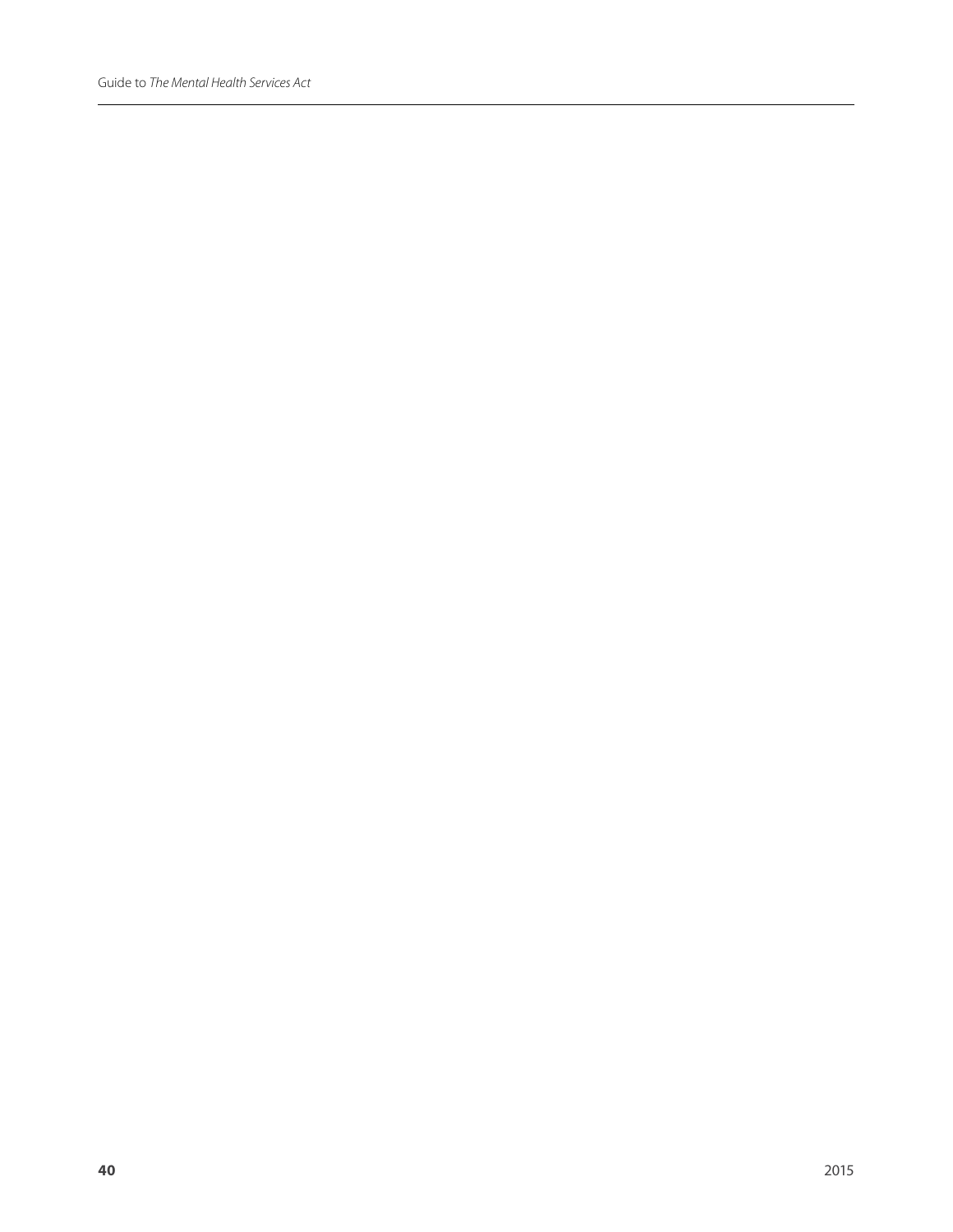## **Appendix 1**

# Personal Rights and *The Mental Health Services Act*

*The Mental Health Services Act (MHSA)* provides access to mental health treatment especially when a mental illness hinders a person from realizing they have a treatable illness.

## **Personal Rights and Mental Health**

Understand your rights under *MHSA*.

In Canada, you have many protections from discrimination because of mental disability.

Section 15 of the Canadian Charter of Rights and Freedoms says people must be treated as equal. Each person can expect to be treated fairly even though there may be differences of nationality, race, colour, religion, sex, age, mental or physical disability.

No one is allowed to discriminate against you for any reason including a mental disability.

#### **General rights**

The law says people must take your ability into account. They must treat you fairly and equally. Mental health services must be provided with the same consideration for all people.

#### **Agreeing to receive mental health services**

Any person may ask for and receive mental health services. If you ask for services:

- You have the right to accept or refuse them.
- You must give consent before you can be examined or treated.

If you cannot understand what this means, your nearest relative may explain this for you **OR** someone else may give permission if you have appointed someone else in a health care directive or applied to a judge to name someone else. If you are a voluntary inpatient and wish to leave treatment, a nurse can require you to stay for up to three hours for a doctor's examination if the nurse thinks it is necessary.

#### **Services Against Your Will**

Perhaps you need care and treatment for your mental health, but you are unable or unwilling to ask for help.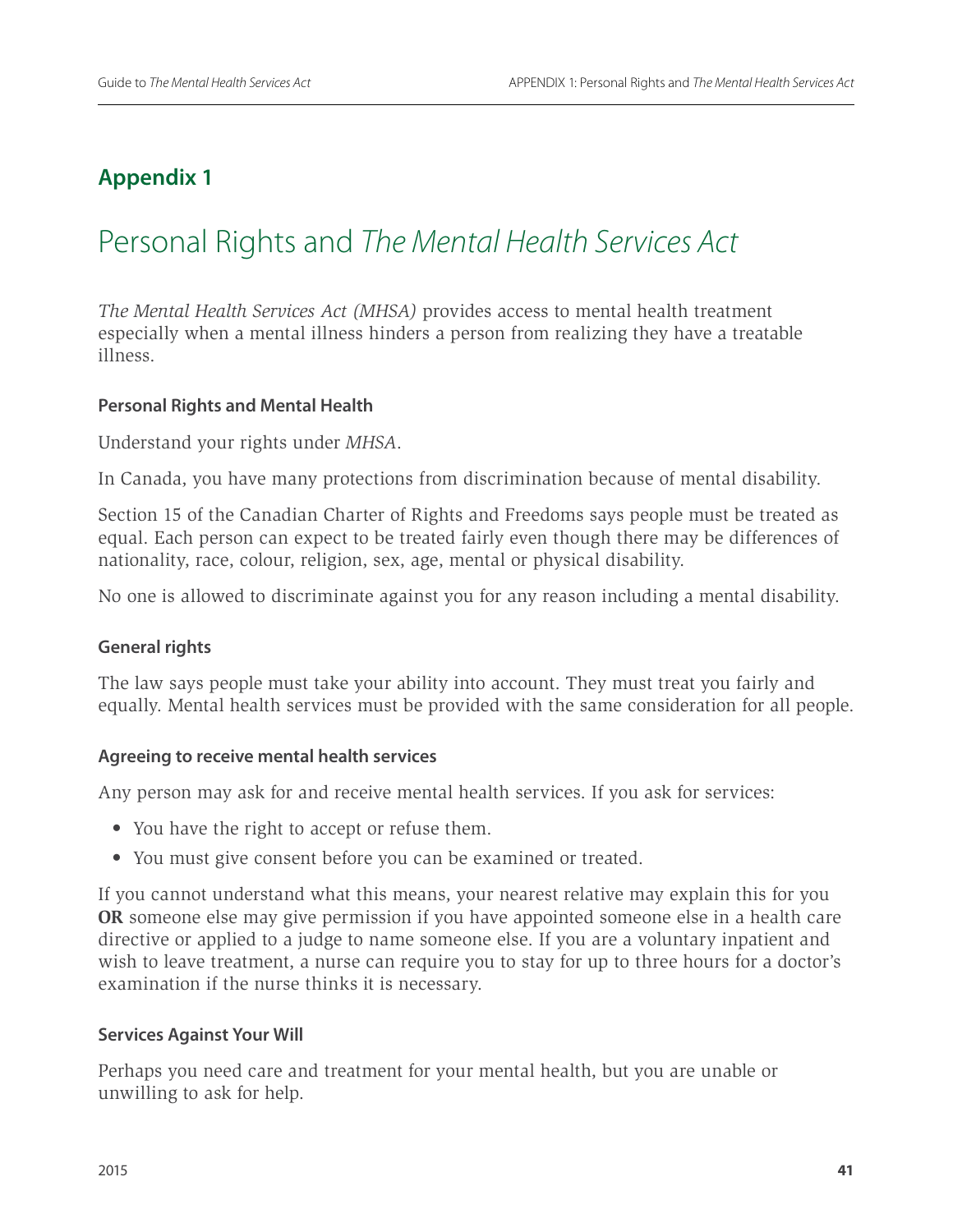Under exceptional circumstances, the *MHSA* allows for you to receive care and treatment without your consent. The *Act* also protects your rights when this happens.

### **Examination against your will**

A person may be ordered to be examined by a psychiatrist. This can happen in the following ways:

- A doctor examines you. The doctor believes you have a mental disorder and need treatment. The doctor writes a certificate (Form A) saying you must be examined by a psychiatrist. An authorized (prescribed) mental health professional who may be a resident in psychiatry or a nurse may examine you instead of a doctor if a doctor is not available.
- Another person believes you have a mental disorder. That person presents evidence to a judge. The judge writes a warrant saying you must be examined by a psychiatrist.
- A police officer believes you have a mental disorder which will probably make you harm yourself or others, or make your illness get worse if you are not treated.
- You are in another province and are admitted against your will. Then you may be moved back to Saskatchewan to be examined.
- You are charged with an offence. A judge orders that you be examined by a psychiatrist.
- You have been held under the Criminal Code and you have to be examined.
- You are under a Community Treatment Order and have not met the terms. Your doctor orders an examination.

The examination must be done promptly. You have the right to:

- be told the reasons for the examination:
- contact a lawyer;
- receive a copy of any certificate, warrant or order that says you must be examined.

#### **Admission against your will**

You may be admitted to a mental health centre in a hospital and held there against your will. This can happen in three ways:

- under medical certificates:
- under orders where you have been charged or convicted of a criminal offence; or
- under a court order for long-term detention.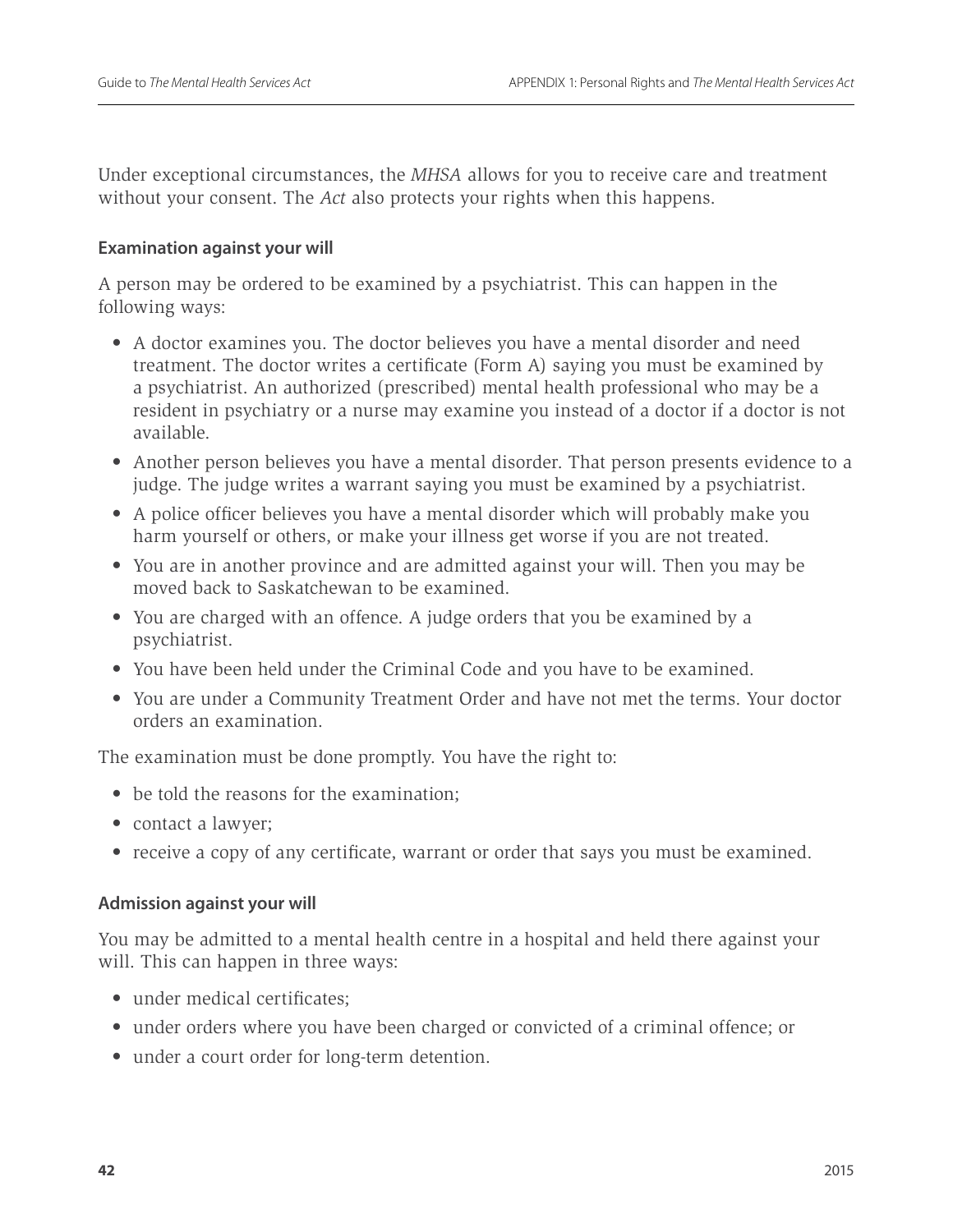To be held under medical certificates, two different certificates are signed by two different doctors. At least one doctor must be a psychiatrist and one can be a resident in psychiatry. Both doctors must certify the following:

- you have a mental disorder and need treatment and supervision which can only be provided in a mental health centre, often in a hospital;
- your mental disorder keeps you from fully understanding that you need treatment and supervision, so you cannot make an informed decision; and
- your mental disorder will probably make you harm yourself or others, or make your illness get worse if you are not treated.

In an emergency you may be held under one medical certificate for up to three days. Where two doctors have written medical certificates, you may be held for up to 21 days. If your doctor believes you need to stay longer, two more medical certificates may be written to make you stay up to another 21 days.

## **Treatment**

If you are asking for treatment and care, you cannot be treated without your consent.

If your mental illness keeps you from understanding that you require treatment, and you won't give your consent, you may be treated without your consent in the following situations:

- i. you are being held under medical certificates in a special mental health centre in a hospital;
- ii. you are being held under a court order for long-term detention; or
- iii. you are placed under a Community Treatment Order.

There are rules that must be followed when you are treated without your consent:

- your doctor must explain the treatment to you and, wherever possible, consider your views depending on your medical condition;
- before electroconvulsive therapy (ECT) is given, two psychiatrists must examine you and write special certificates; and
- psychosurgery and experimental treatment are not allowed.

## **Community Treatment Order (CTO)**

Your psychiatrist may place you under a Community Treatment Order, which allows you to live in the community while receiving treatment. This can only happen if: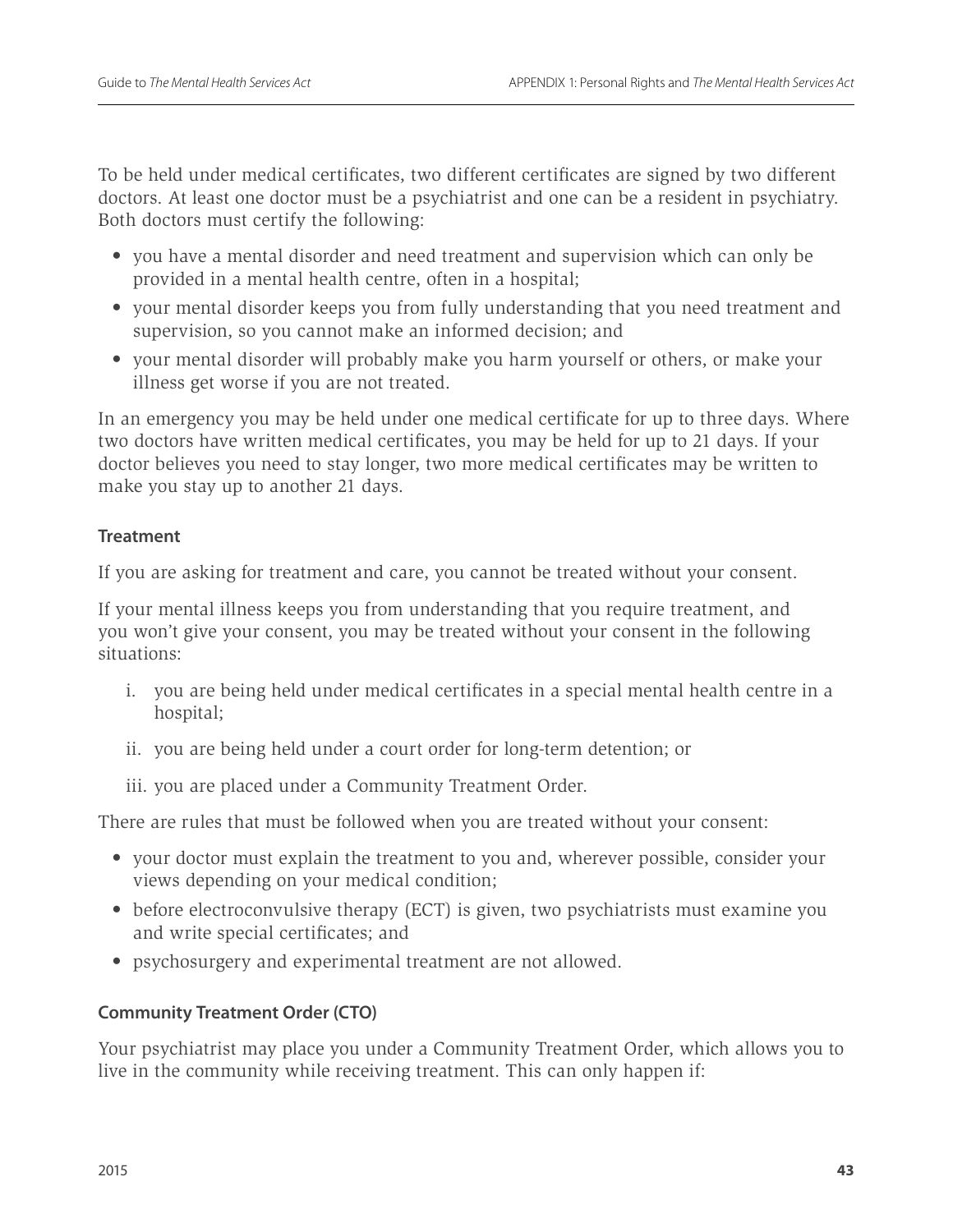- you have a mental disorder which requires treatment and supervision in the community, and you do not need to be in hospital;
- you have been hospitalized in the last two years including the current admission;
- your mental disorder could make you harm yourself or others, or make your illness get worse if you are not treated;
- the services which you need are available in the community;
- your mental disorder keeps you from understanding that you need treatment and supervision, so that you cannot make an informed decision; and
- you are able to co-operate with the CTO.

If a second doctor examines you and supports the CTO written by your psychiatrist, a CTO is issued for up to six months and can be renewed by one doctor for six month periods. You must comply with the order. You must then follow prescribed medical treatment and attend appointments with your psychiatrist or case manager.

## **Protection Under the** *Act*

When a certificate is issued on you and you are required to attend for treatment against your will, you have the right to special protection under the *Act*.

## **Official representatives**

Official representatives are usually lawyers with expertise in the mental health field. They have been appointed to help people who have been detained under the *MHSA* understand their rights.

An official representative:

- Will visit you if you are being treated, transferred or ordered to receive ECT against your will. He or she will visit you within 24 hours if you are being held under a certificate.
- Is notified if you are examined against your will. He or she may contact you.
- Is notified if you are placed under a CTO. He or she may contact you.

## *You may ask to speak with an official representative at any time.*

#### **Review panel**

A review panel has been set up in your health region to investigate appeals. There are three people on the panel. The chairperson is a lawyer, the vice chairperson is a doctor, and the third person is a citizen.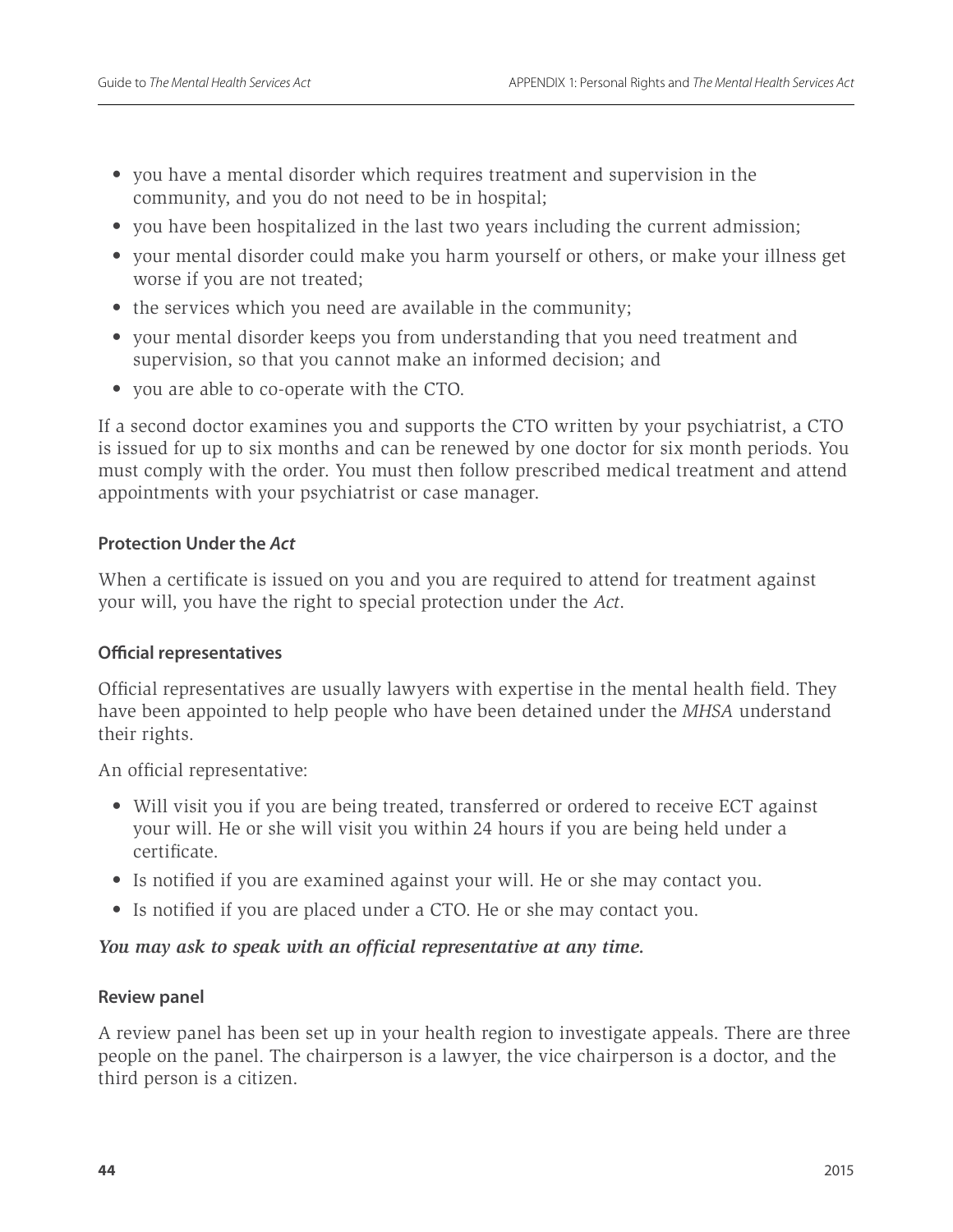- You may appeal to the review panel if you disagree with being held, transferred or are to be treated with ECT against your will.
- If you appeal, the review panel will hold a hearing. This will happen within three business days of your application.
- An appeal will be sent to the review panel for you automatically if you are held for longer than 21 days and you did not appeal the first set of certificates. If you are under a CTO for longer than six months, an appeal will be sent to the review panel automatically.
- You may also appeal to the review panel if the doctor has ordered ECT. ECT is not allowed while the review panel is reviewing your appeal.

### **Your rights at a hearing**

You have the right to:

- be present at an appeal hearing;
- give evidence;
- see and hear all evidence given by others;
- cross-examine people;
- be represented by any other person; and
- ask an official representative to accompany you and provide help.

There is no charge for official representative or review panel services.

## **The authority of the review panel**

The review panel can over-rule decisions which have been made, including:

- decisions to keep and treat you in hospital;
- transfer you;
- give you ECT; or
- give you treatment in the community against your will.

The review panel has three business days to give you its decision.

If you do not agree with a decision made by the review panel on any matter except ECT, you have the right to appeal to the Court of Queen's Bench.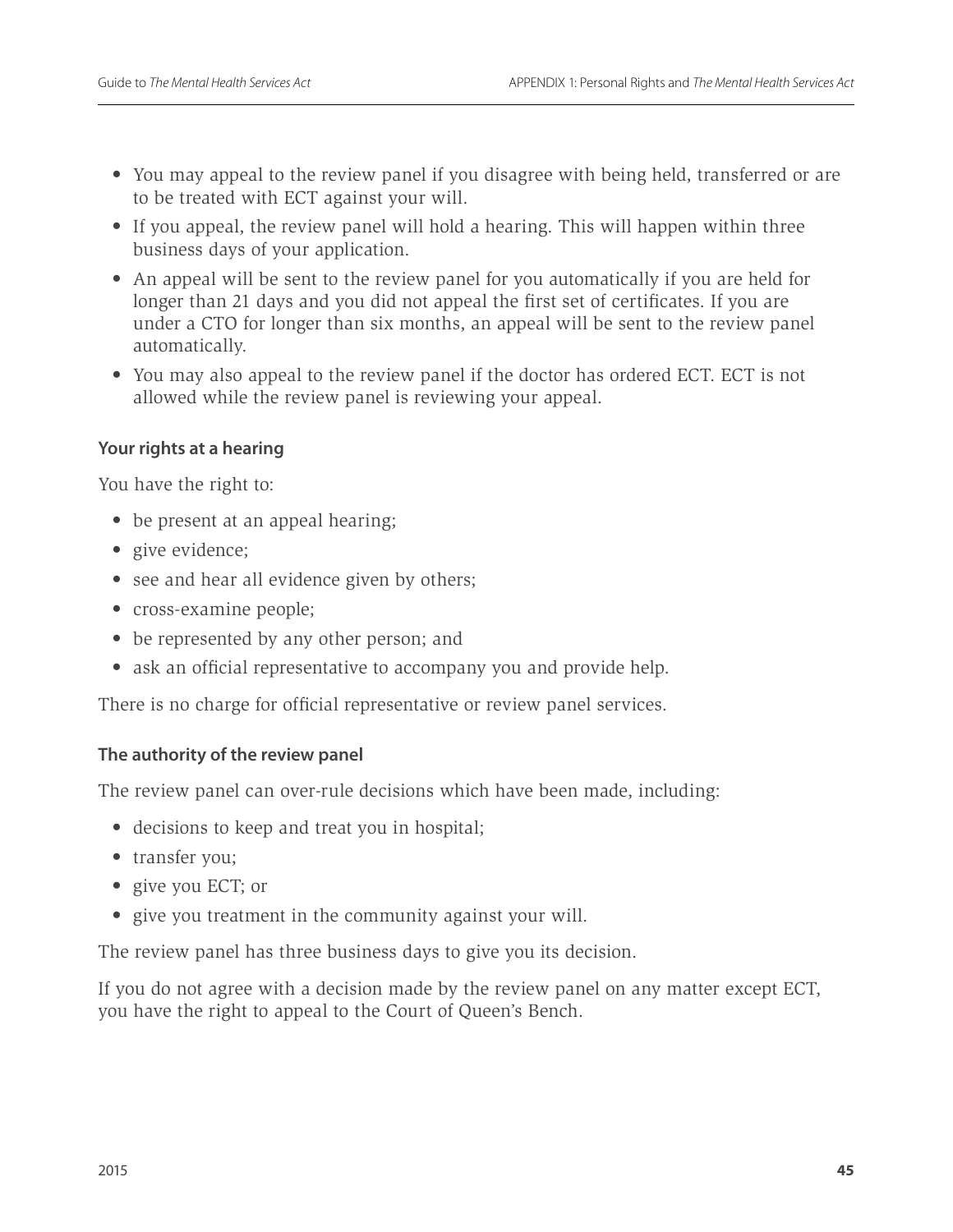## **Confidentiality**

All information about your diagnosis and treatment is confidential. Information will only be released:

- to persons who need it to give you treatment;
- to other persons with your written consent; and
- otherwise as required by law.

You have a right to information about yourself. It may be kept from you only if it will hurt you or another person. In case of dispute, you may appeal to the Privacy Commissioner for an order to release the information.

## **For More Information**

If you would like more information about your rights under *The Mental Health Services Act*:

- ask a psychiatrist or other mental health professional;
- ask an official representative in your health region; or
- contact the mental health service of your local health region.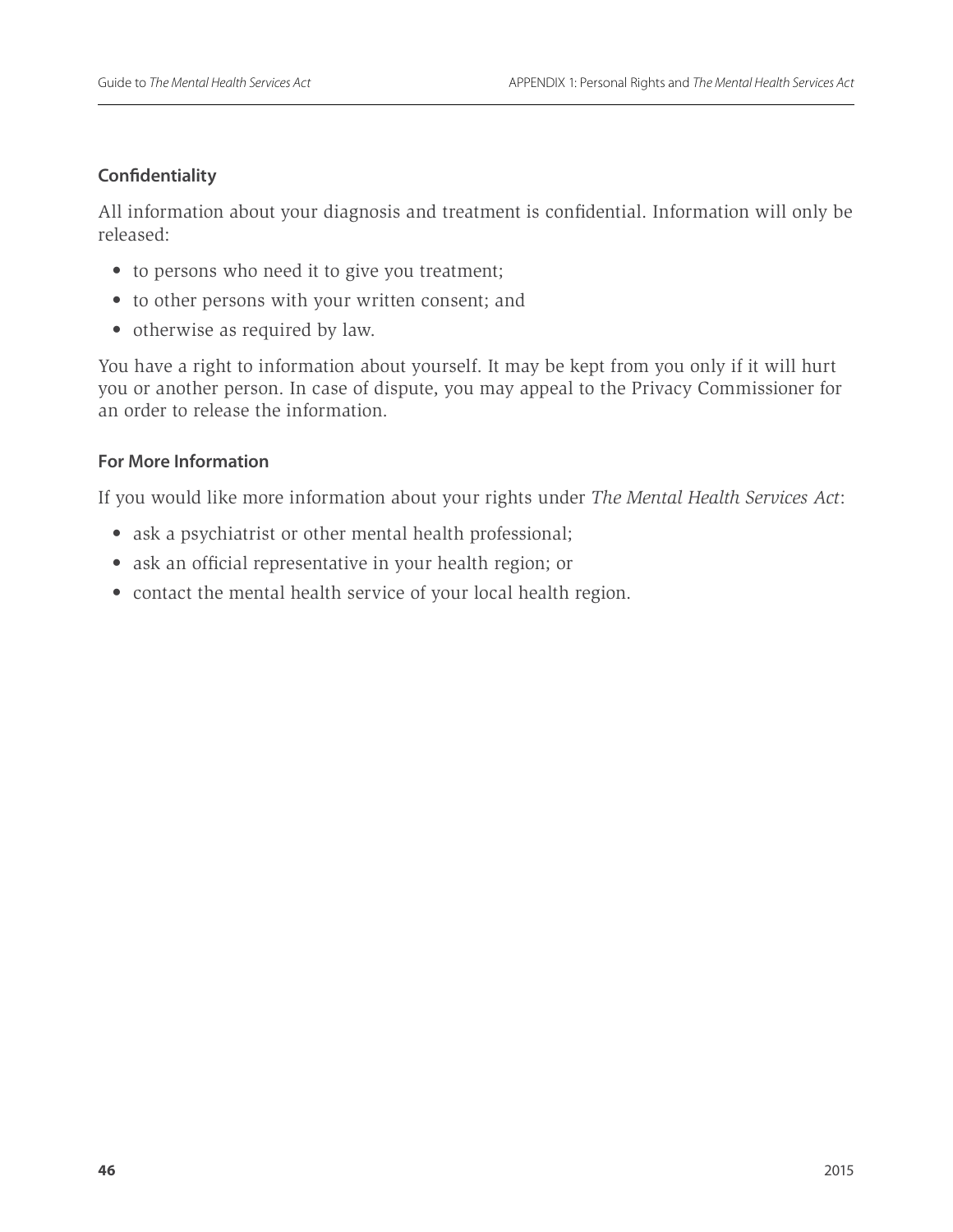## **Appendix 2**

# Family and Friends Involvement

## **Introduction**

Families and friends (referred to here as "families") of people with serious mental health problems often want to help, but find it difficult because the person will not go to a doctor for diagnosis and treatment voluntarily. *The Mental Health Services Act (MHSA)* exists to help these people, and indirectly their families. The *MHSA* authorizes involuntary admission and treatment in a mental health centre for people when professional staff determines that they meet certain criteria.

This appendix explains how the *MHSA* works and what role families can play in using the *MHSA* and other laws to help their relative receive treatment and protect their rights. It also covers families' involvement with the *MHSA* when a person is in hospital (mental health centre) and after discharge. The following issues are addressed:

- 1. Helping to obtain hospital treatment
	- 1.1 Where to get advice
	- 1.2 Voluntary admission and treatment
	- 1.3 Methods of accessing involuntary admission
	- 1.4 Physician, peace officer, judge
- 2. In the hospital
	- 2.1 Notices from the mental health centre
	- 2.2 Treatment planning input and authorization
	- 2.3 Temporary absence
- 3. Discharge from the hospital
	- 3.1 Discharge planning
	- 3.2 Community Treatment Orders
	- 3.3 Mental health approved homes
- 4. Information issues
	- 4.1 Helpful information for a physician, peace officer, judge, or review panel
	- 4.2 Obtaining information from and providing information to clinicians
	- 4.3 Complaints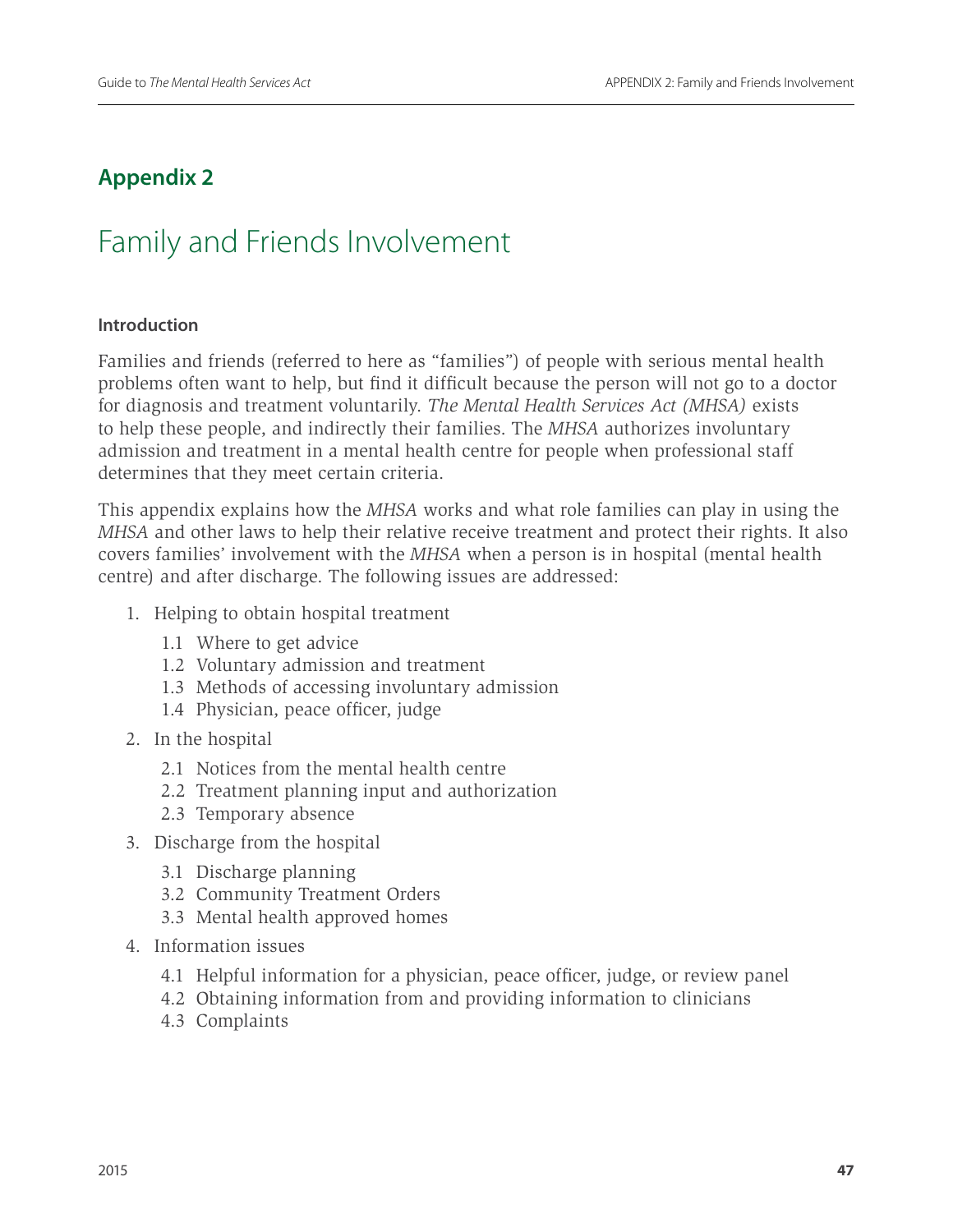## **1. Helping to obtain hospital treatment**

#### **1.1 Where to get advice**

It is important for families to obtain advice when trying to help a person, especially when that person does not seem to want help. Advice can be helpful because the law is not easy to understand and the best ways of using it in a particular person's situation vary. Persuading a person to seek help, which may turn out to be involuntary help, can be upsetting to the person. Advice on these issues is often available from a family doctor, psychiatrist, mental health centre outpatient department, Schizophrenia Society of Saskatchewan, Canadian Mental Health Association, lawyers, Healthline 811 or in an emergency, by calling 911.

### **1.2 Voluntary admission and treatment**

The *MHSA* provides for voluntary admission if a physician with admitting privileges to a mental health centre examines the person and agrees and the person can make an informed decision to consent to the admission.

Voluntary admission is preferred – it is recommended that families encourage voluntary admission when they believe the person needs hospital services.

A voluntary patient is free to discharge themselves from the mental health centre at any time, unless a nurse believes the person meets the involuntary admission requirements. In that case, a nurse can now require the patient to stay for up to three hours for an examination by a physician. This is a protection for patients who may leave the hospital and harm themselves or others (see section 30.1 of the *MHSA* for more information).

If the patient is a child and is not able to make decisions for themselves, a parent or guardian, in consultation with the physician, can give permission for the child to be admitted to the inpatient mental health centre for treatment.

The *MHSA* does not prohibit an adult who lacks the capacity to make a voluntary admission decision to be admitted by a substitute decision maker under *The Health Care Directives and Substitute Health Care Decision Makers Act*. If there is no proxy or personal guardian, the nearest relative may make the decision for the person.

Voluntary patients consent to their own treatment. However, if a person is not capable of making a treatment decision (including a child), the nearest relative, proxy or personal guardian can give consent for treatment.

## *Who is the nearest relative, proxy and personal guardian?*

The person's nearest relative (see list in s. 25.1) makes decisions, for a voluntary patient, if the patient is not capable of making the decision and also receives notices about the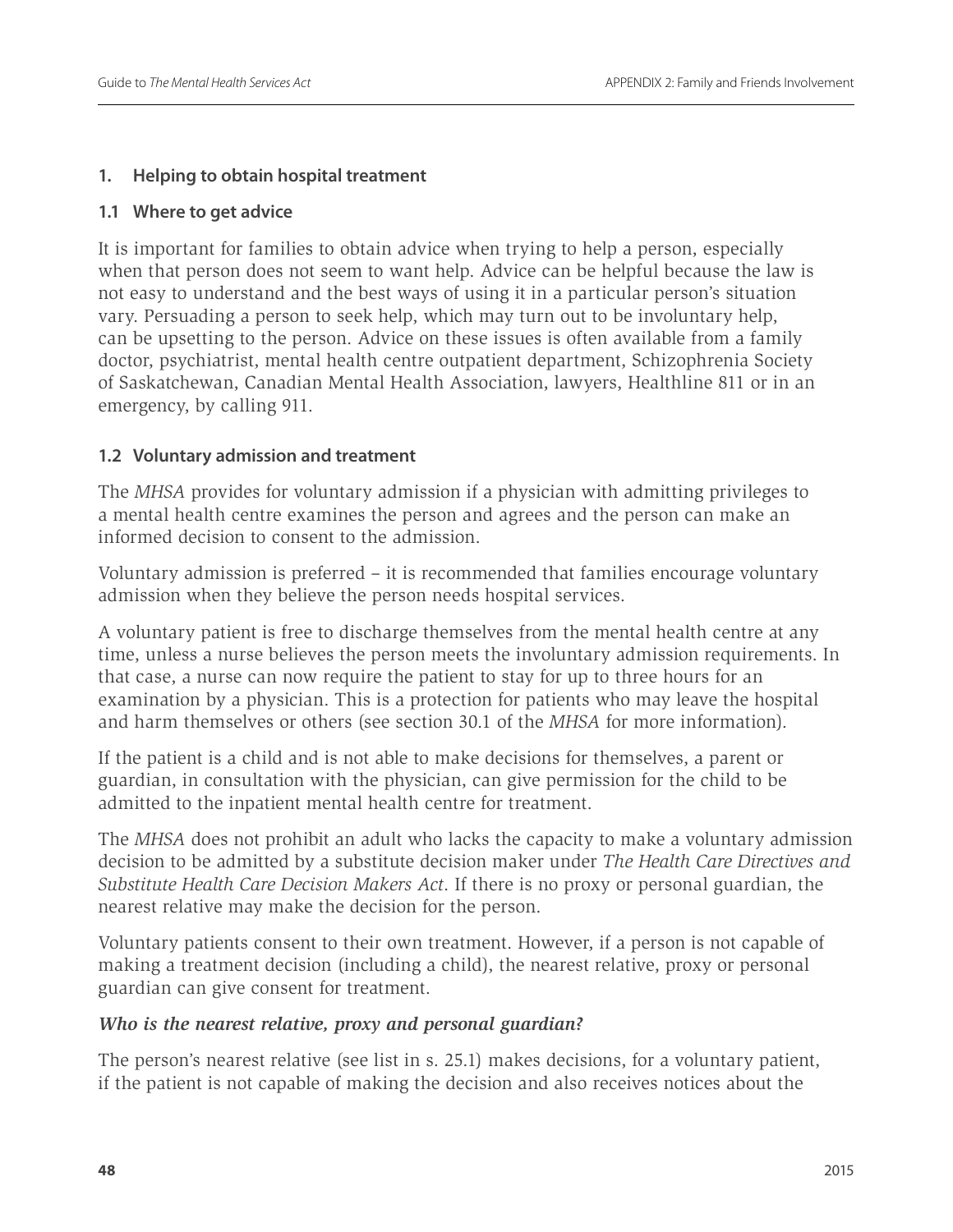person's rights under the *MHSA* for involuntary patients. However, if the person when capable has appointed a proxy in a health care directive or the court has appointed a personal guardian, that person, rather than the nearest relative makes the decisions and receives the notices.

## *Methods of accessing involuntary admission: physician, peace officer, judge*

When someone will not agree to or is not suitable for a voluntary admission, there are three methods of arranging for an involuntary admission. Which one is appropriate in a particular situation will depend on urgency, available resources and other factors but the usual approach is:

- 1. Through a physician or prescribed health professional (the preferred method);
- 2. Through a peace officer (police) if the physician method is not practicable under the circumstances; or
- 3. Through a judge if the other two routes are not reasonable.

## **1. A physician or prescribed health professional (s. 18)**

The person is persuaded by anyone, often by family members, to see a physician or a "prescribed health professional" (a nurse or resident in psychiatry authorized to issue examination certificates if a physician is not available).

Physician/Prescribed Health Professional Examinations can take place at any location, including the person's residence, but often happen in hospital emergency rooms.

Following an examination\*, a "Certificate of Physician or Prescribed Health Professional that a Psychiatric Examination is Required" (Form A) is issued if the person:

- "(a) …is suffering from a mental disorder and requires a psychiatric examination to ascertain whether he or she should be admitted to a mental health centre pursuant to section 24; and
- "(b) refuses to submit to the examination mentioned in clause (a)."  $(s. 18(1))$

*\*The Physician/Prescribed Health Professional can use information provided by the family in reaching their decision to require a psychiatric exam. See the "Information Issues" section for more information.*

The professional who issued Form A makes arrangements with a physician who has admitting privileges to a mental health centre for the person to receive a psychiatric examination.

The person can be taken to the mental health centre by anyone including family members, but guidance as to whether that is wise should be sought from the person who issued the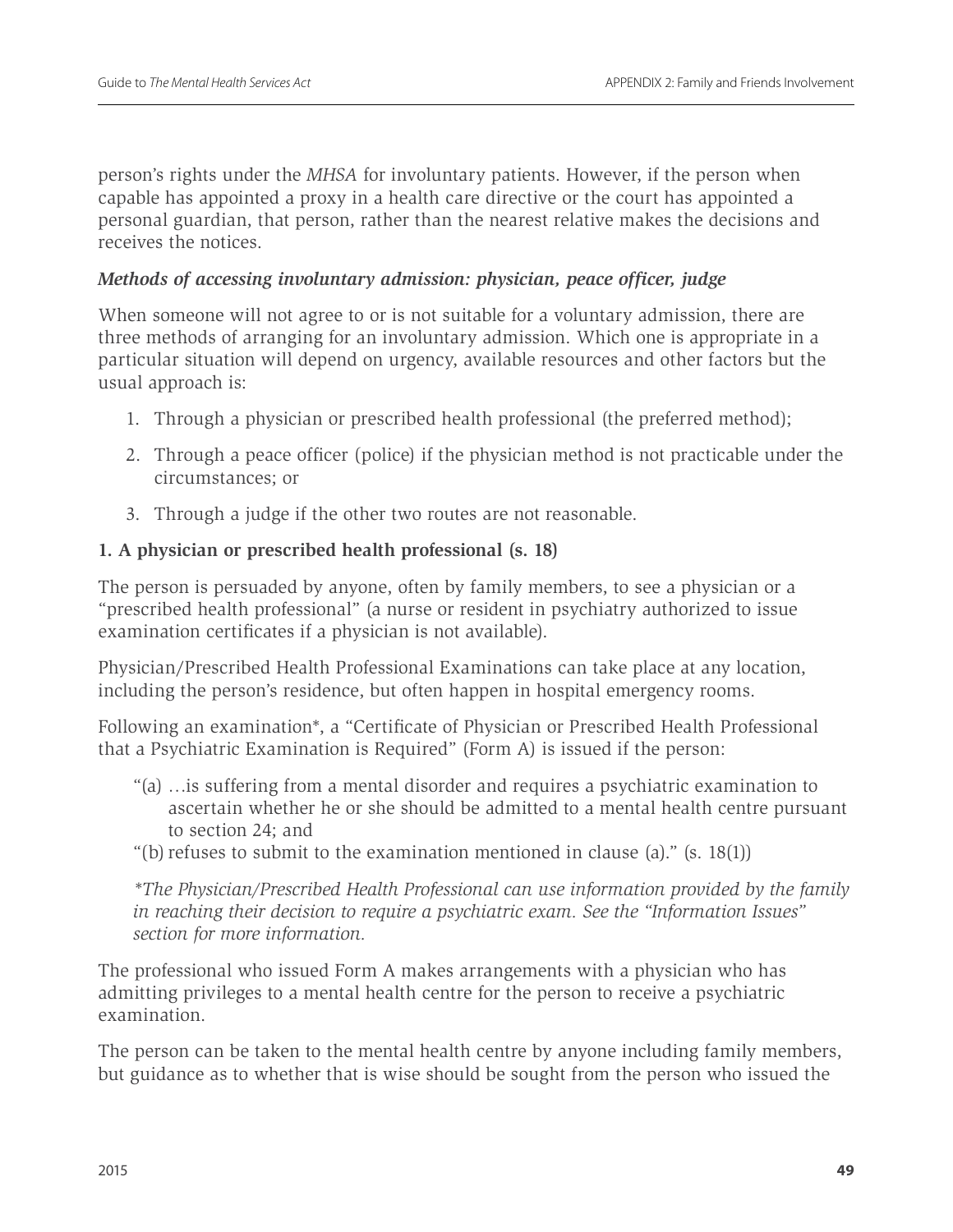Form A. It may not be appropriate for family because the person may not be happy about having to have an involuntary examination. A peace officer (police officer) can be called by the person who issued Form A to transport the person for the psychiatric examination.

The certificate for an examination, Form A, can be used as authority to apprehend a person to take the person for a psychiatric examination for up to seven days after the initial examination.

The psychiatric examination usually takes place at a mental health centre and must be completed within 24 hours of the person's arrival at the centre. (See **Appendix 5: Completing Form A: Certificate of Physician or Prescribed Health Professional that Psychiatric Examination is Required**)

It may be possible for a psychiatrist with admitting privileges to see the person directly for a Form G (Certificate of Medical Practitioners for Compulsory Admission of a Person to a Mental Health Centre) examination without the need to go through a Form A assessment.

If the examination at the mental health centre finds the person meets the criteria for involuntary hospitalization, the first of two required Form Gs is issued, which allows the person to be held and treated for up to three days following the day he or she was admitted on. During that time another physician, usually a psychiatrist, must complete another examination, and a second Form G is completed. This will admit the person into the mental health centre for up to 21 days. (See **Appendix 6: Completing Form G: Certificate of Medical Practitioner for Compulsory Admission of a Person to a Mental Health Centre**)

It may be possible for a psychiatrist with admitting privileges to see the person directly for a Form G examination without the need to go through a Form A assessment.

## **2. A peace officer (s. 20)**

A peace officer (officer) who has reasonable grounds to believe that the person meets the *MHSA* criteria could apprehend the person and take the person to any physician for an examination to determine if the person needs a psychiatric examination.

The peace officer must have:

"reasonable grounds to believe that the person is:

(a) suffering from a mental disorder; and

(b) likely to cause harm to himself or herself or to others or to suffer substantial mental or physical deterioration if he or she is not detained in a mental health centre."

Information you have on symptoms or behaviour of the person that address these criteria, verbal or written, should be given to the officer.

A crime does not have to be committed or prevented for a officer to be involved, only that the criteria in s. 20 of the *MHSA* are met.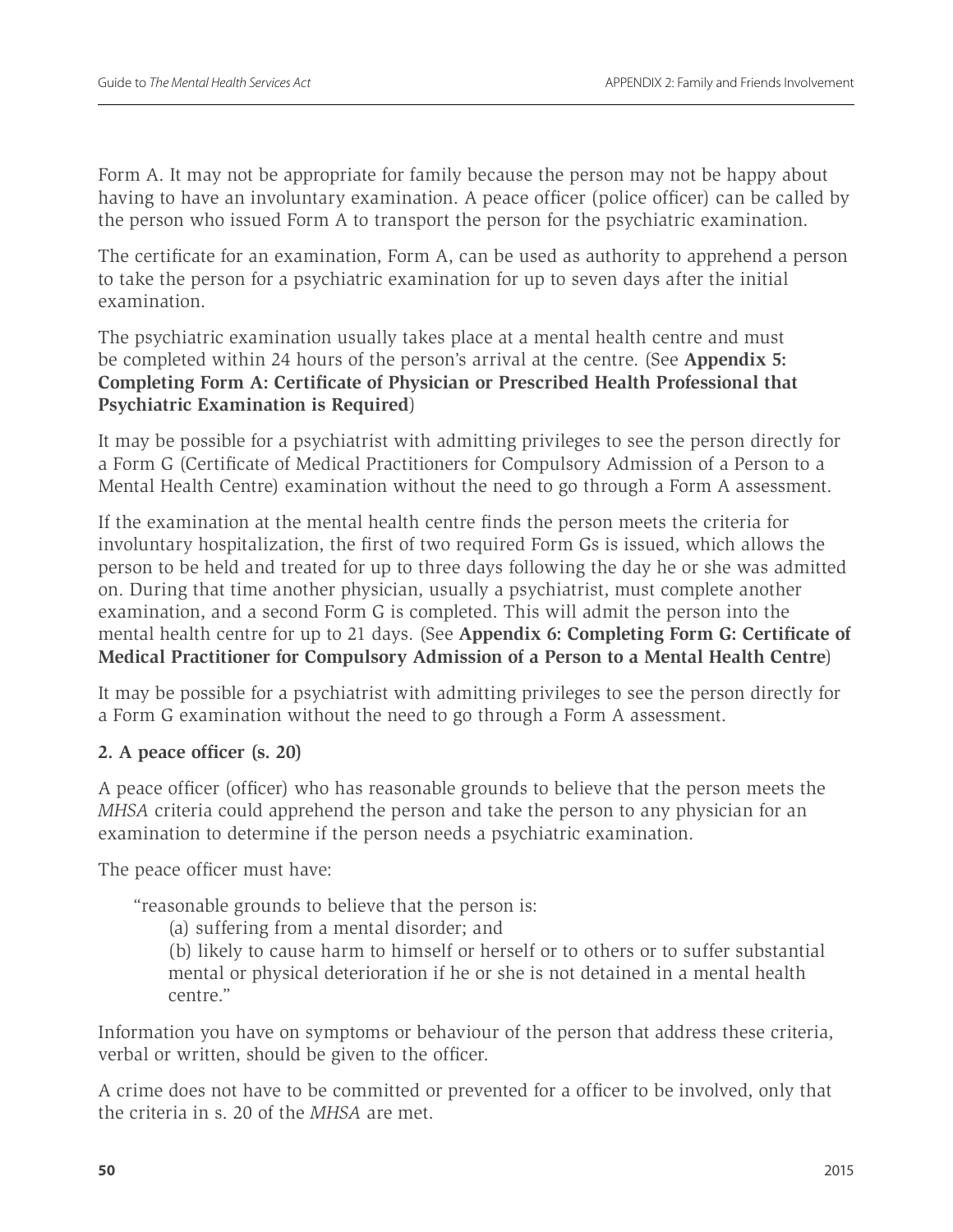Following the 2015 amendments to the *MHSA*, the officer is not confined to assessing the person acting in a "public place" and the person who is mentally disordered does not have to be "causing a disturbance by acting in a manner that would normally be considered disorderly." The person could be sitting quietly, but dealing with suicidal intentions or other delusions that would qualify the person for apprehension. The officer still must have a reasonable belief that if the person is not hospitalized they are likely to cause harm to themselves or others or suffer substantial mental or physical deterioration.

If the officer apprehends the person, the officer takes the person to any physician often to a hospital emergency department, for an examination. The officer informs the person of their rights. (s. 16)

If a Form A is issued by the examining physician, the same process outlined above for physician examinations takes place. If the physician does not issue a Form A, the person is free to leave.

## **3. A judge (s. 19)**

Where it is not possible under the circumstances for the person to have a voluntary examination by a physician (because they refuse to do so, or the peace officer process is not appropriate) a Provincial Court Judge may order the person to a mental health centre for a psychiatric examination.

Any person can apply to a judge to have a person examined by a physician, including a family member, friend or staff of a home or a mental health centre. To speak to a judge, contact the clerk of a provincial courthouse for direction.

If deemed necessary, the judge will fill out a Form B. The person requesting the examination swears an oath to say the information is true and is also required to sign the Form B. The oath you must sign states the information:

"The informant says that (name and place of residence) refuses to submit to a medical examination and the informant has reasonable grounds to believe and does believe that (name) is suffering from a mental disorder and is in need of examination to determine whether he/she should be admitted to a mental health centre pursuant to section 24 of *The Mental Health Services Act*."

When filling out the Form B, the judge will want to receive the following information:

- that the person has refused to go for a voluntary examination by a physician;
- what signs of a mental disorder the person is displaying; and
- information about likely harm or deterioration if the person is not admitted and treated (See "Information Issues – Helpful Information for a physician, judge, peace officer or review panel" section below for more information).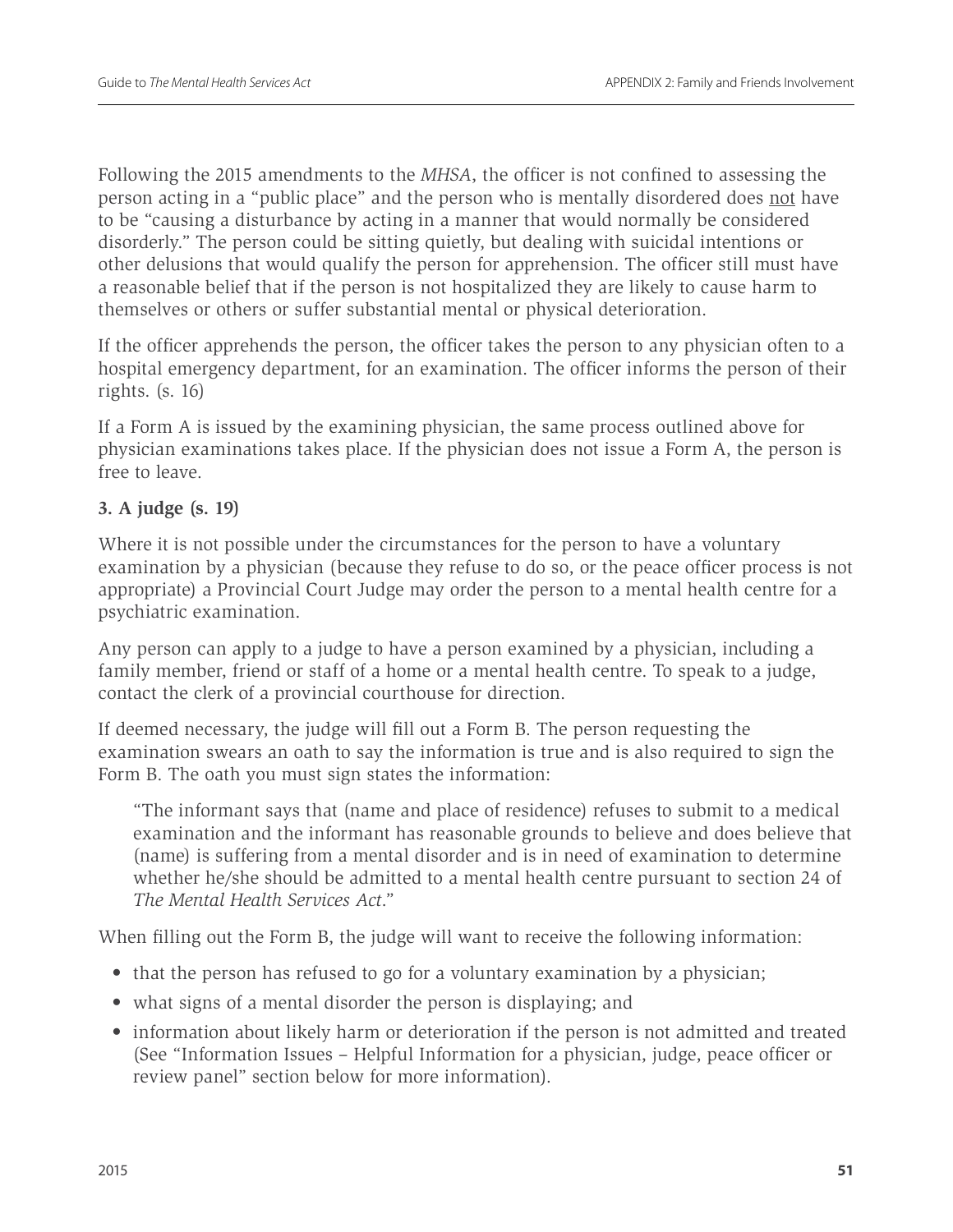The family member does not actually have to have physically seen the person recently but must have good reason to believe from other contacts that the person likely meets the involuntary examination criteria.

If the person requesting the examination is concerned about personal safety or retaliation, the judge may grant a request not to reveal their name, or another person involved may provide the necessary information.

If the judge is satisfied with the application, the judge will complete a Form C, Warrant to Apprehend, and make arrangements with a named physician who has admitting privileges to carry out the examination. Form C, the Warrant to Apprehend, does not require the name of the person who laid the information.

The Form C warrant authorizes any peace officer to take the person to the place of the examination. Instead of a peace officer, the judge can authorize a named person (e.g. family member or staff) to carry out the warrant and convey the person for the examination if that is appropriate.

The physician examines the person and if the person meets the involuntary admission criteria, the physician will issue a Form G and the person can be admitted. Within three days, a second examination will be performed, and if a second Form G is issued, then the person can be detained at the mental health centre for up to 21 days.

## **2. In the mental health centre (hospital)**

Once the person is involuntarily admitted to a mental health centre, the person may be detained for up to 21 days. That can be extended with renewal examinations every 21 days.

If your relative or friend is an involuntary patient, you are encouraged to stay in contact with them, take them out for visits (if possible), and be involved in their treatment planning. You also may want to provide relevant information to staff aimed at helping the person, and to keep you informed about how they are progressing. You will also want to see that their legal rights are protected through the official representative and review panel.

## **2.1. Review panel, notice and action**

When a person is involuntarily admitted, a notice will be given to the patient and sent to the nearest relative, any proxy, any personal guardian and the official representative about the review panel. The review panel can decide if the person can leave the hospital when the physician believes they should not. (See **Appendix 9: Review Panel and Official Representative Responsibilities**) The review panel can be contacted through your local mental health centre.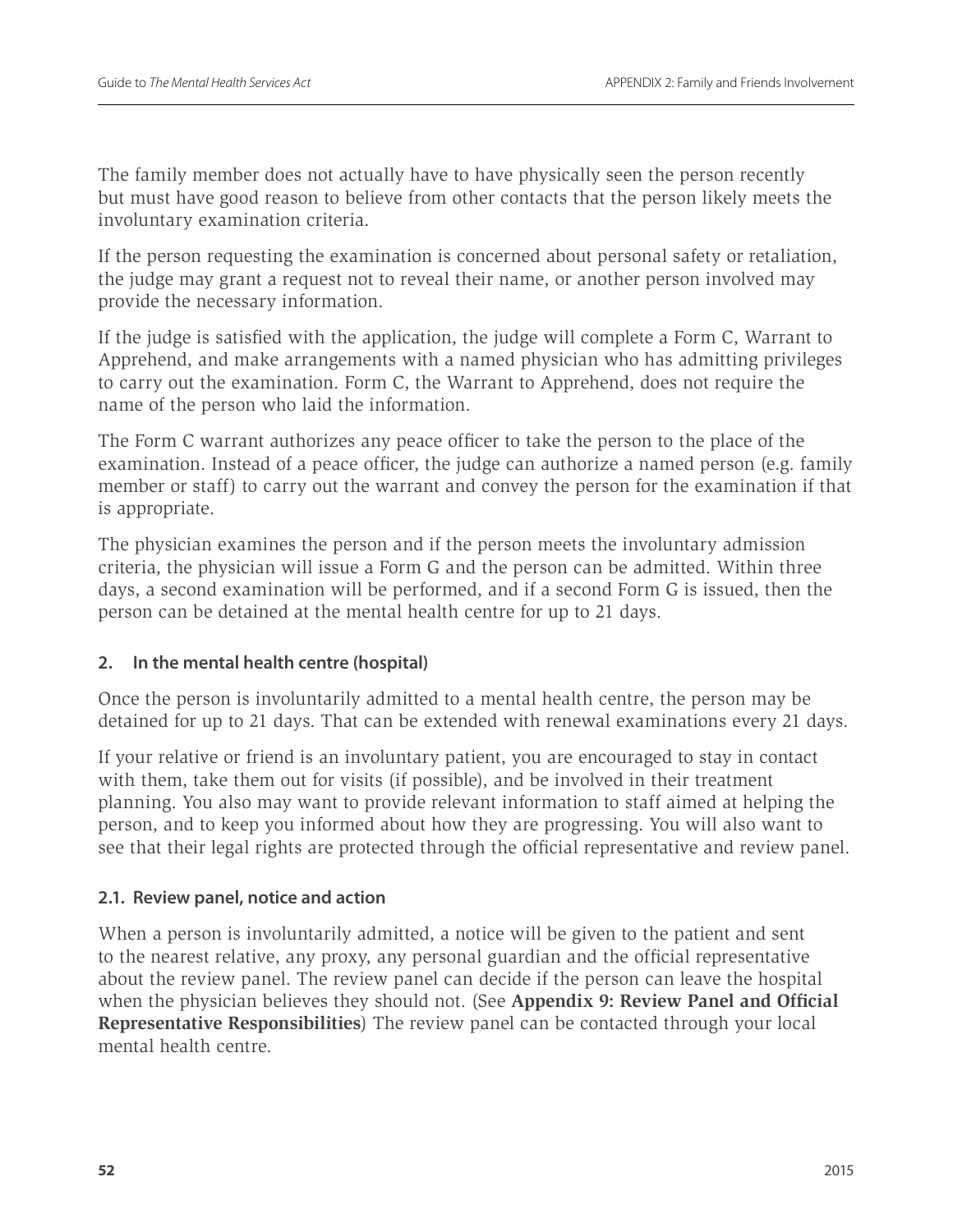If you think the person should not be in the mental health centre, contact the official representative to discuss if a hearing with the review panel should be arranged. You should note that the official representative acts on behalf of the patient and will advise if your request is a conflict of interest.

If you learn that the review panel is conducting a hearing and you have information suggesting the person should not be discharged, contact the review panel chair and ask to be able to provide evidence at the hearing. The official representative may also help you if that is not considered a conflict of interest.

Hearings are conducted if a person requests them. Hearings are also automatically conducted after the first 21 days and then every six months after that, although usually people do not stay that long in hospital. However, there is no right of appeal if a review panel has been held in the preceding 21 days.

The official representative, who is usually a lawyer appointed by the minister, explains the patient's legal rights to them when the patient is admitted. The official representative may also help the person launch an appeal to the review panel and help the person at the appeal. The official representative may be contacted through your local mental health centre.

The review panel usually decides on the day of the hearing if the person meets the involuntary admission criterion but must issue a written report within three days.

If the decision is that the person did not meet the involuntary admission criterion on the day of the hearing, the person is immediately discharged from involuntary status but may stay as a voluntary patient.

The "Information Issues" section below will help you gather information relevant for the review panel hearing. If the chair agrees, you may have a lawyer or other person help you present the information and answer questions.

## **2.2. Treatment planning and authorization**

## • **For a voluntary admission:**

If the person is not capable of making a treatment decision the decision is made by the nearest relative, proxy or guardian (see Voluntary admission above).

• **For involuntary admission:** 

The attending physician decides on the type of treatment after consulting with the patient and considering the patient's views depending on the patient's medical condition.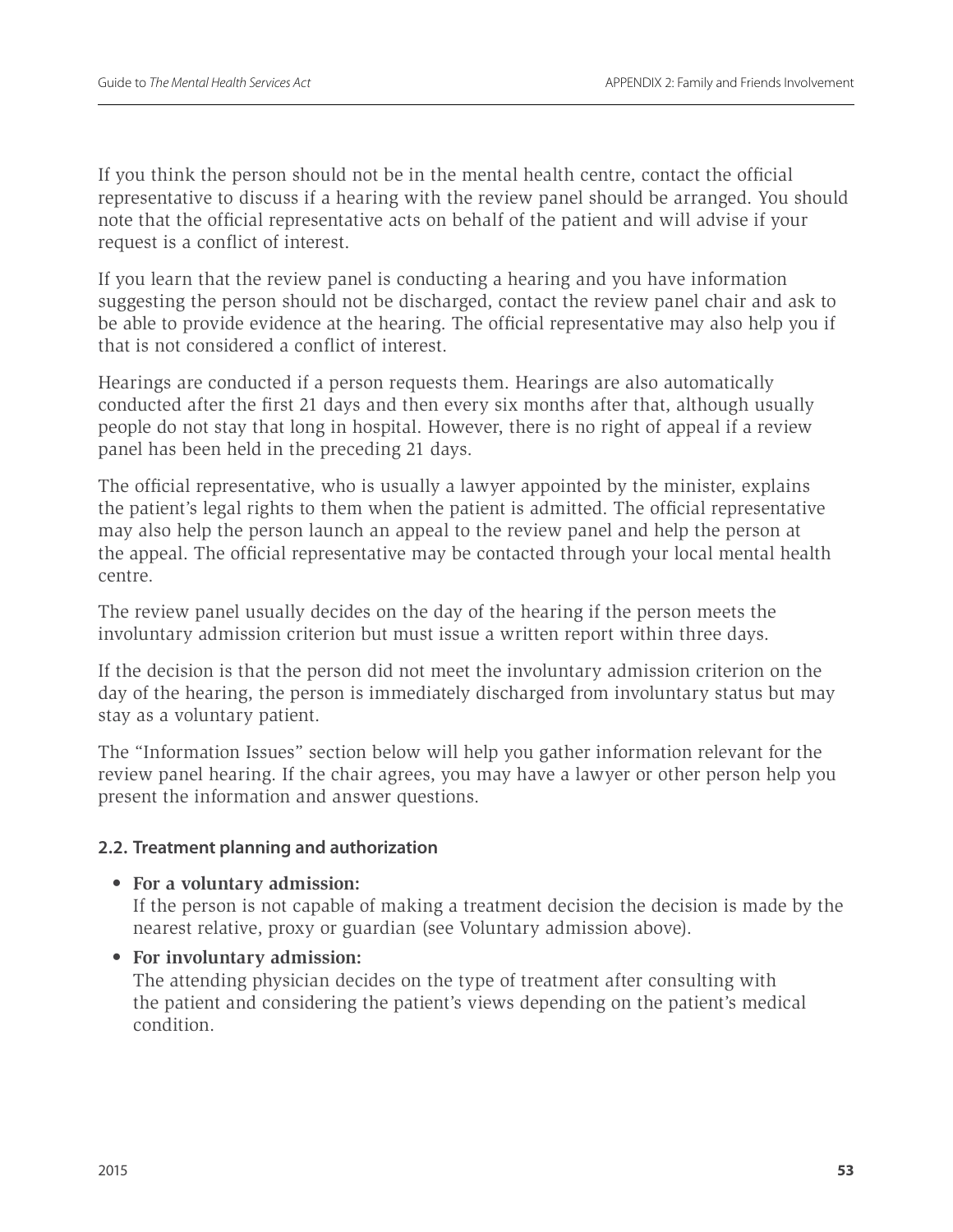Families may provide helpful information to the physician from past experience with medications and patient preferences. There is no requirement in the *MHSA* for the physician to request this information, other than the physician must act in accordance with "good medical practice." (s. 25)

## **2.3. Temporary absence**

Involuntary patients may be provided temporary absences from mental health centres, if authorized by the attending physician, to receive health care or other services that cannot be provided by the mental health centre. Temporary absences can also be approved by the attending physician for "activities that will be of benefit to the patient". This could include for example, birthdays, day outings, rehabilitation or recreational activities and longer periods at home as part of a rehabilitation plan. (s. 29(1)(b))

If the patient does not abide by the conditions that the physician outlined for the temporary absence, the mental health centre is called and the person can be returned by the police or anyone named.

### **3. Discharge from the hospital**

#### **3.1. Discharge Planning**

Family involvement in discharge planning can be very helpful to the clinical team by providing information, participating in decision making where appropriate, and understanding the plan in order to assist the person on discharge. After discharge, some people can receive additional help through the *MHSA* with a Community Treatment Order (CTO) or living in a mental health approved home.

## **3.2. Community Treatment Order (CTO)**

A Community Treatment Order (CTO), for a person who qualifies, requires the person to follow a treatment plan to maintain their well-being while living out of the hospital. If the person does not follow the plan, he or she may be admitted to hospital.

CTOs are particularly helpful with people who respond well to treatment in hospital but find it difficult to maintain treatment in the community, have a relapse and are rehospitalized. CTOs can also be helpful in early episodes of illness to help prevent multiple relapses.

*If you think a CTO may be helpful for your relative or you would like to be involved in the treatment plan developed for a CTO, discuss this with the attending physician.*

A CTO is issued after two independent psychiatrists find that the person meets the CTO criteria.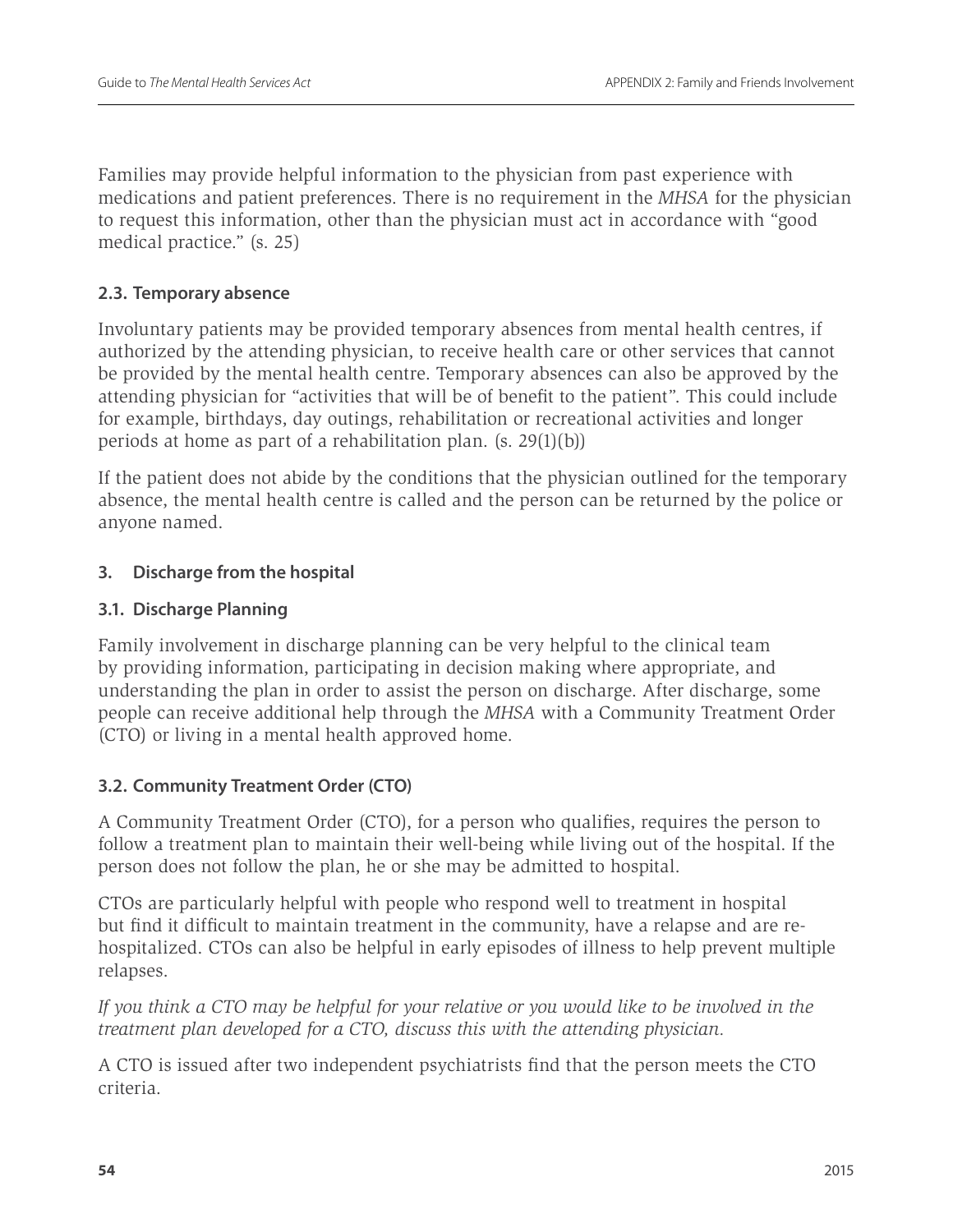- The criteria for a CTO include: suffering from a mental disorder and,
	- $\Box$  in need of treatment or care and supervision that will be provided in the community;
	- $\Box$  without these services the person is likely to cause harm to himself or herself or to others, or to suffer substantial mental or physical deterioration;
	- $\Box$  unable to fully understand and to make an informed decision regarding the need for treatment; capable of complying with the treatment plan (may not want to); and
	- $\Box$  in the previous two year period has had at least one admission (including the present admission) either voluntary or involuntary or has had a previous CTO. (Note: prior to 2015, three admissions or 60 days in hospital were required).

The CTO treatment plan, lasting up to six months, will state requirements that the person must comply with and can include where the person resides. The name of the person responsible for supervising the CTO is recorded. Family members may be involved by staff in developing, carrying out or monitoring the community treatment plan. A copy of the CTO is provided to the patient, nearest relative, proxy or guardian, patient and official representative. (s. 24.3(3))

If the person does not comply they can be taken for an examination. Contact the supervisor of the CTO or attending physician if you become aware of a problem.

Anyone can appeal to the review panel to have the CTO cancelled and there are regular automatic reviews for CTOs. Families may want to provide evidence that the person should come off or remain on the CTO. (See **Appendix 9: Review Panel and Official Representative Procedures**)

## **3.2. Mental health approved homes**

If a person needs assistance with housing, there are a variety of options which can be discussed with mental health centre staff. One option for those requiring 24 hour supervision is a mental health approved home.

A mental health approved home is a small home (with no more than five people) where the operator and building have been licensed by the regional health authority. They provide a residence (including necessary care) for a person with a mental illness who needs this extra structure to live successfully in the community. The licensing is carried out by regional staff. If you think your relative needs approved home services, discuss this with the treating team member who is your contact. See the Mental Health Approved Home Operators' Manual for more information.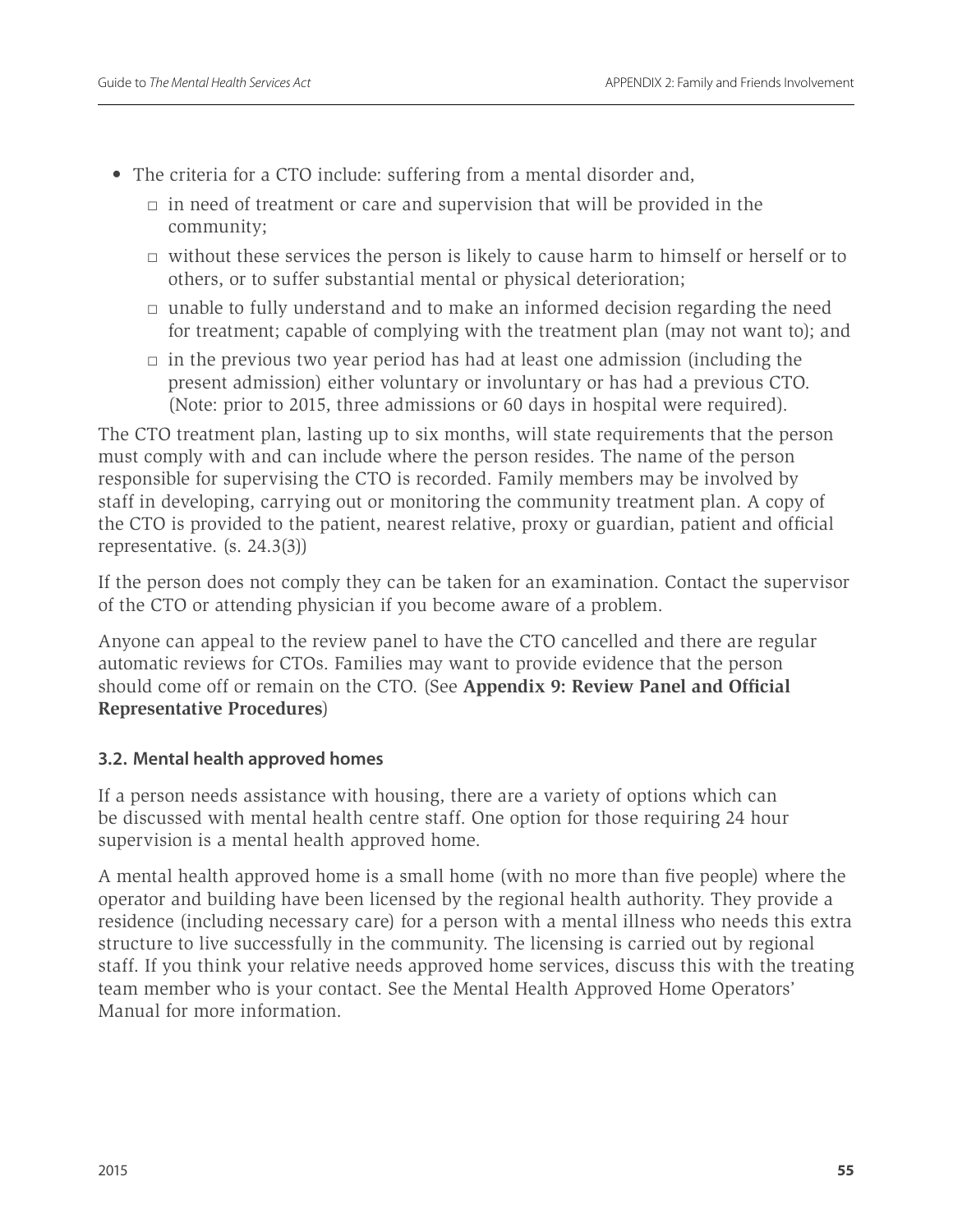#### **4. Information issues**

### **4.1. Helpful information for a physician, peace officer, judge or review panel**

Information is needed for a physician to complete a certificate for an involuntary psychiatric examination, for the physicians at the mental health centre to complete their certificates, for a judge to issue a warrant, for a peace officer to apprehend someone and for a review panel hearing. Some information is gathered directly from the patient from what these people see and hear. However, often the patient cannot provide all the relevant information because of the illness or because the person is not aware of it. People who know the person, like family members, can be very helpful in providing additional accurate information.

The most helpful way to share this information is to record incidents, symptoms and situations as they occur (keeping a note of the date and time). In summarizing this information for the physician and others, consider the following questions:

## **1. Does this person have a "mental disorder"?**

Examples of symptoms include delusions, hallucinations, confused or illogical thinking, depression, manic symptoms, difficulty relating to others.

### **2. Does this person refuse to have a psychiatric examination?**

For example, this person has not gone to see a doctor when that was suggested due to the nature of the symptoms (delusions may lead the person to refuse to see a doctor, and for a family member to insist they seek medical attention may be alienating or dangerous).

## **3. Is this person likely to cause harm to themselves or others, or suffer substantial mental or physical deterioration?**

Harm: the harm caused by the mental disorder can include more than bodily harm and include psychological, vocational, social, financial or family harm. For example: has threatened or actually hurt people; the delusions may prompt violence; is spending huge amounts of money because of manic symptoms; is in danger of losing a job because of erratic behaviour caused by the illness; is intimidating their children.

Deterioration: showing early signs of becoming ill as in previous episodes, has stopped taking medication and symptoms are likely to re-emerge, is not eating and losing weight dangerously.

## **4. Does this person need psychiatric treatment?**

For example, the person exhibits symptoms such as hallucinations or anxiety that usually need psychiatric treatment; is being treated now; has been treated in the past.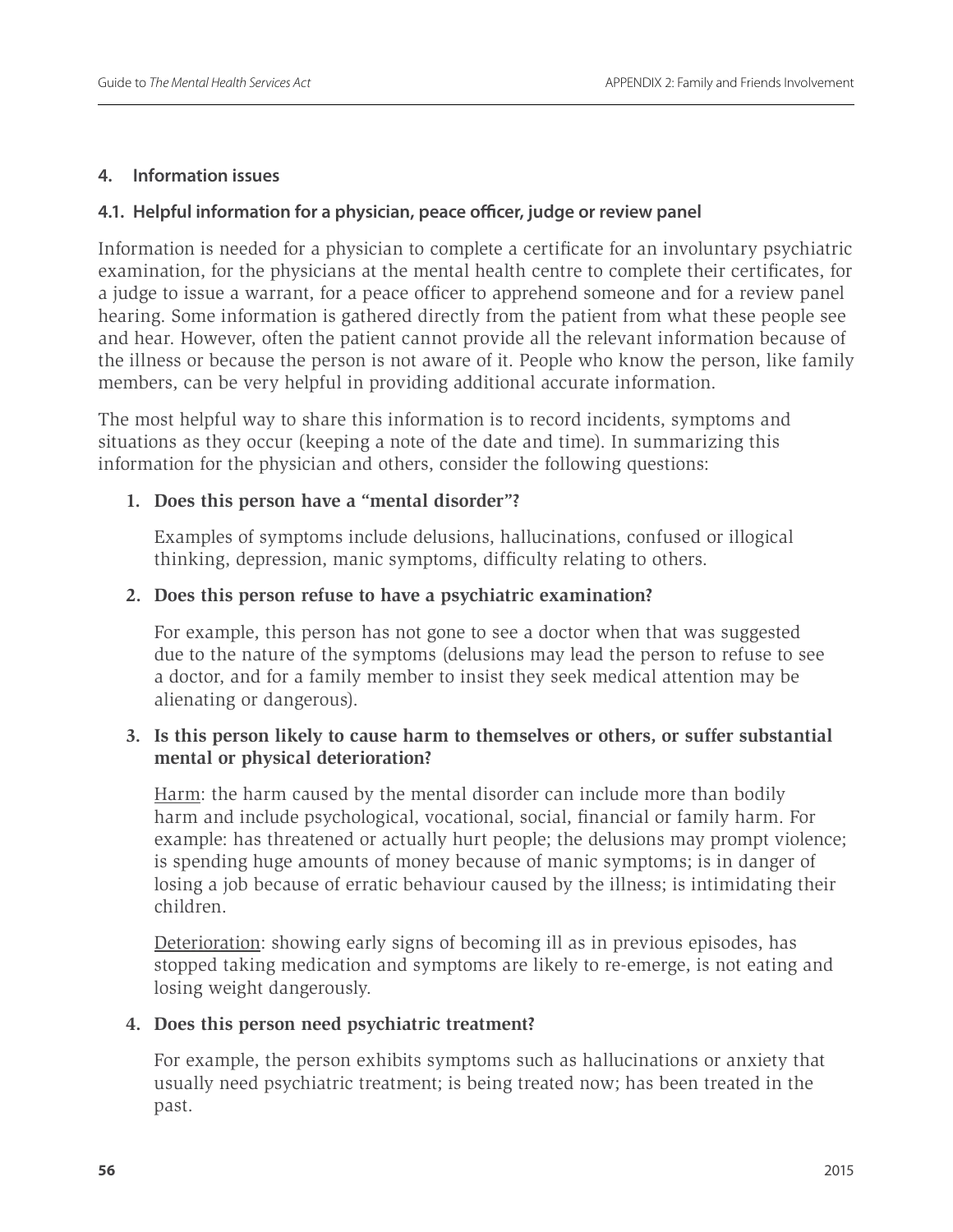### **5. Unable to fully understand his/her need for treatment?**

For example: lacks insight into his or her need for treatment. Be specific and give examples, such as the person says "there is nothing wrong with me", refuses to see a doctor, has delusions or lack of understanding about treatment, or has unreasonable fears of treatment.

### **4.2. Obtaining and providing personal mental health information**

Family and other people often need information to help the person and assist in their treatment. As well, families often have information that would be helpful for clinicians. How information is collected, used and released must now conform with *The Health Information Protection Act (HIPA)*. Previously these rules were in the *MHSA*. There is a detailed discussion of *HIPA* in **Appendix 10: Collection, Use and Disclosure of Personal Health Information** but a brief description is provided here.

The basic principle of *HIPA* is that people must give consent for how information about them is collected and used. That information must be held in confidence and can only be disclosed to others if the person consents, or *HIPA* deems consent or allows disclosure without consent.

Sometimes people with a mental illness cannot, because of the illness, provide all the information a physician or other health professional needs to help them. The issue may be that the person does not then have the capability to understand the implications of providing information, or the person may not have the information. If the information cannot be provided by the person, *HIPA* allows anyone, including family and friends, to provide relevant information without the person's consent (this is referred to as indirect collection).

The best way to receive medical or treatment information from a mental health or other mental health care staff member is to have the person provide consent for staff members to provide information to you. Any relevant information, except that which may be harmful, can be released.

In some cases, a person with an illness will not want information shared, but the family caregiver may feel that is essential for the person's health. Examples can include:

- side effects of medication;
- best ways of handling medication refusal;
- prognosis;
- likely effects if treatment is stopped; and
- concerning behaviours they have witnessed or experienced.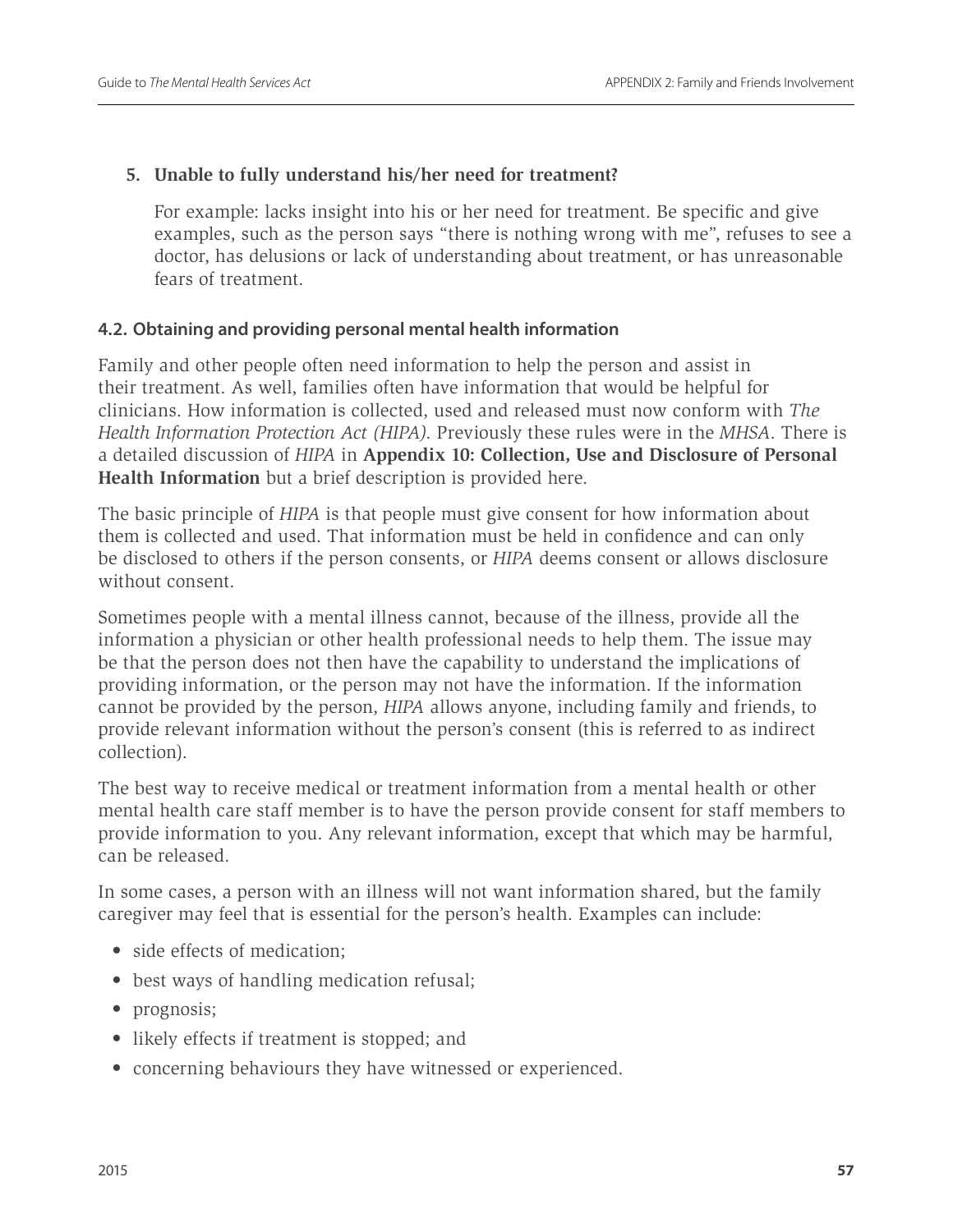Generally, the information is being requested for the purpose for which it was collected and it is necessary for the person to know and hence it can be disclosed.

## **4.3. Complaints**

There is no formal way of addressing complaints in the *MHSA*. The recommended approach for launching a complaint is to start with the person most directly involved with the person's care.

If that does not resolve the issue, speak to the management. For mental health services this might include the clinician, officer in charge, regional director or chief psychiatrist.

If it is not resolved by management, each health region has a patient Quality of Care Coordinator (QCC) to assist individuals and families with questions or concerns about health services in their region.

You can also take your complaint to the provincial Ombudsman or to professional colleges or associations such as the College of Physicians and Surgeons or College of Psychologists.

Mental health organizations such as the Canadian Mental Health Association or Schizophrenia Society of Saskatchewan may provide advice and support.

For more information, visit the Government of Saskatchewan website Resolving Health Care Concerns and Complaint[s page](https://www.saskatchewan.ca/live/health-and-healthy-living/manage-your-health-needs/support-for-patients/complaints-and-thanks).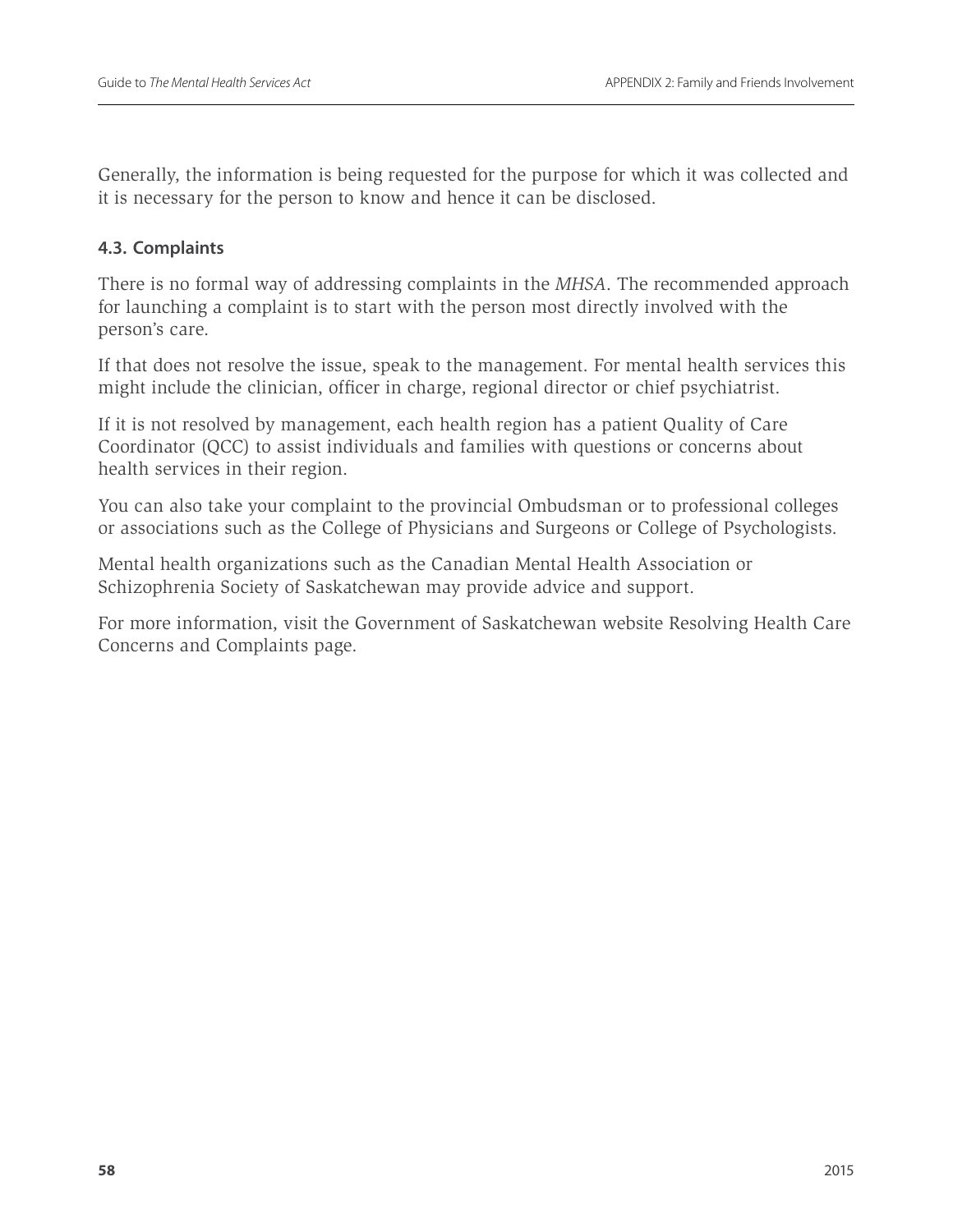## **Appendix 3**

# Designated Mental Health Centres (inpatient units)

The current inpatient units (now called mental health centres) that may accept involuntary patients were all designated by the minister as mental health centres, mental health clinics, or psychiatric wards under *The Mental Health Services Act* prior to the proclamation of the amendments to *The Mental Health Services Act*. These designations continue to be valid. However, with the proclamation of the amendments the responsibility for future designations rests with the regional health authorities under *The Regional Health Services Act* and The Facility Designation Regulations.

For more information or contact information, search the [Health Regions and Services map](http://www.saskatchewan.ca/live/health-and-healthy-living/provincial-health-system/saskatchewan-health-regions/health-regions-and-services-map)  on Saskatchewan.ca.

The list is as follows:

| <b>Name of Facility</b>                          | <b>Place or Portion of Building</b>                                                                                                                                                                | <b>Type of Facility</b>     |
|--------------------------------------------------|----------------------------------------------------------------------------------------------------------------------------------------------------------------------------------------------------|-----------------------------|
| Saskatchewan Hospital North<br><b>Battleford</b> | <b>Box 39</b><br>1 Jersey Street North<br>North Battleford, SK S9A 2X8<br>Prairie North Regional Health<br>Authority<br>Phone: 306-446-7938                                                        | <b>Mental Health Centre</b> |
| <b>Battlefords Mental Health</b><br>Centre       | <b>Battlefords Union Hospital</b><br><b>Mental Health Centre Wing</b><br>1092 - 107th Street<br>North Battlefords, SK S9A 1Z1<br>Prairie North Regional Health<br>Authority<br>Phone: 306-446-6500 | <b>Mental Health Centre</b> |

## **BATTLEFORDS MENTAL HEALTH REGION**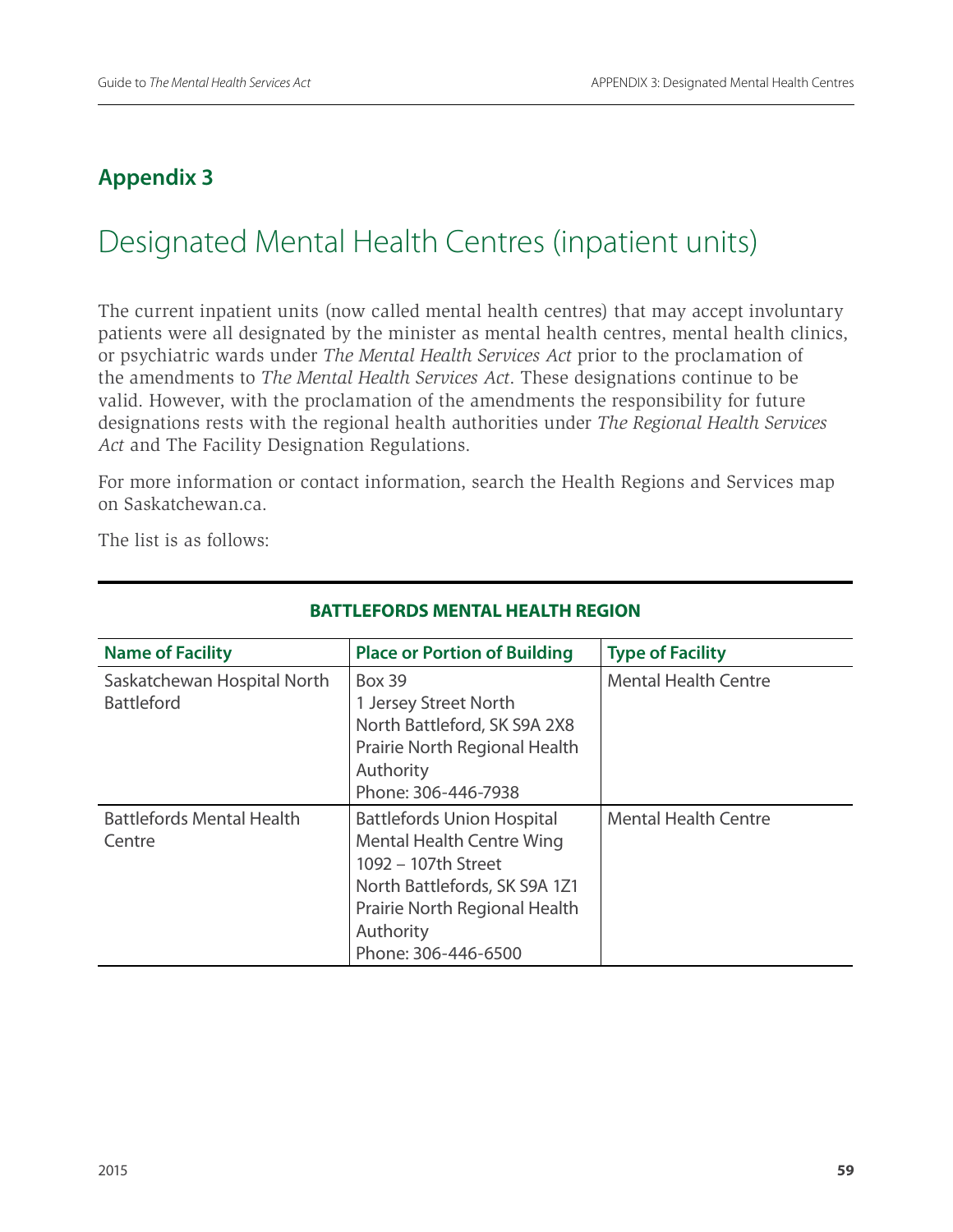## **MOOSE JAW MENTAL HEALTH REGION**

| <b>Name of Facility</b>             | <b>Place or Portion of Building</b> | <b>Type of Facility</b>     |
|-------------------------------------|-------------------------------------|-----------------------------|
| <b>Mental Health and Addictions</b> | Moose Jaw Union Hospital            | <b>Mental Health Centre</b> |
| Unit                                | 3rd Floor West                      |                             |
|                                     | 4th Floor West                      |                             |
|                                     | 455 Fairford Street East            |                             |
|                                     | Moose Jaw, SK S6H 1H3               |                             |
|                                     | Five Hills Regional Health          |                             |
|                                     | Authority                           |                             |
|                                     | Phone: 306-691-6464                 |                             |

## **NORTHERN MENTAL HEALTH REGION**

(nil)

| <b>Name of Facility</b>              | <b>Place or Portion of Building</b>  | <b>Type of Facility</b>     |
|--------------------------------------|--------------------------------------|-----------------------------|
| <b>Adult Mental Health Inpatient</b> | <b>Adult Mental Health Inpatient</b> | <b>Mental Health Centre</b> |
| Unit                                 | Unit                                 |                             |
|                                      | Victoria Hospital                    |                             |
|                                      | 1200-24th Street West                |                             |
|                                      | Prince Albert, SK S6V 5T4            |                             |
|                                      | <b>Prince Albert Parkland</b>        |                             |
|                                      | <b>Regional Health Authority</b>     |                             |
|                                      | Phone: 306-765-6053                  |                             |
| <b>Child/Adolescent Mental</b>       | <b>Child/Adolescent Mental</b>       | <b>Mental Health Centre</b> |
| <b>Health Inpatient Unit</b>         | <b>Health Inpatient Unit</b>         |                             |
|                                      | Victoria Hospital                    |                             |
|                                      | 1200-24th Street West                |                             |
|                                      | Prince Albert, SK S6V 5T4            |                             |
|                                      | <b>Prince Albert Parkland</b>        |                             |
|                                      | <b>Regional Health Authority</b>     |                             |
|                                      | Phone: 306-765-6053                  |                             |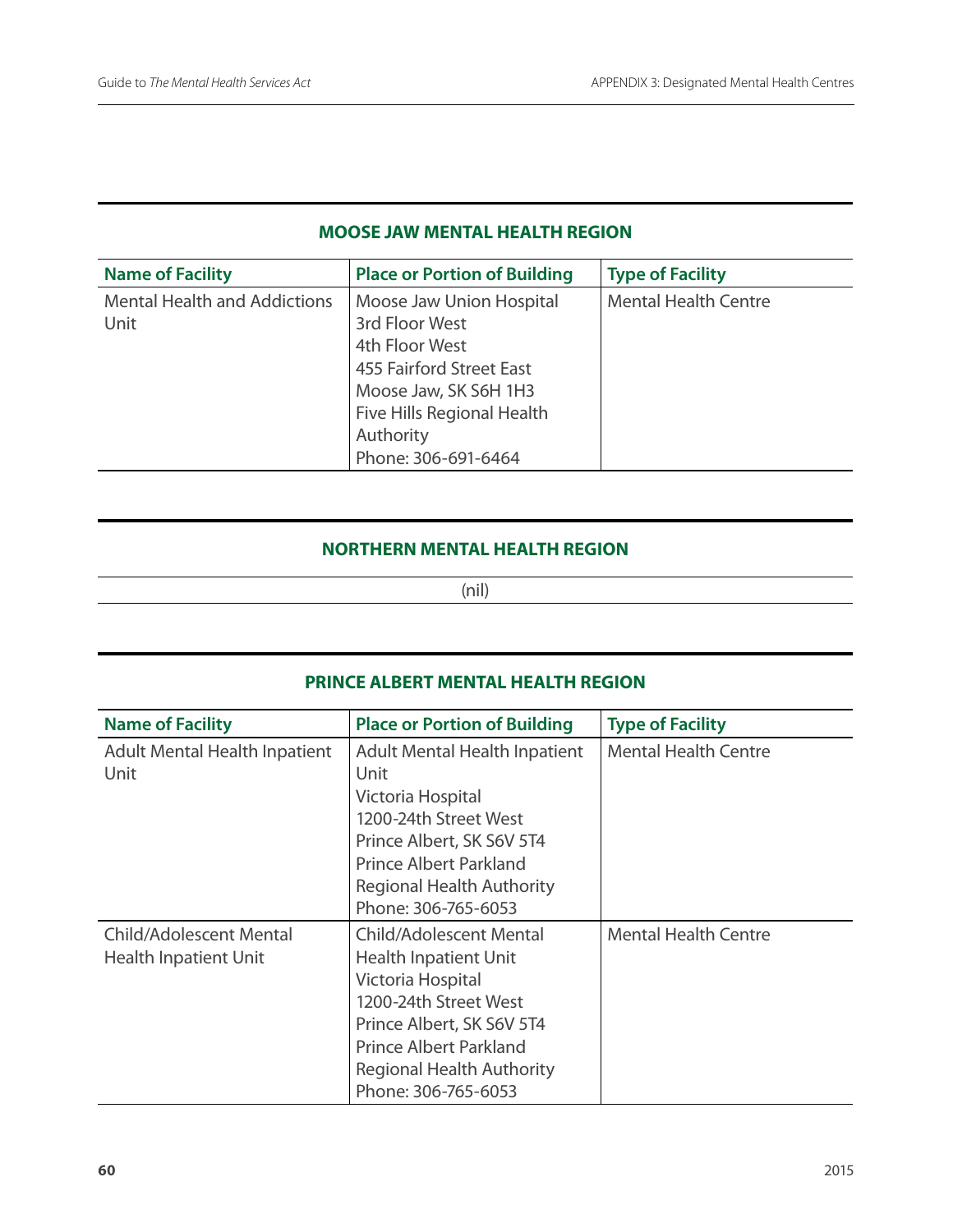## **REGINA MENTAL HEALTH REGION**

| <b>Name of Facility</b>                                      | <b>Place or Portion of Building</b>                                                                                                    | <b>Type of Facility</b>     |
|--------------------------------------------------------------|----------------------------------------------------------------------------------------------------------------------------------------|-----------------------------|
| <b>Adult Inpatient Mental Health</b><br><b>Services</b>      | Level 1D<br>Regina General Hospital<br>1440 - 14th Avenue<br>Regina, SK S4P 0W5<br>Regina Qu'Appelle Health<br>Region                  | <b>Mental Health Centre</b> |
|                                                              | Phone: 306-766-4321 (1D East)<br>Phone: 306-765-6053 (1D West)                                                                         |                             |
| <b>Adolescent Inpatient Mental</b><br><b>Health Services</b> | 4B<br>Regina General Hospital<br>1440 - 14th Avenue<br>Regina, SK S4P 0W5<br>Regina Qu'Appelle Health<br>Region<br>Phone: 306-766-4218 | <b>Mental Health Centre</b> |

## **SASKATOON MENTAL HEALTH REGION**

| <b>Name of Facility</b>                               | <b>Place or Portion of Building</b>                                                                                                                                                                                                               | <b>Type of Facility</b>     |
|-------------------------------------------------------|---------------------------------------------------------------------------------------------------------------------------------------------------------------------------------------------------------------------------------------------------|-----------------------------|
| Irene and Les Dubé Centre for<br><b>Mental Health</b> | Irene and Les Dubé Centre for<br><b>Mental Health</b><br><b>Royal University Hospital</b><br>103 Hospital Drive<br>Saskatoon, SK S7N 0W8<br>Saskatoon Health Region<br>Phone: 306-655-0703 (Adult)<br>Phone: 306-655-0702 (Child &<br>Adolescent) | <b>Mental Health Centre</b> |
| Regional Psychiatric Centre<br>(Prairies)             | Regional Psychiatric Centre<br>2520 Central Avenue<br>Box 9243<br>Saskatoon, SK S7K 3X5<br>Saskatoon Health Region<br>Phone: 306-975-5400                                                                                                         | <b>Mental Health Centre</b> |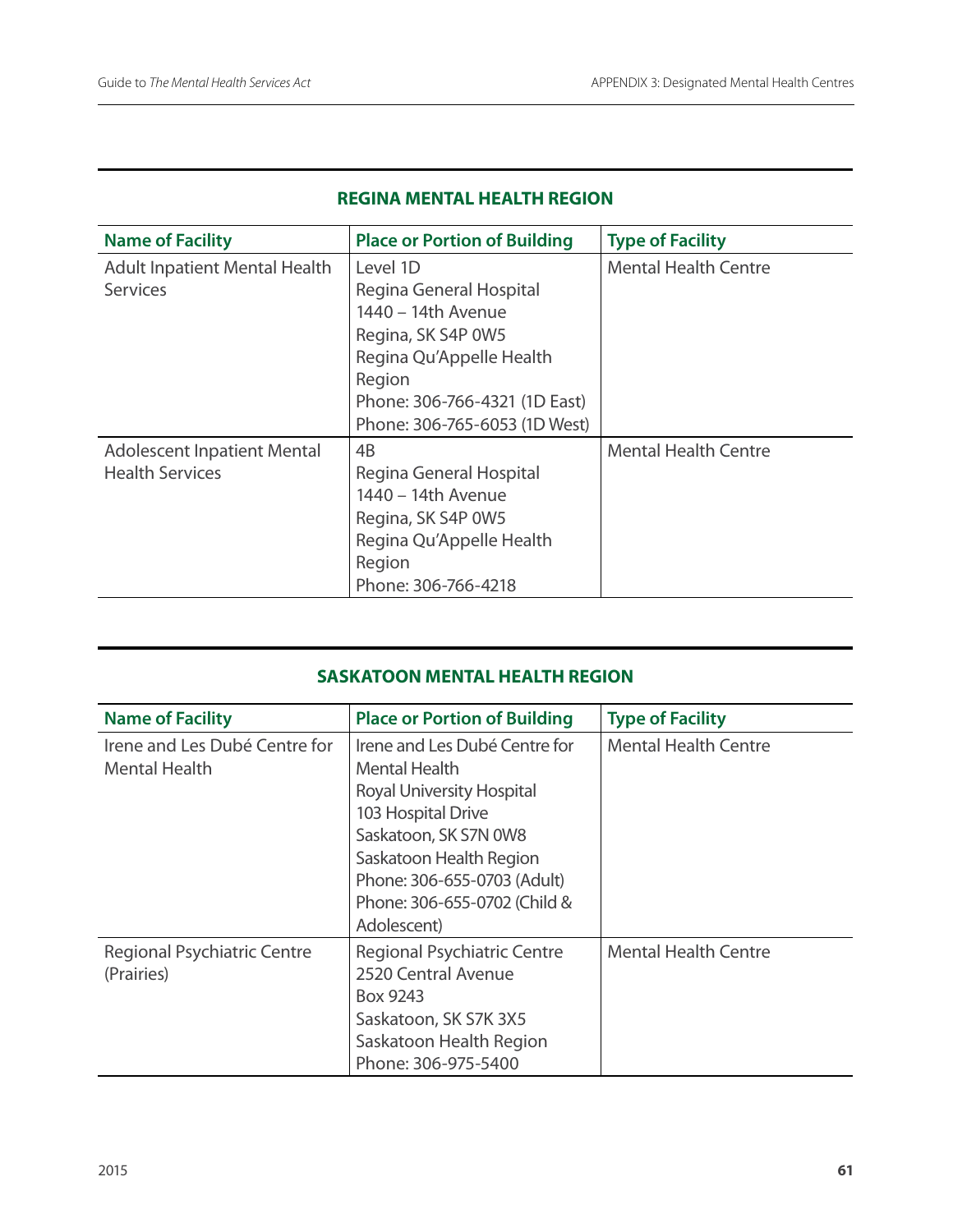## **SWIFT CURRENT MENTAL HEALTH REGION**

| <b>Name of Facility</b>     | <b>Place or Portion of Building</b>                                                                                                                            | <b>Type of Facility</b>     |
|-----------------------------|----------------------------------------------------------------------------------------------------------------------------------------------------------------|-----------------------------|
| <b>Inpatient Psychiatry</b> | <b>Cypress Regional Hospital</b><br>2004 Saskatchewan Drive<br>Swift Current, SK S9H 5M8<br><b>Cypress Regional Health</b><br>Authority<br>Phone: 306-778-9522 | <b>Mental Health Centre</b> |

#### **WEYBURN MENTAL HEALTH REGION**

| <b>Name of Facility</b>      | <b>Place or Portion of Building</b>                                                                                                                | <b>Type of Facility</b>     |
|------------------------------|----------------------------------------------------------------------------------------------------------------------------------------------------|-----------------------------|
| Mental Health Inpatient Unit | <b>Tatagwa View</b><br>Souris Valley Grounds<br>Box 2003<br>Weyburn, SK S4H 2Z9<br>Sun Country Regional Health<br>Authority<br>Phone: 306-842-8398 | <b>Mental Health Centre</b> |

#### **YORKTON MENTAL HEALTH REGION**

| <b>Name of Facility</b>     | <b>Place or Portion of Building</b> | <b>Type of Facility</b>     |
|-----------------------------|-------------------------------------|-----------------------------|
| <b>Inpatient Psychiatry</b> | <b>Inpatient Psychiatry</b>         | <b>Mental Health Centre</b> |
|                             | <b>Yorkton Mental Health Centre</b> |                             |
|                             | 270 Bradbrooke Drive                |                             |
|                             | Phone: 306-786-0558                 |                             |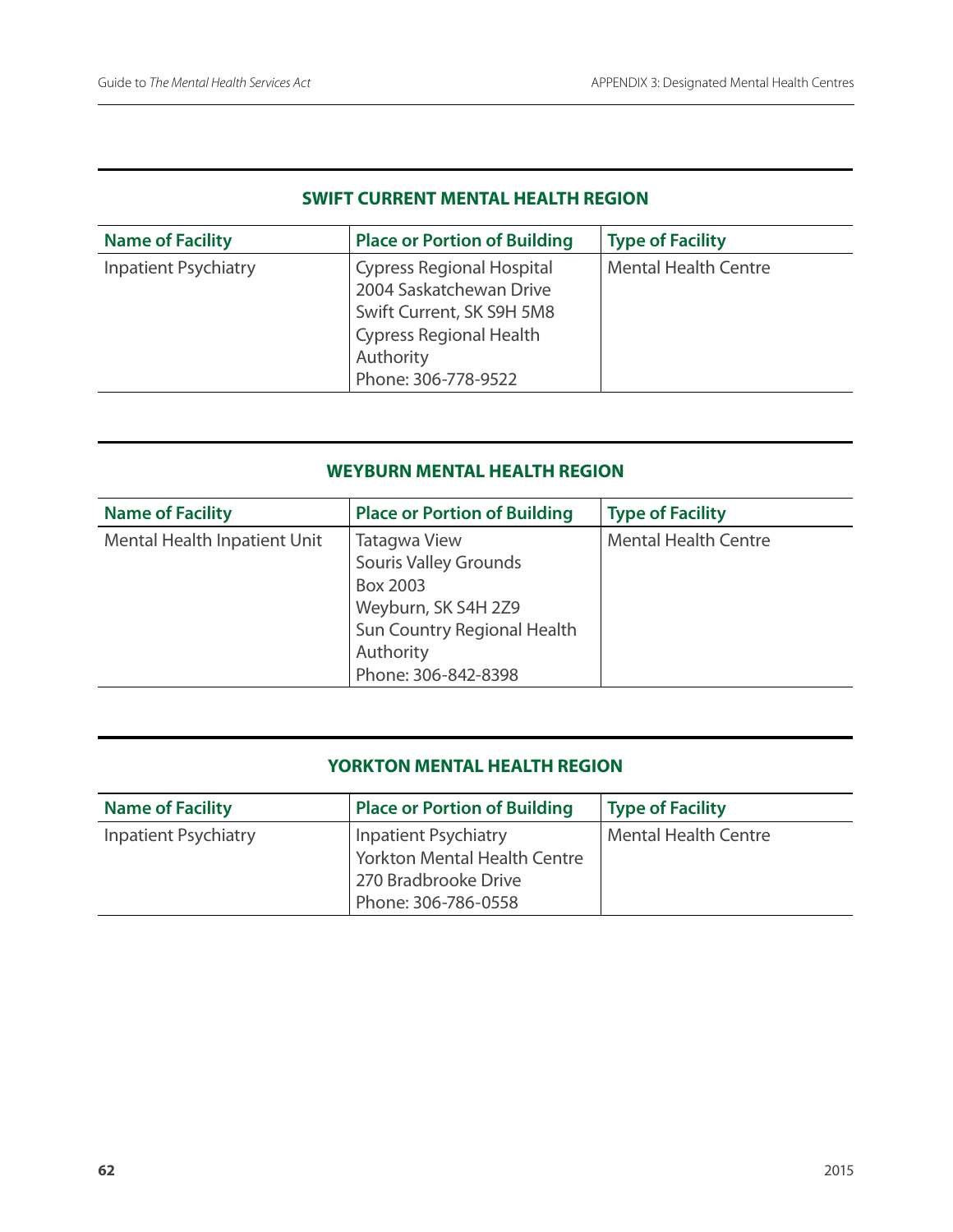## **Appendix 4**

# Voluntary and "Alternative" Admission Procedures

This appendix addresses the procedures for the admission, treatment and discharge of voluntary patients under *The Mental Health Services Act (MHSA)* to a designated mental health centre. Voluntary admission for psychiatric illness, like any other illness, can also occur through a physician with hospital admitting privileges to their hospital beds.

This appendix also discusses "alternative" admissions where a person requires hospitalization but cannot consent to the admission and involuntary admission under the *MHSA* is not appropriate.

### **Voluntary admissions**

- Voluntary psychiatric patients can be admitted to a designated mental health centre under the *MHSA* by a physician with admitting privileges to the mental health centre. This can include children admitted by their parent or guardian and mature minors who are capable of making admission and treatment decisions.
- The *MHSA* does not prohibit an adult who lacks the capacity to make a voluntary admission decision to be admitted by a substitute decision maker under *The Health Care Directives and Substitute Health Care Decision Makers Act*. If there is no proxy or personal guardian, the nearest relative may make the decision for the person.
- Voluntary patients may have been admitted directly or have been involuntary patients de-certified by their attending physician or found not to meet Form G criteria by a review panel, if they voluntarily consent to continuing their assessment or treatment in hospital.
- A voluntary patient who does not need to be in a mental health centre bed or where there are no designated mental health centre beds (e.g. a rural hospital) can be admitted to hospital by their physician with hospital admitting privileges. This is the same procedure as with any other illnesses requiring hospital services.
- The same consent Form is used for voluntary patients under the *MHSA* as patients admitted through a physician's privileges and the informed consent process is the same with one important exception:

*MHSA* voluntary patients, who want to leave against medical advice, may be held for up to three hours by a nurse in a mental health centre for a physician with mental health centre admitting privileges or a psychiatric resident to examine them. This detention can occur if the nurse has reason to believe that the person meets the involuntary criterion; that is, harm or deterioration is likely if they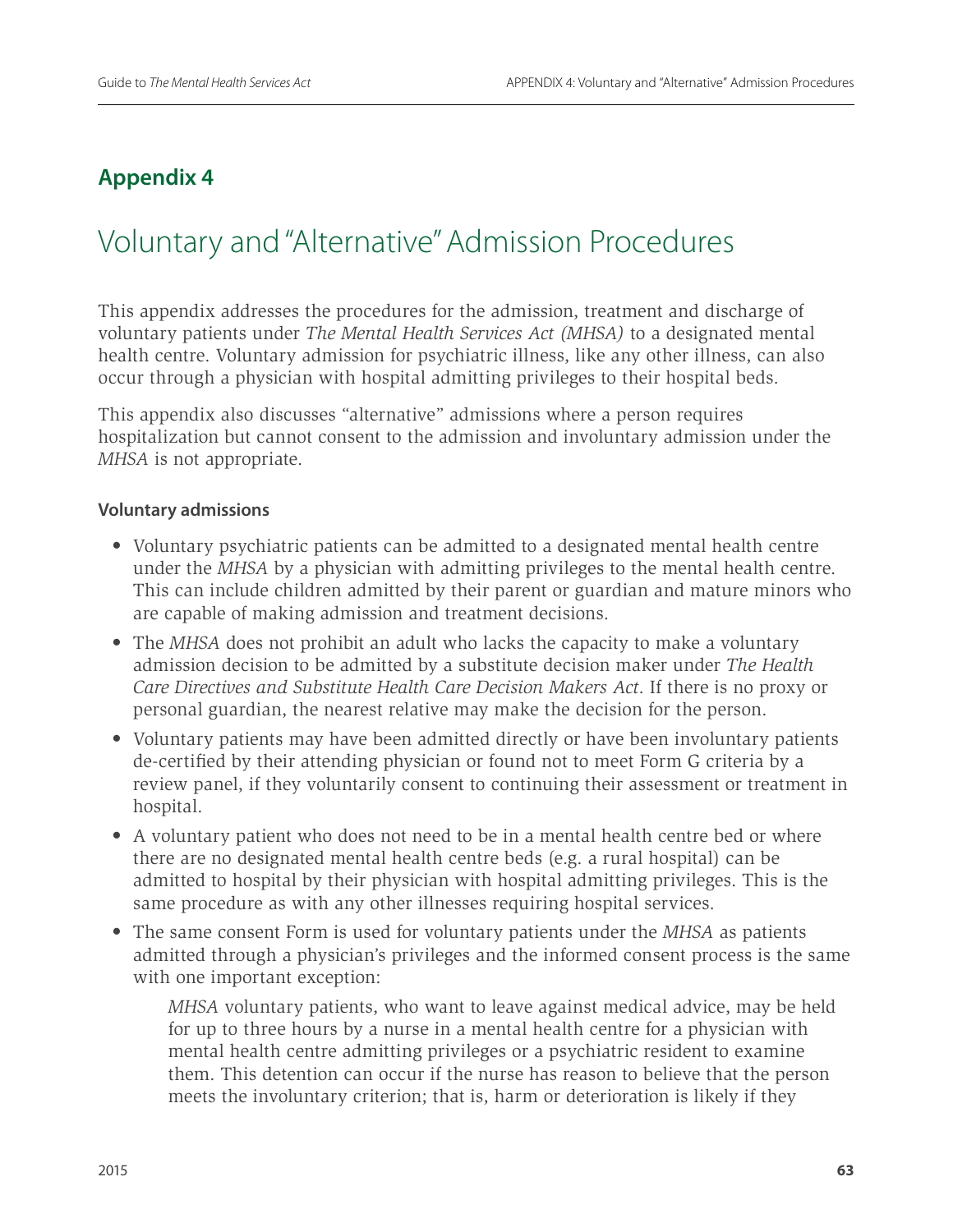leave. (s. 30.1) If information about a three hour hold, is likely to be relevant for a particular patient, the admitting physician should convey this information to the patient in a sensitive manner.

This three hour hold provision only applies to voluntary patients in the mental health centre. It does not apply to voluntary patients in other parts of the hospital such as an emergency room. Similarly, only a nurse working at the mental health centre may use the provision. Other nurses may not. Of course ordinary provisions to prevent bodily harm in the common law apply in all situations.

#### **"Alternatives" to involuntary admission under the** *MHSA*

Mental health physicians are sometimes asked to certify under the *MHSA* a person, often on a medical ward, who is not capable of making a treatment decision but is refusing medical treatment. These people cannot be admitted under the *MHSA* for two reasons:

- 1. they do not meet the definition of mental disorder that requires treatment for the mental disorder to be advisable; and
- 2. even if certified they could not be treated involuntarily because the only treatment the attending physician can order without consent is for the mental disorder, not for other medical problems.

The person can be treated under *The Health Care Directives and Substitute Health Care Decision Makers Act*, when they are incapable even when resisting treatment. Section 16(4) states:

s. 16(4) "Where there is no nearest relative or where a reasonable attempt to find the nearest relative has been made but the nearest relative cannot be found, and a person requiring treatment lacks the capacity to make a health care decision, a treatment provider may provide treatment in a manner and to the extent that is reasonably necessary and in the best interests of the person without receiving a health care decision from the nearest relative if:

(a) the treatment provider believes that the proposed treatment is needed; and

(b) another treatment provider agrees in writing that the proposed treatment is needed."

As the Saskatchewan Medical Association News states, attempting to use the *MHSA* to address medical treatment issues is a contravention of the *MHSA*: "This section gives clear authority to a physician to proceed as necessary when a patient's lack of capacity is determined and no relative or guardian is available to consent on his/her behalf. In this circumstance, the physician would simply document the absence of capacity, the need for the proposed treatment and the corroboration of this opinion by a second physician [or health care provider]." (see s.16(4))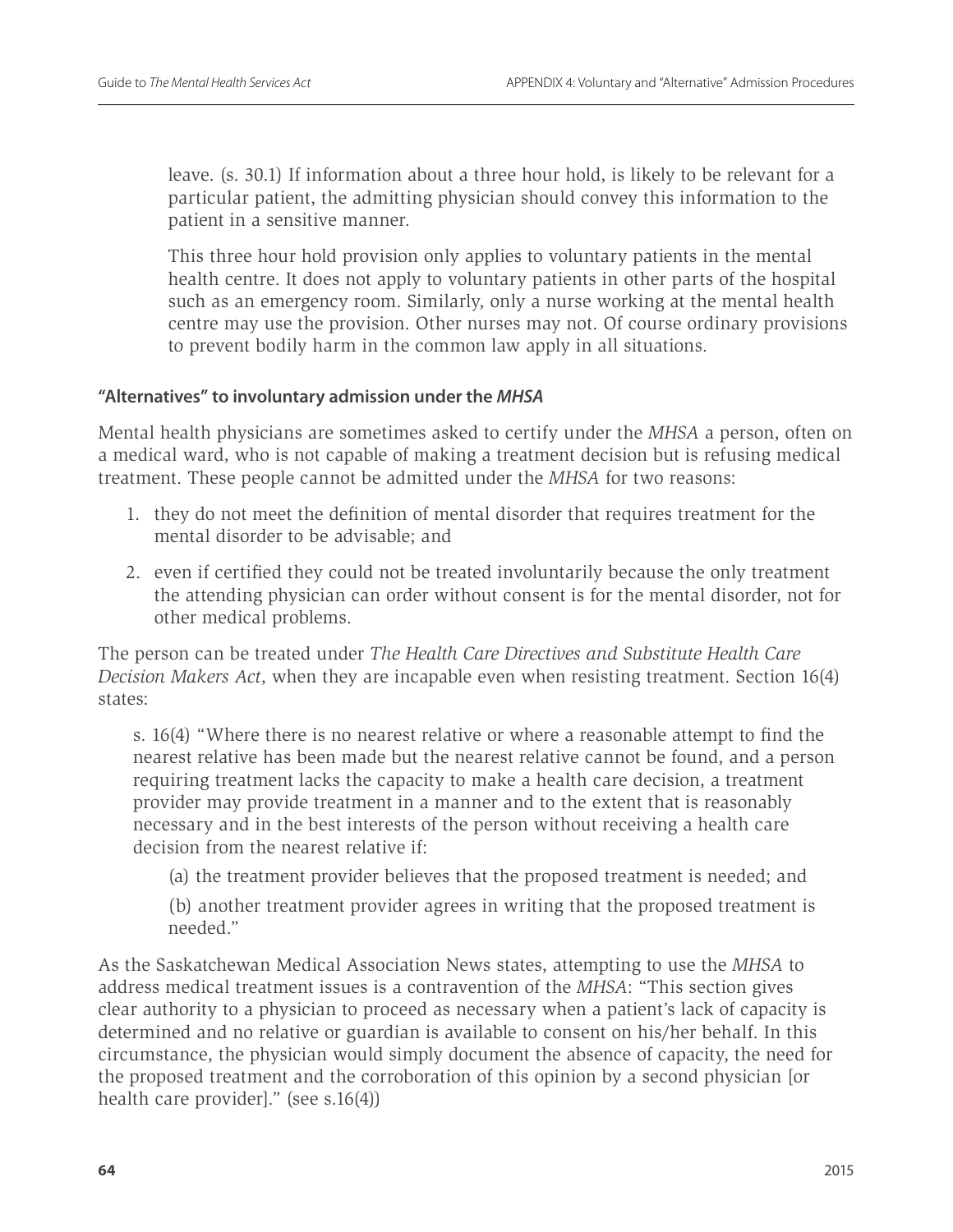## **Appendix 5**

# Completing Form A: Certificate of Physician or Prescribed Health Professional that Psychiatric Examination is Required

This appendix covers the following issues:

- 1. What is Form A?
- 2. Who may complete Form A?
- 3. Where can the examination take place?
- 4. How does the person get to the examination?
- 5. Is a Form A necessary before a Form G can be issued?
- 6. What are the criteria for issuing a Form A?
- 7. What does "mental disorder" mean?
- 8. How is it decided if a psychiatric examination is required?
- 9. How is the Form A examination conducted? What if the person refuses to talk?
- 10. Completing the Form A
- 11. Arrange conveyance to the mental health centre physician

## **1. What is Form A?**

Form A "Certificate of Physician or Prescribed Health Professional that Psychiatric Examination is Required" is a Form under *The Mental Health Services Act (MHSA)* Regulations. If a physician without admitting privileges to a mental health centre or a prescribed health profession completes a Form A, that authorizes the apprehension and conveyance of that person for a psychiatric examination (Form G) to determine if the person should be admitted as an involuntary patient. Arrangements must be made by the Form A examiner with a physician with admitting privileges at the mental health centre for the person to be examined as an outpatient to determine if they meet Form G criteria. That physician's name must be recorded on Form A. Only one Form A is required.

Two Form Gs, "Certificate of Medical Practitioners for Compulsory Admission of a Person to a Mental Health Centre", must be completed independently by physicians with admitting privileges to a mental health centre one whom is a psychiatrist, for the person on the Form A to be involuntarily admitted. One Form G may be completed by a resident in psychiatry who is under the supervision of a psychiatrist with admitting privileges, but the resident's supervisor or another resident cannot complete the other Form G (See **Appendix 6: Completing Form G: Certificate of Medical Practitioners for Compulsory Admission of a Person to a Mental Health Centre**).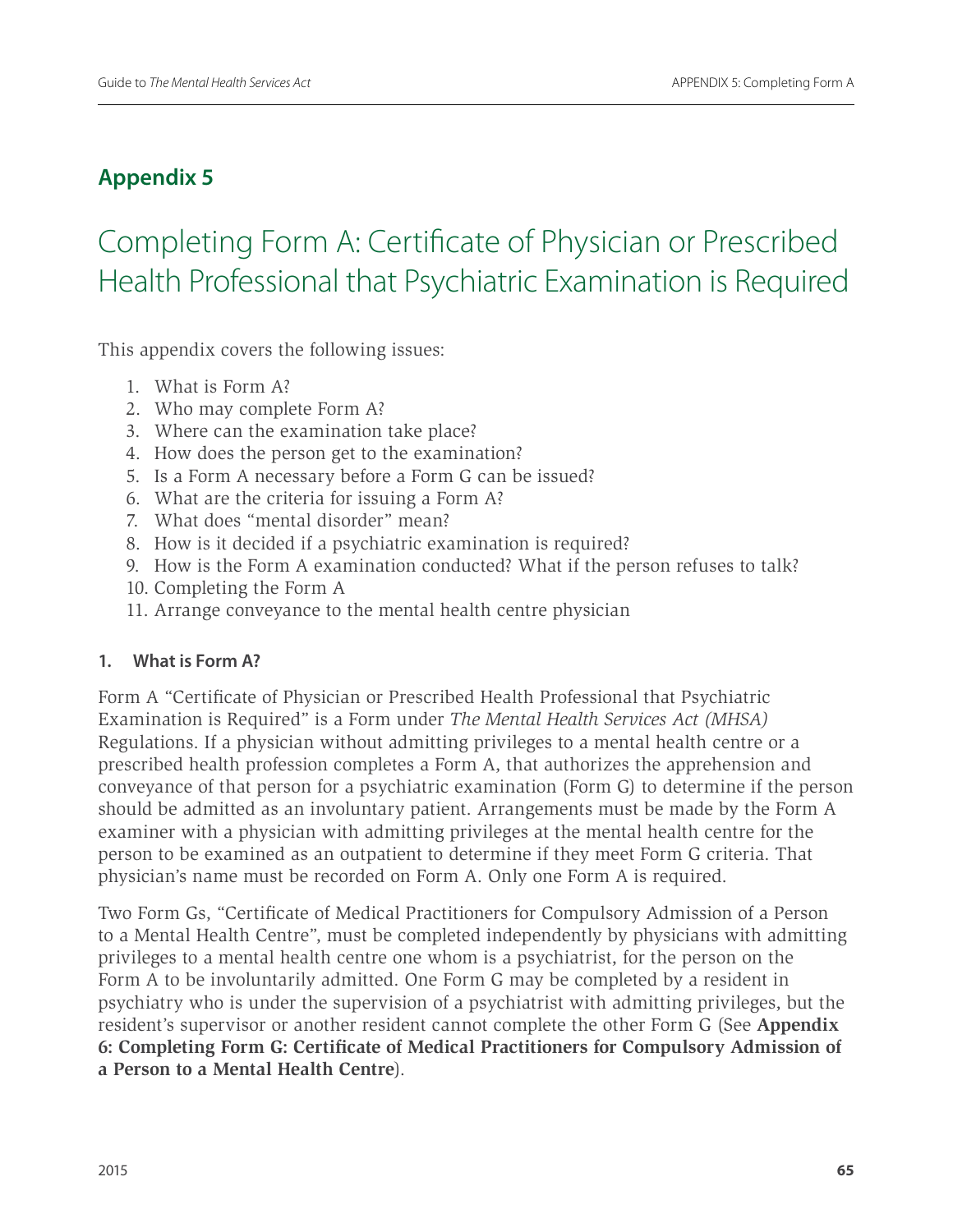## **2. Who may complete Form A?**

Any physician who is a "duly qualified medical practitioner within the meaning of *The Medical Profession Act, 1981*" (s. 1(w)) may complete a Form A. If a physician will not be available in a reasonable period, the Form A may be completed by a prescribed health professional.

## *What is a "prescribed health professional"?*

Prescribed health professionals must satisfy the minister that they fulfill the qualifications set out in the Regulations. Regulation 11.1(1) describes the qualifications of nurses and residents in psychiatry necessary for them to be a 'prescribed health professional' with the authority to issue Form A certificates.':

"For the purposes of section 18 [Form A]and subsection 24.6(1) [CTO non-compliance] of the *Act*, the following are prescribed health professionals:

(a) a resident in psychiatry under the supervision of a psychiatrist who has admitting privileges to a mental health centre;

(b) a registered nurse [or psychiatric nurse] including a nurse practitioner who satisfies the minister that he or she:

- (i) is employed by a regional health authority;
- (ii) has at least five years' experience in the past 10 years working in the mental health field;
- (iii) is entitled to practice pursuant to *The Registered Nurses Act, 1988* [or *The Registered Psychiatric Nurses Act*]; and
- (iv) practises in a rural or remote area of Saskatchewan where access to physician services is limited."

However, the prescribed health professional can issue certificates "only if an attending physician is not available and the prescribed health professional has reason to believe that an attending physician will not become available within a reasonable period." (Regulation 11.1(2))

## **3. Where can the examination take place?**

Anywhere, for example at the person's residence, doctor's office, police cells, but it most frequently takes place at a hospital emergency room. If a person will not go to a physician's office the physician or prescribed health professional may visit the person, provided they agree to the examination.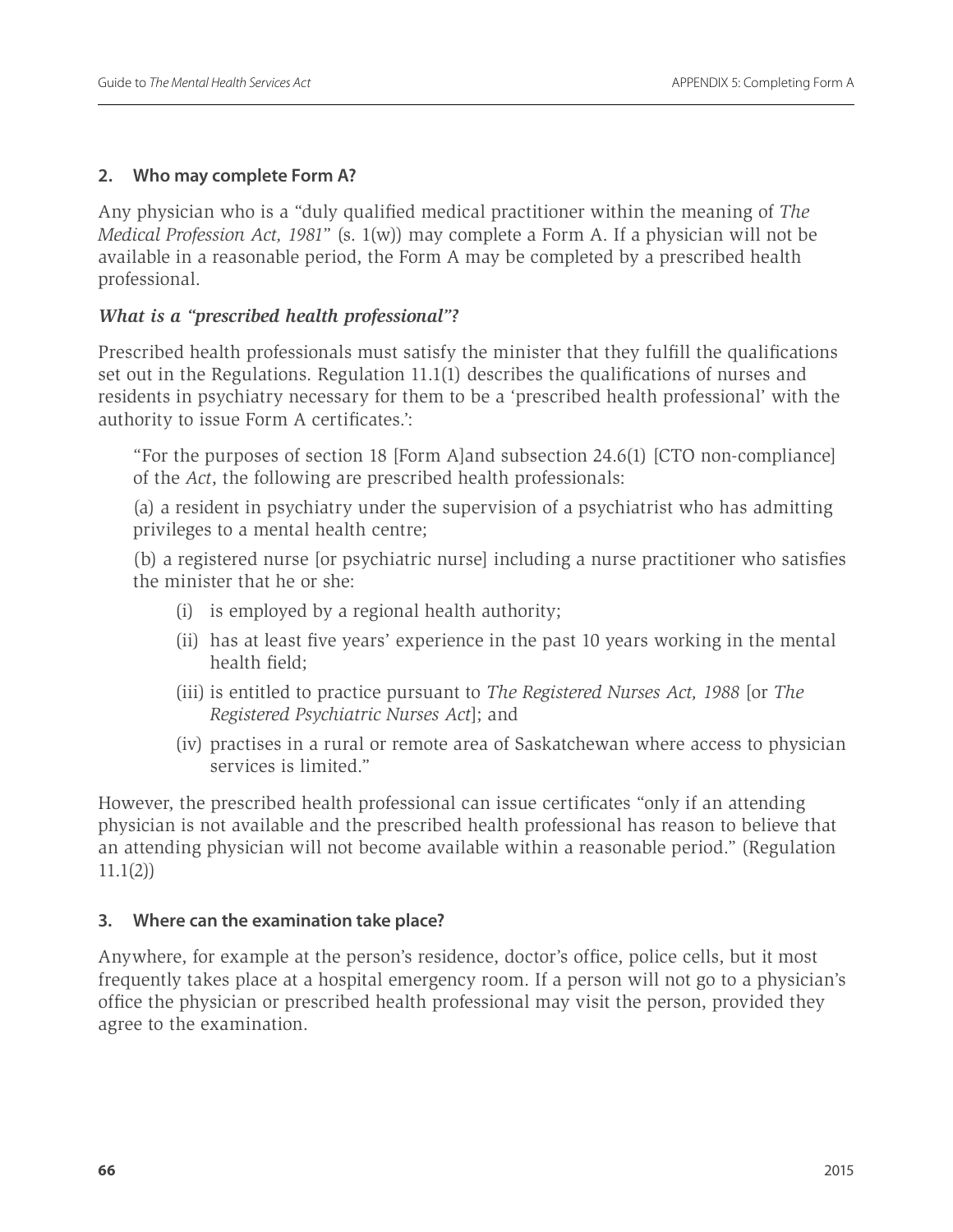#### **4. How does the person get to the examination?**

If the person has to be conveyed for the Form A examination there are two streams:

- 1. Relatives or friends or staff or even police may bring the person to the medical practioner or prescribed health professional if the person agrees.
	- If the person refuses to have a Form A examination by a physician or prescribed health professional a psychiatric examination (Form G) may still be possible through the action of a peace officer (s. 20) or a judge (s. 18). A warrant issued by a judge authorizes the person to be taken directly for a Form G examination.
- 2. If the person has been apprehended by a peace officer under s. 20 of the *MHSA*, the officer brings the person for the examination usually at the emergency room of a hospital.
	- Under a Form A, should the person leave before being seen by a physician with admitting privileges to the mental health centre or resident for a Form G examination, the police could (re)apprehend and return the person for examination to be completed under the authority of the Form A.

# **5. Is a Form A necessary before a Form G can be issued?**

Not in all cases. If a person is examined by a physician with admitting privileges, the first Form G can be issued without a previous Form A. That Form G examination can take place anywhere, for example at the individual's residence, nursing home, corrections facility, a clinic or the hospital.

If an individual is under a warrant from a judge, after arrangements have been made with a physician with admitting privileges to a mental health centre, that person goes directly to a Form G examination.

If a physician (who can complete a Form G) agrees, a peace officer using a section 20 apprehension may take the individual directly to that physician for a Form G examination.

# **6. What are the criteria for issuing a Form A?**

The criteria the physician or prescribed health professional uses to issue a certificate Form A are printed on the Form as follows:

"I am of the opinion that the person is suffering from a mental disorder and requires a psychiatric examination to ascertain whether he/she should be admitted to a mental health centre pursuant to section 24 [involuntary admission] of *The Mental Health Services Act*."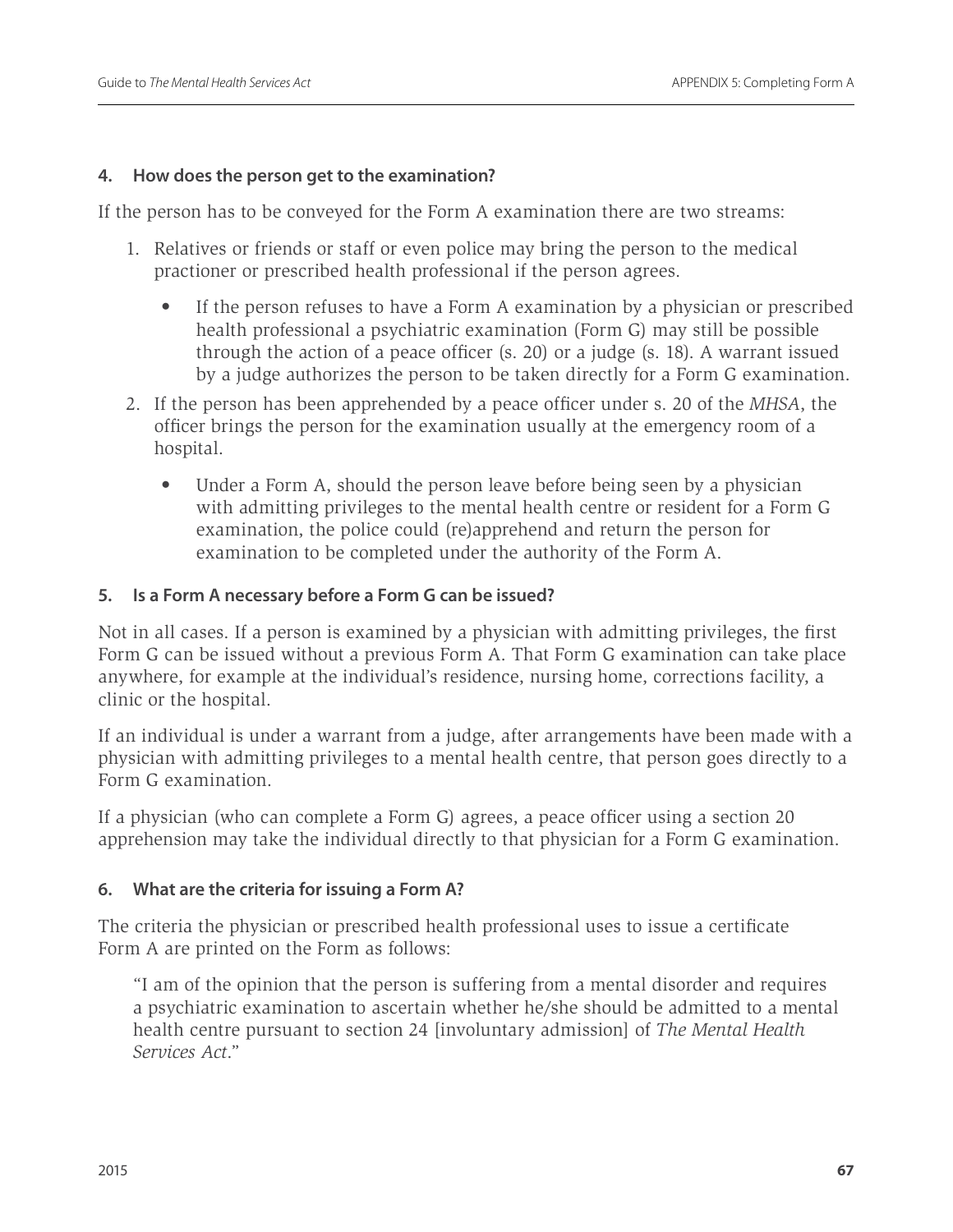#### **7. What does "mental disorder" mean?**

"'Mental disorder' means a disorder of thought, perception, feelings or behaviour that seriously impairs a person's judgment, ability to recognize reality, ability to associate with others or ability to meet the ordinary demands of life, with respect to which treatment is advisable."  $(s, 2(j))$ 

This is a functional definition and does not require a specific diagnosis as a number of symptoms or diagnoses could meet the requirements.

Psychiatric symptoms that may qualify can include hallucinations, delusions, depression, mania, thought disorder, aggression, lack of insight etc.

The disorder must be one that treatment is advisable for.

# **8. How is it decided if a psychiatric examination is required?**

Knowing what the criteria the physician with admitting privileges will use in conducting the mental health centre psychiatric examination (Form G) will provide some guidance, although the Form A examiner must only be of the opinion the person needs the examination not that they necessarily meet Form G criteria.

#### *Form G criteria:*

- "(i) the person is suffering from a mental disorder as a result of which he or she is in need of treatment or care and supervision that can be provided only in a mental health centre;
- (ii) as a result of the mental disorder the person is unable to fully understand and to make an informed decision regarding his or her need or treatment or care and supervision; and
- (iii) as a result of the mental disorder, the person is likely to cause harm to himself or herself or to others or to suffer substantial mental or physical deterioration if he or she is not detained in a mental health centre." s. 24(2)

# **9. How is the Form A examination conducted? What if the person refuses to talk?**

Form A requires the person to be seen by a physician or prescribed health professional: "I personally examined."

Collateral information from families, staff, involved peace officers or others can assist in fulfilling the requirement of "…after due inquiry into the necessary facts relating to the case" (s. 18(4)(a)) in order to enable the physician or prescribed health professional to form a satisfactory opinion that the criteria for Form A have been met.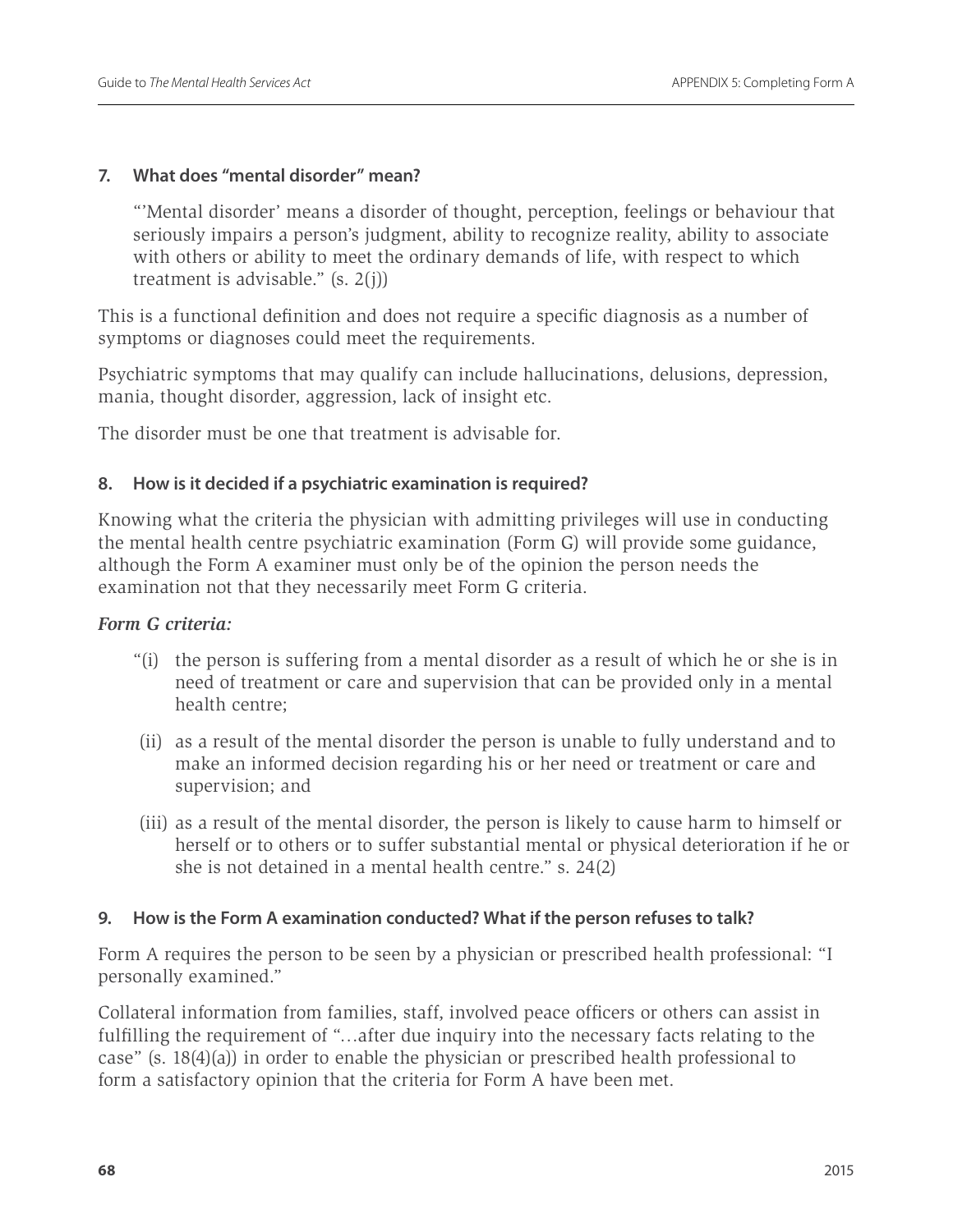If a person refused to speak or denied any problems, observations of the person and credible collateral information could be the basis upon which the opinion is formed.

# **10. Completing the Form A**

- 1. Complete the identification information.
- 2. Provide the grounds for the opinion (legibly).
- 3. Make arrangements with a physician with admitting privileges at a mental health centre. The list of designated mental health centres is in **Appendix 3**.
- 4. On Form A complete the name of the physician with admitting privileges with whom the arrangements were made.
- 5. Date and sign both physician or prescribed health professional and witness signatures are required.

# **11. Arrange conveyance to the mental health centre physician**

Form A "is sufficient authority to any person to apprehend the person …and convey him or her immediately to the place where the examination is to be conducted by the physician who has admitting privileges in a mental health centre mentioned in subsection  $(1)$ ." (s. 18(3))

Decide on the least restrictive but safe method of transporting the person to the mental health centre or wherever the examination will take place.

The professional completing Form A would contact the ambulance or police, family or other person for the conveyance. Whoever conveys the person retains custody until the mental health centre takes responsibility.

Provide the original Form A to the person conveying the person to give to the examining physician at the mental health centre and retain a copy.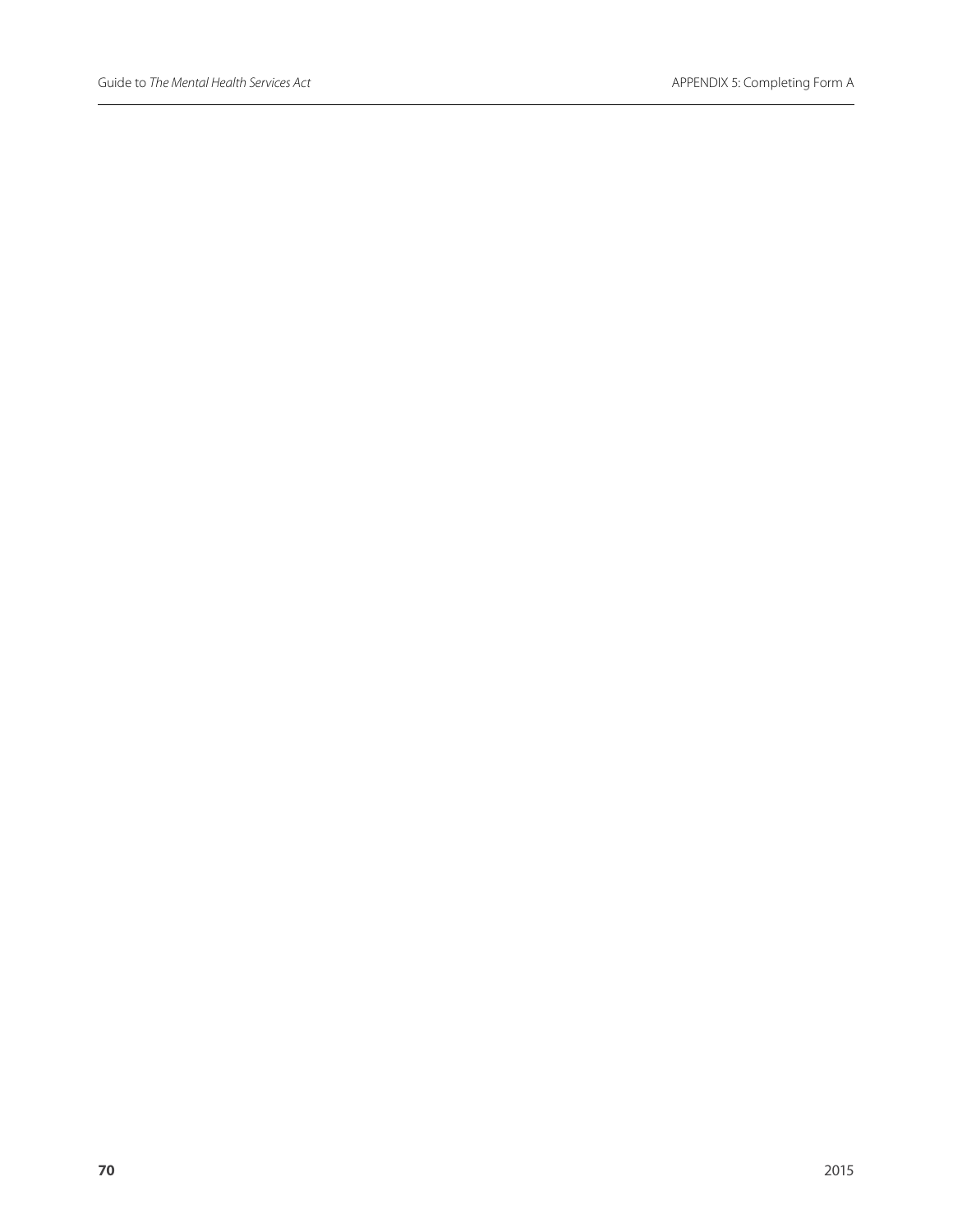# **Appendix 6**

# Completing Form G: Certificate of Medical Practitioners for Compulsory Admission of a Person to a Mental Health Centre

This appendix covers the following issues:

- 1. What is a Form G used for?
- 2. Involuntary Admission (Form G)
- 3. Where do "Form G" patients come from?
- 4. Who may complete a Form G?
- 5. What are the timelines for Form Gs?
	- a. Examination to writing the Form G.
	- b. After admission on a Form A before first Form G
	- c. First Form G time to Second Form G
- 6. After admission, when do Form Gs expire?
- 7. Where can the Form G examinations take place?
- 8. Who waits with the person while the Form G is being completed?
- 9. The Second Form G
	- a. Who may complete the second Form G.
	- b. What do two Form Gs authorize?
- 10. Who is informed and when about a Form G being issued?
- 11. Criteria for Form G
- 12. Form G Criteria: Questions and answers
- 13. Completing Form G.
- 14. Renewal certificates Form Gs
- 15. Expiration or cancellation of Form G

# **1. What is a Form G used For?**

Form Gs are used to involuntarily admit and detain a person in a mental health centre or to renew the person's detention. Form Gs must expire or be rescinded when the person is discharged.

# **2. Involuntary Admission (Form G)**

An involuntary admission occurs when two Form Gs "Certificate of Medical Practitioners for Compulsory Admission of a Person to a Mental Health Centre" have been completed and the person is admitted to a designated mental health centre.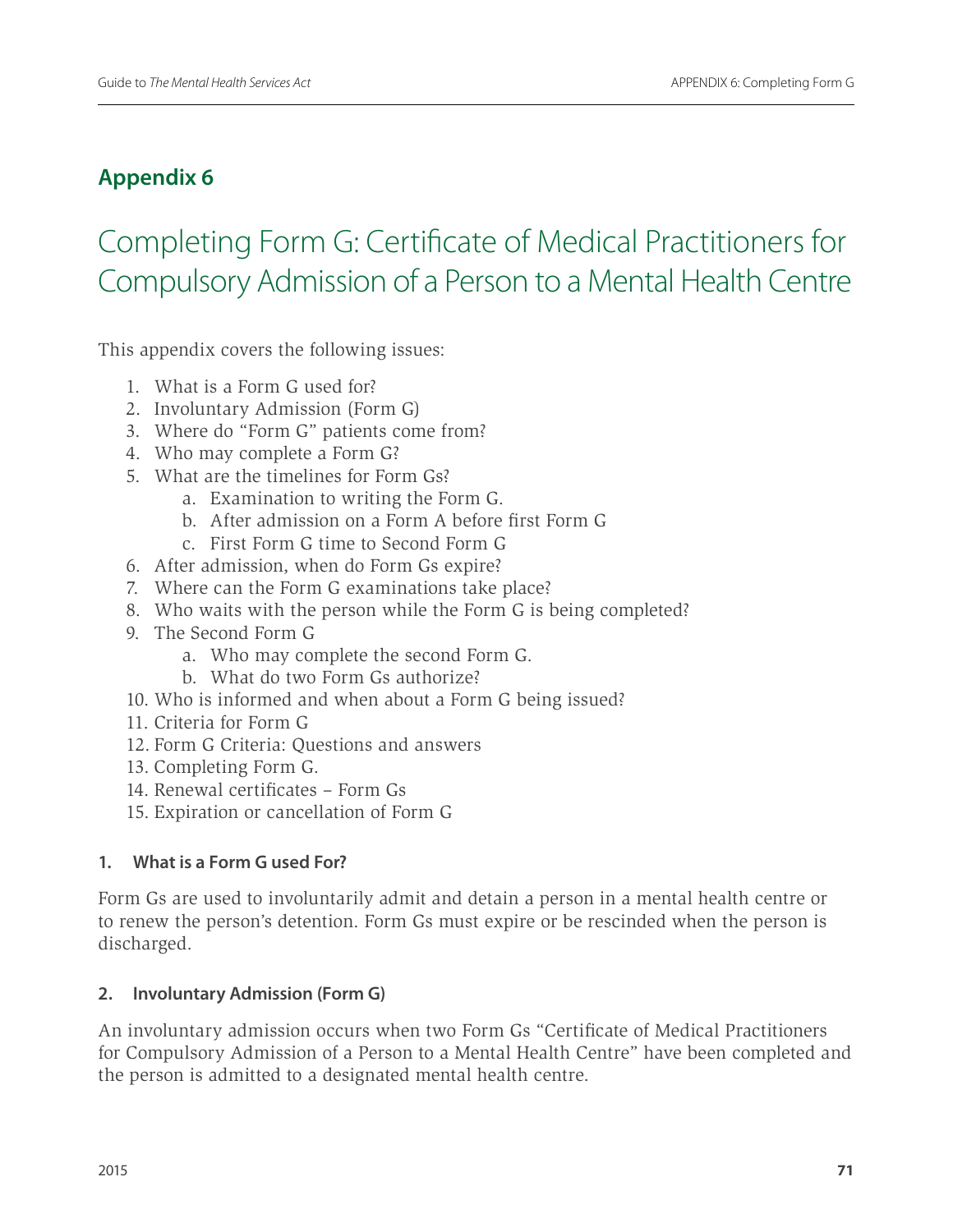- The first Form G is often completed following the completion of a Form A ("Certificate of Physician or Prescribed Health Professional that Psychiatric Examination is Required", see **Appendix 5**). The Form A will have been completed by a physician without admitting privileges to a mental health centre or by a prescribed health professional. Arrangements must be made by the person who completes Form A with a physician with admitting privileges at the mental health centre for the person to be examined as an outpatient to determine if they meet Form G criteria. The name of the physician who will complete the Form G examination must be recorded on Form A. Only one Form A is required.  $(s. 18(1)(a))$
- The Form A provides authority for the person to be apprehended and conveyed immediately to the place where a psychiatric examination that could result in the completion of a Form G is to be conducted. (s. 18(3))
- Two Form Gs provide the authority to involuntarily admit and detain a person in a mental health centre for up to 21 days following the day the person was admitted (or when the first Form G was completed, if the person was already an inpatient).

# **3. Where do "Form G" patients come from?**

Individuals can arrive for a Form G examination either on the authority of a Form A completed by a physician or prescribed health professional, or following a Form A completed by a physician following a peace officer apprehension (often in an emergency room). (s. 20)

A person, apprehended on a warrant from a judge who has made arrangements with a physician with admitting privileges to a mental health centre, goes directly to a Form G examination (no Form A is required). (s. 19)

Some individuals have their first Form G examination without having a previous Form A. These individuals are examined by "a physician with admitting privileges to the mental health centre" (s. 24(1)(a)): or by "a resident in psychiatry under the supervision of a psychiatrist who has admitting privileges to a mental health centre." (s. 24(1)(b))

If a nurse requires a voluntary patient who wants to leave to remain in the mental health centre, the nurse would request a Form G examination. (s. 30.1)

# **4. Who may complete a Form G?**

- A physician who has admitting privileges to a mental health centre.
- A resident in psychiatry under the supervision of a psychiatrist who has admitting privileges to a mental health centre. (s. 24(1))
- At least one of the Form Gs must be completed by a psychiatrist. (s. 24(3))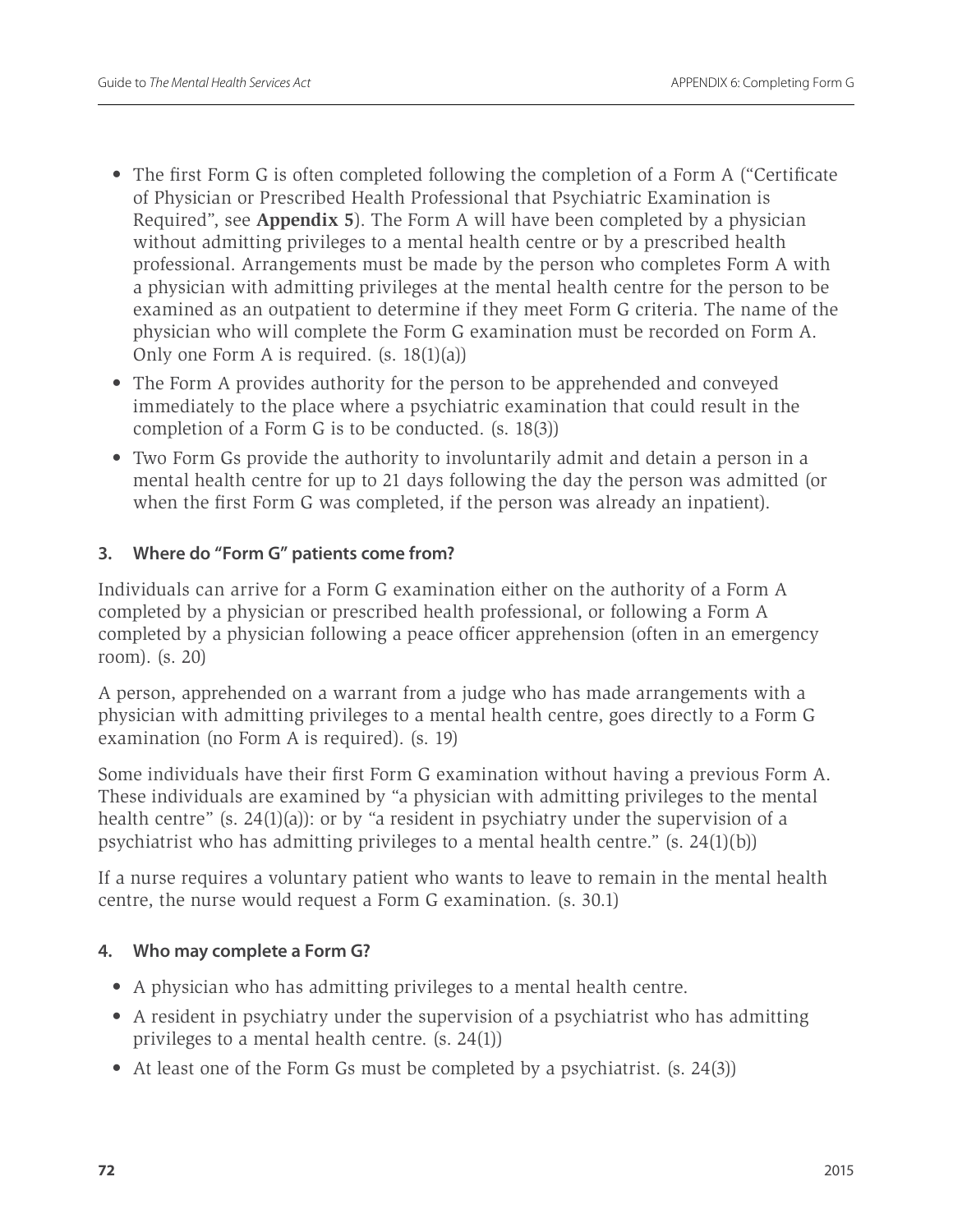If a resident completes a Form G, neither the resident's supervisor nor another resident can complete the other Form G. The examinations must be made independently of each other.  $(s. 24(4))$ 

If it is not "reasonably practicable to obtain the certificates of two physicians at least one of whom is a psychiatrist," one certificate is sufficient authority for a person to be "apprehended, conveyed and admitted to a mental health centre and detained there until the end of the third day following the day on which he or she is admitted."  $(s. 24(5)(a))$ However, the "second opinion about his or her condition is to be obtained as soon as is practicable" but must be obtained within the time limit (three days: see below) (s. 24(5)) in order to detain the person until the end of the 21st day following the date of the first Form G.

# **5. What are the timelines for Form Gs?**

# **a. Examination to writing the Form G**

Any Form G must be completed by an examining physician with admitting privileges to a mental health centre or resident in psychiatry within 72 hours of examining the patient. (s. 24(2)) For example, where a person is not in a mental health centre (e.g. a nursing home or their residence) it would be possible to examine the patient there and within 72 hours, complete the Form G. Similarly, a voluntary patient seen in the hospital could have been examined up to 72 hours previously and if justified, a Form G completed. In practice, physicians usually complete the certificate shortly after the examination.

# **b. After admission on a Form A before first Form G**

A psychiatric examination (Form G) must be conducted "As soon as is reasonably practical, and in all cases within 24 hours, after the person arrives at the place where he or she is to be examined." (s. 18(6))

# **c. First Form G time to Second Form G**

The *Act* envisions two Form Gs being completed before the person is admitted to a mental health centre. However, there are a number of options provided and the maximum times allowed between the first Form G and the second Form G are as follows:

 $\Box$  Both Form Gs completed prior to admission. In this case the time between the first and second Form G can be up to 7 days because s. 24(9)(a) states "No person shall be admitted to a mental health centre: (a) [if not an inpatient] more than seven days after the date of the first of the two examinations on which the certificates are based." Thus, at maximum, the second Form G could be completed on the date of admission, seven days after the first Form G.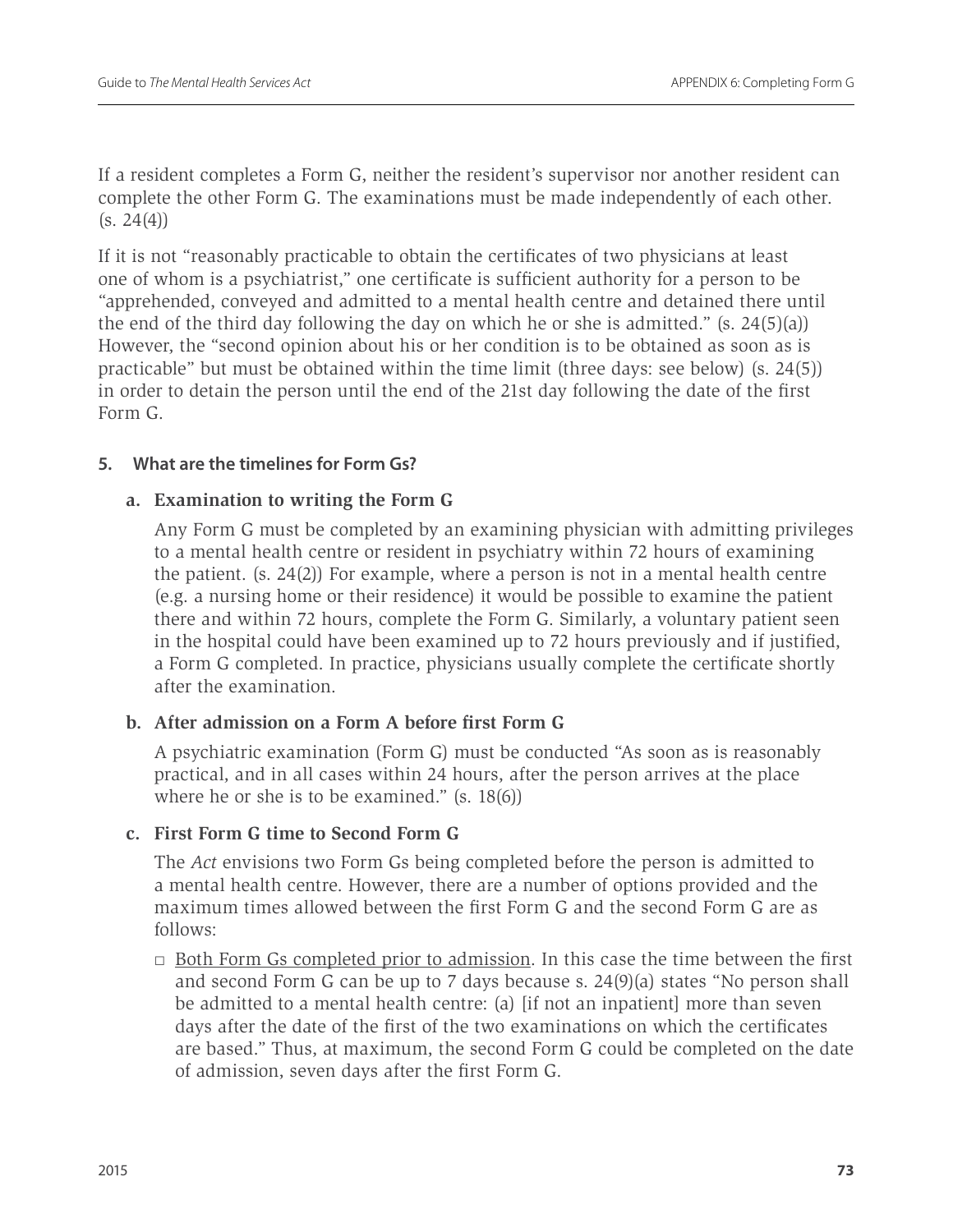- $\Box$  One Form G completed prior to admission. Again, the person shall not be admitted more than seven days after the date of the examination on which the first Form G certificate was issued. In this case, the second Form G after the person has been admitted must be completed before the end of the third day following the day he or she was admitted. (s. 24(9) and 24(5)(a)) Thus at maximum, the second Form G could completed 10 days following the date of the examination which resulted in the first Form G.
- $\Box$  Already an inpatient on Form A or Voluntary. Here, the first Form G starts the detention and the second must be completed before the end of the third day following the date of the issuance of the first Form G. (s. 24(5)(b))

# **6. After admission, when do Form Gs expire?**

When two valid Form G certificates are in place, they expire at the end (i.e. midnight) of the 21st day following the date upon which the first Form G was issued (s. 24(3)(a)) if the person was an inpatient when the first Form G was issued. If the first Form G was issued for a person not yet admitted to a mental health centre, then the Form G certificates expire at the end of the 21st day following the day he or she was admitted on completion of the first Form G. Thus if the first Form G for an inpatient is completed on 1st of the month, both Form Gs will elapse 21 days later on the 22nd of the month. (s. 24(3))

#### **7. Where can the Form G examinations take place?**

The first Form G examination may take place at the mental health centre, or anywhere the physician or resident decides (such as an emergency room or nursing home).

The second Form G is usually completed at the mental health centre, but can be issued anywhere.

# **8. Who waits with the person while the Form G is being completed?**

If a person is accompanied by a peace officer after apprehension by the officer (s. 20) the officer stays with the person until a Form A or Form G is completed. If a peace officer does not remain with an individual until that individual can be examined, however, there is a risk that the person could leave without being examined as the authority to detain an individual pursuant to a section 20 apprehension or pursuant to a judge's warrant does not include the authority for that individual's detention to be transferred into the hands of hospital staff. Whoever conveyed the person on a Form A, under s. 18, often a peace officer but not necessarily, maintains custody until the Form G is completed unless other arrangements are in place. The same applies for a peace officer or other person who conveys on a Judge's warrant. (s.19)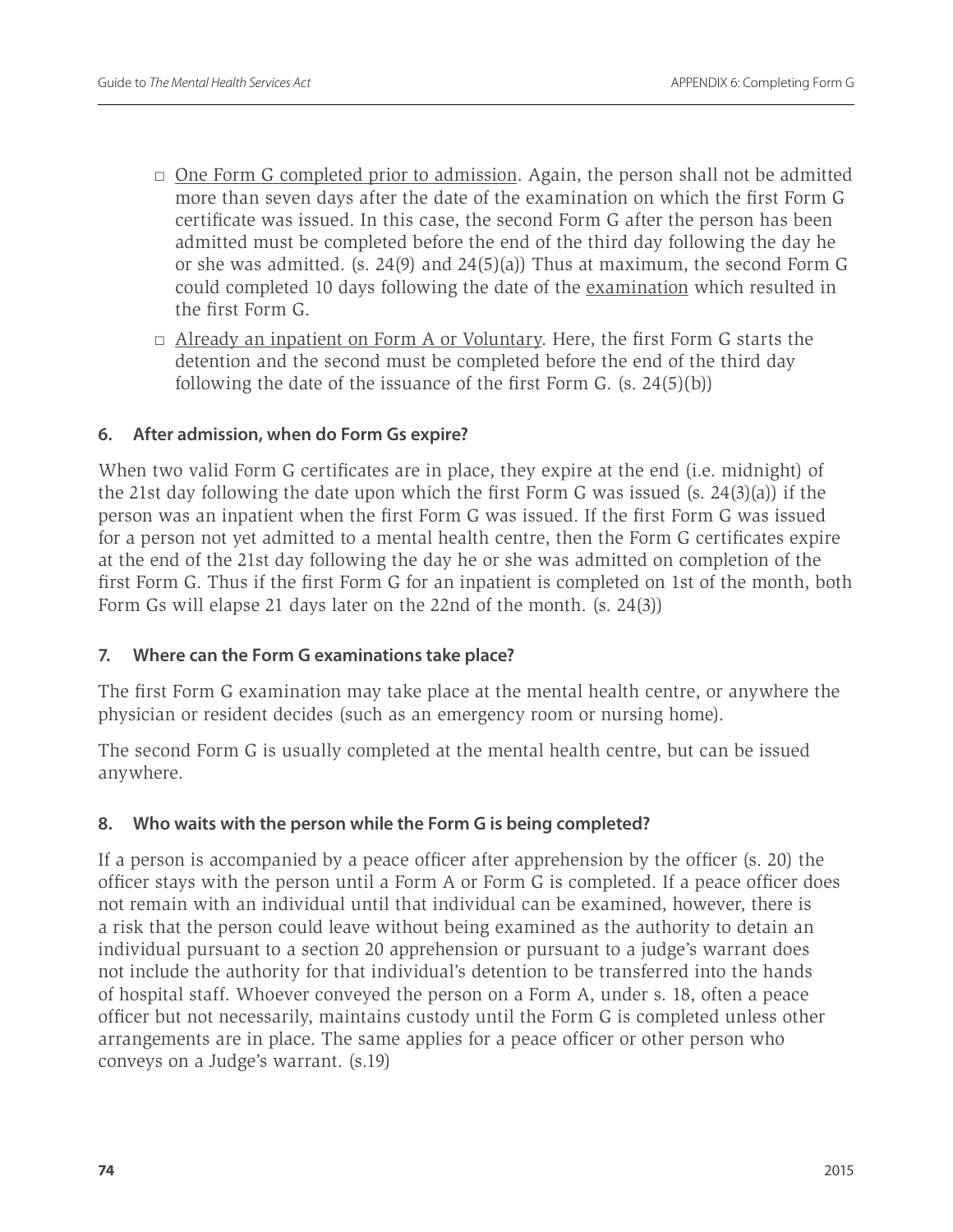#### **9. The Second Form G**

#### **a. Who may complete the second Form G**

As with the first Form G, physicians, including psychiatrists with admitting privileges to the mental health centre and psychiatric residents under the supervision of a psychiatrist with admitting privileges have the authority to issue the second independent Form G. One of the Form Gs must have been completed by a psychiatrist. If a psychiatric resident completes a Form G, neither that resident or another resident or the resident's psychiatric supervisor may issue the other Form G. (s. 24(3) and (4))

#### **b. What do two Form Gs authorize?**

- Two completed Form Gs are authority for a person who is a mental health centre inpatient to be detained until the end of the 21st day following the date of issuance of the first certificate.
- Two completed Form Gs are authority for a person not in a mental health centre, not longer than seven days after the first examination, to be apprehended, conveyed and admitted and detained until the end of the 21st day after he or she was admitted.
- The involuntary hospitalization may be extended by renewal examinations using Form G criteria (see section on renewal certificates).

#### **10. Who is informed and when, about Form G being issued?**

The attending physician must provide Form M "Notification Regarding Appeal Procedures" to the patient, the nearest relative or proxy or guardian (if any), and to the official representative when the person becomes an involuntary patient. Form M is generally sent after admission on the first Form G and provides information on the right of appeal and the name and address of the chairperson of the review panel. The official representative visits the patient and explains the patient's rights and obligations. If asked, the official representative also assists the person with a review panel application and hearing.

# **11. Criteria for Form G**

The requirements and criteria for issuing a "Certificate of Medical Practitioners for Compulsory Admission of a Person to a Mental Health Centre" (Form G) are in section 24:

s. 24(2) "Every certificate issued for the purposes of this section shall be in the prescribed Form [Form G] and is to:

(a) state that the physician has examined the person named in the certificate within the preceding 72 hours and that, on the basis of the examination and any other pertinent facts regarding the person or the person's condition that have been communicated to the physician, he or she has reasonable grounds to believe that: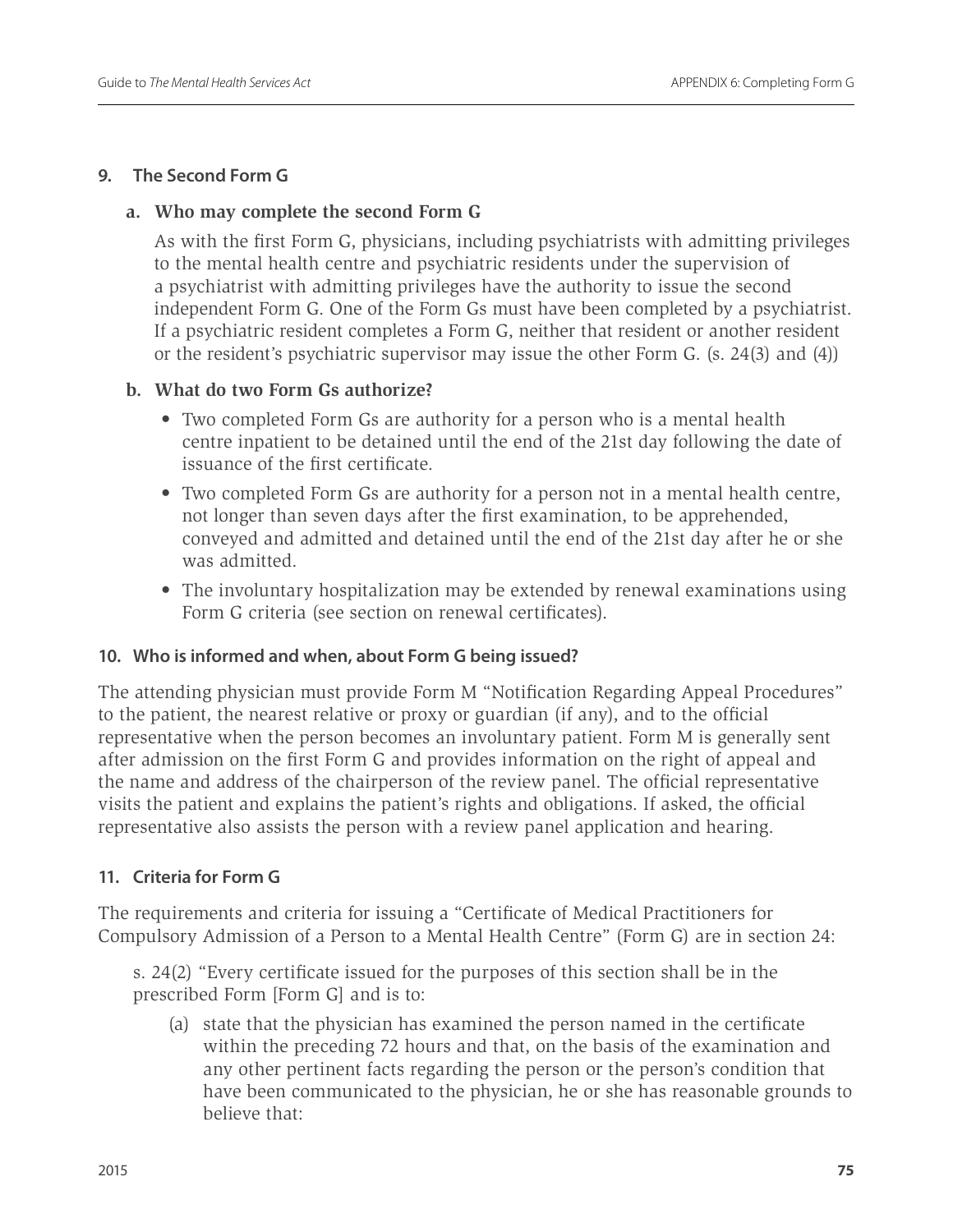- (i) the person is suffering from a mental disorder as a result of which he or she is in need of treatment or care and supervision that can be provided only in a mental health centre.;
- (ii) as a result of the mental disorder the person is unable to fully understand and to make an informed decision regarding his or her need for treatment or care and supervision; and
- (iii) as a result of the mental disorder, the person is likely to cause harm to himself or herself or to others or to suffer substantial mental or physical deterioration if he or she is not detained in a mental health centre."

#### **12. Form G criteria: Questions and answers:**

There are a number of issues about these criteria which are addressed below in the form of questions and answers:

#### *What does "examined" mean? Must the physician see the person personally or can the examination be done over the phone or from listening to a person talking behind a door?*

"Examined" is not further defined in the *Act* or Regulations. However "examine" in the usual medical context means seeing the person personally and asking questions. The Form G examination does not use the word "personally examine" like the Form A, but probably little significance can be read into that. The *Act* is silent on whether there are circumstances where the physician does not actually have to see the person (e.g. behind a closed door or a telephone interview with the patient). The test would be whether on the basis of the examination where the person was not physically observed but using collateral information and considering the context of the risks to the patient or others, whether the physician "has reasonable grounds to believe that"  $(24(2)(a))$  the person meets the committal criteria. The general rule is that the patient must be seen personally by the physician.

# *What are "other pertinent facts regarding the person or the person's condition that have been communicated to the physician"?*

Other pertinent facts, or collateral information, may be used in addition to the examination to decide if the physician has "reasonable grounds to believe" that the person meets the criteria. These facts are often critical to the admission decision, especially when the person is not forthcoming about his or her symptoms. The facts may be provided to the examining physician or requested by the physician, given due consideration to privacy concerns. (See **Appendix 10: Collection, use and Disclosure of Personal Health Information**). The facts may be communicated in writing or verbally by anyone, but sources of collateral information often include family, community physicians, other professionals, police or records from past admissions. Reasonable efforts should be made to verify such "hearsay" indirectly collected information.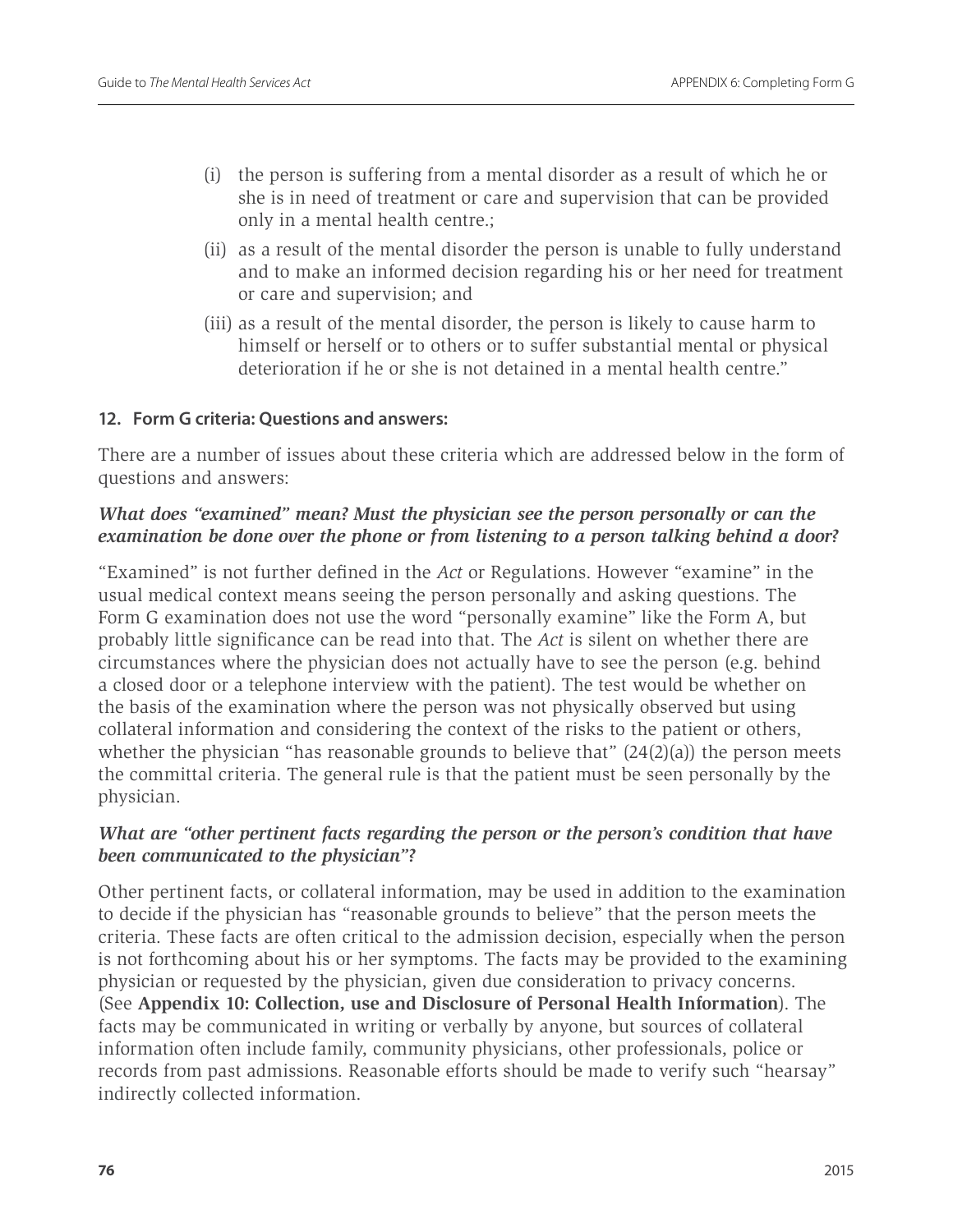# *Can a certificate be completed solely on the basis a phone conversation with a person other than the subject?*

No. There must also be an examination, as discussed above, of the person who will be subject to the certificate.

# *What does "reasonable grounds to believe" the person meets the criteria mean?*

"Reasonable grounds" is the level of proof the *MHSA* requires. This level of proof is below the "beyond a reasonable doubt" used in criminal trials. It is much more like "the balance of probabilities" used in civil trials. Thus "reasonable grounds" means it is more likely than not that this person meets the involuntary admission criterion. "Reasonable grounds" also refers to reasons or evidence upon which the physician has come to the opinion that the individual satisfies the criteria.

# *Can the examination be conducted over telehealth link or skype?*

The *MHSA* does not address examinations over a telelink or skype. Advice should be sought from the professional involved and legal counsel if this is considered.

# *What are the involuntary admission criteria (s. 24(a)(2))?*

All three criteria must be met including:

- (i) being found to be a person with a mental disorder who needs inpatient care;
- (ii) not being fully capable of making an admission or treatment decision; and
- (iii) likely to harm self or others or suffer substantial mental or physical deterioration.
- (i) What is "mental disorder"? Does diagnosis matter?

"'Mental disorder' means a disorder of thought, perception, feelings or behaviour that seriously impairs a person's judgment, ability to recognize reality, ability to associate with others or ability to meet the ordinary demands of life, with respect of which treatment is advisable."  $(s. 2(j))$ 

- This is a functional definition and does not require a specific diagnosis as a number of symptoms or diagnoses could meet the requirements.
- The disorder must be one for which treatment is advisable.
- People are included in the definition of mental disorder if they have symptoms such as depression, anxiety, aggression or delusions for which treatment is advisable, even though they may also have a disorder such intellectual disability, dementia or psychopathic personality which is not amenable to treatment.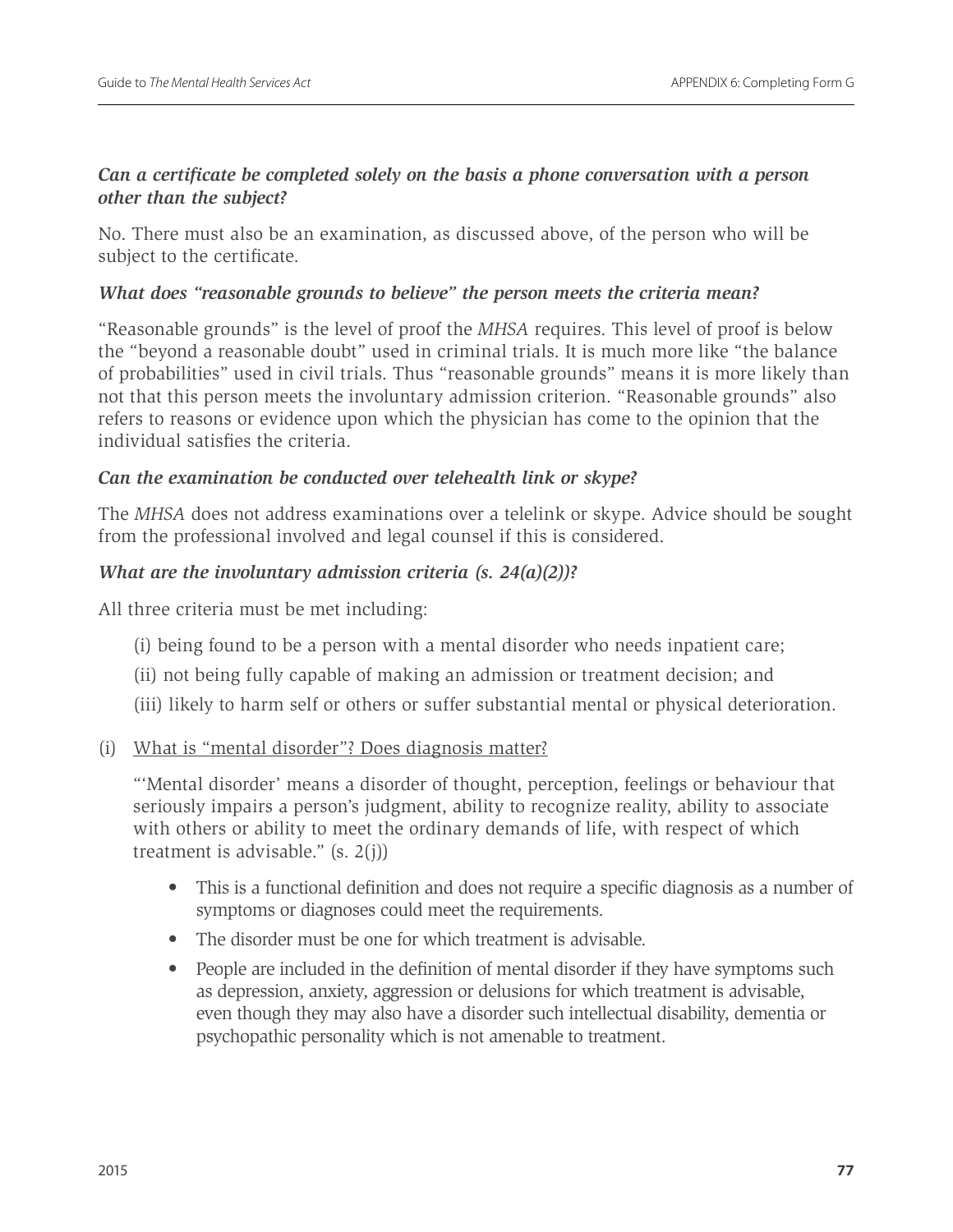#### *How severe must the mental disorder be to issue Form G?*

It must be sufficiently severe to require "treatment or care and supervision that can provided only in a mental health centre" that is, an inpatient setting.

# (ii) What does "unable to fully understand and to make an informed decision regarding his or her need for treatment or care and supervision" mean?

"As a result of the mental disorder the person is unable to fully understand and to make an informed decision regarding his or her need for treatment or care and supervision." s.  $24(2)(a)(ii)$ 

The foundation on which this "capability criterion" is built is that a person with a mental disorder, who nevertheless is fully capable of making an admission or treatment decision, should not be admitted against his or her competent will. Like anyone else who chooses to take risks, they are required to accept consequences of refusing admission no matter how negative for the person or society. The person must be "fully" capable in order not to be admitted because if the usual capability criterion was used, many people, some who may be dangerous to self or others, could not be admitted. The more serious the consequences of a decision such as refusing admission, which might lead to harm to self or others, the higher the level of capability the person should have.

"Fully understand" would include not only understanding the information but appreciating that it applied to the person and to their situation. This would include understanding what symptoms he or she is presenting and what treatment is being recommended and the possible consequences of either accepting or not accepting the recommended treatment, care or supervision.

# (iii) What do "harm" and "deterioration" mean?

"As a result of the mental disorder, the person is likely to cause harm to himself or herself or to others or to suffer substantial mental or physical deterioration if he or she is not detained in a mental health centre." s. 24(2)(a)(iii)

#### **Harm**

A person with a mental disorder in Saskatchewan does not have to be "dangerous" to qualify under this harm criterion. Dangerousness would be included as "harm" but the concept includes harms other than bodily harm. There are no court cases in Saskatchewan to provide guidance on interpreting "harm" but a BC Supreme Court Charter case stated that serious harms "can include harms that relate to the social, family, vocational or financial life of a patient as well as the patient's physical condition" (*McCorkell v. Riverview Hospital* [1993] B.C.J. No. 1518 at para. 58). Similarly, the Prince Edward Island Court of Appeal observed that their word "safety"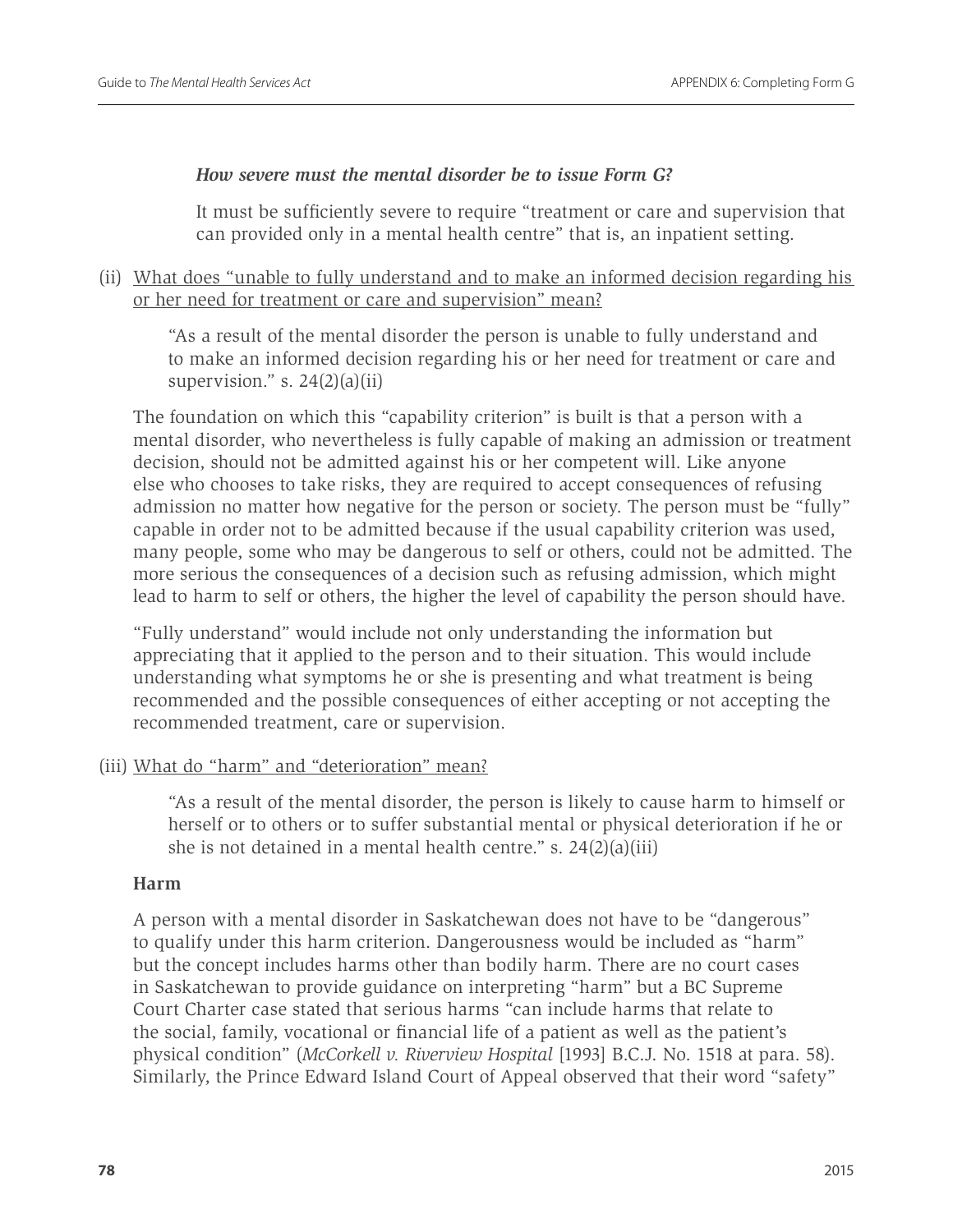(comparable to "harm" in Saskatchewan) "includes things such as the alleviation of distressing physical, mental or psychiatric symptoms as well as the provision of creature comfort in appropriately congenial physical surroundings" (*Re Jenkins* [1984] P.E.I.J. No. 93, 5 D.L.R. (4th) 577 at 589 (P.E. I. C.A.). For example, a person with treatable manic symptoms who is not likely to cause bodily harm to themselves or others, but is in danger of being fired because of his outrageous behaviour at work and/ or stressing his family with excessive spending and philandering could be considered to qualify for involuntary admission on the harm criterion.

#### *How serious does the likely harm have to be?*

The harm does not have to have actually occurred. Because of the mental disorder the person is "likely" to cause harm to themselves or others. The likely harm would have to be serious enough to justify hospitalization. The likely harm could not be trivial.

#### **Deterioration**

"As a result of the mental disorder, the person is likely to cause harm to himself or herself or to others or to **suffer substantial mental or physical deterioration** if he or she is not detained in a mental health centre." s. 24(2)(a)(iii)

The deterioration criterion is an alternative to the harm criterion. A person who is not likely to harm themselves or others could still qualify for involuntary admission because he or she is found to be likely to suffer substantial mental or physical deterioration. "Deterioration" is not further defined in the *Act* but generally means that the person's symptoms or condition will get significantly worse without involuntary admission and treatment. Thus, the provision allows admission and treatment to begin to prevent the person from getting worse. This early intervention is likely to result in shorter hospital stays and less disruption to the person's life in the community. The deterioration criterion is also useful in renewal certificate situations and community treatment orders. In both situations, the person may have improved considerably with treatment and not be likely to cause harm. However, if the treatment is withdrawn through non-renewal of an inpatient or community order, the person will likely not continue with treatment and deteriorate significantly.

# *How far must the person be likely to deteriorate in order to reach the "substantial" threshold?*

The general guide is that the physician would determine that without the admission and treatment, the person would probably deteriorate until they qualified for the harm criterion. However, the *MHSA* does not state that, and lesser deterioration may be acceptable as long as involuntary admission is required to prevent the deterioration.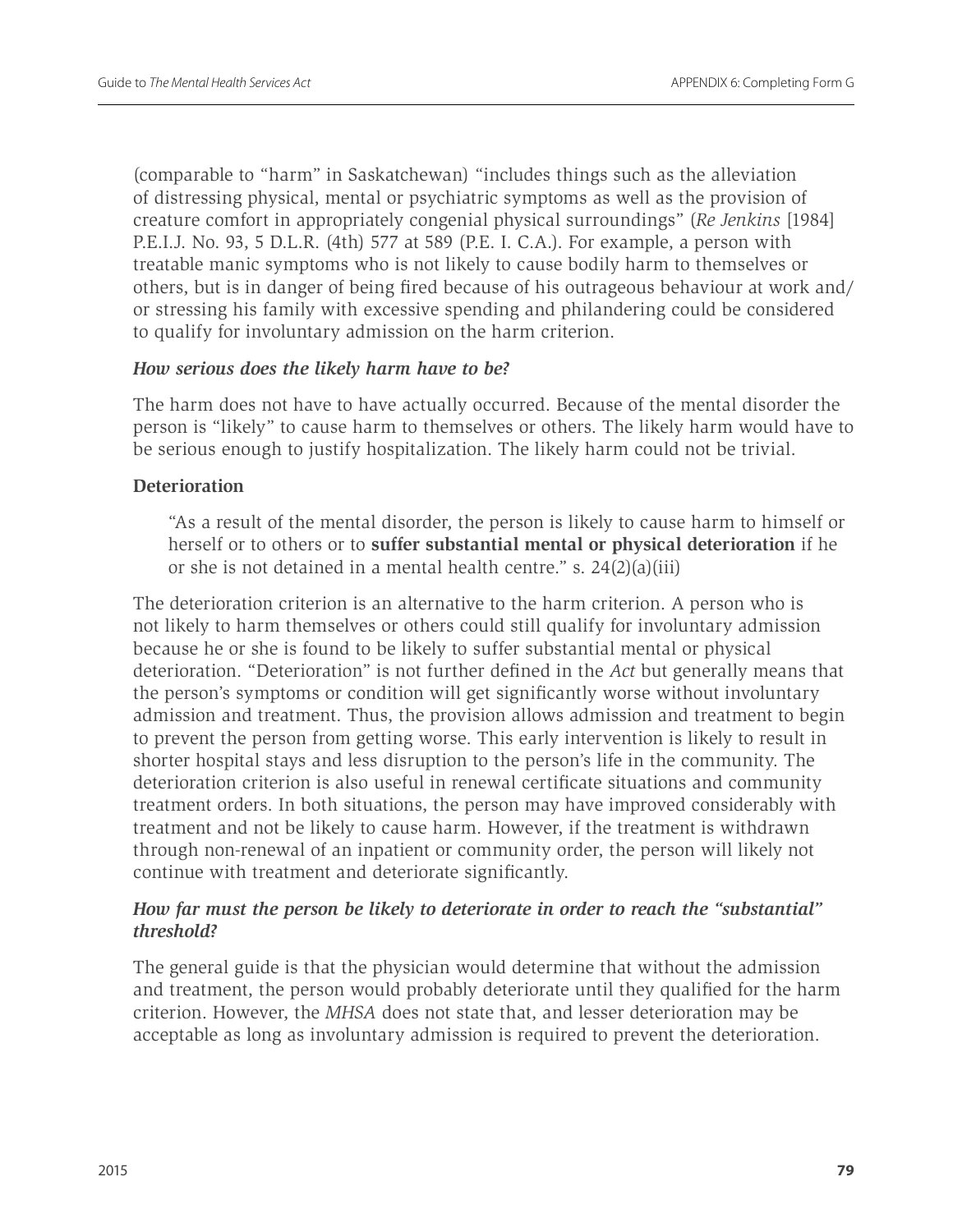# *What are the indicators of likely deterioration?*

Previous history of the course of an illness may show that the early signs of an episode are being repeated. Even without any history, a physician's knowledge about the course of an illness and the presentation in an individual, for example untreated early psychosis, may indicate the likelihood of substantial mental or physical deterioration.

# **13. Completing Form Gs**

- Complete the identification information.
- Provide the grounds for the opinion in writing (legibly).
- If the patient is not in mental health centre, make conveyancing arrangements.
- Date and sign both physician or resident and witness are required.

# **14. Renewal certificates – Form Gs**

If the person is to be detained longer than the initial 21 days, a person "may be detained for successive periods of 21 days on the certificates (Form Gs), signed before the end of each 21 day period, of two physicians at least one of whom is a psychiatrist." (s. 24(8))

A resident may complete one renewal Form G as long as the other is completed by a psychiatrist and not completed by another resident or the resident's supervisor. Residents are defined as physicians for this section of the *Act*. (s. 24(1)(b))

The same criteria outlined above for Form G are used for renewal certificates.

# **15. Expiration or cancellation of Form G**

If one Form G expires, the involuntary admission is terminated unless two new Form Gs are completed.

If the Form G expires, immediate notification of the patient is required:

"the attending physician shall immediately cause the patient to be informed in writing that (a) the certificate or certificates have expired; and (b) he or she is no longer subject to detention or treatment pursuant to section 24." (s. 31.1)

Form L.3 is used for this purpose and for informing the nearest relative, proxy (if any), personal guardian (if any) and the official representative.

If the attending physician is of the opinion that the Form G criteria are no longer met, the person is discharged from involuntary status (may remain as a voluntary patient if the person wishes that and the physician agrees). The patient and official representative are informed using Form H.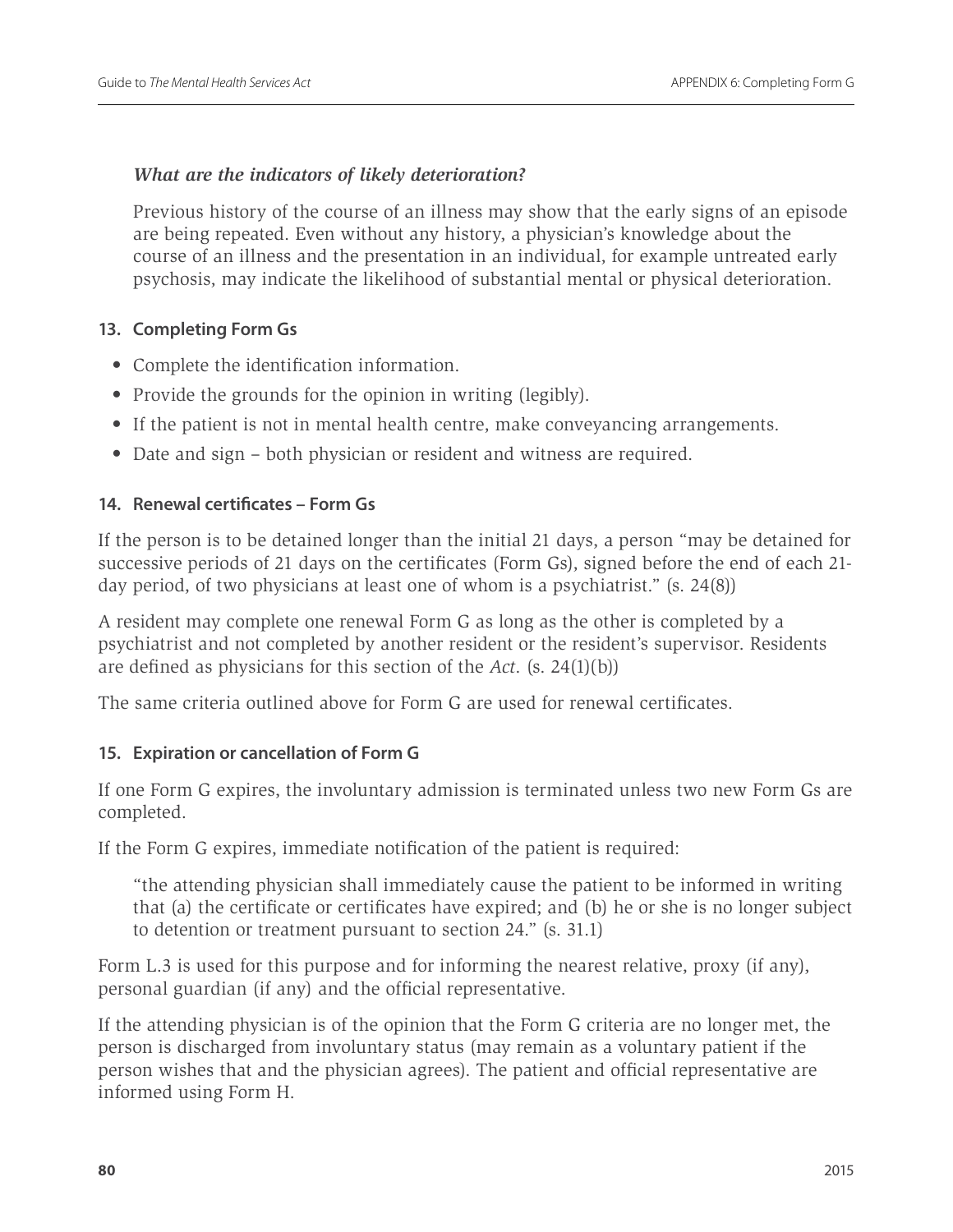# **Appendix 7**

# Peace Officer Responsibilities

# **Introduction**

Police officers, or "peace officers" as they are referred to in *The Mental Health Services Act (MHSA)*, are defined in the *MHSA* as including:

- "(i) a member of the Royal Canadian Mounted Police;
- "(ii) a person appointed pursuant to *The Police Act, 1990* as a special constable or peace officer." s. 2(u) (New 2015)

Peace officers have a number of responsibilities under the *MHSA* as well as related responsibilities under common law and the Criminal Code of Canada. This appendix describes responsibilities and related actions under the *MHSA*, some of which may occur rarely, in the order they are most likely to be encountered.

**Responsibilities:** "Responsibilities" are actions of a peace officer (hereafter called "officer") that the *MHSA* or Criminal Code or common law require an officer to carry out or the law provides direct authority for the officer's actions (e.g. *MHSA* apprehensions).

**Related actions:** "Related actions", in this Guide, refers to actions an officer might take to help divert a person from the justice system to the health system where appropriate. For example, if an officer is called to deal with a domestic or street situation which appears to have a mental health element, they may choose to take the person involved for a mental health examination instead of in to detention. Related actions are within the officer's discretion under police policy governing that officer.

**Approach to persons with mental illnesses:** Neither the *MHSA* nor this Guide address how responsibilities for officers or staff are to be carried out. However, a considerate approach used with people under the *MHSA* is very important in helping avoid confrontation, encouraging health system involvement and reducing stigma towards the person. Police training information is helpful in addressing these issues.

# **List of potential involvement under** *MHSA*

These items will be elaborated on below:

- 1. Voluntary admission
- 2. Physician or prescribed health professional examination
- 3. Peace officer apprehension (s. 20(1))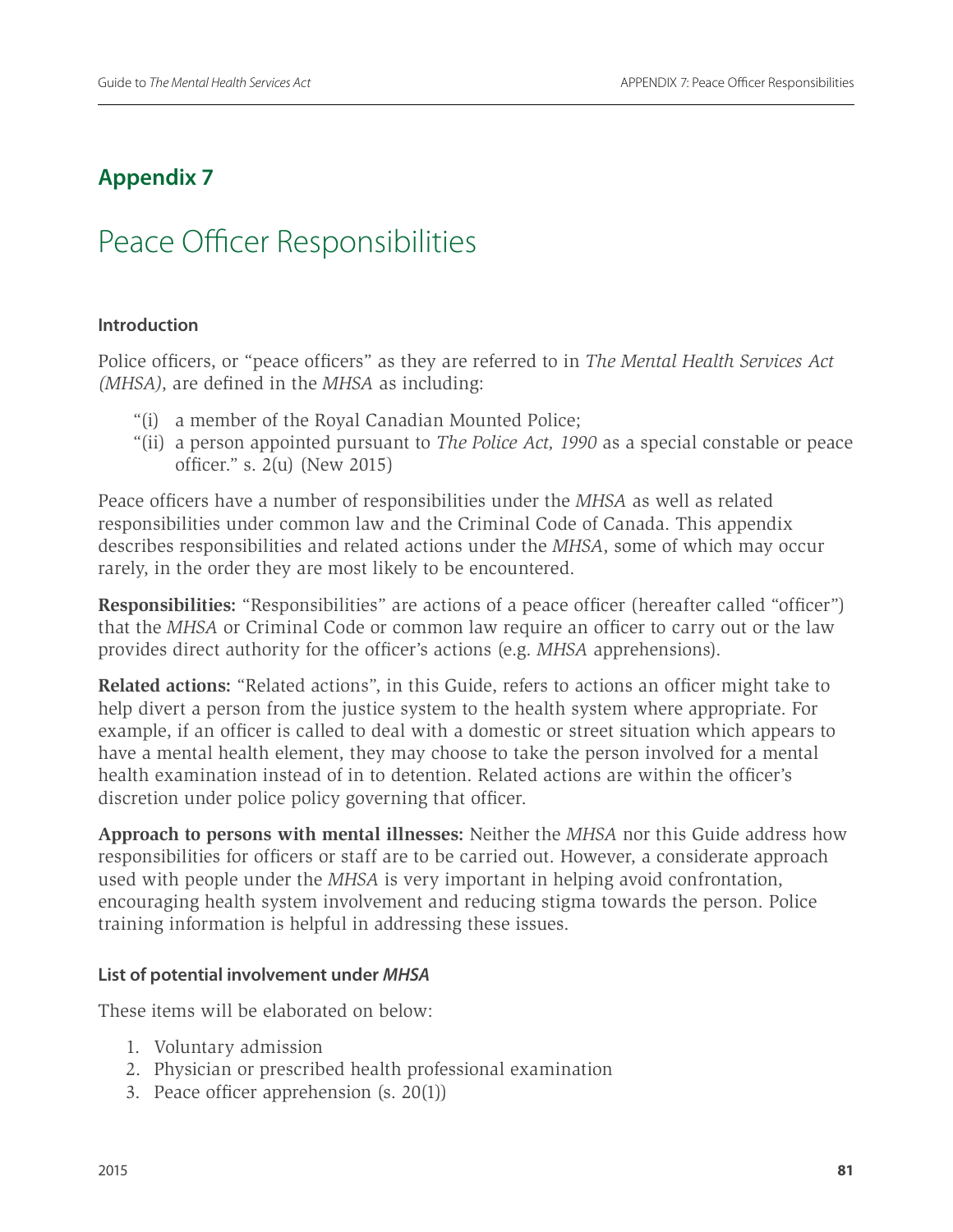- 4. Judge warrant
- 5. Certificates by physicians with admitting privileges
- 6. Apprehension, conveyance and the use of reasonable force
- 7. Custody at the mental health centre
- 8. Unauthorized absence (s. 30)
- 9. Failure to comply with a Community Treatment Order
- 10. Assisting staff to keep the peace
- 11. Other apprehension and conveyance possibilities
	- Patients brought into or sent from Saskatchewan
	- Long term detention orders
	- Transfers from one mental health centre to another
	- Admission from courts

# **1. Voluntary admissions (s. 17)**

Officers, like anyone trying to help, may recommend to a person that the person see a physician for help. Voluntary admission to a mental health centre (s. 17) can happen if the physician is willing to admit the person and the person consents. While it is preferred that the person seek voluntary help there are three options for starting the process for receiving service involuntarily if necessary: through a physician or prescribed professional (the preferred option) apprehension by an officer without a warrant or through a judge's warrant.

# **2. Physician or prescribed health professional examination (s. 18)**

Under section 18 of the *MHSA*, a person may be seen by a physician or a prescribed health professional (approved nurse or resident) for an examination that may result in the person being taken involuntarily for another examination to determine if the person should be admitted.

- An officer, given the circumstance, may help persuade the person to be seen. The officer may provide relevant information to the physician for the examination.
- If the certificate (Form A) is signed:

"The certificate of a physician or prescribed health professional in the prescribed form [Form A] is sufficient authority to any person to apprehend the person who is the subject of the certificate and convey him or her immediately to the place where the examination is to be conducted by the physician who has admitting privileges to a mental health centre." (s. 18(3))

Form A is sufficient authority for any person to apprehend and convey the person to the mental health centre for a psychiatric examination, although it is often an officer.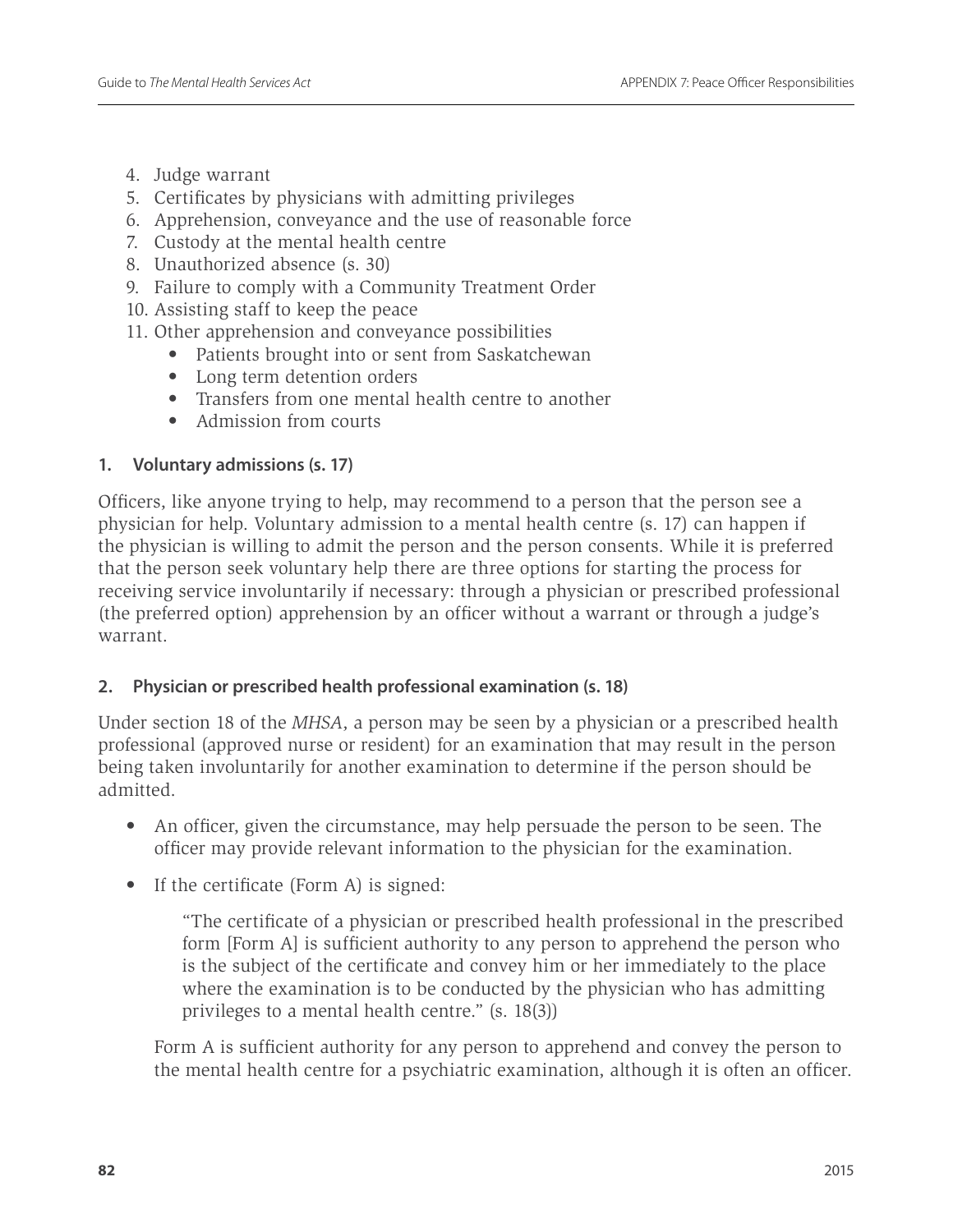- If an officer is required to apprehend and convey as outlined above, a copy of the Form A is provided (usually by fax) to an officer's office and an officer is requested to come to where the individual is.
- The officer conveys the person to the place where the psychiatric examination is to take place, along with a copy of the Form A.
- The Form A should state the name of the physician with admitting privileges to a mental health centre with whom arrangements have been made for the examination.
- An officer, usually the conveying officer, is required to stay with the person until staff at the mental health centre take custody (see Custody at the mental health centre).
- The officer may also provide any relevant information, either verbally or in writing, to the physician with admitting privileges (e.g. about behaviour during conveyance). There is no specific form in which this information must be provided.
- If the person is not admitted following the examination, the officer may assist the person with arrangements to return home, but there is no obligation under the *MHSA* to do so.

# **3. Peace officer apprehensions (s. 20)**

Section 20 of the *MHSA* provides officers with the authority, without a warrant, to apprehend a person with an apparent mental disorder who also meets other criteria (see below) and convey the person to a physician for an examination.

#### **Amendments to peace officer powers (New 2015)**

- The requirement that the person be "in a public place" has been deleted.
- The criteria of "causing a disturbance by acting in a manner that would normally be considered disorderly" has been deleted and replaced with a harm or deterioration criterion (see below).  $(s. 20(1)(b))$

The amended procedures and criteria for the officer are:

s. 20(1) "A peace officer may apprehend a person without a warrant and convey that person as soon as is reasonably practicable to a place where he or she may be examined by a physician if the peace officer has reasonable grounds to believe that the person is:

- (a) suffering from a mental disorder; and
- (b) likely to cause harm to himself or herself or to others or to suffer substantial mental or physical deterioration if he or she is not detained in a mental health centre.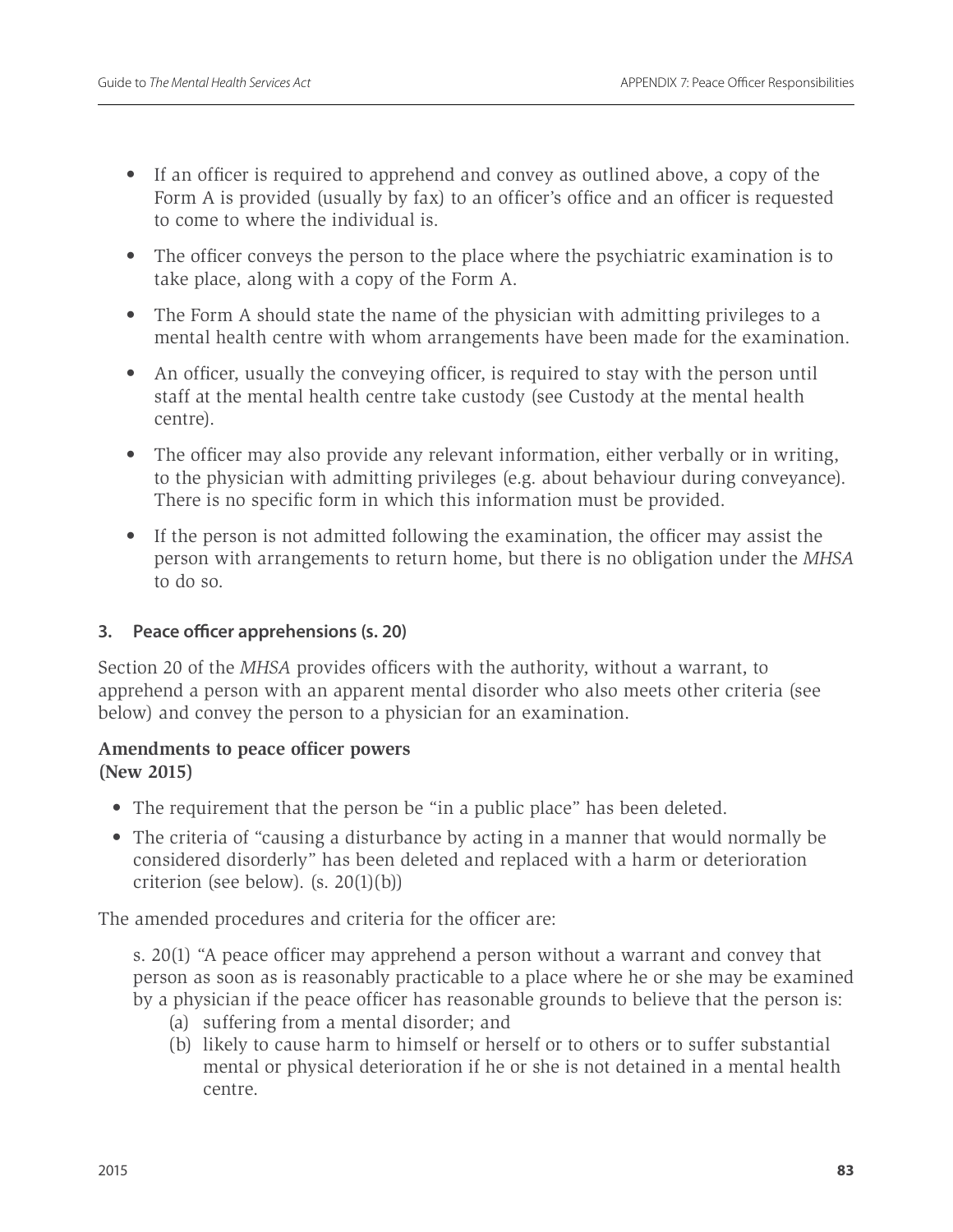s. 20 (2) A person apprehended pursuant to subsection (1) must be examined by a physician as soon as is reasonably practicable and in all cases within 24 hours after his or her apprehension."

#### **Procedures for the officer (s. 20)**

Providing the s. 20 criteria are under consideration or met:

- Apprehension occurs without a warrant.
- Apprehension can occur on the basis of the officer's direct observation or information received (e.g. relatives, staff, etc.) so long as the officer has "reasonable grounds to believe."
- Apprehension can occur in a non-public place, without a warrant, unlike the previous *MHSA* requirement where the person had to be in a public place.
- An apprehended individual must be informed by the officer of the reasons for the apprehension. (s. 16)
- An apprehended individual must be conveyed to a physician so that the examination can take place as soon as is reasonable, but must happen within 24 hours of the apprehension. The place is usually a hospital but it could be to any physician anywhere.
- There is no form in the *MHSA* regulations for the officer to complete in making a s. 20 apprehension. However it is important that any relevant information be conveyed to the examining physician so that a decision whether to issue a certificate or not can be made. Forms developed by the police force and mental health centre can be helpful.
- Although not required in the *MHSA*, if the individual is not admitted, consider assisting them in making arrangements for return to their home.

# **Criteria used by the peace officer (s. 20)**

The criteria for an officer to apprehend a person have changed and are now similar to those used by the physician. It is understood that officers are not physicians and are not held to the same standard, but they must have "reasonable grounds to believe" that the person has a mental disorder and is likely to cause harm to themselves or others OR is likely to suffer substantial mental or physical deterioration unless they are detained in a mental health centre (as an inpatient).

Reasonable grounds to believe that the person meets the criteria for apprehension by a peace officer may arise from information the officer observes and hears, and also information from other people. There are two criteria the officer must consider: mental disorder and being likely to cause harm or to suffer substantial mental or physical deterioration (s. 20(1)):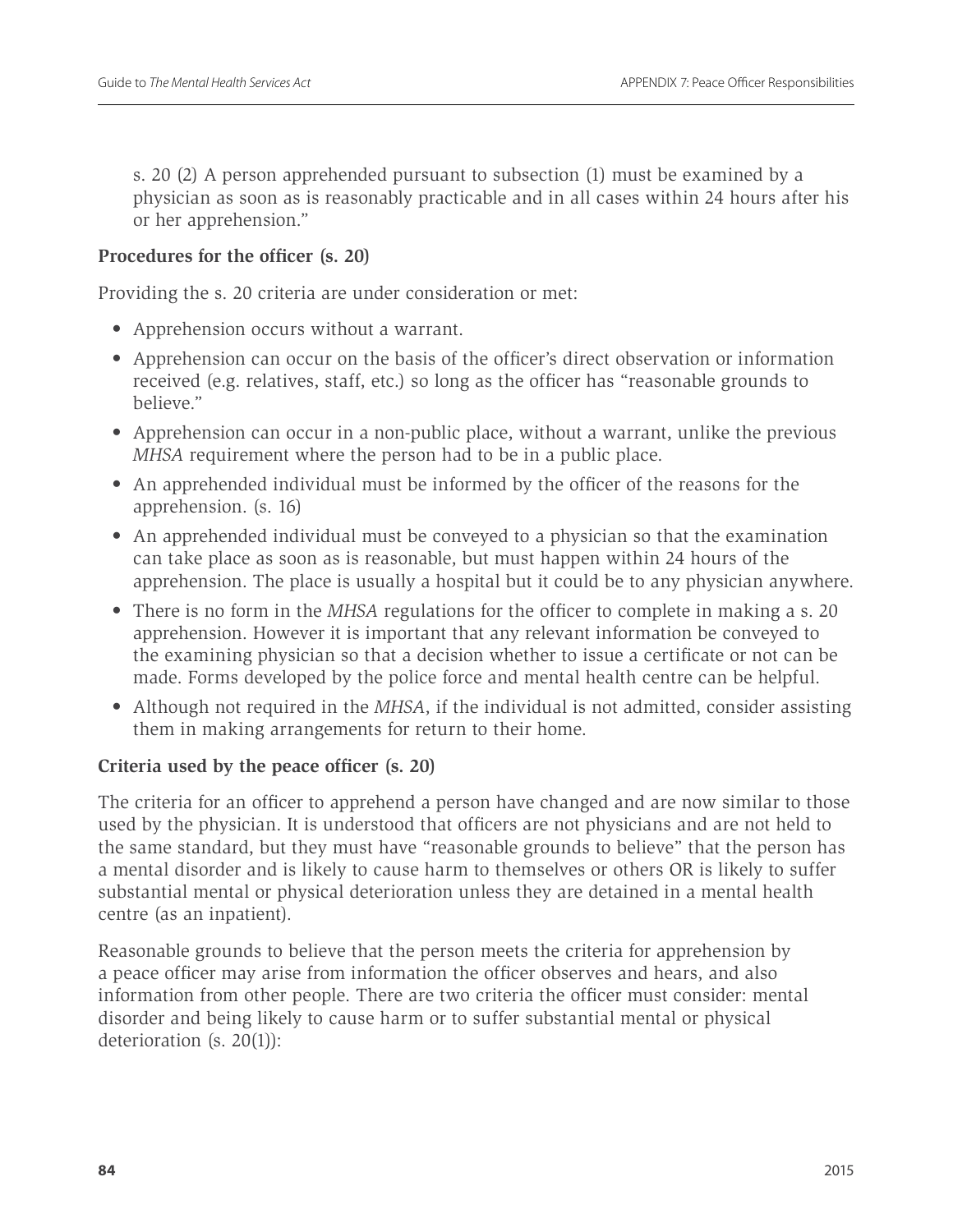**a. Mental disorder.** The officer must have reasonable grounds to believe the person is suffering from a "mental disorder" defined as:

"'Mental disorder' means a disorder of thought, perception, feelings or behaviour that seriously impairs a person's judgment, ability to recognize reality, ability to associate with others or ability to meet the ordinary demands of life, with respect to which treatment is advisable."  $(s, 2(i))$ 

- This is a functional definition and does not require the officer to know what the diagnosis might be.
- Evidence for mental disorder may include one or more of disordered thoughts (e.g. illogical thinking, delusions), perceptions (e.g. hallucinations) or mood (e.g. depression, mania, flattened mood).
- Mental disorder symptoms must be serious enough to significantly impair judgment, recognition of reality, ability to associate with others or meet the ordinary demands of life.
- The officer must have a reasonable belief that treatment is advisable, but does not have to be sure. For the examples above, treatment is advisable.
- The officer may receive evidence from direct observation or conversation with the person and from other sources such as family or others who know the person or the person's past history.
- **b. Harm or deterioration.** The officer must also have reasonable grounds to believe that the person with a mental disorder is likely to cause harm to himself or herself or others, or to suffer substantial mental or physical deterioration if not detained in a mental health centre.

# **Harm**

A person with a mental disorder in Saskatchewan does not have to be "dangerous" to qualify under this harm criterion. Dangerousness would be included as a "harm" but the concept includes harms other than bodily harm. There are no court cases in Saskatchewan to provide guidance on interpreting "harm" but a BC Supreme Court Charter case stated that serious harms "can include harms that relate to the social, family, vocational or financial life of a patient as well as the patient's physical condition" (*McCorkell v. Riverview Hospital* [1993] B.C.J. No. 1518 at para. 58.). Similarly, the Prince Edward Island Court of Appeal observed that their word "safety" (comparable to "harm" in Saskatchewan) "includes things such as the alleviation of distressing physical, mental or psychiatric symptoms as well as the provision of creature comfort in appropriately congenial physical surroundings" ([1984]P.E.I.J. No. 93, 5 D.L.R. (4th) 577 at 589 (P.E. I. C.A.). For example, a person with treatable manic symptoms who is not likely to cause bodily harm but is in danger of being fired because of their outrageous behaviour at work, or stressing family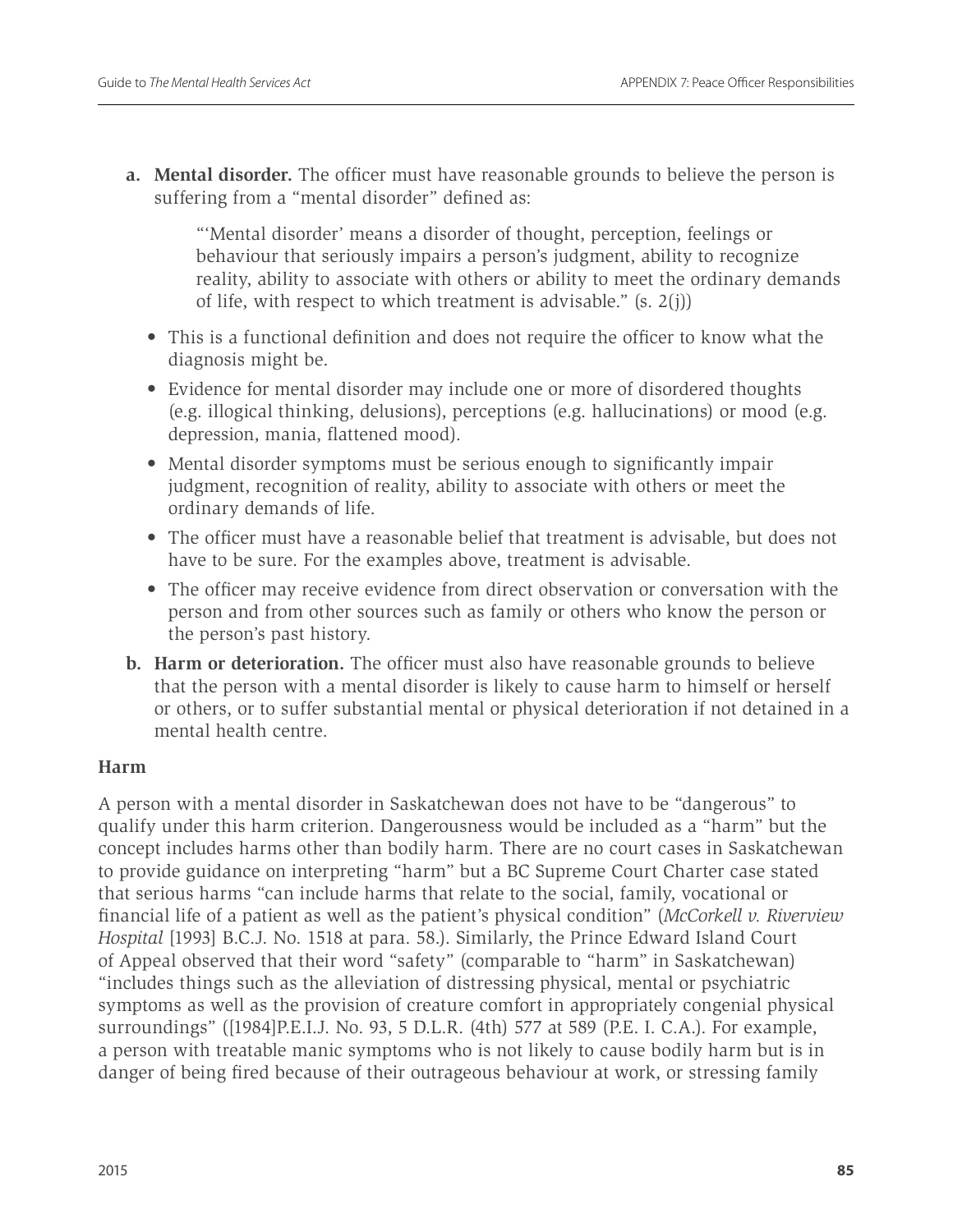with excessive spending and philandering, could be considered to qualify for involuntary admission on the harm criterion.

# **How serious does the likely harm have to be?**

The harm does not have to have actually occurred. Because of the mental disorder the person must be "likely" to cause harm to themselves or others. The likely harm would have to be serious enough to justify hospitalization. The likely harm could not be trivial.

# **Deterioration**

"The person with the mental disorder is "likely to cause harm to himself or herself or to others or to suffer substantial mental or physical deterioration if he or she is not detained in a mental health centre."  $(s, 20(1)(b))$ 

The deterioration criterion is an alternative to the harm criterion. A person who is not likely to harm themselves or others could still qualify for apprehension if the officer believes they are likely to suffer substantial mental or physical deterioration. "Deterioration" is not further defined in the *Act*, but generally means that the person's symptoms or condition will probably get significantly worse without involuntary admission and treatment.

# **What are the indicators of likely deterioration?**

Previous history of the course of an illness may show that the early signs of an episode are being repeated. People who know the person may provide the officer with information on this.

# **4. Warrant from a judge (s. 19)**

Where it is not possible for the person to have a voluntary examination by a physician, usually because they refuse to do so, and it is not appropriate to use the officer option, a judge may issue a warrant ordering that the person be apprehended and conveyed to a place where the person can undergo a psychiatric examination.

- The judge makes the decision on the basis of sworn evidence (Form B) (usually from a family member, but it could include evidence from mental health or other staff or an officer).
- The judge makes arrangements with a physician with admitting privileges in a mental health center and issues a warrant.
- Officers are commanded by the judge, through a "Warrant to Apprehend" (Form C) to "forthwith to apprehend" and convey the person to the place where the person will be examined.
- The officer stays with the person until the person can be examined or other arrangements are in place. If an officer does not remain with an individual until that individual can be examined, there is a risk that the person could leave without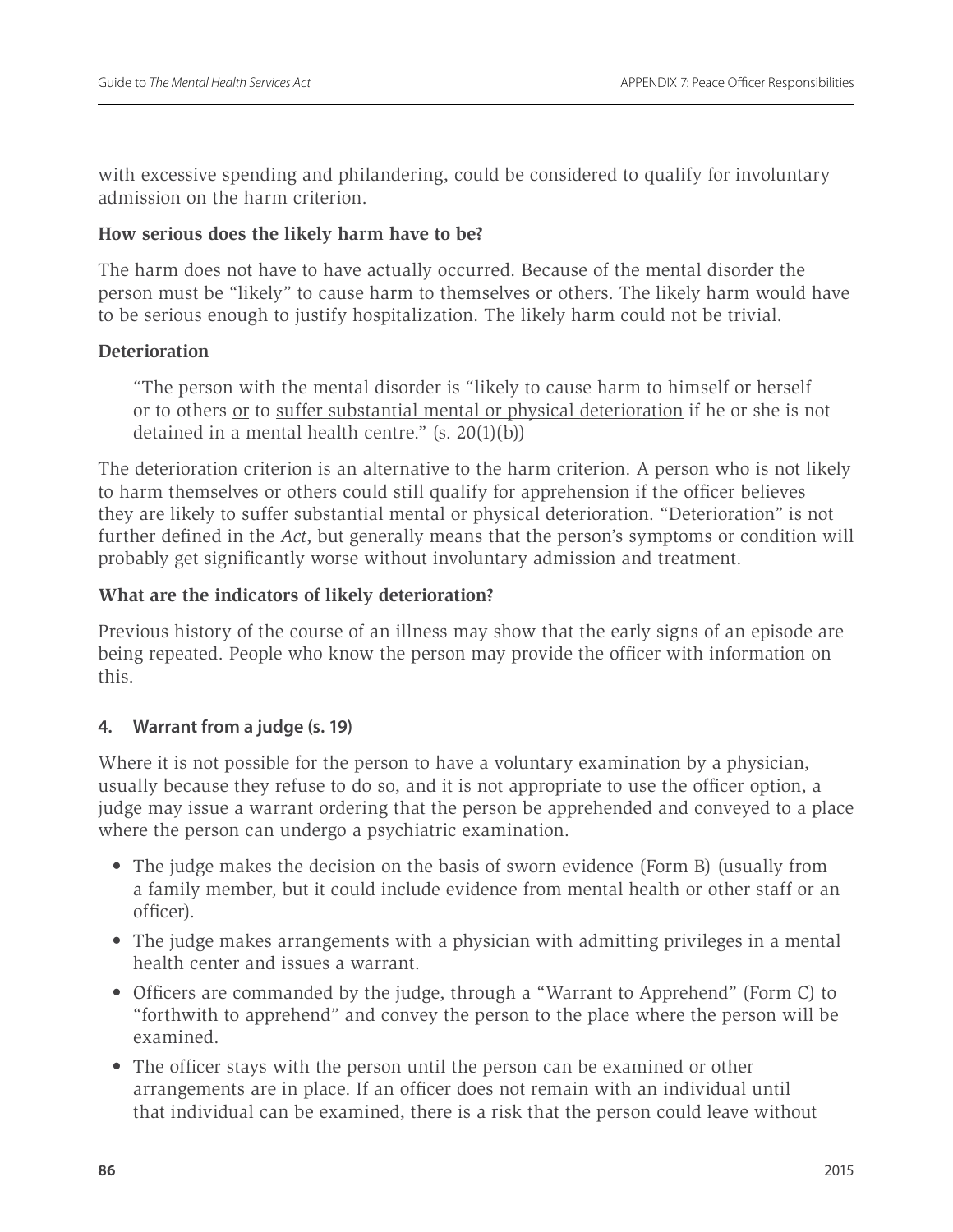being examined, as the authority to detain an individual pursuant to a section 20 apprehension, or pursuant to a judge's warrant, does not include the authority for that individual's detention to be transferred into the hands of hospital staff.

• The warrant may be exercised by someone other than an officer, who is named by the judge.

# **5. Apprehension and conveyance on certificates issued by a physician with admitting privileges (Form G)**

Usually the person for whom an admission certificate has been issued (Form G) is in a mental health centre when the second certificate (Form G) is issued and officer involvement is not necessary. However, if the person is not in a mental health centre, s. 24(3) authorizes any person, to apprehend and convey the person to the mental health centre. This person is usually an officer requested by the physician.

# **6. Apprehension, conveyance and reasonable force**

The *MHSA* requires officers to apprehend a person who may not want services and convey the person to a physician. The apprehension is not an arrest. Officers use persuasion and discretion in the amount of reasonable force needed for the apprehension.

Apprehension in a private dwelling: An officer may be asked to apprehend and convey a person who is in their own residence and refuses to come out even though there is a legitimate order for the officer to "apprehend and convey." This order can be made by a physician without warrant under the authority of the *MHSA* to "apprehend and convey" under Form A (s. 18), or Form G (s. 24), or return to the mental health centre from a community treatment order (s. 24.6(2)), or return to the mental health centre from unauthorized leave (s. 30). In addition, the officer may be required to exercise a warrant from a judge (s. 19) to apprehend and convey a person who has refused to leave their dwelling after reasonable attempts by the officer to persuade the person have failed.

Saskatchewan Government Police and Community Safety Services advises that even with an order or warrant issued pursuant to the *MHSA*, officers may only enter a dwelling house if permission to do so is obtained, or exigent circumstances (such as hot pursuit of the individual or the threat of imminent danger to self or others) exist.

# **7. Custody at the mental health centre**

An officer who conveys the individual to the mental health centre on a Form A request, a s. 20 apprehension, or judge's warrant retains custody of the individual until the person can be examined or other arrangements are in place. If an officer does not remain with an individual until that individual can be examined, however, there is a risk that the person could leave without being examined, as the authority to detain an individual pursuant to a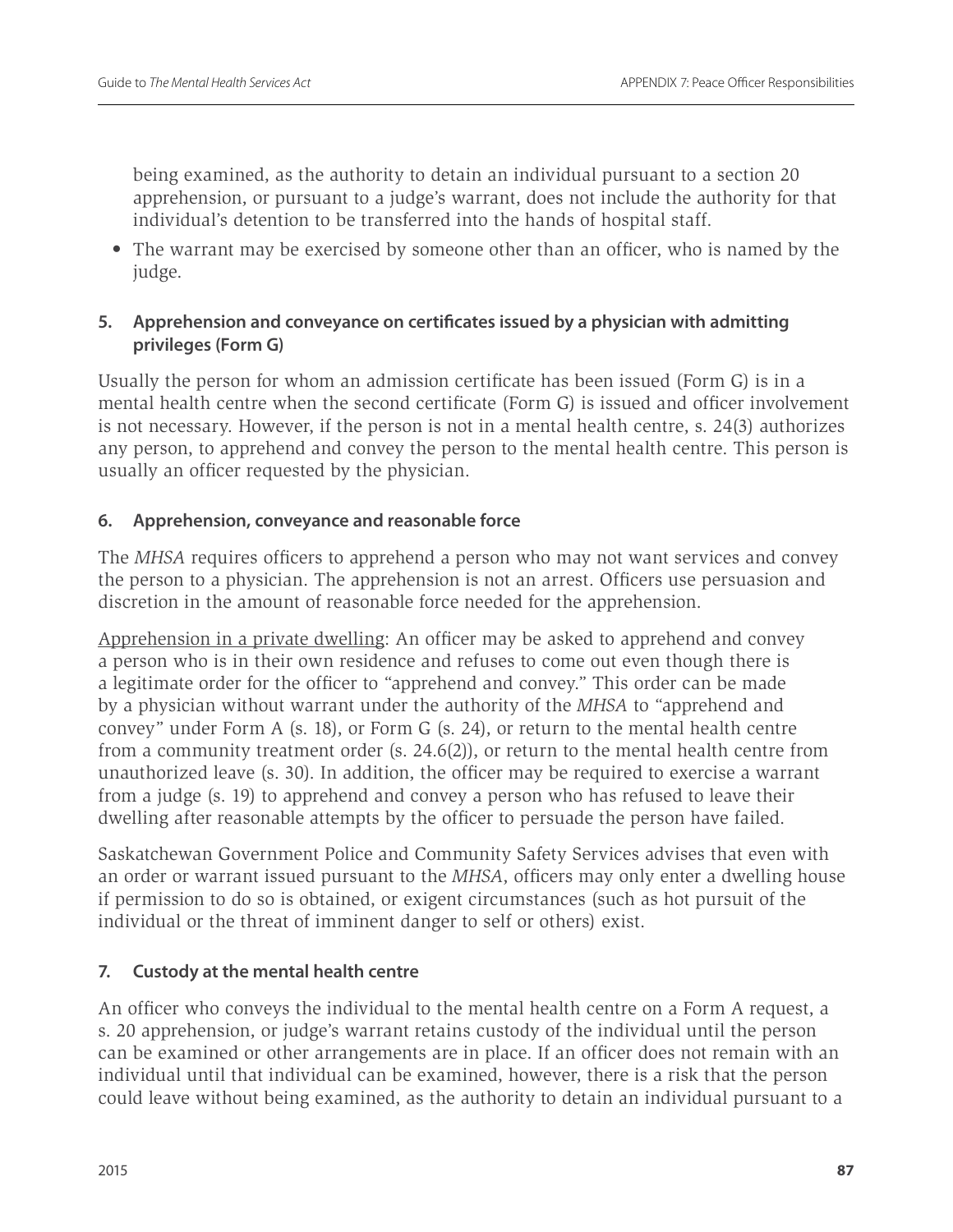s. 20 apprehension or pursuant to a judge's warrant does not include the authority for that individual's detention to be transferred into the hands of hospital staff.

# **Reducing wait times for peace officers and patients**

Time spent waiting for an examination for both the officer and potential patient is recognized as an issue. The *MHSA* does not address this policy issue. Local areas have developed different approaches, all within the law, including by-passing the emergency department examinations and going directly to the Form G psychiatric examination. For example, Form A and Form C (Warrant to Apprehend, issued by a judge) require that arrangements have been made for the psychiatric examination prior to the individual arriving at the mental health centre. Under Canadian law, there is also no reason why a person apprehended by an officer under section 20 could not go directly for a Form G psychiatric examination. Hospital policy on the involvement of the emergency department may be relevant in addressing this issue. Forms can also be developed that will assist in conveying information from the officer to health staff who perform examinations.

# **8. Unauthorized absence s. 30**

An officer may be requested by a physician at the mental health centre to return a person to the centre who has left the centre without authority. This includes a person who may be out of the mental health centre on a pass (s. 29) who fails to return on time or breaches a condition of the pass. A warrant or form is not needed; a telephone call is sufficient.

- s. 30(1) "If a patient who is detained pursuant to section 24 leaves a mental health centre without having been discharged, the attending physician may, within 21 days after the patient's departure, if he or she considers it advisable to do so, order that the patient be returned to the mental health centre.
- s. 30(2) If the attending physician orders that a patient be returned to a mental health centre pursuant to subsection (1), the patient may be apprehended and returned to the mental health centre, without a warrant, by:
	- (a) any peace officer; or
	- (b) any person designated by the attending physician."

# **9. Failure to comply with a Community Treatment Order (CTO)**

"If a person who is the subject of a community treatment order fails to comply with the community treatment order and refuses to submit to a psychiatric examination… the attending physician or prescribed health professional may order that the person be apprehended and immediately conveyed to a place where the attending physician may examine the person." (s. 24.6(1))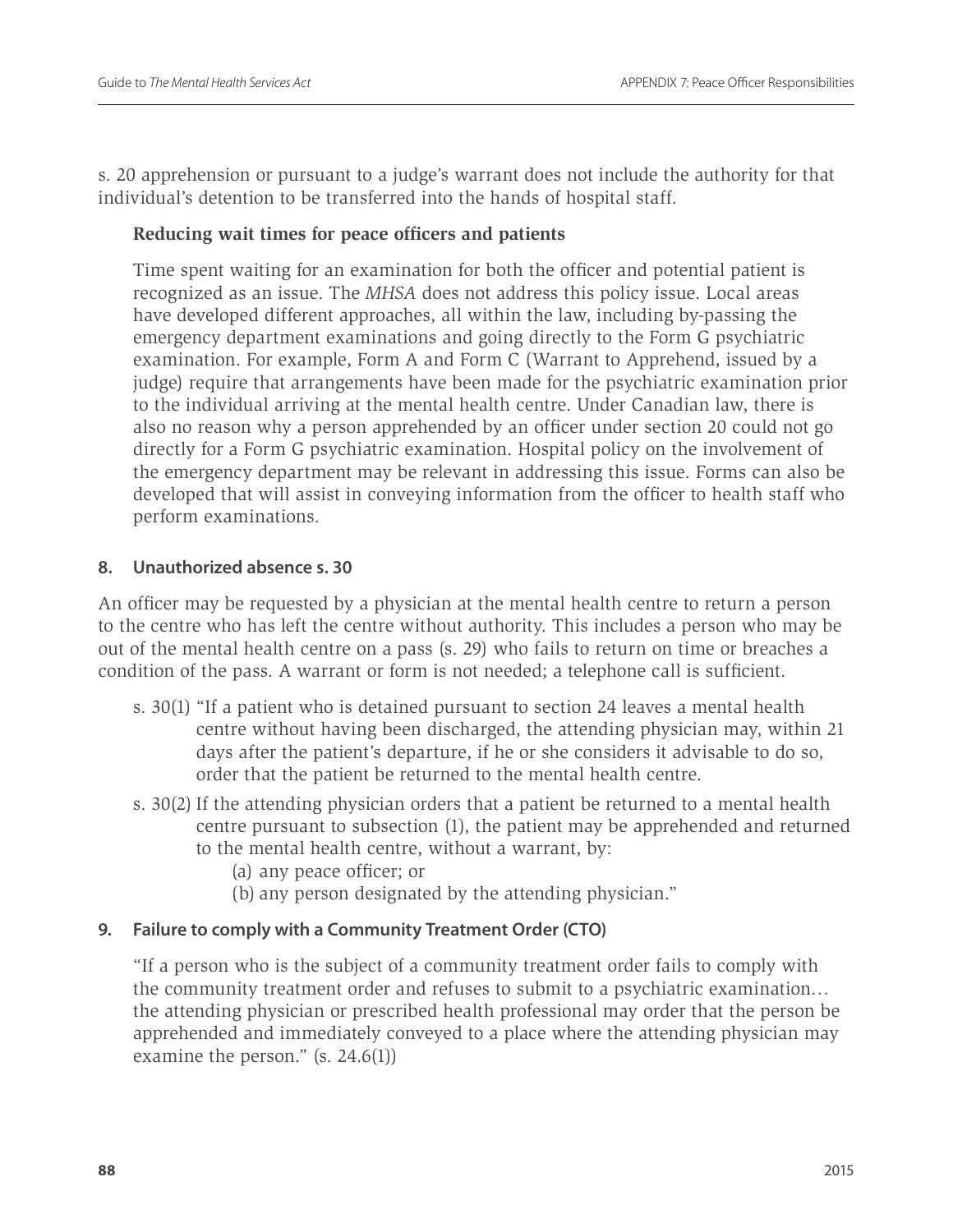Form H.7 "Order for the Apprehension, Conveyance and Examination of a Person", completed by the attending physician or prescribed health professional:

"…is sufficient authority for any peace officer or other person named or described in the order to apprehend the person who is the subject of the order and immediately convey that person to a place where the psychiatrist may examine the person."  $(s. 24.6(2)(b))$ 

A peace officer or other person directed to execute the order as specified on the order may execute this order.

# **10. Assisting staff to keep the peace**

The *MHSA* does not explore dealing with actual or potential violence (keeping the peace). Hospitals have "codes" to provide additional staff help when untoward incidents happen, or are likely to happen. However, sometimes peace officer assistance is requested. Authority to assist staff in unsafe situations derive from the common law and duties under the *Police Act* (s. 36(2)) which give the officer the:

"power and the responsibility to:

(a) perform all duties that are assigned to constables or peace officers in relation to: (i) the preservation of peace…"

An officer may be called upon to assist when there is violence or a threat of violence and staff resources are not able to deal with the situation.

An officer may also be requested to assist in restraining a patient to give an injection. Since the reason for the request is to prevent injuries to the patient or the staff if the officer did not provide assistance, that request would be for the preservation of peace.

The logic for officers to respond to a request to assist staff in giving an injection is this: the patient may be doing well because the physician has made a legitimate order to give the patient the medication without consent under s. 25. The nurse attempts to follow that legitimate order but the patient refuses to take the injection. The only way the medication can be given is if done so by forcibly restraining the patient. The patient could resist and assault a nurse and the patient may also be injured unless there is extra support. If the nurse is of the opinion that the hospital support team is insufficient to give the injection without the likelihood of a breach of the peace (i.e. staff and patient being injured), then it is legitimate for an officer to lend support. Workers compensation rules also align with this position. Often the extra presence of an officer is sufficient for the patient to take the injection without resistance. If the officer did not assist, it is likely that a staff would be injured and the patient could be charged with assault, may be tried in court, and could be sent to the forensic psychiatric system.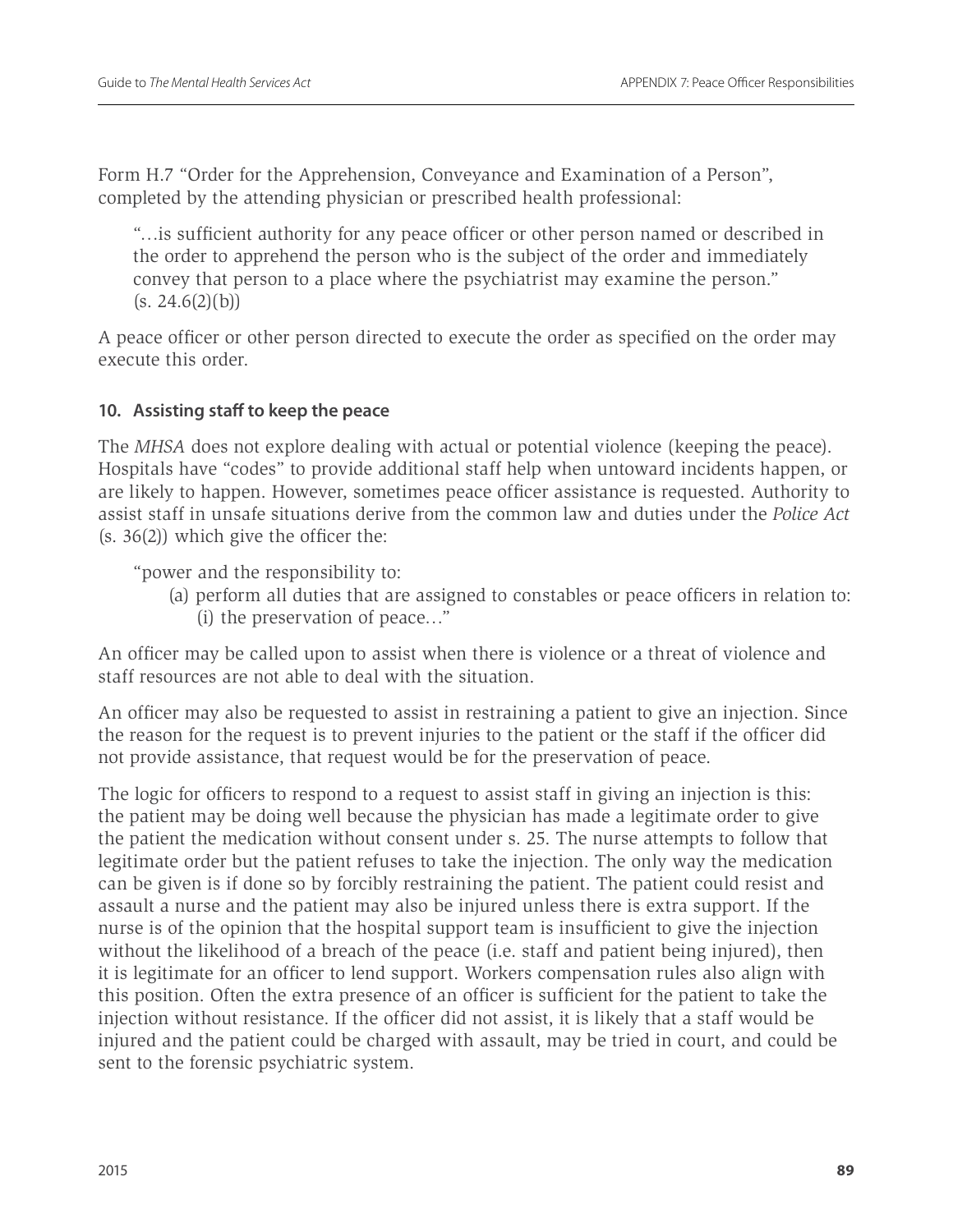#### **11. Other apprehension and conveyance possibilities**

Uncommon requests for officer assistance in apprehending and conveying people could occur under the following sections:

#### **Patients brought into or sent from Saskatchewan**

- Form D, completed by the provincial director of mental health, authorizes an officer to take a person from another jurisdiction into custody and convey them to a named mental health centre. (s. 21)
- Form L. 2 (s. 28) is completed by the provincial director to return an involuntary patient to another jurisdiction. Officer assistance may be required.

#### **Transfers from one mental health centre to another**

• Patients can be transferred from one mental health centre to another. It is highly unlikely that peace officer assistance would be needed, but a possibility. (s. 28) Typically, transfers of this nature are done by ambulance.

#### **Long term detention orders**

• An officer may be requested to assist in conveying a person currently in a mental health centre who has been issued a long term detention order to another mental health facility. (s. 24.1) Typically this is done by ambulance or staff and/or security.

#### **Admission from courts or corrections**

• An officer may be ordered by a judge, on Form E "Order to Convey in Custody for Voluntary Examination" to convey to a mental health centre a person charged with an offence who requests a psychiatric examination. (s. 22(2)) An officer may also be required to convey when a judge completes Form F "Order for Psychiatric Examination as an Outpatient." (s.22(3))

An officer may be involved in conveyance to a mental health centre of a person under the mental disorder sections of the Criminal Code or on an order of the Commissioner of the Correctional Service of Canada in the transfer of a person from a penitentiary to a mental health centre. (s. 23)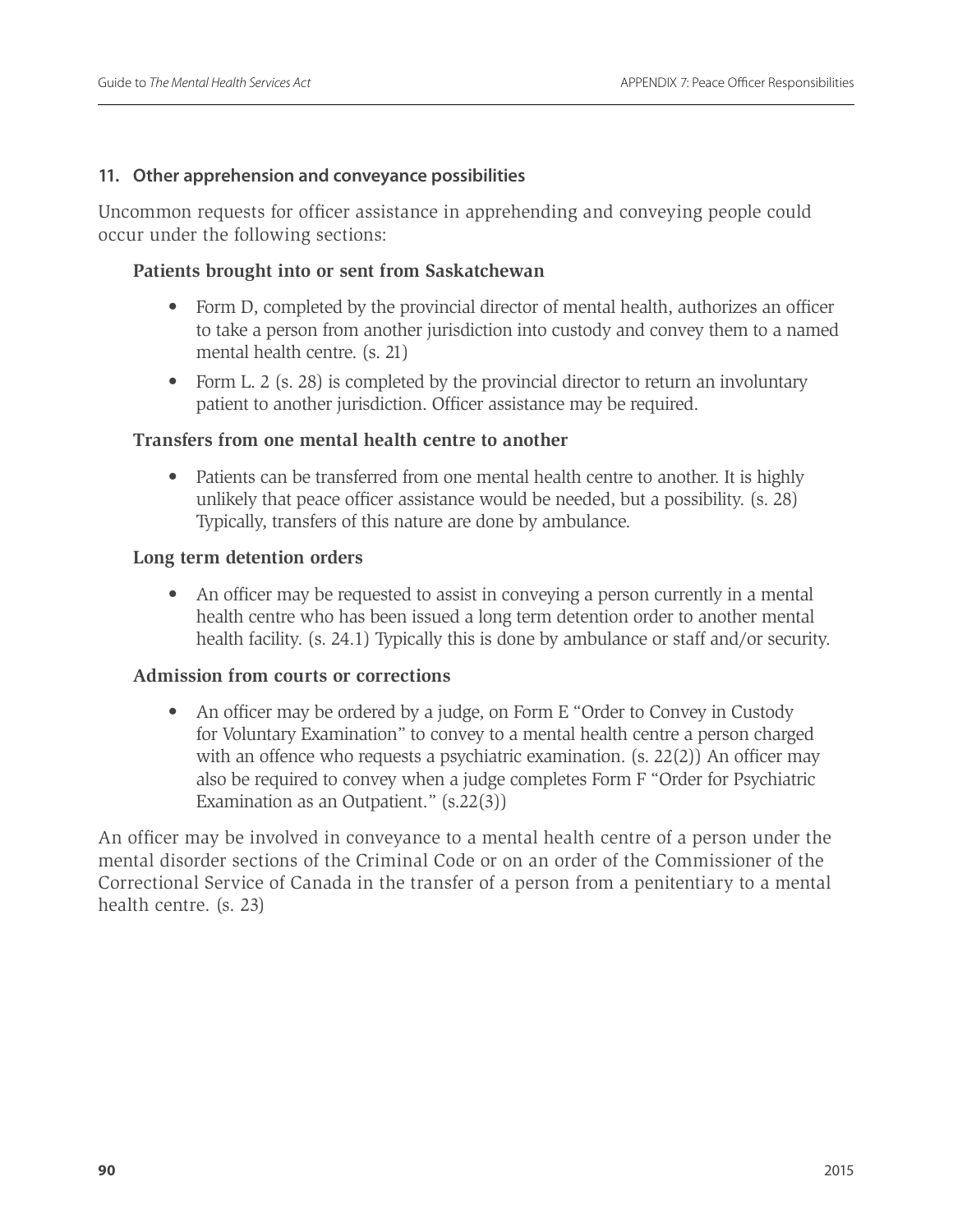# **Appendix 8**

# Community Treatment Orders

This appendix discusses the following information:

- 1. Purpose of a Community Treatment Order
- 2. How CTOs work
- 3. Criteria for a CTO to be issued
- 4. CTO services
- 5. Issuing the CTO: (two psychiatrist examinations)
- 6. Renewing the CTO (one psychiatrist) (New 2015)
- 7. Treatment planning and authorization under a CTO
- 8. Duty to provide care and treatment to remove the CTO
- 9. Notification of CTO issuance and provision copies
- 10. Notification if CTO not renewed or canceled
- 11. Non Compliance with the CTO (Form H.7)
- 12. Options on recall
- 13. Appeals to the review panel: voluntary and mandatory
- 14. Leaving the province

# **1. Purpose of a Community Treatment Order**

The purpose of a community treatment order (CTO) is not explicitly stated in *The Mental Health Services Act (MHSA)*. CTOs are viewed as useful for people who need treatment, care and supervision in the community to stay well and avoid relapses and hospitalization, but who do not voluntarily comply with their treatment plan. "In the community" means outside a mental health centre (inpatient unit). (s. 24.2(1))

# **2. How CTOs work**

A person who meets the criteria for a CTO is provided with a treatment plan, usually including medication and regular reviews of progress. The CTO requires the person to comply with the treatment plan but it also requires mental health staff to follow up with people rather than not following up when they do not attend appointments. These requirements help people adhere to the treatment plan. If the person does not comply with the terms of the CTO, they can be hospitalized. Many people would prefer living in the community even with the conditions of the CTO rather than being detained in hospital. This is an incentive for the person to comply with the treatment plan.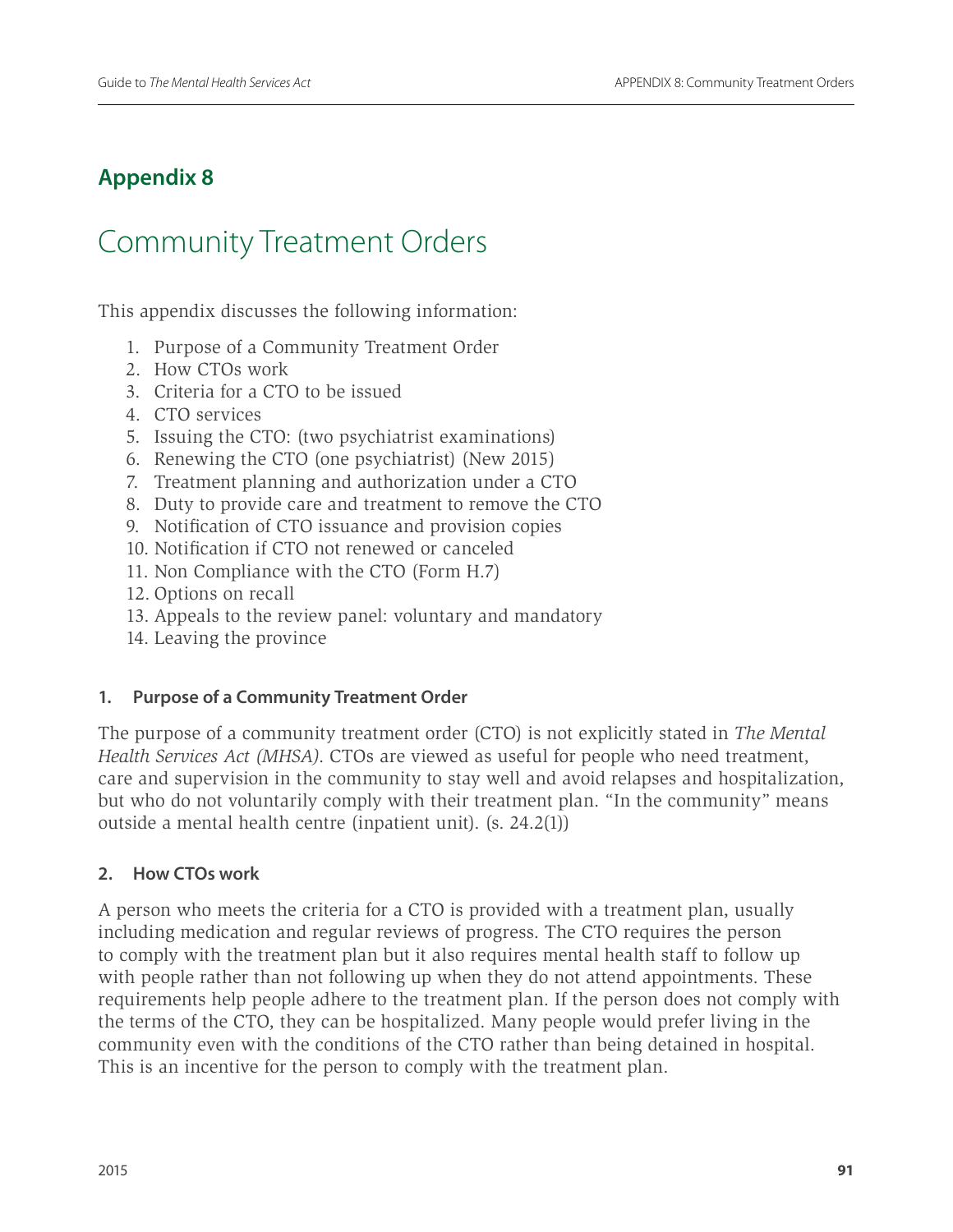#### **3. Criteria for a CTO to be issued**

For a CTO to be issued, a psychiatrist must conduct an examination and determine that all the criteria for a CTO are met. A second psychiatrist must then conduct an independent examination and agree with the assessment and service plan laid out by the first examining psychiatrist. This is called a "validation certificate" or certificate in support of a CTO.

For a CTO to be issued the following criteria must all be met:

24.3(1) "A community treatment order must:

(a) state that the psychiatrist has examined the person named in the community treatment order within the immediately preceding 72 hours and that, on the basis of the examination and any other pertinent facts regarding the person or the person's condition that have been communicated to the psychiatrist, the psychiatrist has probable cause to believe that:

(i) the person is suffering from a mental disorder for which he or she is in need of treatment or care and supervision in the community and that the treatment and care can be provided in the community;

(ii) during the preceding two year period, the person:

- (A) has been admitted to a mental health centre, voluntarily or involuntarily, on at least one occasion (New 2015); or
- (B) has previously been the subject of a community treatment order.

(iii) if the person does not receive treatment or care and supervision while residing in the community, the person is likely to cause harm to himself or herself or to others, or to suffer substantial mental or physical deterioration, as a result of the mental disorder;

(iv) the services that the person requires in order to reside in the community so that the person will not be likely to cause harm to himself or herself or to others, or to suffer substantial mental or physical deterioration:

- (A) exist in the community;
- (B) are available to the person; and
- (C) will be provided to the person;

(v) as a result of the mental disorder, the person is unable to fully understand and to make an informed decision regarding his or her need for treatment or care and supervision; and

(vi) the person is capable of complying with the requirements for treatment or care and supervision contained in the treatment order;

(b) state the facts on which the psychiatrist has formed his or her opinion that the person meets the criteria set out in clause (a); [Form H.3, Form H.4 for validating psychiatrist].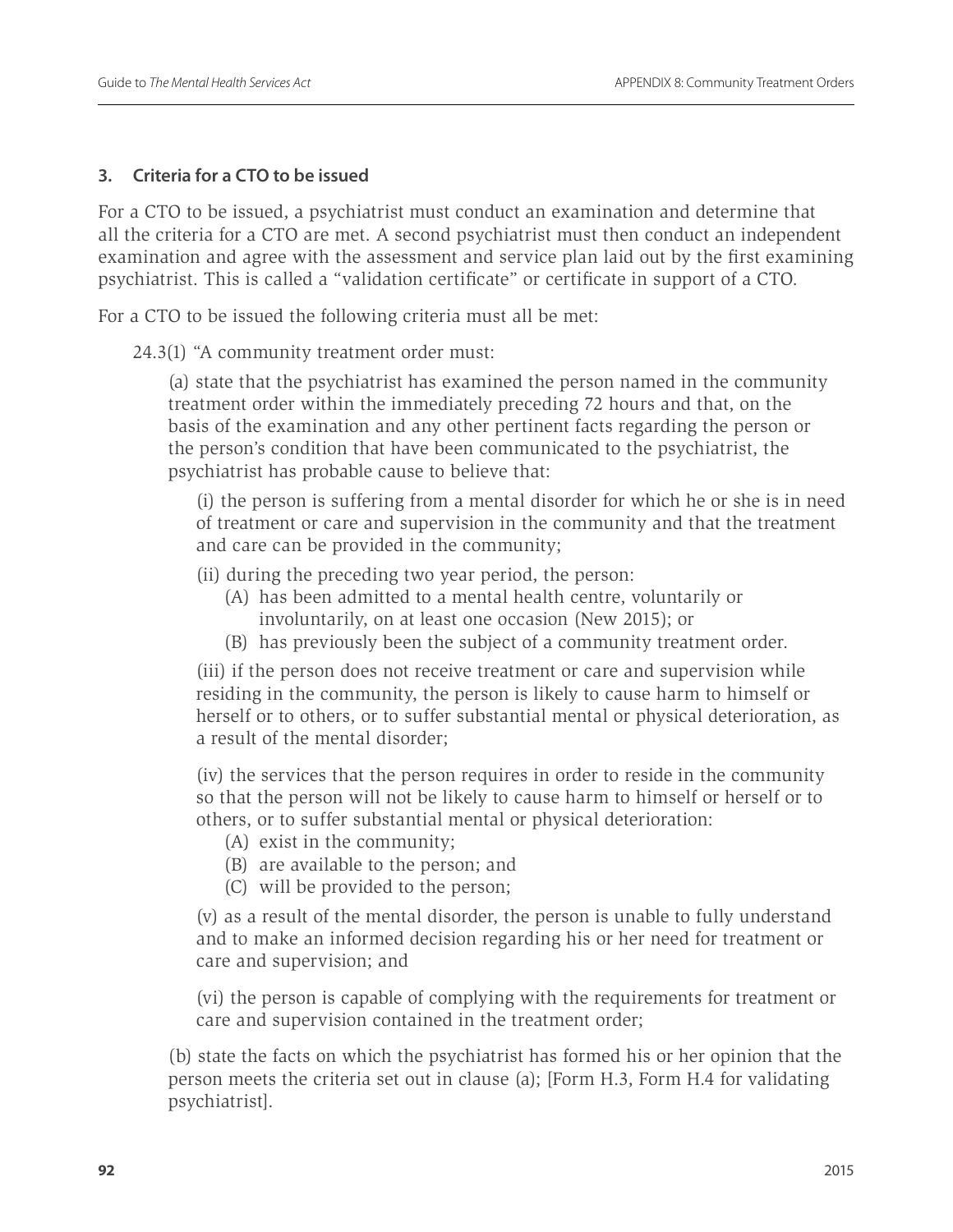# **Comment on the CTO Criteria (s. 24.3)(1)(a))**

# **All criteria must be met.**

# **(i) Mental disorder, in need of treatment which can be provided in the community**

The mental disorder (definition is the same as for an inpatient s.  $2(i)$ ) must be severe enough to warrant compulsory treatment, care or supervision in the community.

# **(ii) Previous hospitalization (New 2015)**

The person must have had at least one admission to hospital in the previous two years (New 2015). The admission can be voluntary or involuntary. This means that the person could be put on a CTO on being discharged from their first admission. This may be helpful for some people having their first psychotic episode. Usually people on CTOs have had multiple admissions because they go off their treatment plan once back in the community. As long as the person has had one admission, they could be put on the CTO at any time while in the community during the next two years (prior to the amendments the previous hospitalization requirement was three admissions, or 60 days in hospital in the previous two years).

# **(iii) Harm/deterioration**

The person must either be "likely to cause harm to him or herself or others" or likely to "suffer substantial mental or physical deterioration" if not provided with community services.

The deterioration criterion is particularly important for CTOs, since with treatment, many people on a CTO would not meet the "likely to cause harm" criterion. However, if it is likely that without the CTO the person would stop treatment and deteriorate, potentially relapsing and being rehospitalized, this person would fit the deterioration criterion.

# **(iv) Services must be available**

The services specified for the person to live in the community, and not be likely to cause harm or deterioration, must be provided. If not, the person cannot be put on a CTO. This criterion should help prevent using CTOs for inappropriate discharges from hospital where there are insufficient services for that person. However, that does not prevent discharge without a CTO due to inadequate community service situations.

# **(v) Not fully capable of making a treatment decision**

This is the same "capability" criterion as for involuntary inpatients. If a person is able to fully understand and make an informed decision regarding the CTO (e.g. need for it, various components of it, consequences of no CTO) they cannot be put on a CTO. The basis for this is that if a person who is considered fully capable of making these decisions chooses not to voluntarily receive recommended services and subsequently relapse, that is considered their fault and they suffer the consequences. However, as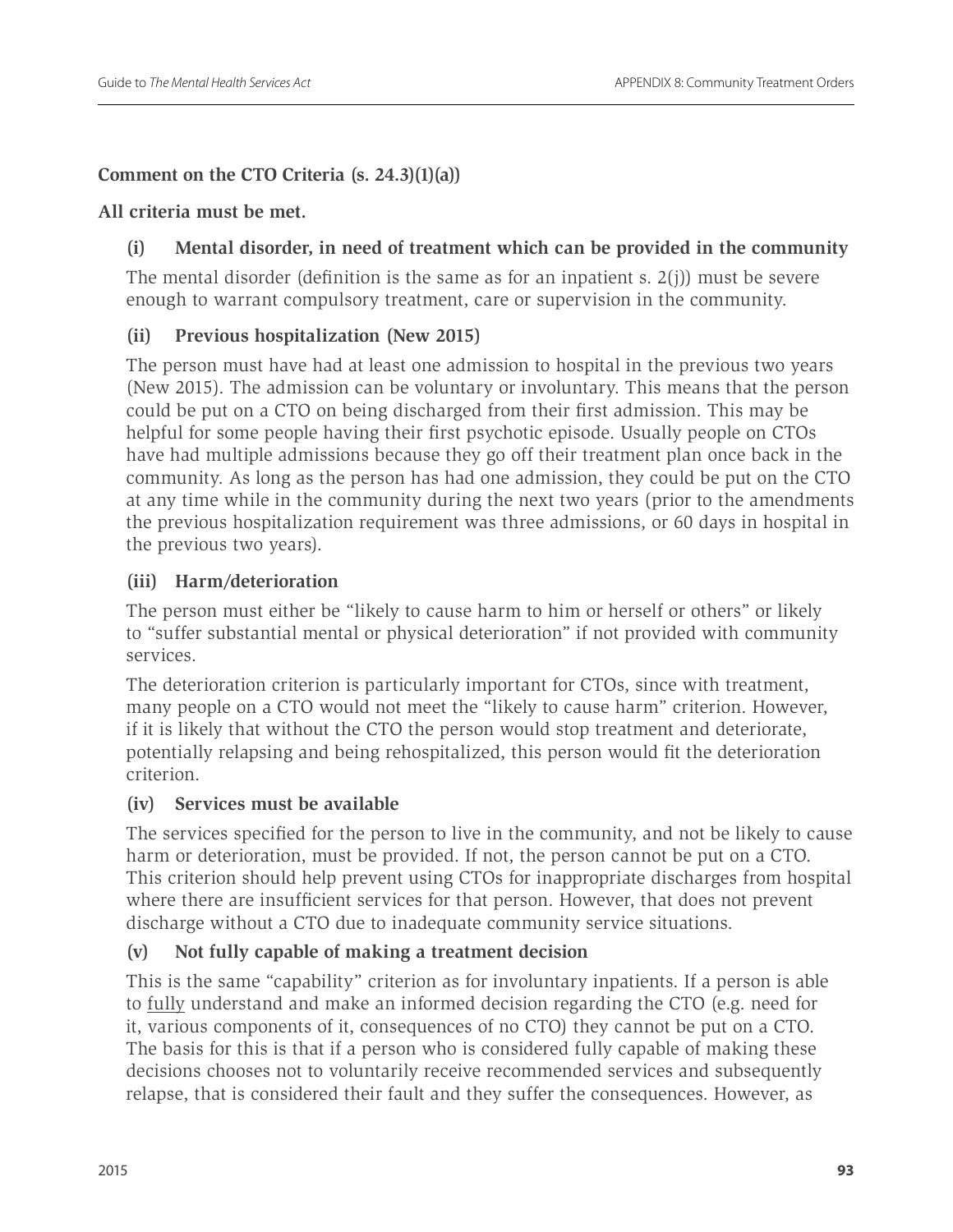with involuntary inpatients the level of capability is set high at "fully" because the consequences of refusal can be devastating.

# **(vi) Capable of complying with the CTO requirements**

The person must be physically and mentally "capable", with help if needed and available, of complying with the conditions in the CTO. The person may not want to comply and indeed may not, but that does not preclude them from being put on a CTO.

# **4. CTO Services**

As part of the CTO certificate, the psychiatrist must describe the services in the community the person will be provided with.

Section 24.3(1):

"(c) describe the services that will be provided to the person and the treatment that is recommended for the person;

(d) state that the person is to submit to the medical treatment that is prescribed by the attending physician and is to attend appointments with the attending physician or with the responsible individuals identified pursuant to clause (e) in the places as scheduled, from time to time, consistent with good medical practice;

(d.1) if considered necessary, state that the person is required to stay at a residence specified by the psychiatrist; (New 2015)

(e) identify the names of the persons authorized by the regional director who will ensure that the person who is the subject of the community treatment order will receive the services that he or she requires in order to be able to reside in the community."

# **Comment on CTO Service provisions**

# **(c) Services and treatment**

Form H.3 "Community Treatment Order" where the psychiatrist specifies the reasonable grounds that the person meets the criteria for the CTO, is also used to specify the services. Form H.3 states:

"and therefore [after meeting the CTO criteria] he or she will be provided with the following services and treatments…"

The services specified in the CTO are compulsory services that the person must comply with. A person living in the community may need the incentive of a CTO to comply with a service or treatment that is necessary but they do not want to comply with. That specification would be outlined in the CTO. However, there may be other aspects of the treatment plan that are desirable, or even necessary, that the person is quite willing to comply with. These voluntarily accepted services do not need to be in the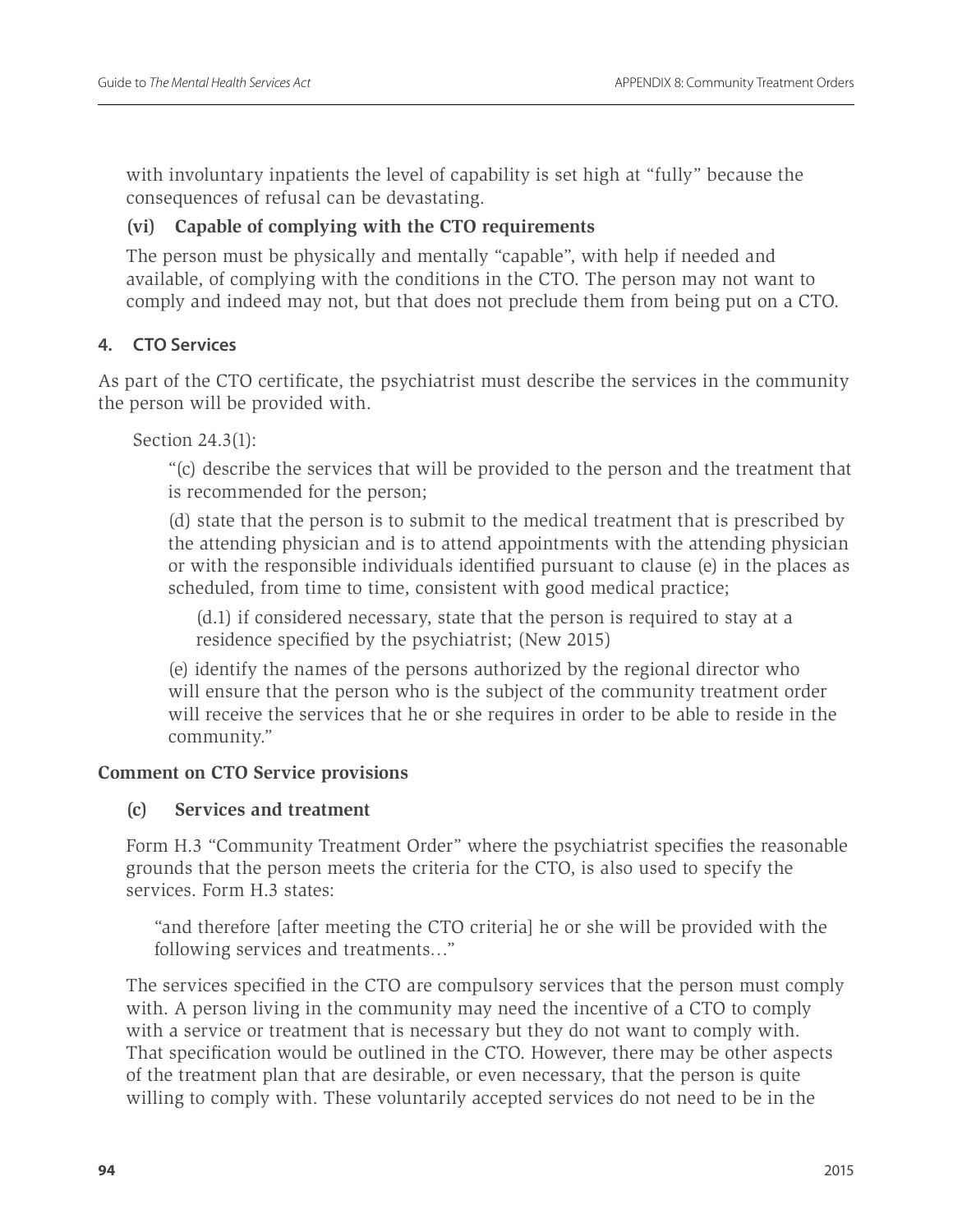CTO. A comprehensive community plan may contain some elements that are in the CTO and some elements that are not. It is only the treatment or care and supervision requirements specified in the CTO that can be enforced through recall to hospital if the person does not comply with the CTO condition.

# **(d) Medical treatments and appointments**

This is a direction to the patient that they must submit to medical treatments and appointments, at times and places specified, with the attending physician or other responsible individuals such as nurses. The medical treatments are specified in the treatment description under (c).

# **(d.1) Residence (New 2015)**

Sometimes it is considered necessary for a CTO to specify where the person will live. While this decision is usually made by the treatment team and taking the patient's views into account, the *MHSA* requires that the psychiatrist signs the order and therefore the psychiatrist must agree with any residence information included. If considered necessary, the CTO may state that the person is required to stay at a residence specified on the order. The residence must be at a specified address but can be changed by the psychiatrist without having to write a new CTO. If the person must move to another residence for reasons beyond their control, they should provide prompt notice of the circumstances to the attending physician or the person authorized to supervise the CTO by the regional director as specified on the CTO. If the residence must change, the attending physician or person authorized to supervise the CTO by the regional director as specified on the CTO could make a notation in the file without having to go through the process of issuing a new CTO.

# **(e) Authorized staff to supervise the CTO**

While any staff or other person can be involved with the care and treatment of a person on a CTO, the names of those authorized to ensure that a person on a CTO will receive the services they need must be recorded on the CTO. These people will have been authorized by the regional director of mental health. If the authorized person is unavailable (due to vacation leave, sick leave or otherwise), a cover worker for that authorized person can act in the authorized person's place in ensuring that the person subject of the CTO will receive the services that they require without having to go through the process of issuing a new CTO.

# **5. Issuing the CTO (two psychiatrist examinations)**

Form H.3 "Community Treatment Order" is completed and signed by the first examining psychiatrist. A copy of Form H.3 is provided to the psychiatrist who will conduct the second independent examination to validate the first CTO.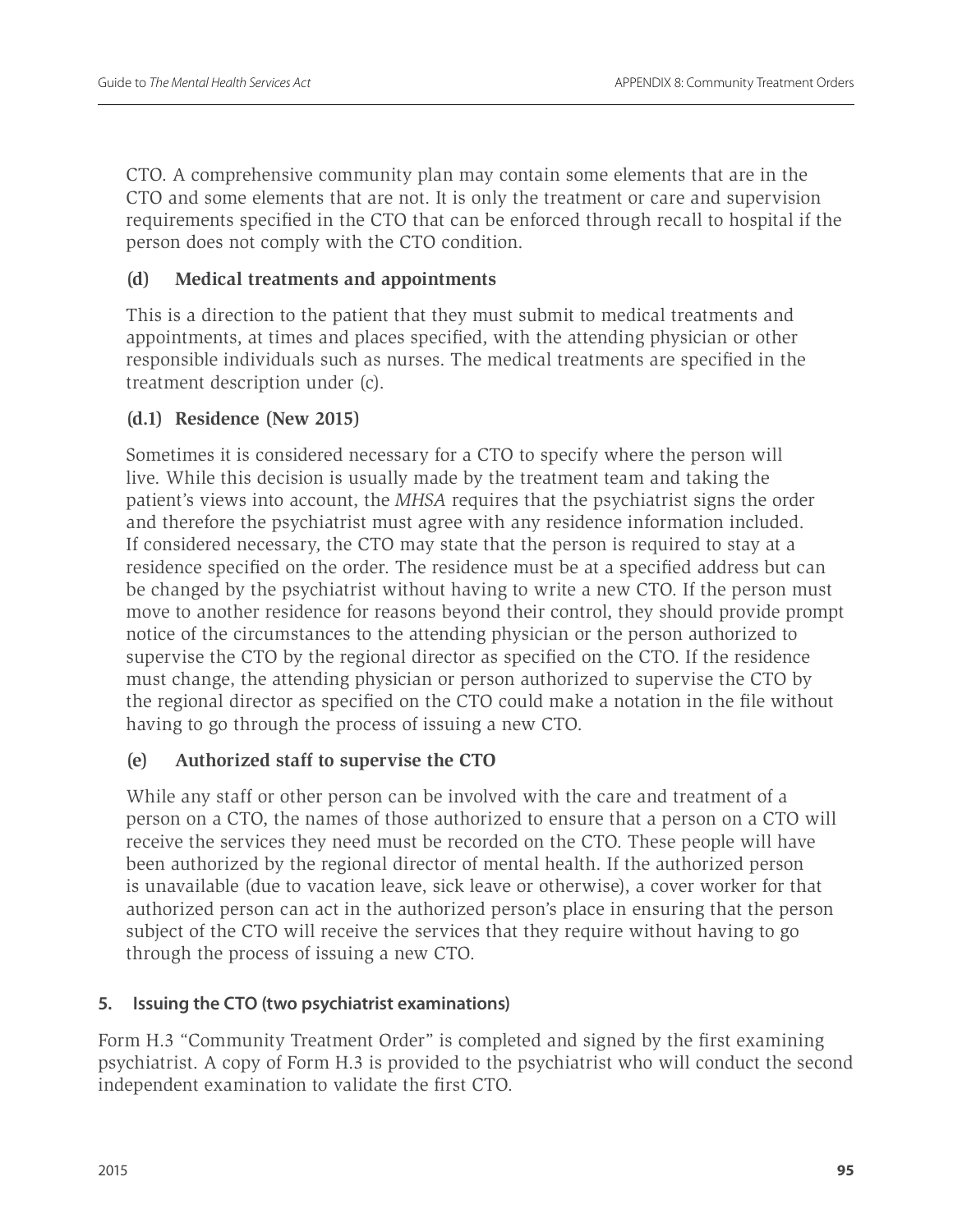The second psychiatrist's examination is to validate the first and issue Form H.4 "Certificate in Support of a Community Treatment Order". (Form H.4) (s. 24.4(1)(a)) Form H.4 must confirm that the criteria for the CTO have been met including agreeing with the treatment plan. (s. 24.4(1)(b)(c)(d))

If a second psychiatrist is not available, Form H.4 may be completed by a physician appointed by the regional director (s. 24.31). However, such a certificate is only valid for 72 hours from the issuance of the Community Treatment Order (Form H.3). (s. 24.5(1.1)) If a psychiatrist has not issued another "Certificate in Support of a Community Treatment Order" (Form H.4) in that time, the CTO lapses and the process must be repeated. It is suggested that where possible a second psychiatrist be found within the three days since three examinations within a short period may be onerous for the person.

# **6. Renewing the CTO (one psychiatrist) (New 2015)**

Renewal examinations for the continuation of the CTO, if warranted, must take place prior to the expiration date of the CTO (at maximum is six months after the first CTO certificate was issued). Although the initial CTO requires two psychiatrists, renewals of the CTO require only one (New 2015). The renewal is completed through the same process as for a "Certificate in Support of a Community Treatment Order," as outlined above. If the CTO has expired, two new certificates are required.

Where a psychiatrist is not available to complete a renewal certificate, a physician appointed by the regional director of mental health may do so. However, that CTO is only valid for 72 hours unless the patient is examined by a psychiatrist before that 72 hours expires, which then allows the CTO to expire after the date specified on the CTO. (s. 24.5(1.2)) (New 2015)

# *How long can the CTO be issued for?* **(New 2015)**

A CTO can now be issued for up to 6 months. The first psychiatrist who issued the Form H.3 specifies when the CTO lapses. That can be any time up to six months (s. 24.5).

# *What if the person refuses to be examined for a CTO or CTO renewal?*

If a CTO has been issued by a psychiatrist and the person refuses to have a validation examination or renewal examination, the psychiatrist can order the person to submit to an examination by a second psychiatrist or an authorized physician. The authorized physician's certificate is only valid for 72 hours and a psychiatrist's certificate is required to continue the CTO. If the person continues to refuse, the psychiatrist can have the person apprehended and taken to a place for validating or extending the CTO. (s. 24.3(4))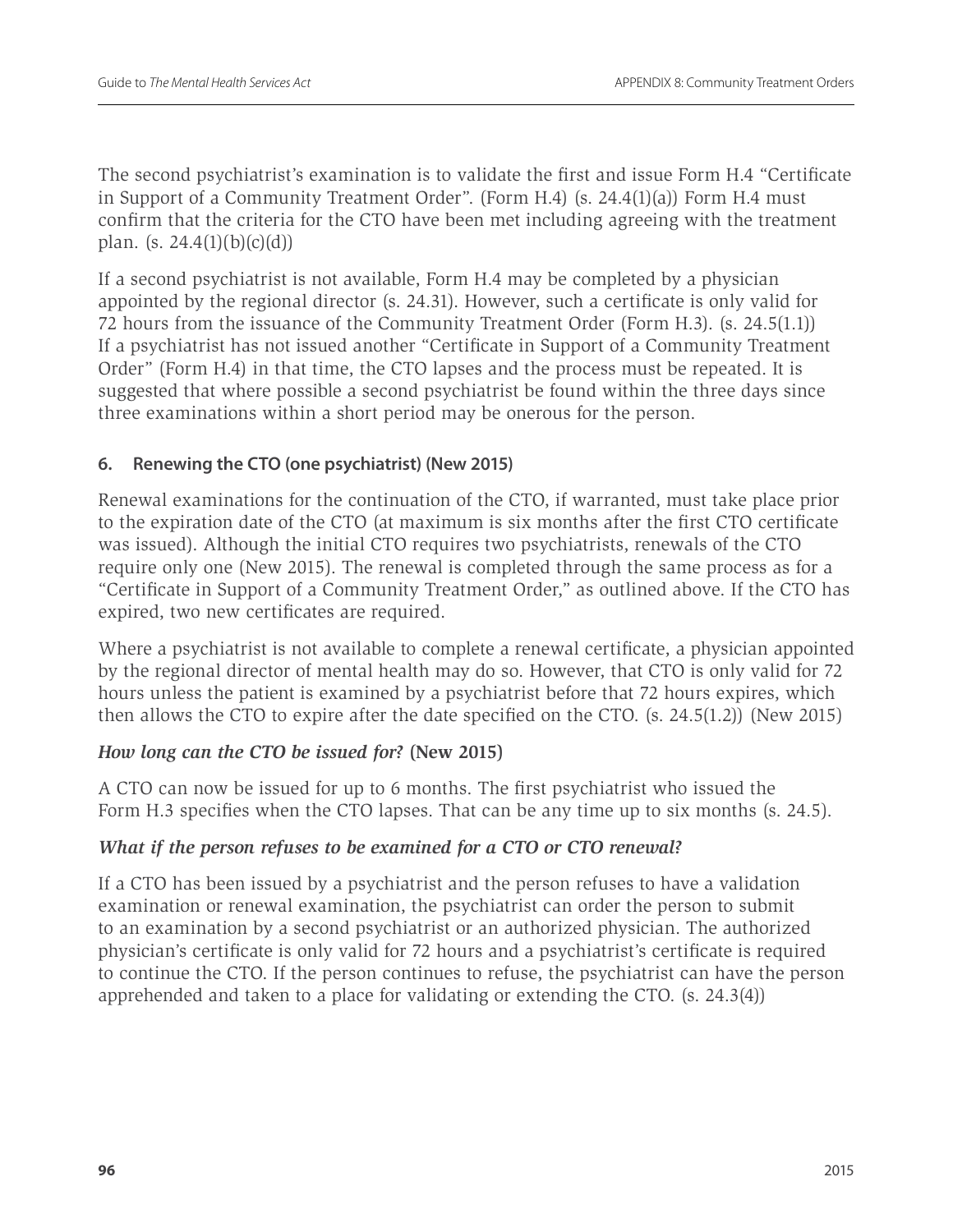# **7. Treatment planning and authorization under a CTO**

The treatment plan approved by the issuing and validating psychiatrist of the CTO is a required component of the CTO (see above "Comment on CTO Service Provisions"). Although the patient must be capable of complying with the CTO, the patient does not consent to the CTO treatment or requirements. (s. 25) This is because the patient, as part of the CTO criterion, has been found to be "unable to fully understand and to make an informed decision regarding his or her need for treatment or care and supervision."  $(s. 24.3(1)((a)(v))$ 

The attending physician authorizes the treatment and conditions of the CTO in the same manner as an attending physician does for involuntary inpatients. (s. 25) The physician has an obligation (see below, s. 24.7) to choose the most effective treatment, even if the patient does not agree. However, the patient's views must be taken into account depending on the patient's medical condition (s. 25(3)) and, where appropriate, the views of people who know the patient should be considered as well. A community treatment plan will often address more than just the CTO requirements. The comprehensive service plan may also address rehabilitation, residential, educational, recreational, non *MHSA* medical needs and other recovery services that the person agrees to. These, together with the CTO services, will provide a comprehensive plan to aid recovery.

# **8. Duty to provide care and treatment in order to remove the CTO**

The *MHSA* puts an obligation on the attending physician (and, by implication, those working with the physician):

"… the attending physician shall endeavour, with all resources reasonably available in the community, to provide the person who is the subject of the order with services so that the compulsory treatment or care and supervision of the person will no longer be required." (s. 24.7)

# **9. Notification of CTO issuance and provision of copies**

"Where a community treatment order has been validated [by a second certificate], the attending physician shall provide a copy of it to:

- (a) the patient;
- (b) the patient's nearest relative;
	- (b.1) the patient's proxy, if any (New 2015)
	- (b.2) the patient's personal guardian, if any (New 2015)
- (c) an official representative for the region." (s. 24.3(3))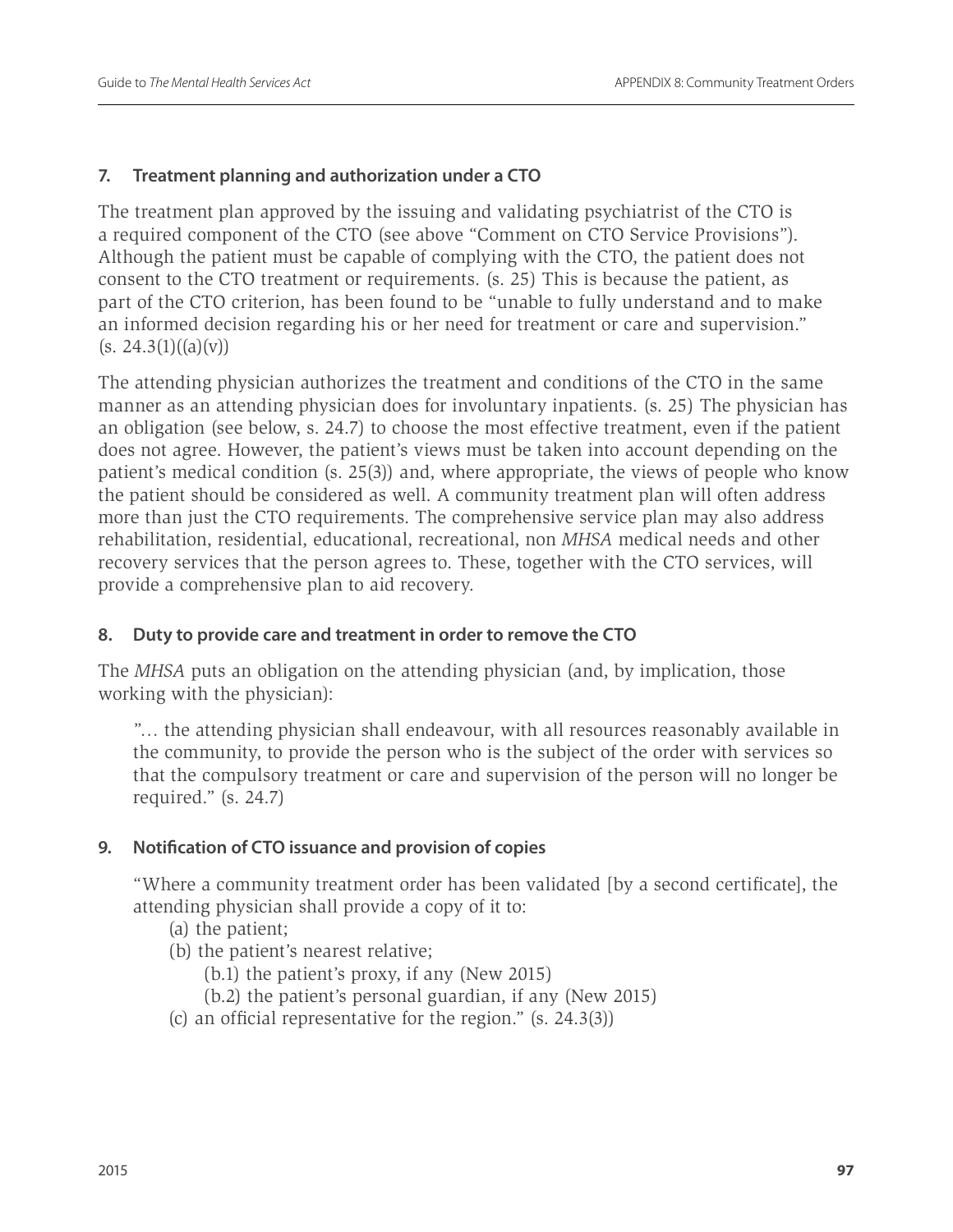#### **10. Notification if CTO not renewed or cancelled**

If the CTO expires and is not renewed, the patient must be notified using Form H.5 "Notification by an Attending Physician Advising a Patient that a Community Treatment Order is No Longer in Effect." (s. 24.5(2)) Form H.5 is sent to the patient, nearest relative, any proxy, any personal guardian and the official representative.

When the attending physician determines that a person on a CTO no longer meets the CTO criteria, Form H.6 "Order to Revoke a Community Treatment Order" is distributed to the patient, nearest relative, proxy (if any), personal guardian (if any) and the official representative. (s. 24.5(3))

# **11. Non Compliance with the CTO (Form H.7)**

A peace officer or another person directed to execute the order may be ordered by the attending physician to apprehend and convey a person for a psychiatric examination who does not comply with the CTO. If the attending physician is not available a prescribed health professional may complete Form H.7 (New 2015).

"If a person who is the subject of a community treatment order fails to comply with the community treatment order and refuses to submit to a psychiatric examination to ascertain whether or not he or she should be admitted to a mental health centre pursuant to section 24, the attending physician or prescribed health professional [New 2015] may order that the person be apprehended and immediately conveyed to a place where the attending physician may examine the person.

(2) An order issued pursuant to subsection (1):

(a) is to be in the prescribed form [Form H.7 Order for the Apprehension, Conveyance and Examination of a Person]; and

(b) is sufficient authority for any peace officer or other person named or described in the order to apprehend the person who is the subject of the order and immediately convey that person to a place where the psychiatrist may examine the person." (s. 24.6(1) and (2))

#### **12. Options on recall**

On being conveyed to the hospital there are the following options:

1. Typically if patients are not compliant with their medication(s) that are part of the CTO treatment plan, they are conveyed to the emergency department for administration of the medication. They are also assessed by a psychiatrist to determine if they require admission or if they can be returned home.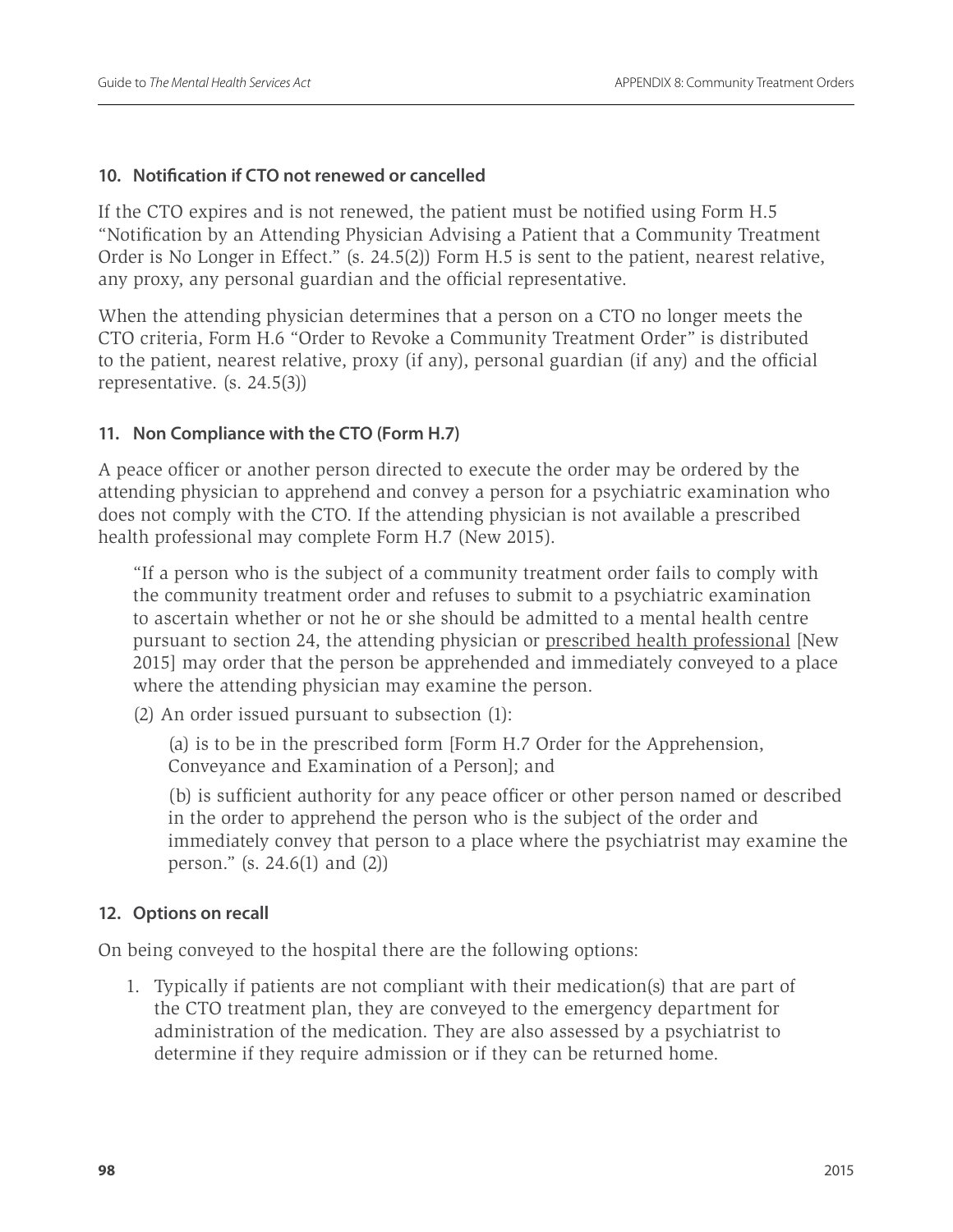2. Admit the person on one Form G for up to 72 hours with the assumption that the person would likely settle in that period. A second Form G could be completed if a longer period was required.

#### **13. Appeals to the review panel: voluntary and mandatory**

The review panel may only hear an appeal of the decision to issue or renew a CTO. The review panel may not hear an appeal or complaint against the CTO requirements. The procedures on assistance from the official representative, timing of appeals, evidence and procedures are the same as for involuntary inpatients and are addressed in **Chapter 6: Appeal and Review Procedures** and in **Appendix 9: Review Panel and Official Representative Procedures**.

# **(i) Voluntary appeals**

A request to the review panel appealing against a CTO may be made by the patient or on the patient's behalf by the official representative, or a nearest relative, proxy or personal guardian. Voluntary appeals may be made at any time 21 days after a previous review, which includes mandatory reviews. (s. 34(4.1)(b))

# **(ii) Mandatory appeals**

Even if the patient does not appeal or does not want an appeal, section 34(5.2) states that if the CTO extends beyond six months because there is a renewal:

"the attending physician shall notify the chairperson of the review panel for the region of the extension and, for the purposes of section 34, that notice is deemed to be an appeal by the person who is subject to the community treatment order."

However, there is no right of appeal when an appeal of the decision at issue has been considered by the review panel in the preceding 21 days. (s. 34(5.1)) Therefore, after the mandatory six month review, a voluntary appeal could not be launched until 21 days had elapsed.

# **14. Leaving the province**

If a patient leaves the province, the CTO has no effect in another jurisdiction. If the person returned to Saskatchewan during the period the CTO was written for, it would then be valid. However, if the person becomes involved with the mental health system in another jurisdiction, the patients brought into or sent from Saskatchewan sections (s. 21, s. 28.2) discussed above may apply.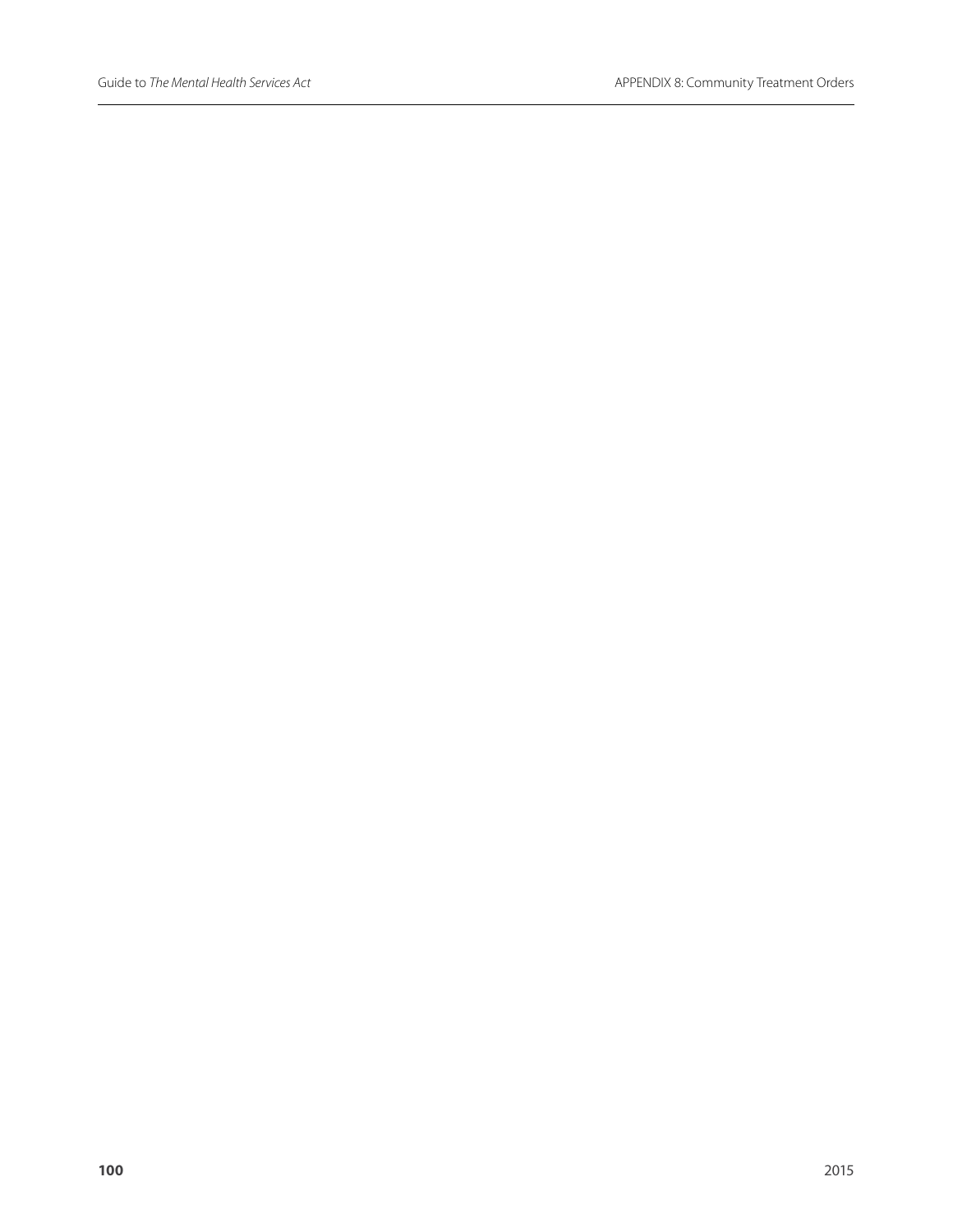# **Appendix 9**

# Review Panel and Official Representative Procedures

This appendix will discuss the following:

- 1. Review panel and official representative responsibilities
- 2. What can and cannot be appealed?
- 3. How are the patient and others informed about the review panel?
- 4. Official representative's role in providing information about the review panel
- 5. Who may apply to the review panel for an appeal?
- 6. How is an application made to the review panel?
- 7. Who does the review panel chair inform about the review?
- 8. Where does the hearing take place?
- 9. How is the review conducted?
- 10. What is the review panel's decision making process?
- 11. When and how is the decision communicated?
- 12. Can an appeal be made against a review panel decision?
- 13. Frequency of voluntary and deemed (automatic) appeals to the review panel
- 14. Official representative: additional responsibilities

#### **1. Review panel and official representative responsibilities**

*The Mental Health Services Act (MHSA)* provides for review panels and official representatives to help ensure that certain rights and provisions related to involuntary patients are known by the patient and their family and addressed.

A review panel makes decisions where an involuntary patient or someone on their behalf appeals against involuntary detention, a community treatment order, a transfer or electroconvulsive treatment (ECT). Review panel members are appointed by the minister and each panel consists of a lawyer, usually as chair, a physician and a member of the public with an interest in mental health,

The official representative (usually a lawyer, appointed by the minister) assists involuntary patients in understanding their rights and obligations and, if asked, helps the patient with the review panel process. The minister can appoint a law partnership as an official representative. Although an official representative is appointed to a specific region, they can also serve in other regions if needed. The official representative has a number of other responsibilities, discussed below.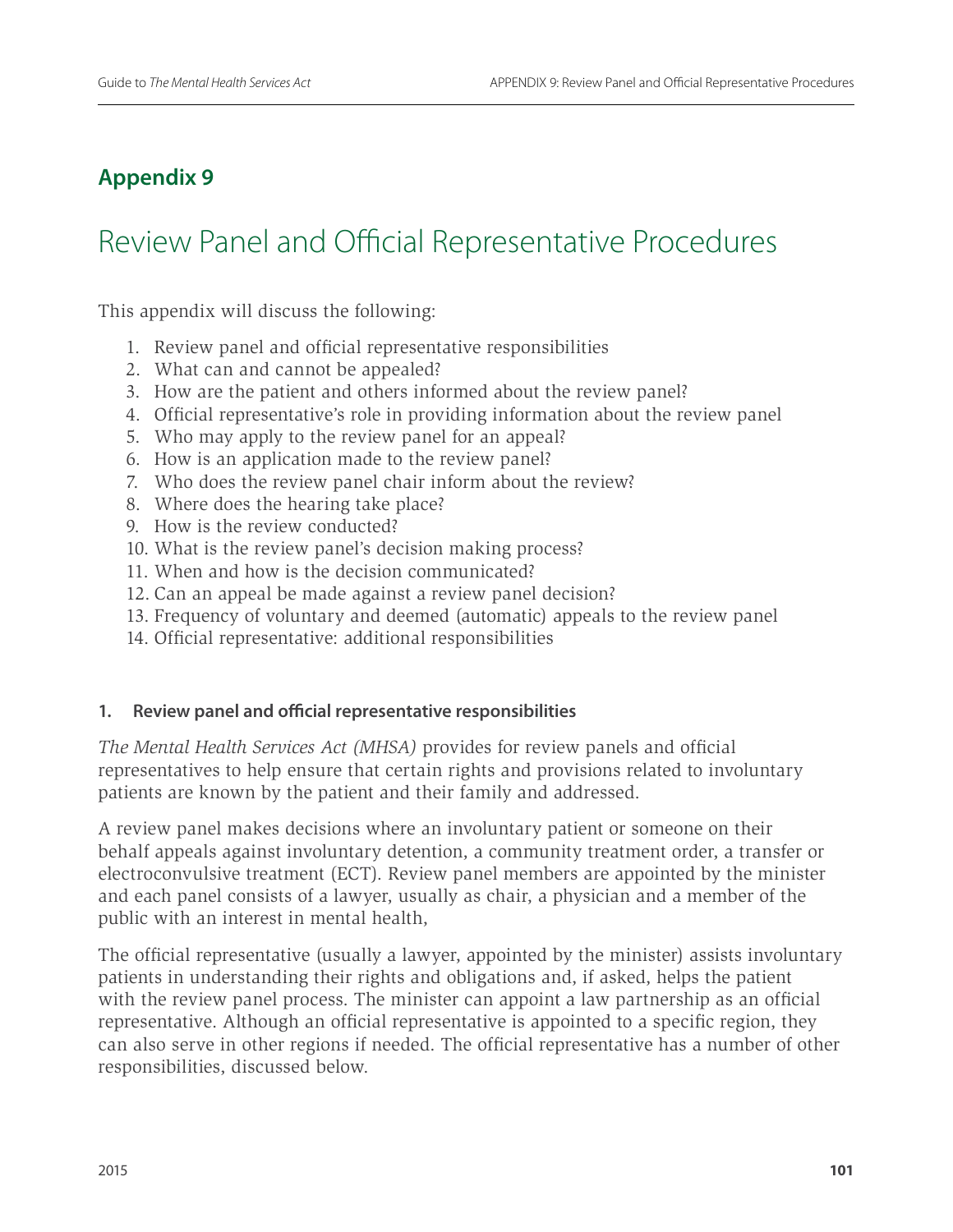#### **2. What can and cannot be appealed?**

An appeal can be made by an involuntary patient for the following:

- Detention under one or two Form Gs (either initial or renewal);
- A validated community treatment order (CTO);
- Transfer to another mental health centre; and
- An order for electroconvulsive therapy (ECT)

Other requirements or treatments an involuntary patient may not agree with cannot be appealed to the review panel but may be discussed with the treating physician or mental health centre administration.

#### **3. How are the patient and others informed about the review panel?**

The attending physician provides Form M "Notification Regarding Appeal Procedures" to the patient, the nearest relative or proxy or guardian (if any) and to the official representative when the person becomes an involuntary patient (after the first Form G is completed). Form M provides information on the right of appeal and the name and address of the chairperson of the review panel.

Form M is also sent to the same people if the patient has been issued a CTO or ordered to be transferred to another mental health centre.

If the patient objects to the nearest relative being informed because it would endanger the patient's health or safety or be an unreasonable invasion of privacy, the attending physician, after consulting with the official representative, may withhold the information and make a record of the reasons for this. (s. 33(3) to (5))

For an appeal against proposed ECT, Form J "Notification Regarding Appeal Procedures" (see list of forms) is sent to the same people.

# **4. Official representative's role in providing information about the review panel**

In addition to the patient receiving written information on Form M, the official representative on receiving Form M shall:

- "(a) visit the patient;
- "(b) as soon as is reasonably practicable, advise the patient about his or her right of appeal; and
- "(c) provide any assistance that the official representative considers necessary to enable the patient, or a nearest relative, proxy or personal guardian on the patient's behalf, to initiate an appeal." (s. 33(2))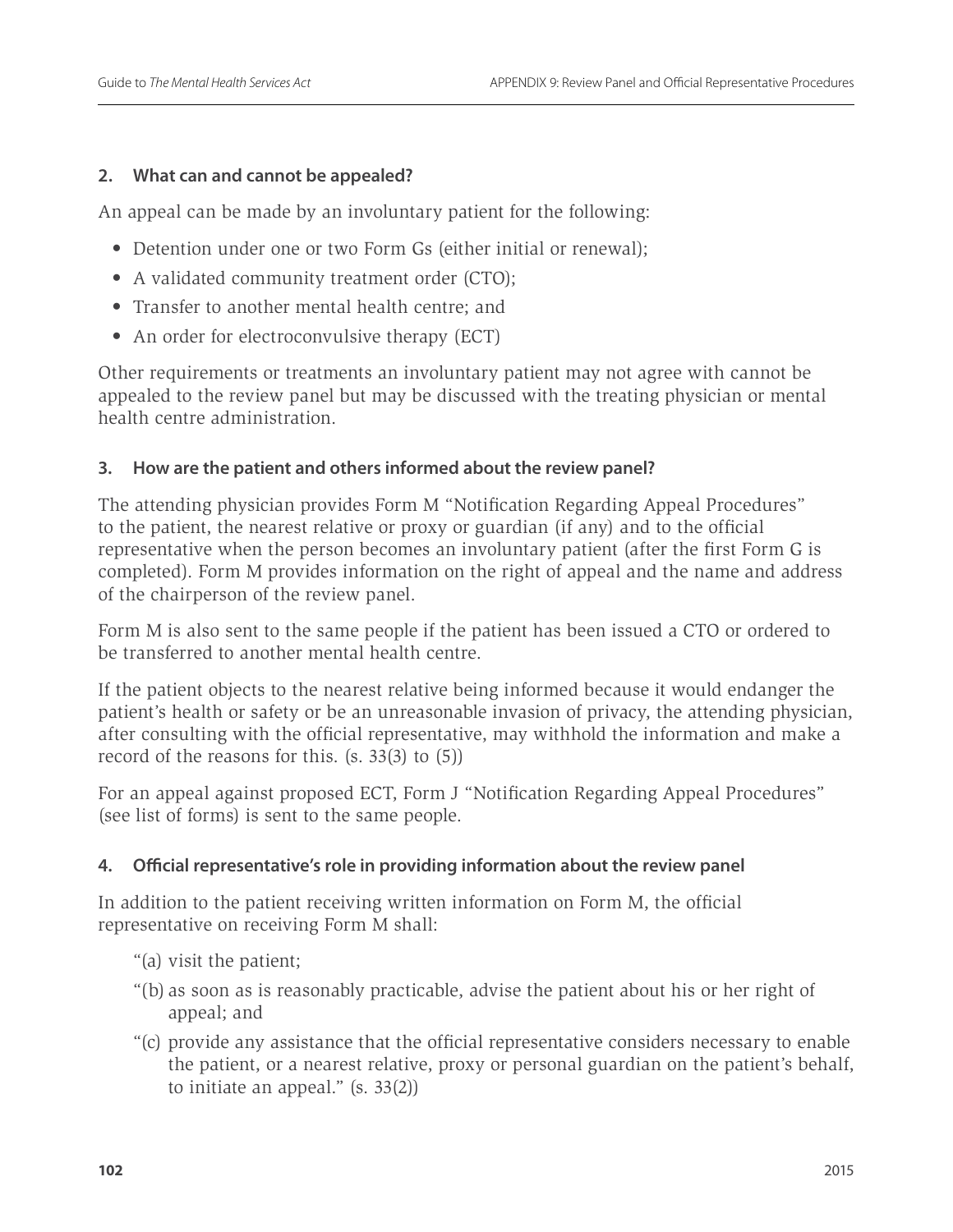Regulation 13 provides more information on the duties of the official representative.

# **5. Who may apply to the review panel for an appeal?**

The patient may apply directly to the review panel or ask the official representative for assistance to do so. The appeal may be requested also by the nearest relative, proxy or guardian or "any other person who has a sufficient interest may submit an appeal."  $(s. 34(3))$ 

The official representative who assists the patient or others to initiate the appeal shall:

"(c) provide any assistance that the official representative considers necessary to enable the patient or a nearest relative, proxy or personal guardian on the patient's behalf, to initiate an appeal."  $(s, 33(2)(c))$ 

If the patient does not want to apply to the review panel but another person does, the official representative, while providing information to both, may consider "representing" the other person as a conflict of interest. (See Regulation 13)

# **6. How is an application made to the review panel?**

The patient or anyone on their behalf, often the official representative, can make an application to the review panel by filling out Form N "Appeal to Review Panel". The request for an appeal, Form N, can be provided to the chairperson via fax, courier or by a telephone call from the mental health centre. The name, address and phone number of the review panel chair are on Form M, by which the person was notified of the review panel's function.

# **7. Who does the review panel chair inform about the review?**

When the review panel chairperson receives an appeal he or she notifies the mental health centre "without delay." (Regulation 19(2)) The attending physician of a person appealing their CTO is informed "immediately." (Regulation 19(3)) In addition the chairperson shall:

- "(a) provide notification of the time and place of the hearing to the appellant [patient]
- "(a.1) make every reasonable effort to provide notification of the time and place of the hearing to:
	- (i) the person who submitted the appeal, if other than the appellant;
	- (ii) the official representative for the region;
	- (iii) the officer charge of the mental health centre in which the appellant is a patient;
	- (iv) the chief psychiatrist of the mental health centre mentioned in subclause (iii);
	- (v) the attending physician." (Regulation 21(1))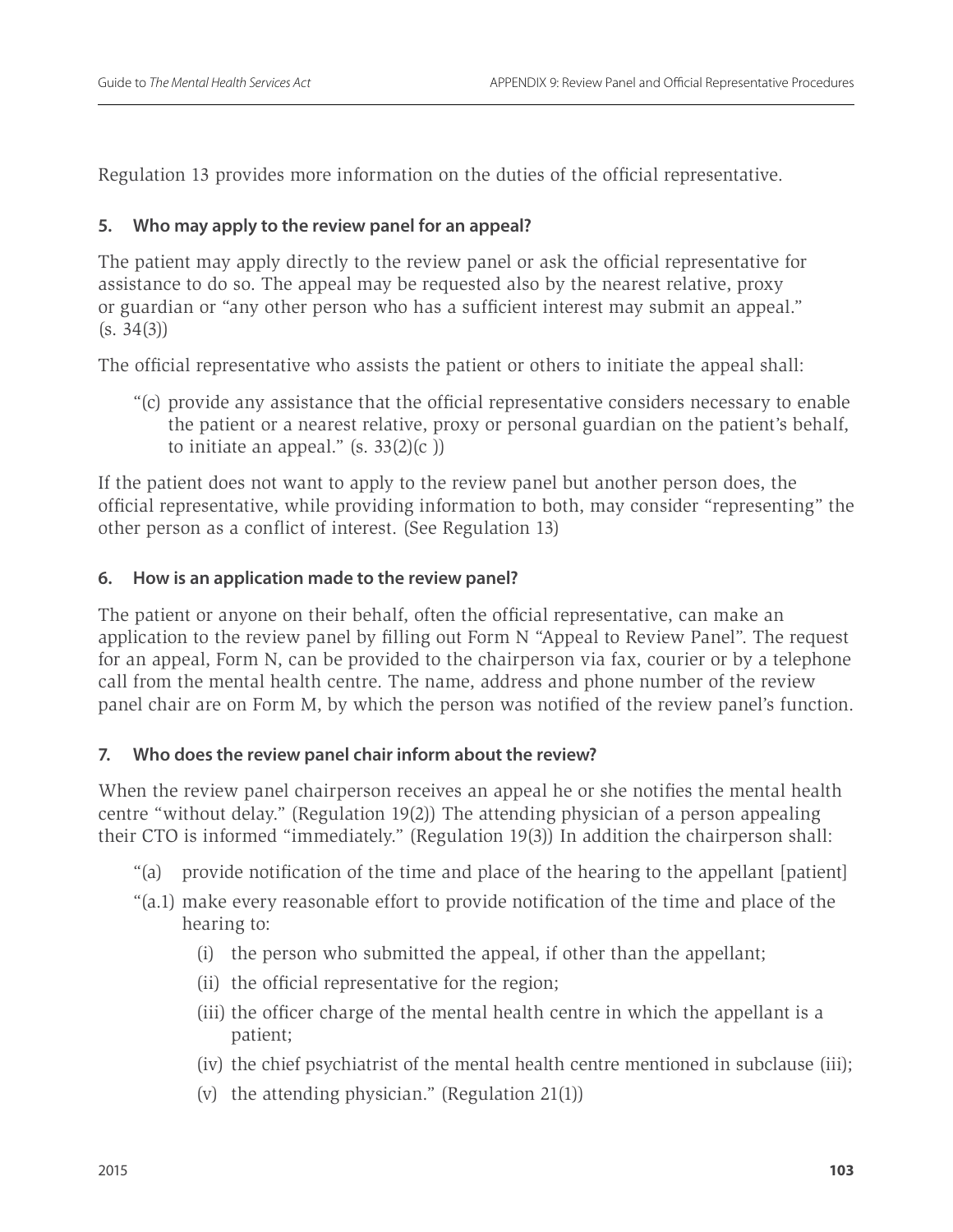#### **8. Where does the hearing take place?**

The hearing is usually at the mental health centre. With the permission of the chairperson, people with information to contribute may be involved through the telephone.

### **9. How is the review conducted?**

The review panel considers written information and conducts a hearing to elicit facts and evidence. The *MHSA* states at section 34(6):

"the review panel shall:

- (a) immediately carry out any investigation that it considers necessary to speedily determine the validity of the appeal; and
- (b) invite the appellant and other persons considered by the review panel to be affected by the appeal to testify or produce evidence relating to the appeal."

Written material includes Form O "Statement by Attending Physician to Review Panel". A Form O is completed by the attending physician and any other material requested. Form O requires copies of the relevant certificates: "certificate/certificates under which the patient is currently being detained" a transfer order or "community treatment order" the "certificate in support of a community treatment order" and "portions of the clinical record of the patient that are pertinent to the appeal." The mental health centre chart is also available for review by members of the review panel.

- The hearing is convened with all interested parties in attendance including the patient, psychiatrist and review panel members. The inpatient nurse and outpatient case worker are also eligible to attend if they have something to contribute. Friends and family may attend with the approval of the chairperson.
- The hearing is informal and the review panel "is not bound by the rules of law concerning evidence and may accept any evidence that the review panel considers appropriate." (Regulation 23)
- The patient can see any written evidence, be personally present during oral evidence, present evidence, cross examine and be represented by counsel. Usually the patient requests the official representative to assist them at the hearing. The person can be represented by legal counsel. (s. 34(7))
- Evidence may be provided to the hearing by telephone as long as all parties can hear the conversation and the chairperson approves.
- The hearing is private, but the chairperson may admit others for legitimate purposes.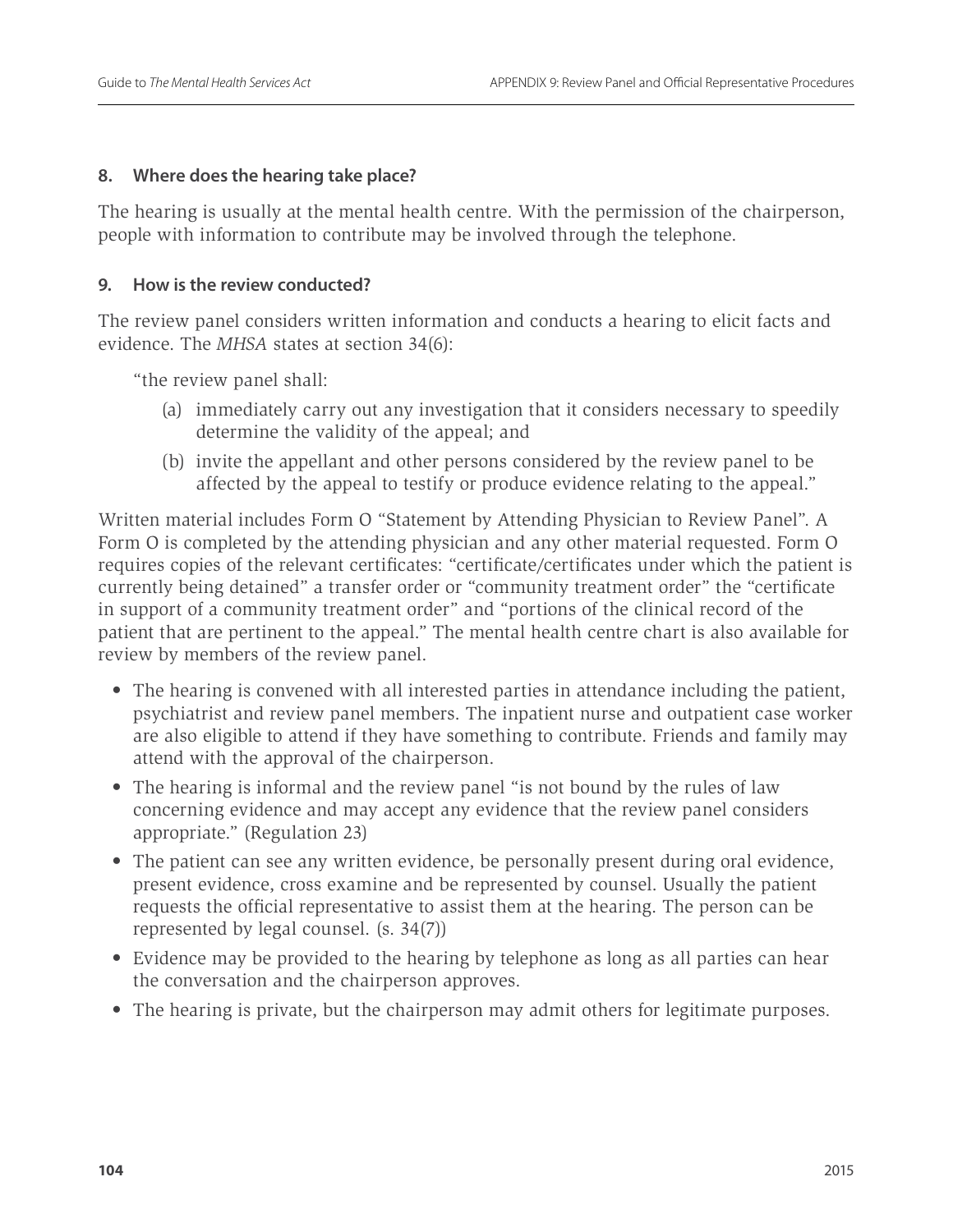#### **10. What is the review panel's decision making process?**

- Based on the written and oral information, the review panel determines whether or not the criteria for the certificate have been reasonably met on the date of the hearing. They do not consider whether or not the certificate was initially warranted when first issued. The review panel must ask itself if there is a reasonable factual basis to meet the criteria set forth in the certificate whether for admission, CTO, transfer or ECT.
- In considering if the patient currently meets the involuntary criteria, the review panel uses the section 24 criteria. (Discussed in **Appendix 6: Completing Form G: Certificate of Medical Practitioners for Compulsory Admission of a Person to a Mental Health Centre**)
- Although a person under a CTO is functioning well, they may continue to meet the CTO criteria because they are "likely… to suffer substantial mental or physical deterioration" and this person is likely to stop taking their treatment if the CTO is cancelled. (See **Appendix 8: Community Treatment Orders**)
- The decision of the review panel is by consensus or by majority vote of members present.

#### **11. When and how is the decision communicated?**

The gathering of evidence, the hearing and the written report must all be completed and transmitted:

"before the end of the third business day following the day the appeal was received."  $(s. 34(9))$ 

That means that if the appeal was received in the review panel office on Tuesday, the report would have to be completed and transmitted by midnight on the following Friday. Saturday, Sunday and holidays are not included in the three business days' time limit. (s. 2(b)) The review panel chair may also verbally inform the patient of the decision shortly after the hearing.

The written report of the decision is transmitted to:

- (a) the appellant [patient];
- (b) the nearest relative, if he or she submitted the appeal;
- (c) the proxy, if any;
- (d) the personal guardian, if any;
- (e) an official representative for the region, if he or she submitted the appeal; and
- (f) the officer in charge of the mental health centre in which the a appellant is a patient.  $(s. 34(9))$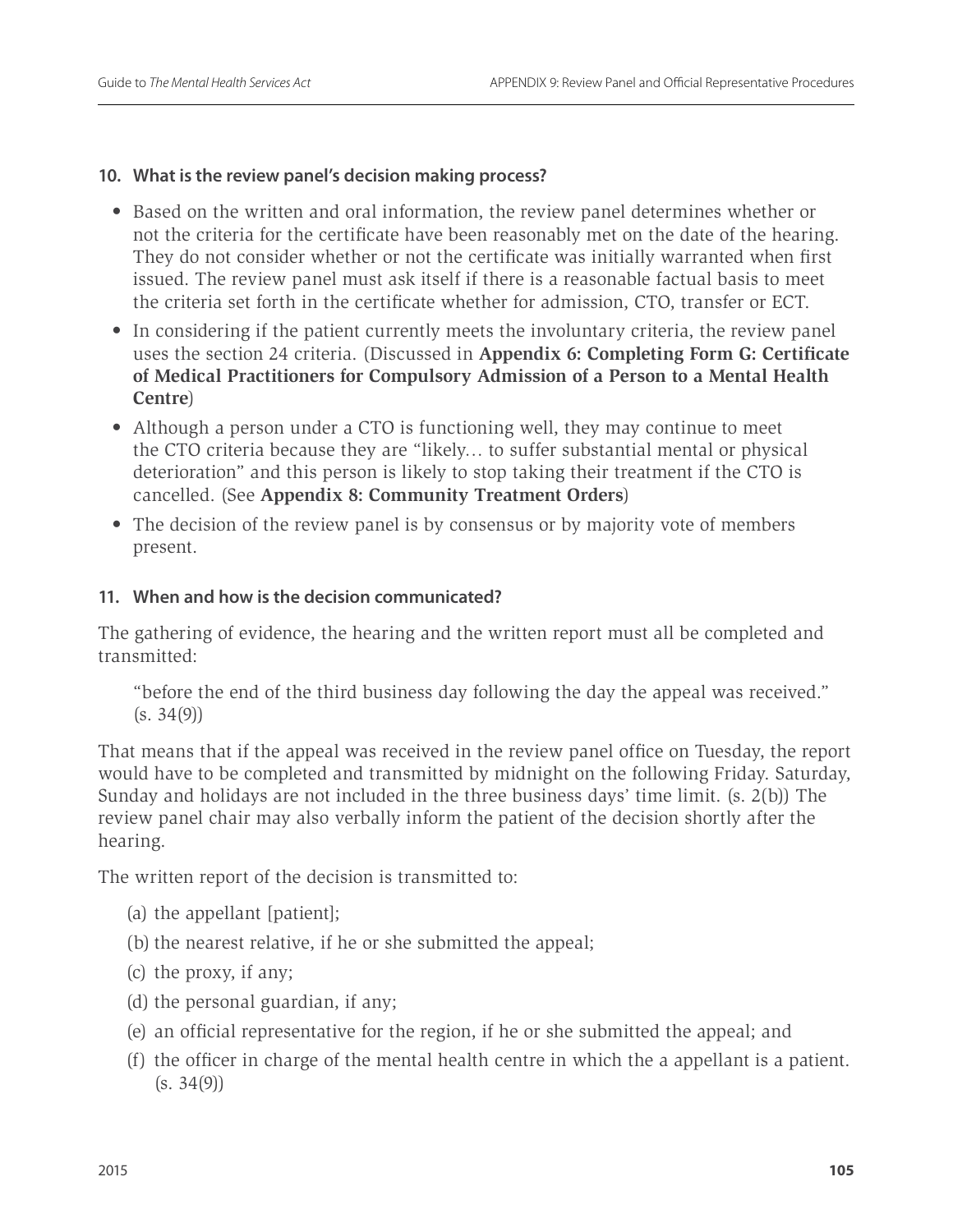#### **12. Can an appeal be made against a review panel decision?**

Yes, but only the patient or someone on his or her behalf can appeal the decision not to grant the patient's appeal. The mental health centre or someone opposing the decision to rescind the certificate or order made by a review panel cannot appeal the decision.

The appeal is made to the Court of Queen's Bench within 30 days of the date of the review panel's decision. The appeal continues even though a certificate or CTO lapses. Notice is served on the parties. An affidavit setting out the facts in support of the patient's appeal is required and the court may direct further evidence. There is no appeal of the decision of the court. (s. 36)

#### **13. Frequency of voluntary and deemed (automatic) appeals to the review panel**

#### **Voluntary appeals**

For patients admitted under section 24 (two Form Gs), one voluntary appeal to the review panel is allowed for the 21 day period during which the certificates are valid. For each extension of 21 days, one voluntary appeal is allowed.

Patients on a CTO are allowed a voluntary appeal to the review panel when "(a) a new community treatment order is written with respect to the person or (b) more than 21 days have elapsed since a decision was made by the review panel concerning a community treatment order that is still in effect." (s. 34(4.1)

# **Deemed (automatic) appeals (s. 34)**

**(a) Involuntary inpatient.** As long as an involuntary inpatient has not made a voluntary appeal to the review panel in the previous 21 days, the review panel must conduct a review even if the patient says he or she does not want a review in the following timeframes:

For patients on their first set of s. 24 Form G certificates, if new Form G certificates are issued authorizing the detention of the person for a period extending beyond the initial 21 days, the attending physician notifies the chairperson of the review panel and that notice is "deemed to be an appeal by the person being detained." (s. 34(4.1)(5)) Deemed or mandatory appeals then occur thereafter at six monthly intervals. There is no deemed appeal if the person has had a voluntary appeal within the past 21 days.

**(b) CTO.** For patients on a CTO, the deemed appeal is required every six months. Again there is no deemed appeal if a voluntary appeal has occurred within the past 21 days.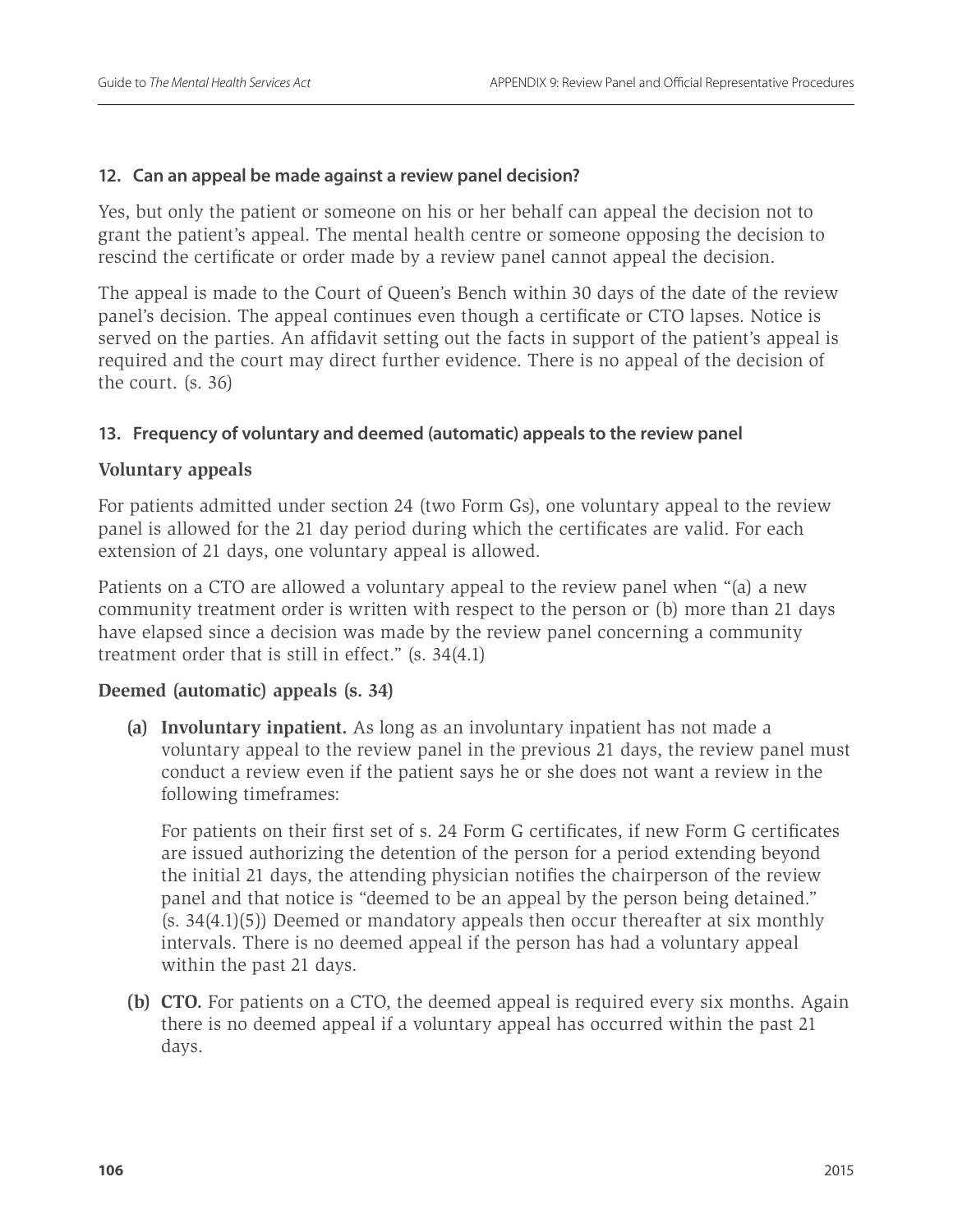#### **14. Official representative: additional responsibilities**

All of the official representative's duties are described in Regulations 13.

The official representative may:

- make any contact that he or she considers necessary to advise a person "concerning his or her rights and obligations in relation to apprehension or detention" who has been apprehended or detained under sections 18 (Form A), 19 (judge), 21 (brought into Saskatchewan), 22 (charged with offence), 23.1 (Criminal Code mental health) or 24.6 (non-compliant CTO) of the *Act*;
- visit a patient as soon as practicable following detention under s.23 (corrections or Criminal Code);
- for an involuntary patient admitted under s. 24 (Form G), the official representative must visit the patient within 24 hours of detention "to provide information concerning the rights and obligations of the patient in relation to the detention, and to offer assistance to enable the patient to exercise his or her rights";
- visit a patient as soon as practicable where an application has been made for a long term detention order under s. 24.1 and assist that patient to initiate a review if requested;
- speak with a person as soon as practicable after a CTO comes into effect and provide information on rights and obligations and offer assistance to enable the person to exercise his or her rights;
- visit a patient as soon as practicable, before transfer, where a transfer is ordered under s.28 from one inpatient facility to another in a different municipality or where a person is to be transferred out of the province;
- receive copies of the orders, warrants and/or certificates issued pursuant to sections 18, 19, 21, 22, 23, 24 and 28;
- receive a copy of an order revoking section 24.1(3) long-term detention orders;
- receive a copy of a report from the chairperson of the review panel decision regarding detention or transfer;
- visit a person as soon as practicable before transfer out of province under s.28.2;
- visit a patient as soon as practicable and in any event except in case of emergency prior to administration of involuntary ECT, where this is ordered in accordance with regulations;
- visit any other inpatient or outpatient on request;
- assist a person who is entitled to appeal to a review panel by submitting an appeal, assisting him or her in obtaining counsel, if requested, attending and representing him or her at the hearing; and
- assist a person who is entitled to appeal a review panel decision to the Court of Queen's Bench to submit an appeal and obtain legal counsel.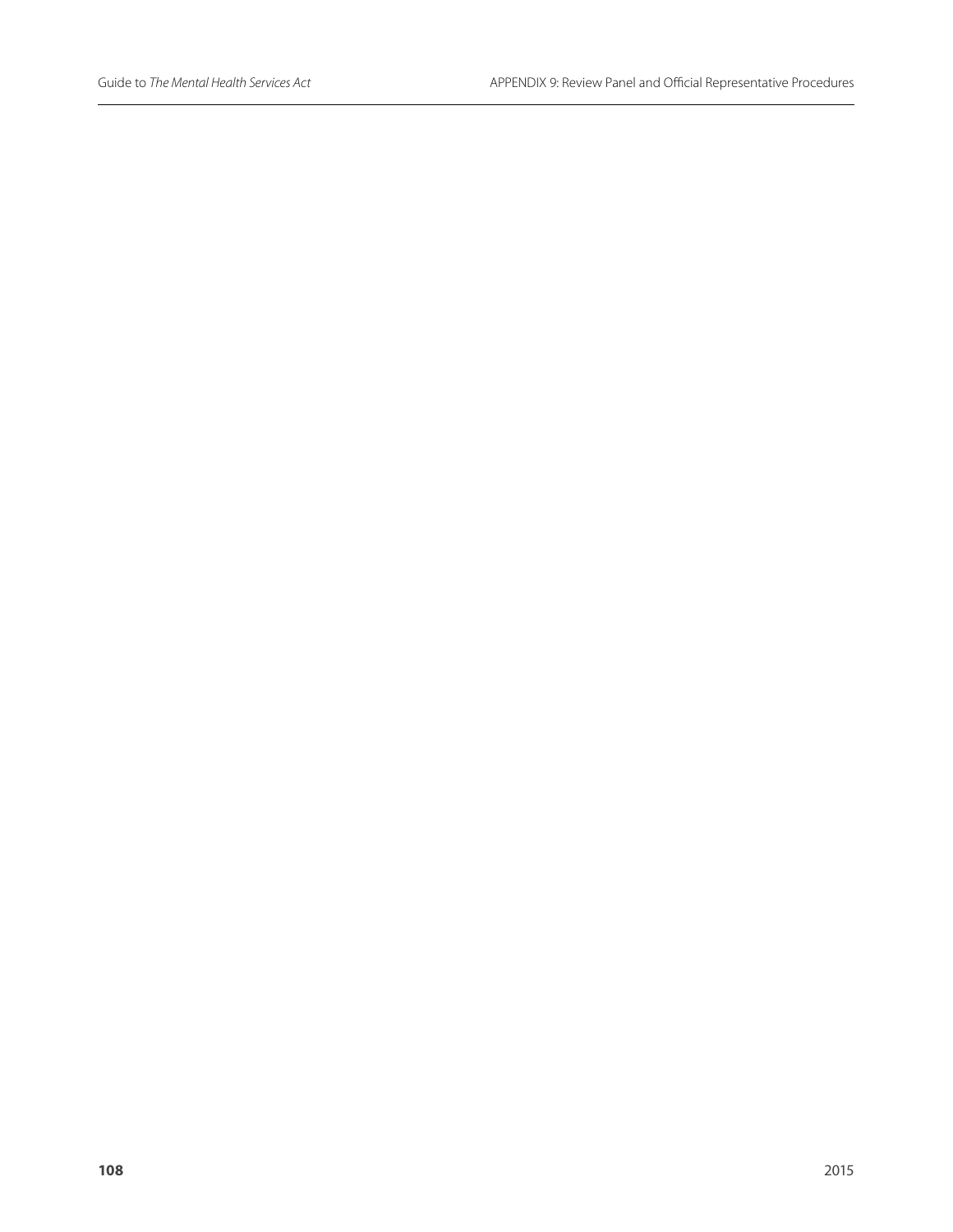# **Appendix 10**

# Collection, Use and Disclosure of Personal Health Information

#### **Introduction**

This appendix addresses the collection, use and disclosure of personal health information for persons receiving health services including services under *The Mental Health Services Act (MHSA)*. The following issues will be reviewed:

- 1. Confidentiality provisions transferred from *MHSA* to *The Health Information Protection Act (HIPA)*
- 2. What is *HIPA*?
- 3. Why information provisions were transferred from *MHSA* to *HIPA*?
- 4. How *HIPA* works: key concepts (overview, terminology)
- 5. Collecting personal health information under *HIPA*
- 6. Use of personal health information under *HIPA*
- 7. Disclosure of personal health information under *HIPA*
- 8. Case scenarios (adult, child): Applying *HIPA* in mental health settings
- 9. Other *HIPA* issues: accessing and correcting one's personal health information; appeals
- 10. Getting help on *HIPA* issues
- 11. Other requests for information (e.g. police, insurance companies)
- 12. *HIPA* functions in the private health services field

You should work with your organization's privacy officer to properly integrate practices with current policies.

# **1. Confidential provisions transferred from** *MHSA* **to** *HIPA*

Section 38 and Regulations 15-18 of the *MHSA*, the confidentiality and disclosure of information provisions, have been removed from the *MHSA*. The only disclosure provision remaining in the *MHSA* is Regulation 15(2) for providing personal health information to the review panel without consent and those relating to mental health approved homes. All other personal health information functions are now subject to the provisions of *HIPA*.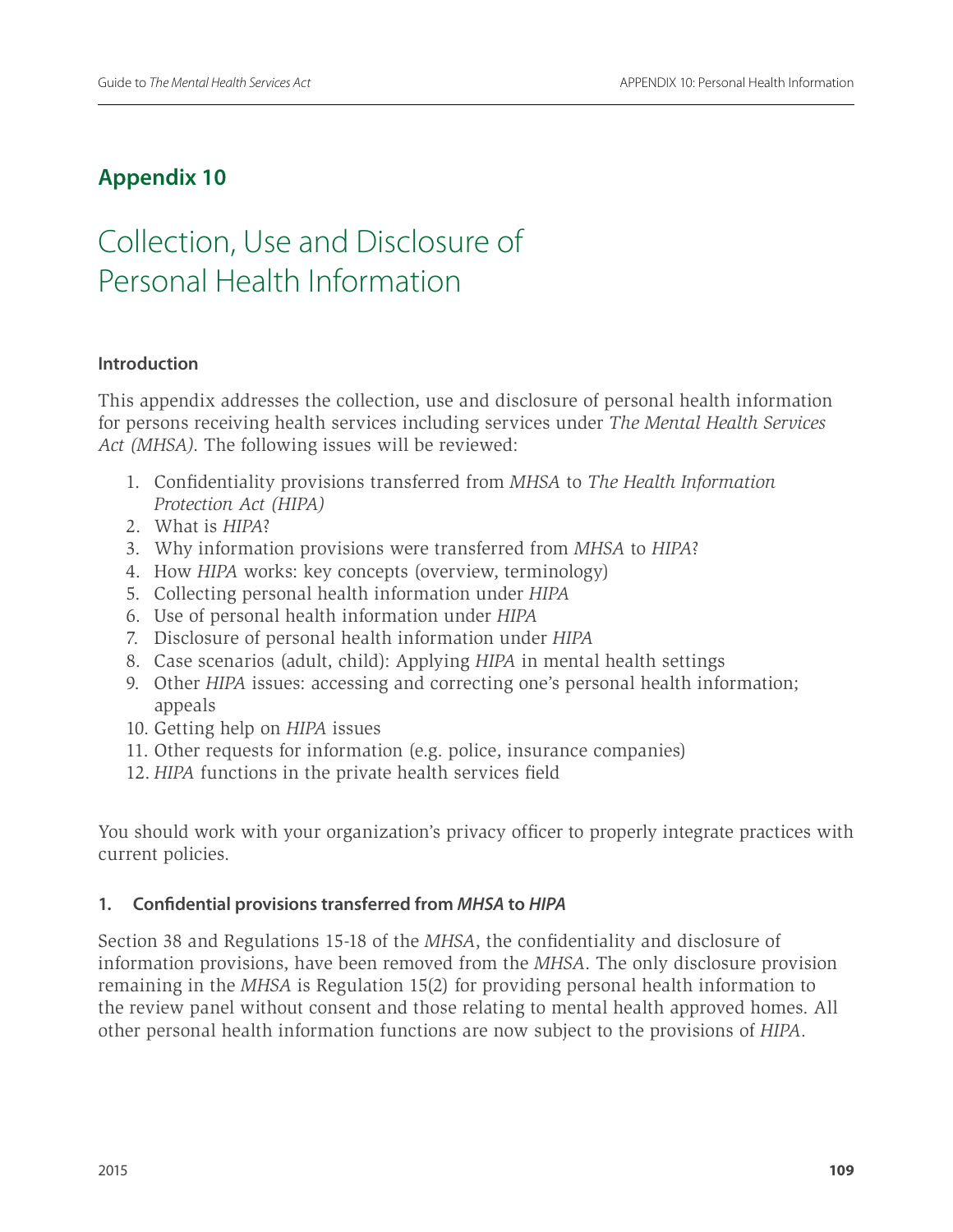#### **2. What is** *HIPA***?**

*HIPA* is designed to "improve the privacy of people's personal health information while ensuring adequate sharing of personal health information is possible to provide health services" (page 2 *An Overview of The Health Information Protection Act, Saskatchewan Health*, August 2003).

*HIPA* controls personal health information in most health services, however, health information collected during the course of services provided under the *MHSA* was specifically excluded from *HIPA* until the 2015 amendments to the *MHSA* (Bill 127).

#### **3. Why information provisions were transferred from** *MHSA* **to** *HIPA***?**

*MHSA* confidentiality clauses were passed in 1985 and *HIPA* not until 2003.

In Mental Health and Addictions Services, staff had to work within the confidentiality provisions in the *MHSA* for a patient's mental health challenges, and within the confidentiality provisions in *HIPA* for their addiction issues.

To reduce stigma and promote efficiency, mental health service information sharing should be treated like all other health services. The Ministry of Health therefore concluded that it would be clearer for staff and more beneficial to patients to have one set of rules.

#### **4. How** *HIPA* **works: key concepts**

*HIPA* **Overview** (Note: all section references refer to *HIPA*.)

When staff of an organization (called a "trustee") collect personal health information to address a person's health challenges they must have consent and obtain the information directly from the person unless this is not reasonable. The trustee must treat the information in confidence except if there is express consent, implied consent, deemed consent or an authority under *HIPA* to use it or disclose it without consent. The personal health information collected must only be used or disclosed on a "need to know" basis.

*HIPA* **Terminology** (note: a *HIPA* glossary is at [http://www.oipc.sk.ca/Resources/HIPA%20](http://www.oipc.sk.ca/Resources/HIPA%20Glossary%20-%20Blue%20Box.pdf) [Glossary%20-%20Blue%20Box.pdf\)](http://www.oipc.sk.ca/Resources/HIPA%20Glossary%20-%20Blue%20Box.pdf)

"Trustee," "personal health information," "need to know," "express consent," "implied consent," "deemed consent," and "without consent" are important concepts in *HIPA*.

**"Trustee"** *HIPA* applies to individuals who and organizations that are part of Saskatchewan's health system and have custody and control of personal health information. The *Act* calls them **trustees**, to reflect the fact that they hold personal health information "in trust" and must manage and protect the information with the best interests of the individual in mind.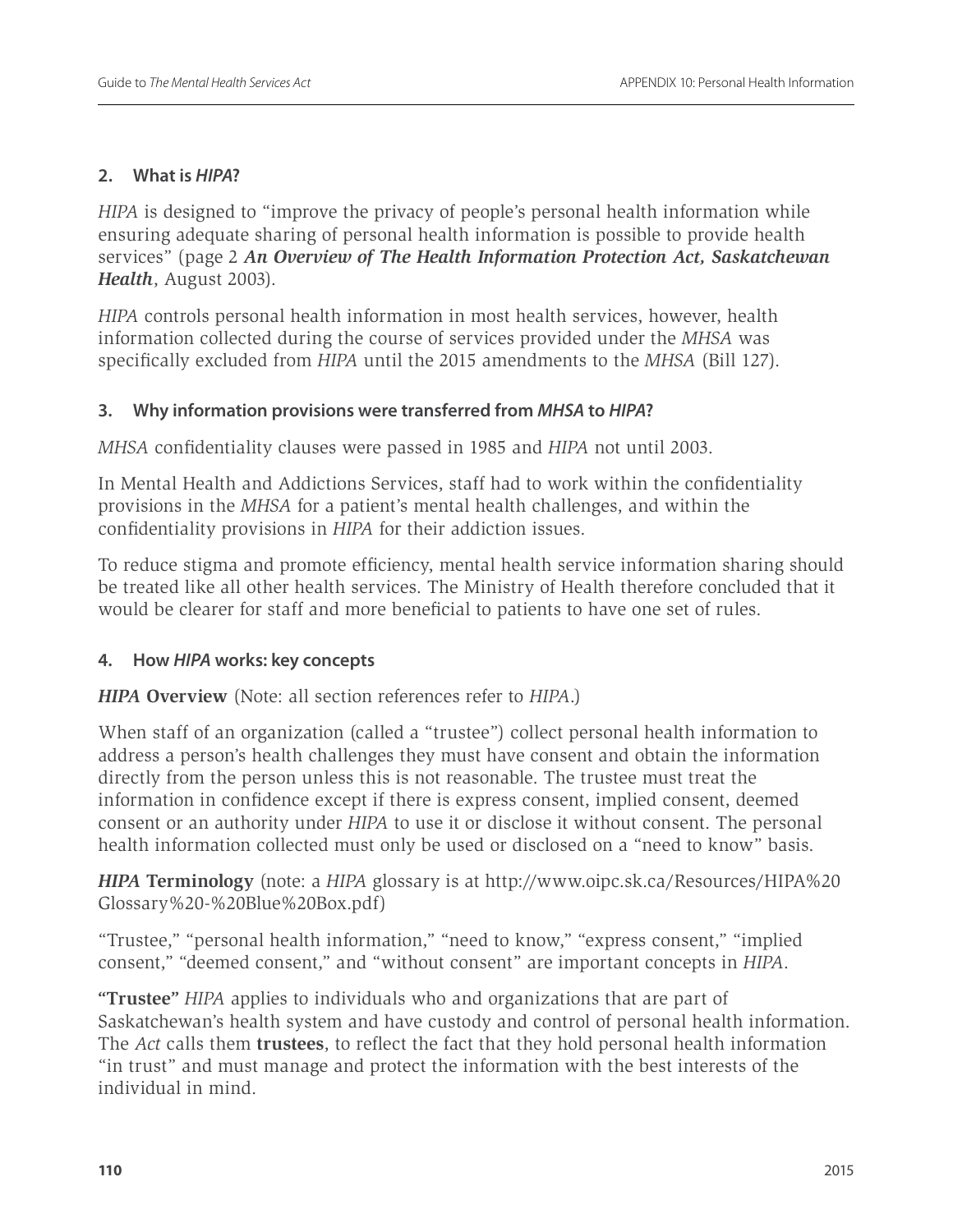• **Trustees include:** government institutions (e.g. Saskatchewan Health); regional health authorities and affiliates (this includes hospitals and all health facilities operated by a health region); special care homes; personal care homes; mental health facilities; health facilities licensed under *The Health Facilities Licensing Act*; laboratories; pharmacies, regulated professionals. (see s. 2 of *HIPA* for full list)

**"Personal Health Information"** Personal health information means:

- (i) information with respect to the physical or mental health of the individual;
- (ii) information with respect to any health service provided to the individual, donation of body parts or substances or test results. (see s. 2 for full list)

**"Need to Know"** "A trustee shall collect, use or disclose only the personal health information that is reasonably necessary for the purpose for which it is being collected, used or disclosed." (s. 23(1))

**"Consent – express, implied, deemed"** Consent must relate to the purposes for which the information is required; be informed; be given voluntarily and not be obtained through misrepresentation, fraud or coercion. (s. 6)

**Express Consent** means the person or their substitute decision maker agrees, or not, to the collection, use or disclosure of personal health information. Express consent requires approval prior to collection, use or disclosure to begin. The consent can be indicated verbally or in writing

**Implied Consent** means a consent that is inferred through an individual's actions or alternatively, through their inactions. Implied consent can be revoked under *HIPA* by an individual.

**Deemed Consent.** Where an individual's personal health information is used and disclosed for the purposes for which the information was collected; for the purpose of arranging, assessing the need for, providing, continuing or supporting the provision of, a service requested or required by the individual, *HIPA* deems that consent exists. *HIPA* also provides that an individual has deemed consent for a trustee to share their personal health information to the individual's next of kin or someone with whom there exists a close personal relationship and the disclosure relates to the health services currently being provided to the individual, provided the subject individual has not expressed an objection to disclose. (s. 27)

There are some circumstances, outlined in *HIPA* where personal information may be released without consent. These are discussed later.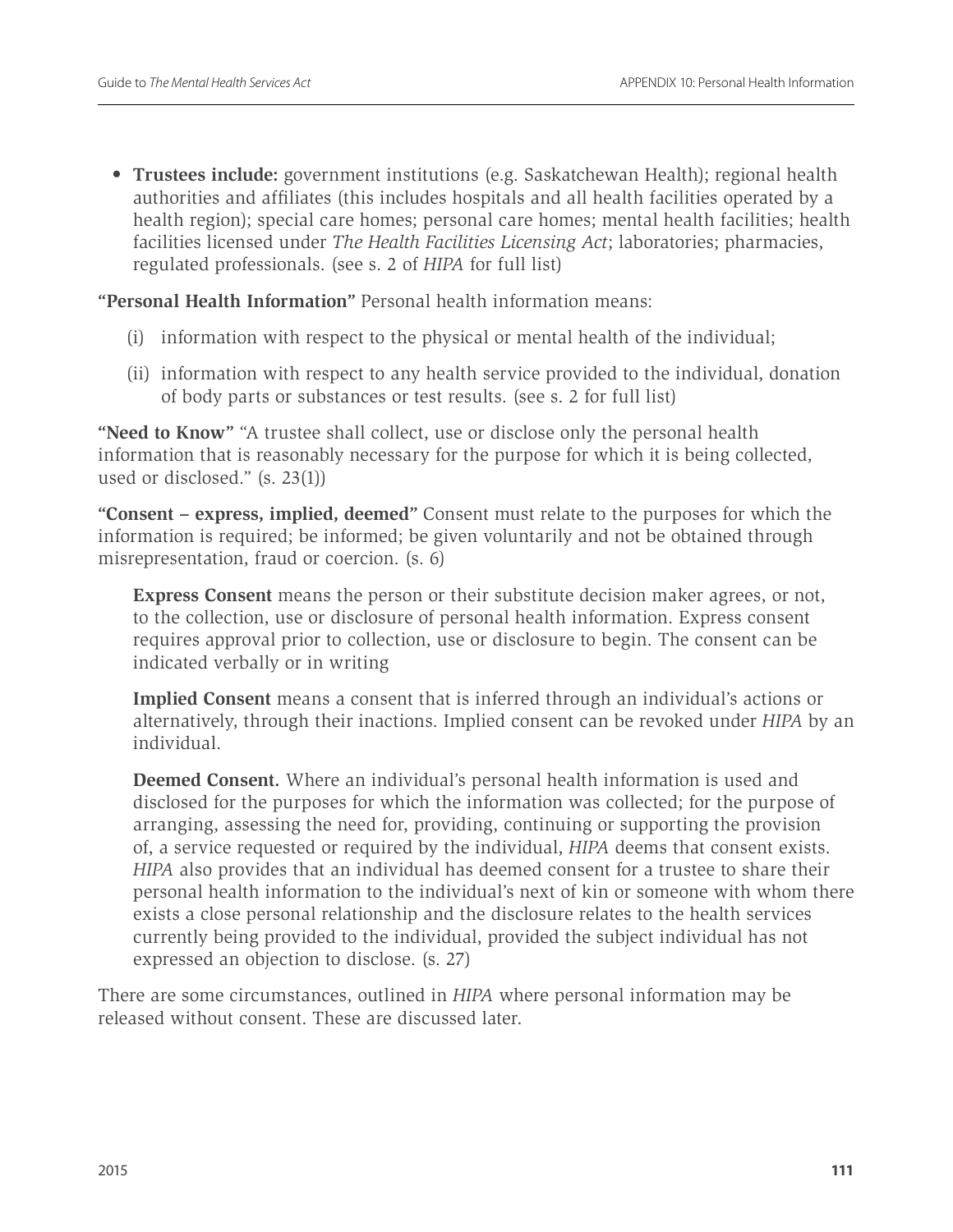#### **5. Collecting personal health information**

"Collection" is defined by *HIPA* as to "gather, obtain access to, acquire, receive or obtain personal health information from any source by any means." (s. 2(b)) Personal health information must be collected directly from the individual "except where the individual is unable to provide the information"  $(s. 25(1)(b))$ , or consents to the collection by other methods, or collecting it directly would prejudice the health or the safety of the individual or others. When the information is collected from others, reasonable steps must be taken to verify the information. For example, if a person with a mental illness did not know or understand information about their symptoms or was not capable of providing the information because of the illness, the person would be "unable" to provide the information and indirect collection from a relative or other person would be justified.

#### **6. Use of personal health information (s. 2(u))**

"Use" indicates the internal utilization of personal health information by a trustee and includes sharing of the personal health information in such a way that it remains under the control of that trustee. For example, in a regional health authority and its facilities, the sharing of information between employees, volunteers and contractors, including physicians with privileges, constitutes "use" of the personal health information since the sharing happens under the control of the regional health authority. It is also defined by section 2(u) of *HIPA*.

# **7. Disclosure of personal health information**

"Disclosure" is exposure of personal health information to a separate entity, not a division or branch of the trustee in custody or control of that information. For example, when a health region shares information with a family member, an insurer, media, Ministry of Health, the Saskatchewan Cancer Agency, Saskatchewan Workers' Compensation Board, lawyers, or police, this amounts to a disclosure. Occasionally this will be mandatory (*The Gunshot and Stab Wound Mandatory Reporting Act* and *The Public Health Act, 1994*) but the disclosure can only occur in accordance with *HIPA*, ie. express or deemed consent, or an exception allowing disclosure without consent as per s. 27(4) or sections 28 or 29.

# *Deemed Consent for Disclosure (s. 27(2))*

A person does not have to give express consent - or indeed may object to - some information disclosures, but if the "deemed consent" provisions of *HIPA* apply, express consent is not required and an objection can be overruled. Circumstances where deemed consent operates are listed in s. 27(2).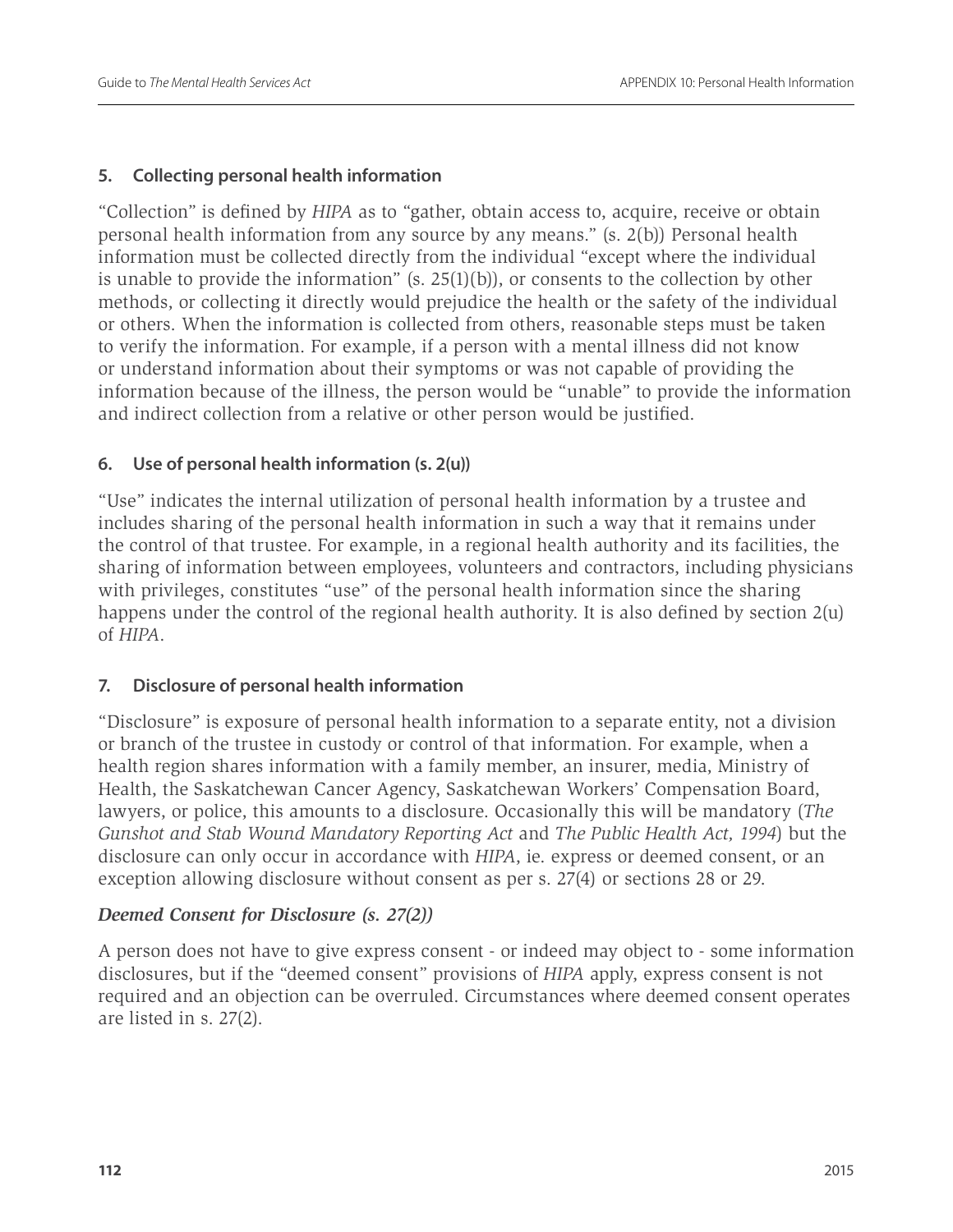s. 27(2) "A subject individual is **deemed to consent** to the disclosure of personal health information:

- (a) for the purpose for which the information was collected by the trustee or for a purpose that is consistent with that purpose;
- (b) for the purpose of arranging, assessing the need for, providing, continuing, or supporting the provision of, a service requested or required by the subject individual; or
- (c) to the subject individual's next of kin or someone with whom the subject individual has a close personal relationship if:
	- (i) the disclosure relates to health services currently being provided to the subject individual; and (ii) the subject individual has not expressed a contrary intention to a disclosure of that type."

Clauses (a) and (b) provide deemed consent (express consent from the patient not required) for disclosure to others involved with the patient's care such as physicians, nurses, rehabilitation staff, other professional staff and care aides at the mental health centre. Clause (a) and certainly (b) could apply outside the mental health centre as well. For example, while a social worker would ordinarily obtain consent in arranging for financial assistance essential for discharge or finding a residence, this deemed consent provision could be used if consent was not forthcoming. Information disclosed would only be that necessary for that purpose. Clause (b) would also cover situations where, consistent with the purpose for which the information was collected, information could be disclosed to other health care providers, other regional health authorities, rehabilitation services, or residential or home care services because the services are required by the person. The information disclosed must be the minimum needed for that circumstance.

Clause (c) allows for disclosure to next of kin unless the person has objected. It appears to prohibit a family who, on discharge, are caring for a person with psychosis from receiving essential information about medication side effects, signs of relapse or handling aggression if the person has said that he/she does not want his/her family to be informed. However, (s. 27(4)(a)) reads "where a trustee believes, on reasonable grounds, that the disclosure will avoid or minimize a danger to the health or safety of a person" consent is not required. Certainly without that information there may be a danger to the health of the person and possibly the safety of the family. That decision process should be documented.

# *Where consent (express, implied or deemed) is not required*

There are some exceptions to keeping personal health information confidential. These exceptions are prescribed in *HIPA*. Personal health information disclosed without the client's consent (other than in cases where deemed consent exists) could include: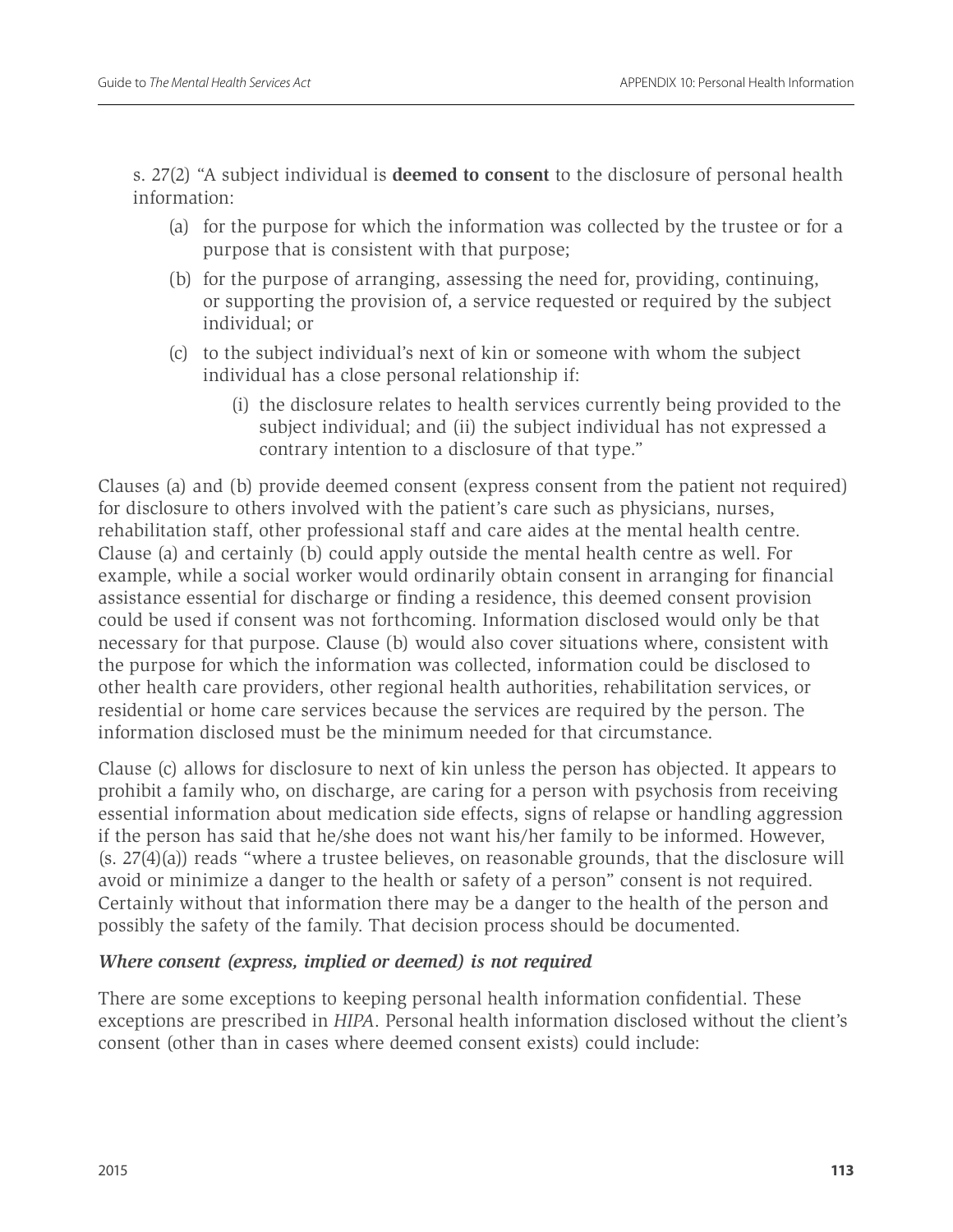- Routine consultations and discussion together with staff and other mental health/ addictions services professionals within the program/clinic who are also bound by confidentiality for the purpose of case planning and provision of service of a mutual client.
- When a court of law subpoenas the clinical record and/or the testimony of the clinician.
- When there is an emergency and the clinician believes the client is likely to harm himself/herself or others. This situation needs to be well documented in the client's file.
- When the clinician has "reasonable belief" that a child is at risk or is being abused. There is an obligation on the clinician to report such beliefs under *The Child and Family Services Act*; to not report is punishable by law.
- If public interest demands a breach of confidentiality as under common law (i.e. serious crime, threats to others).

# *Disclosure without express, implied or deemed consent for health or safety reasons*

Before a health care provider is authorized to disclose a client's personal health information without the client's express or deemed consent, the health care provider must review their program's process for disclosure of personal health information, as well as the legislation applicable to their program. The following relates to decisions to disclose to minimize a danger to the health or safety of any person.

As per clause 27(4)(a) of *HIPA*, a trustee may disclose personal health information "where the trustee believes, on reasonable grounds, that the disclosure will avoid or minimize a danger to the health or safety of any person."

All of the following criteria must be present:

a) Is there a reasonable expectation of probable harm?

Reasonable expectation of harm refers to a confident belief that harm will occur to an identifiable person(s). The likelihood of the occurrence of harm must be genuine and conceivable. In other words, the probability of the harm must be more than a cautious approach to the avoidance of any risk.

- b) Would the harm constitute damage or detriment and not mere inconvenience? Is the degree of anticipated harm significant? The harm must relate to serious physical injury or mental trauma or danger to an identifiable individual(s).
- c) Is there a causal connection between the disclosure and the anticipated harm?

There must be a clear and direct link between the disclosure of specific information and prevention or minimization of the alleged harm. The trustee must be able to provide an explanation as to how or why the disclosure will prevent or minimize the expected harm.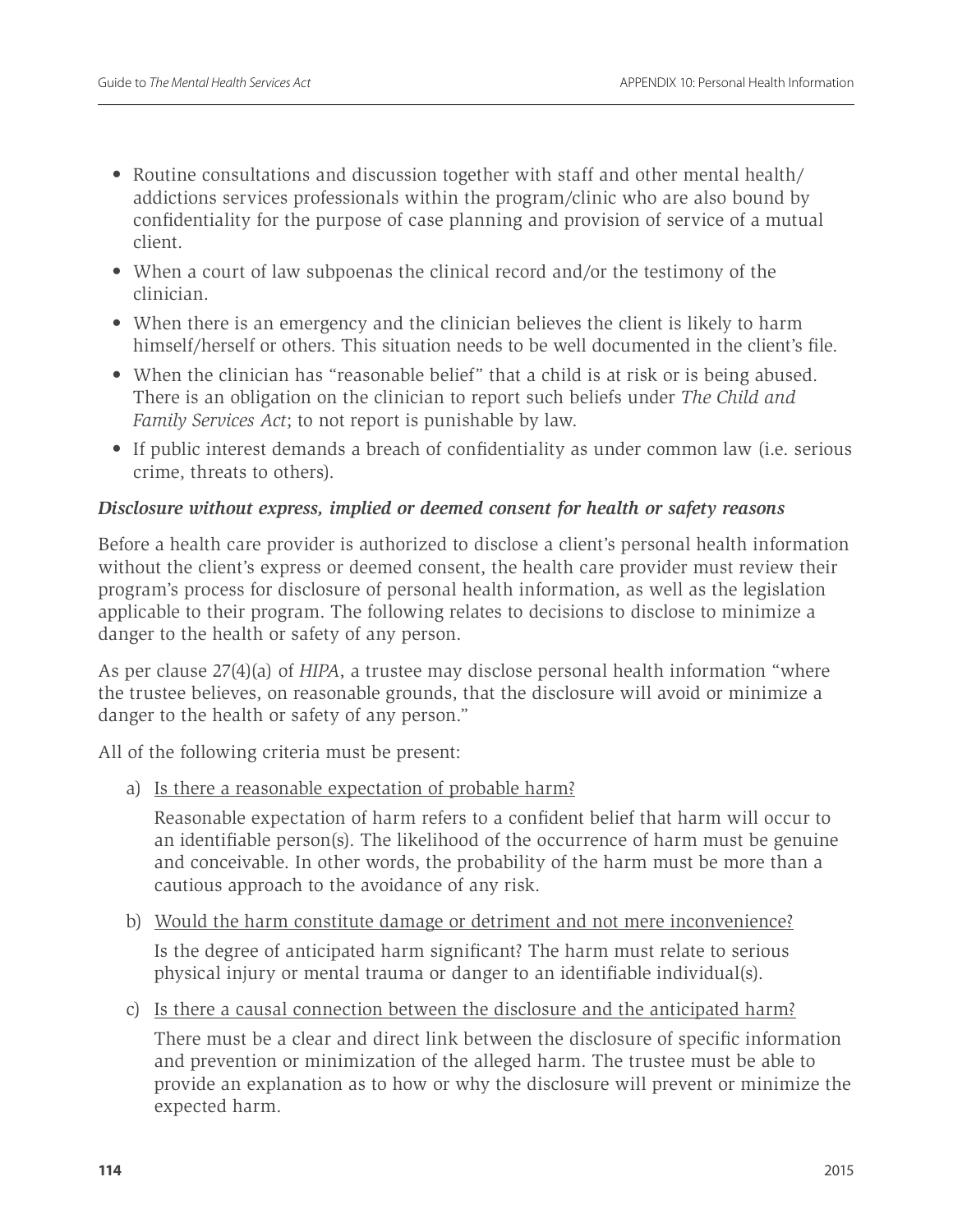#### *To a Substitute Decision Maker*

Substitute decision makers of incapable patients who make health care decisions on behalf of voluntary patients or decisions about non-mental health care for involuntary patients can receive information necessary to make their decision without consent. (s. 27(4)(d))

# *To Provide Beneficial Health or Social Services if not Reasonably Practical to Obtain Consent*

s. 27(4)(j) "…subject to subsection (6), where the disclosure is being made for the provision of health or social services to the subject individual, if, in the opinion of the trustee, disclosure of the personal health information will clearly benefit the health or well-being of the subject individual, but only where it is not reasonably practicable to obtain consent;

s. 27(6) Disclosure of personal health information pursuant to clause (4)(j) may be made only where the person to whom the information is to be disclosed agrees:

- (a) to use the information only for the purpose for which it is being disclosed; and
- (b) not to make a further disclosure of the information in the course of carrying out any of the activities mentioned in that clause."

Section 27 provides that where it is not "reasonably practical" to obtain consent, information can be disclosed for the "provision of health or social services if disclosure will clearly benefit the person." If a person with a mental illness is not capable of understanding and appreciating the need to provide this type of information for his or her health or social service needs, then it would not be reasonably practical to obtain consent and the trustee could rely on the disclosure without consent exemption provisions in *HIPA*.

Best practise requires documentation of the decision in the patient's file.

# *Other Situations where Consent is not required (unlikely to be relevant)*

Section 27 contains a list of circumstances where information can be released without consent. The list includes circumstances surrounding: misuse of publicly funded health services, transfer from one trustee to another, deceased persons, information management, quality of care committee, professions for regulation purposes, court or tribunal proceedings, obtaining payment, service planning and delivery, required by another law, to trustee's legal counsel and drug program monitoring. Section 28 lists registration information and other administrative circumstances.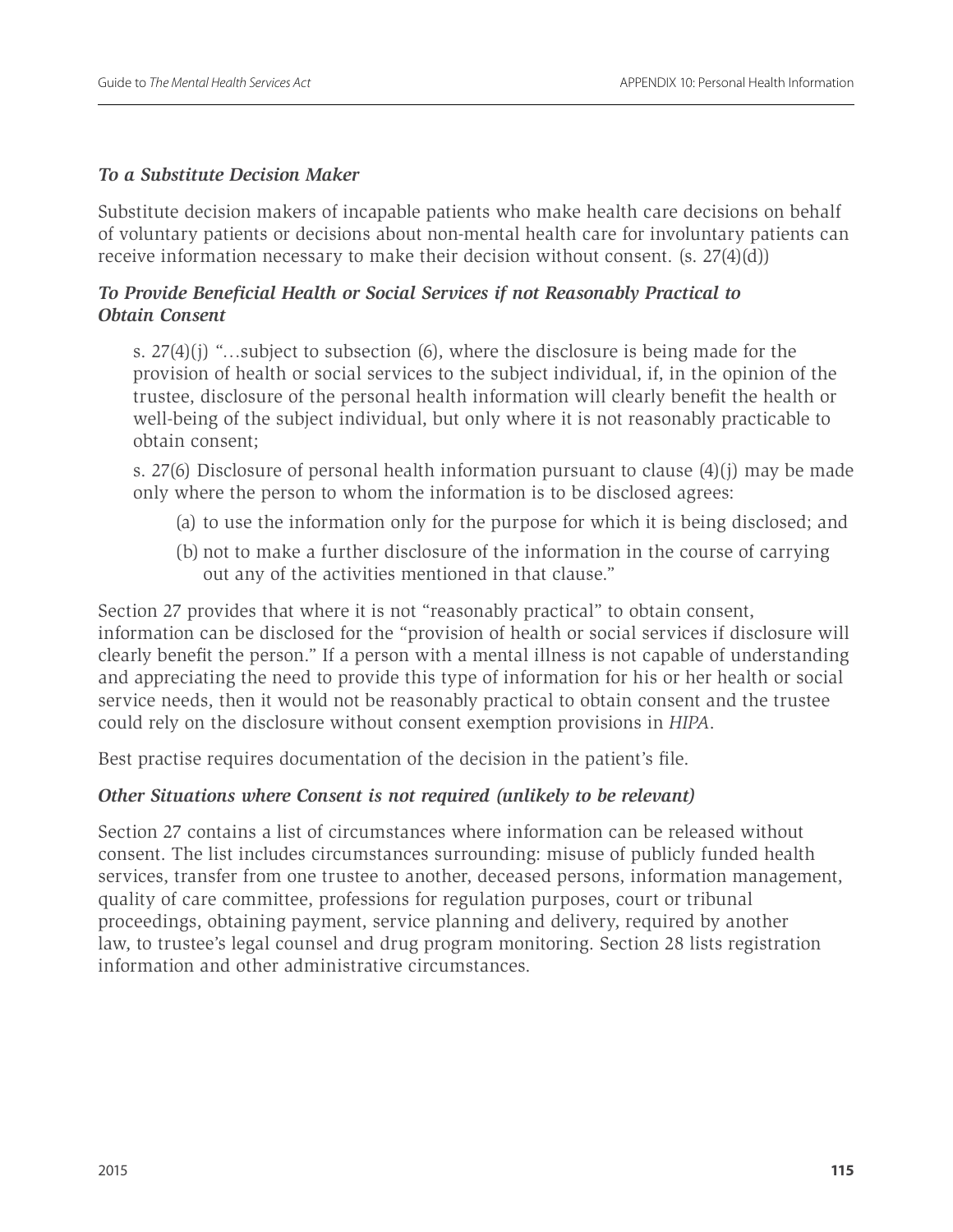### **8. Case Scenarios**

### **Adult Scenario**

The purpose of this section is to illustrate how the personal information collection, use and disclosure authority of *HIPA* plays out in a fictional mental health case. It should be noted that people who are under *MHSA* have challenges with symptoms such as delusions, thought disorder, hallucinations, mania and others that can interfere with their judgement as to what is in their best interests including making decisions to collect or disclose personal health information. Indeed to be an involuntary patient under *MHSA* a person must be incapable of making a treatment decision although they may be capable of making a decision to collect or disclose information.

*Bob is a 21 year old who lives in his single mother's basement suite. He has recently been fired from his part time job. The manager told Bob's mother that customers felt intimidated by Bob's odd behaviour and possible death threats. Bob expresses delusions about aliens including that she is not his mother but an alien. He appears to be hallucinating and rarely comes out of his room. He finally agrees to see a physician after his mother threatened him with eviction. The physician sees Bob and talks to the mother. Bob believes there is nothing wrong with him, and is convinced that aliens do talk to him. The physician completes a Form A under the MHSA and calls the police to escort him to hospital because he is very angry about being hospitalized.* 

*His response to treatment in hospital is complex, with many medication side effects and changes. After one month his delusions have abated somewhat and he is discharged to his mother's care and home. Approximately 10 hospital staff are engaged in Bob's care and a case conference is held about his situation including staff not directly involved in his case. Bob does not want this to happen. As part of his discharge plan, social services and other programs need to be set up but Bob says he does not want hospital staff talking to anyone about him.* 

*Throughout his hospitalization his mother has been very concerned about him, wanting to be involved in care planning conferences and is very much involved in his aftercare. Bob does not want the staff talking to his mother although he does want to continue to live in her home. He is advised that he should stay on his medication and have regular visits with his physician.*

*On discharge, Bob lives in his mother's house for a month. He then leaves for an unsupported apartment living by himself. He is less symptomatic, but has not regained insight into his mental health issues. He must take medication to stay well but without his mother's help he neglects to take medication and neglects reasonable nutrition, hygiene and recovery services.*

# **What** *HIPA* **issues are raised in this case?**

**Collection issues:** A "trustee [the physician] shall collect personal health information directly from the subject individual , except where… (b) the individual is unable to provide the information" ...or "(c) that collection directly from the subject individual would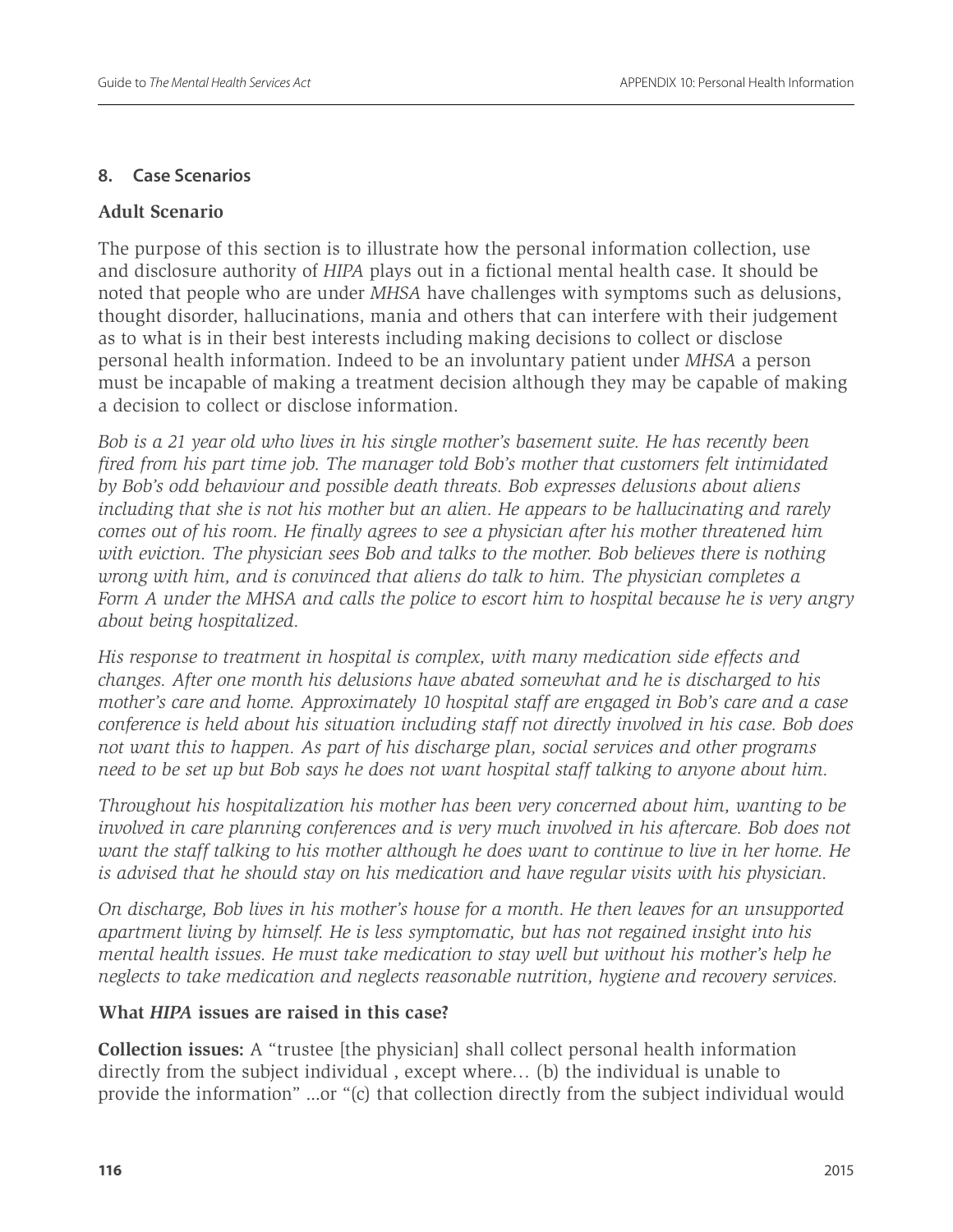prejudice the mental or physical health or the safety of the subject individual or another individual." (s. 25(1))

Physician: The physician clearly has the authority under s. 25(1)(b) to collect information indirectly from the mother because Bob will not be able to describe all the signs and symptoms necessary for the physician's decision. If the physician were concerned that discussing Bob's delusions about his mother might prejudice his health or his mother's health or safety, that would also be a justification for indirect collection under s. 25(1)(c).

In examining Bob under the *MHSA*, Form G criteria, the physician with admitting privileges considered it necessary to confirm the mother's information that the employer had reported possible death threats against customers. Section 25(3) states "the trustee must take reasonable steps to verify the accuracy of the information" and that would justify that enquiry. However, contacting the employer could stigmatize Bob since it would disclose at least that Bob was being examined by a physician in the mental health system. Do any of the exceptions to consent in s. 27(2) to (4) apply? It might be argued that s. 27(1)(a) does because the disclosure that Bob is being seen by the physician is to obtain information for the purpose for which it is collected; that is to decide if the "harm" criterion is met for the involuntary examination criteria in Form G. The physician may need the information from the employer to determine if Bob, who denies all symptoms except hallucinations of contact with aliens, is likely dangerous to others and whether he meets the *MHSA* involuntary criteria. Obviously this is a judgement call.

Peace Officer: The peace officer who accompanied Bob to the hospital has an obligation to keep information confidential he or she has collected through conversation and observation with or about Bob. However, when the examining physician or other hospital staff want to collect written or verbal information from the officer, that could be justified under s. 25(1)(b) since Bob would not be able to provide that information.

Staff directly involved in Bob's care: Ideally, the admitting psychiatrist would obtain permission from Bob or from his substitute decision maker to share information with other staff who are helping him. If that is not forthcoming, deemed consent can be relied upon because the disclosure to other staff is:

- "(a) for the purpose for which the information was collected by the trustee or for a purpose that is consistent with that purpose; [or]
- "(b) for the purpose of arranging, assessing the need for, providing, continuing, or supporting the provision of, a service requested or required by the subject individual."  $(s.27(2)$  (a) and  $(b)$ )

Staff not directly involved in Bob's care: A case conference, including people from the centre who will never see Bob, was held to plan for Bob's recovery and release. Since this case conference is for the same purpose the information was collected for (getting Bob better) s. 27(1)(a) and also for supporting the services requested or relied upon like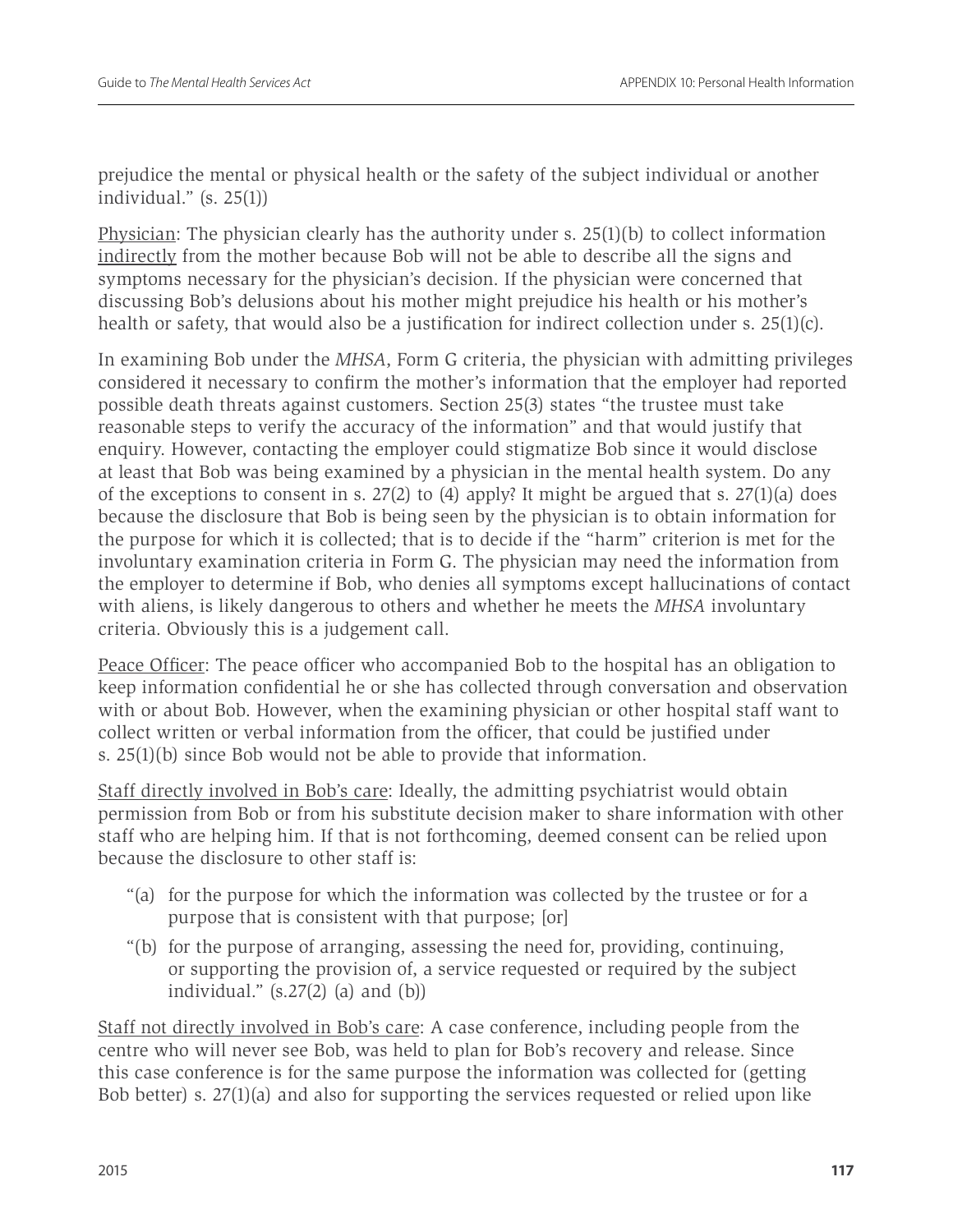discussing housing and medication options, (s. 27(1)(b)), Bob's express permission for the people to disclose his personal information at the meeting would not be required. If there were people from outside agencies attending the meeting for the purposes of providing assistance related to Bob's mental health treatment and care then deemed consent would apply and Bob's permission would not be required. However, people there as students or other observers not related assisting in Bob's care would require Bob's permission, or that of his substitute decision maker.

Another option might be to redact the information by not using Bob's name in the conference. However, that may not be practical if Bob comes to part of the case conference or there are documents identifying him.

Family caregiver in the inpatient setting: Bob's mother wants to meet with Bob's attending physician and two nurses on the unit to discuss discharge planning that will involve the staff disclosing personal health information. Bob has made it very clear he does not want his mother "interfering" with his life, yet he wishes to live in her home and she will be involved in his care. What authority do the staff have to discuss these issues with the mother?

The authority to provide information to next of kin in s. 27(2) does not apply because Bob has "expressed a contrary intention to a disclosure of this type." However, since the disclosure is "for the purpose of arranging, assessing the need for, providing, continuing, or supporting the provision of, a service requested or required by the subject individual" such as the mother ensuring that he takes his prescribed medication s. 27(2)(b) would apply and the staff could disclose necessary information without Bob's consent.

Since he will be living in his mother's house and she will be supervising medication and monitoring treatment effects it could be argued that the information can be provided on a need to know basis because she needs to understand the potential side effects and main effects of the medication, how to handle Bob's anger or withdrawal, and if there are safety concerns around children. The staff could rely on **deemed consent** of s. 27(2) "where a subject individual is deemed to consent to the disclosure of personal health information (a) for the purpose for which the information was collected by the trustee or for a purpose that is consistent with that purpose." The information is for the purpose of keeping Bob well by educating a person who will have an important role to play in maintaining Bob's mental health.

Family in mother's house: Bob is discharged to his mother's home despite his feelings about her, and she "supervises" him in the sense of seeing that he takes his medication, listening for any signs of emerging psychosis, etc. Bob still does not want his mother to speak with the staff. However, she asks the community staff about medication levels, the best way to handle his insomnia and reclusiveness, and other concerns. The staff must reveal information they have about Bob to respond to the requests which they believe are entirely for the purpose for which the information was collected; namely treating Bob's psychosis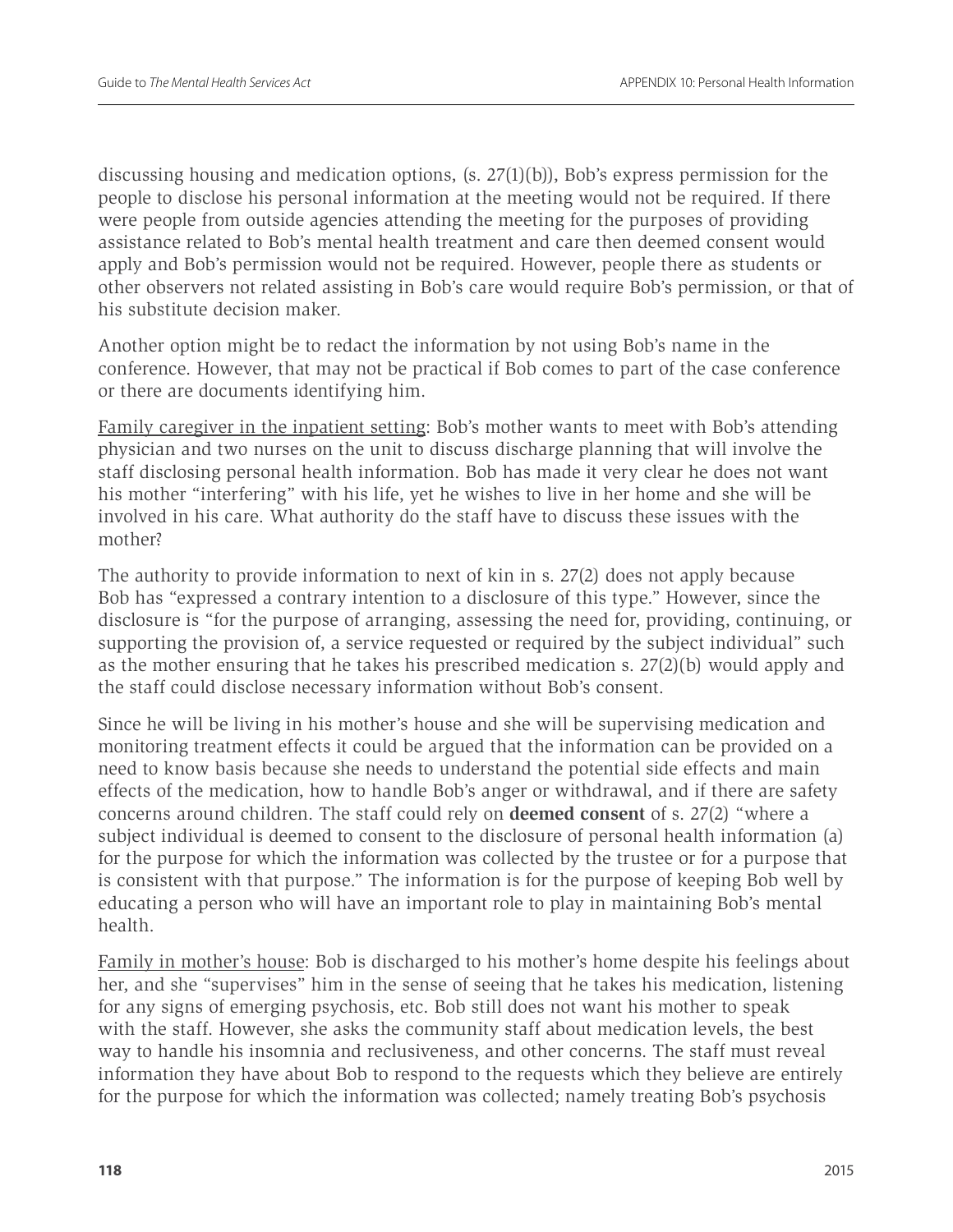and keeping Bob well. Staff can provide that information despite Bob's objection. The deemed consent provision of *HIPA* would justify this as follows:

- "s. 27(2) A subject individual is deemed to consent to the disclosure of personal health information:
	- (a) for the purpose for which the information was collected by the trustee or for a purpose that is consistent with that purpose."

# **Children and information sharing**

Generally, where the parent is the guardian of the child, the parent can give permission to collect or release information using the *HIPA* rules as the parent or guardian provides consent. For youth involved with the criminal justice system, *HIPA* does not apply to records protected under the *Youth Criminal Justice Act*. Staff should consult with a knowledgeable person on these issues. Individuals under the age of 18 years of age who understand the nature of the rights or powers and the consequences of making a decision relating to information about the individual (also known as "mature minors") can make their own health information decisions and *HIPA* applies to them and their circumstances. (s. 56(c))

# **Child Scenario**

*The school calls Child and Youth Mental Health Services requesting information urgently on*  John, a 15 year old male student in Grade 9 whom they had referred in Grade 8 because of *his very oppositional, defiant and uncooperative attitude since he entered grade 1. However, this year, his behavioural problems are escalating. For example, he is much more forcefully threatening to retaliate against his science teacher. John is also negatively influencing other students in the classroom to act out with him. The school wants to know what treatment John is getting through Child and Youth Services, and in particular if he is getting 'strong-enough' medication. They also want some direction on how to handle his problematic behaviour.* 

*John, an only child of a single (custodial) mother, is still an active client at Child and Youth.*

To Child and Youth there are two apparent needs:

- "to avoid or minimize a danger to the health or safety of any person" (s. 27)(4)(a) and
- "to provide, continue, or support the provision of a service required by the subject individual." (s. 27(2)(b))

However, in this case, the key question for Child and Youth is whether disclosing the information without consent is "required"; that is, would the youth make no progress or deteriorate significantly if the information were not provided?

The first option is for the school to get the informed consent of the parent or the youth if the youth is a mature minor to obtain this information from Child and Youth. (s. 6) If the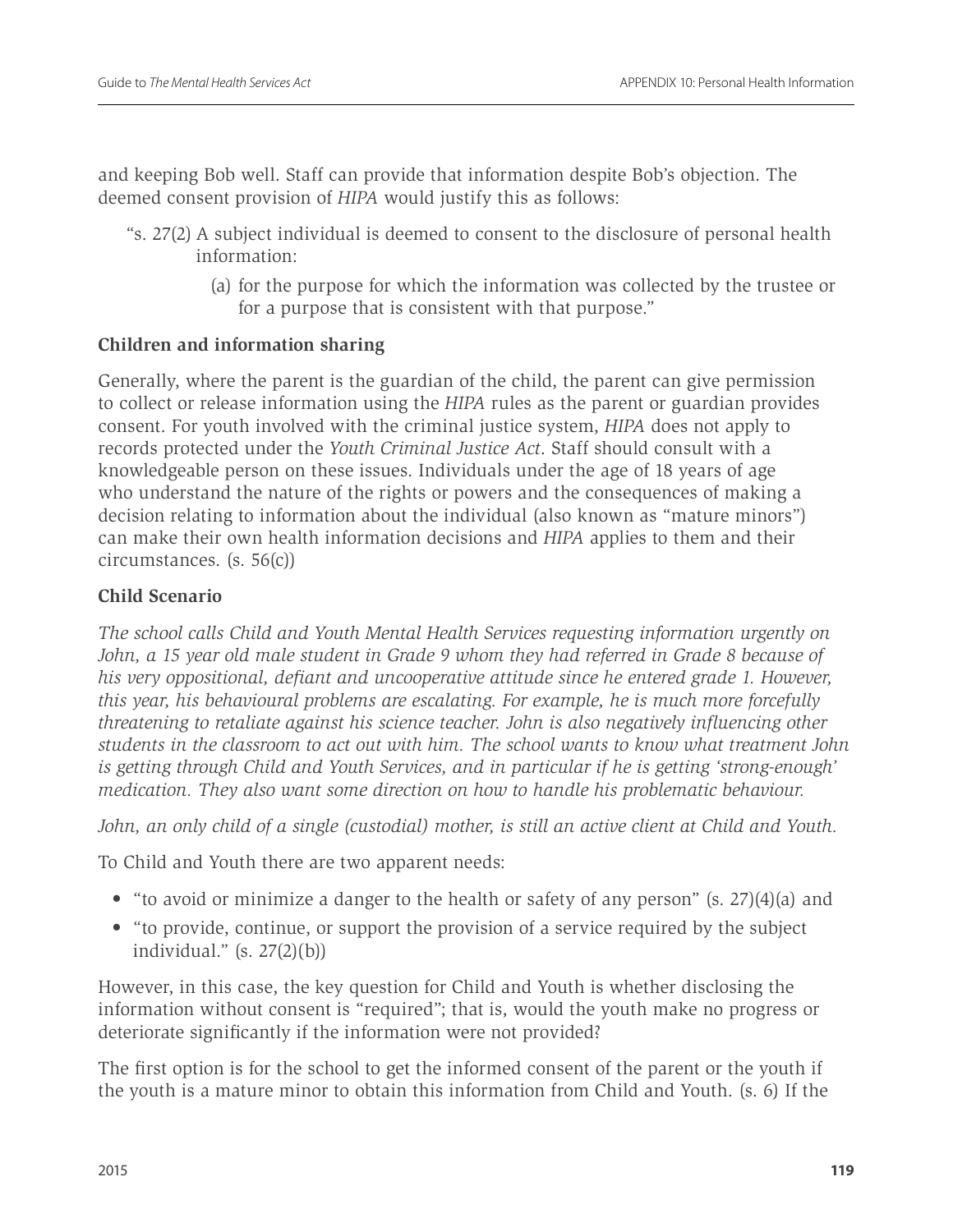youth is not a mature minor, but a child under 18, the parent can give permission to Child and Youth to disclose the information to the school where Child and Youth, as the trustee, is of the opinion that disclosure would not constitute an unreasonable invasion of the privacy of the child (s. 56(d)). If the youth (as a mature minor) refuses to permit disclosure to the school, the mature minor has the authority to make this refusal (s. 56(c)), and his mother will not necessarily have the ultimate say even though the youth is a minor in the parent's custody. Another possible justification for disclosure is s. 27(2). Child and Youth will only disclose the information needed by the school to meet those two needs and seek reassurance from the school that it will only be used for those purposes by only those who need to know and be kept confidential. (s. 6)

If the parent or the mature minor refuse to consent, *HIPA* provides authority for Child and Youth to disclose the information without consent to meet the first need (s. 27 (4) (a)) "to avoid or minimize a danger to the health or safety of any person") but not the second need (s. 27 (2) (a) and (b) "to provide, continue, or support the provision of a service required by the subject individual") because the extension of the treatment into the school is thought to be beneficial, but not essential at this point in time. If there is, subsequently, consent to the disclosure of information, or receiving the information becomes "required", Child and Youth will disclose the information to the school for that expressed purpose (s. 6) and continue to point out the advantages of full disclosure.

# **9. Other** *HIPA* **issues**

# **Access to one's own file**

Bob demands to see his file while in hospital because he says it will be full of lies told by his mother to the staff. Does he have a right to see his file and correct notes he thinks are wrong? Section 32, 33 and 34 show that Bob can make an oral or written request for personal health information contained in a "record." And if the request is in writing, the trustee shall provide explanation of terms, abbreviations and codes in the record. Within 30 days after receiving a written request, the trustee must respond in one of three ways:

- (i) Providing a copy of what the applicant requested,
- (ii) Informing the person that the information does not exist or cannot be found, or
- (iii) Refusing the request in whole or in part and informing the person.

The trustee can refuse to provide copies of the file or parts of the file in accord with s. 38(1): Subject to subsection (2), a trustee may refuse to grant an applicant access to his or her personal health information if:

"in the opinion of the trustee, knowledge of the information could reasonably be expected to endanger the mental or physical health or the safety of the applicant or another person."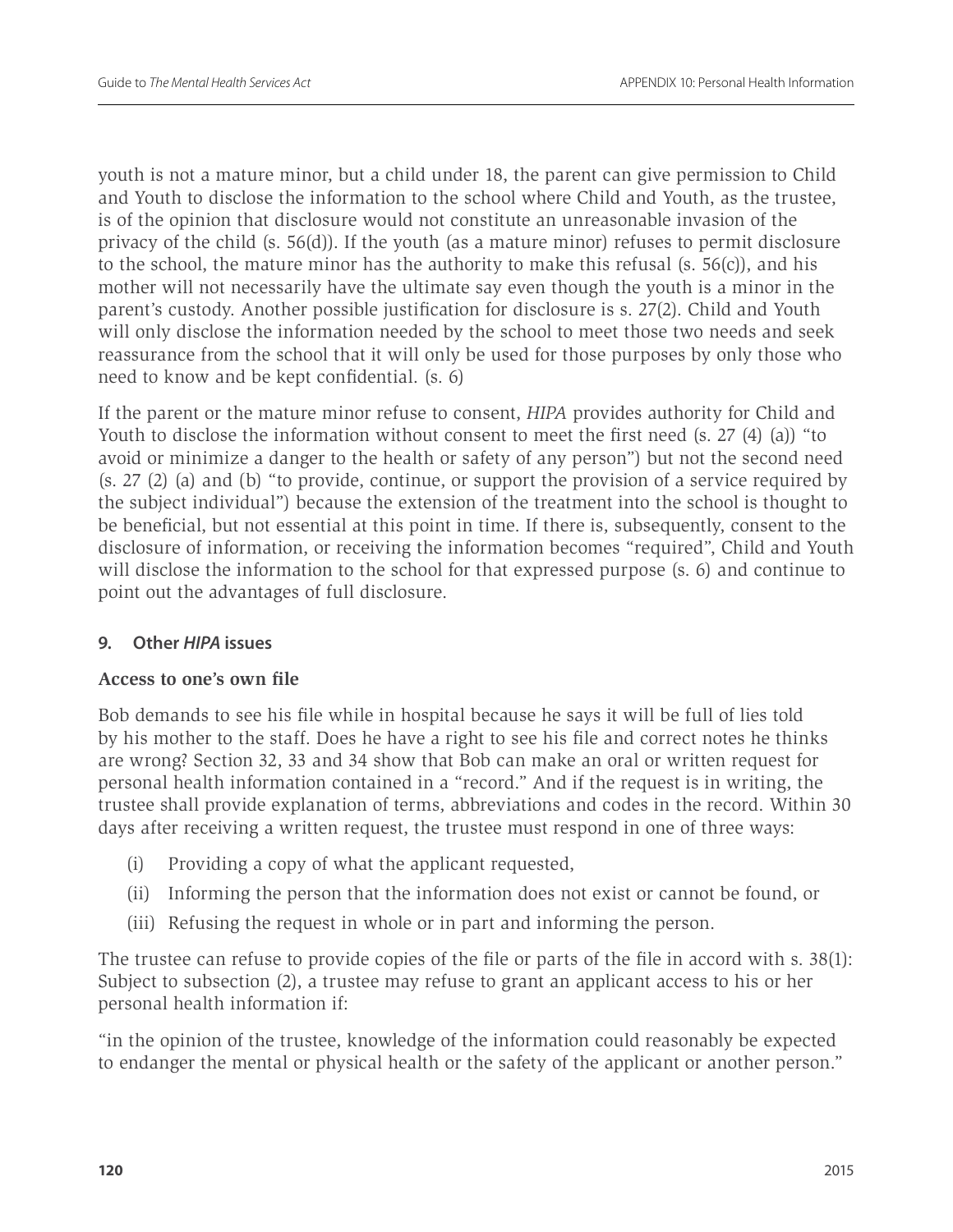#### **Amending your own file**

While Bob cannot amend the information provided by his mother since it has been denied to him, he can request an amendment. Factual errors, omissions or inaccuracies may be amended. If the amendment is not made, he can require that a notation to that effect be made in the record.

# **Appeals**

Appeals may be made to the Privacy Commissioner about the following issues:

- Refusing the written request for access, in whole or in part, to one's record.
- Not making a requested amendment to the record.
- The *Act* has been contravened in some way.

#### **10. Getting help on** *HIPA* **issues**

All regional health authorities have privacy officers who address *HIPA* issues.

#### **11. Other requests for information (e.g. police, insurance companies)**

Disclosures and request for disclosures of personal health information (with or without client consent) must be documented in the client's chart, specifically:

- a) The name of the person(s) / organization(s) to whom the care provider disclosed the personal health information;
- b) The date and time of the disclosure;
- c) The purpose of the disclosure;
- d) A description of the personal health information disclose; and
- e) Documentation of patient/client/resident consent (if applicable).

Where the disclosure is made without consent, the trustee must take reasonable steps to ensure that the client is informed that their personal health information was disclosed. This does not apply if there is deemed consent. (s. 27(2))

The police could be provided with information when they request it. For example, if they have been called to assist with a person, believed to be a former patient, who has barricaded themselves into a home and is indicating that they may commit suicide, the police would want to know the names and contact details of relatives in mental health centre files who may be able to talk them out of suicide. Or the police may want information that will help them find a missing person in danger of harm who was a previous patient.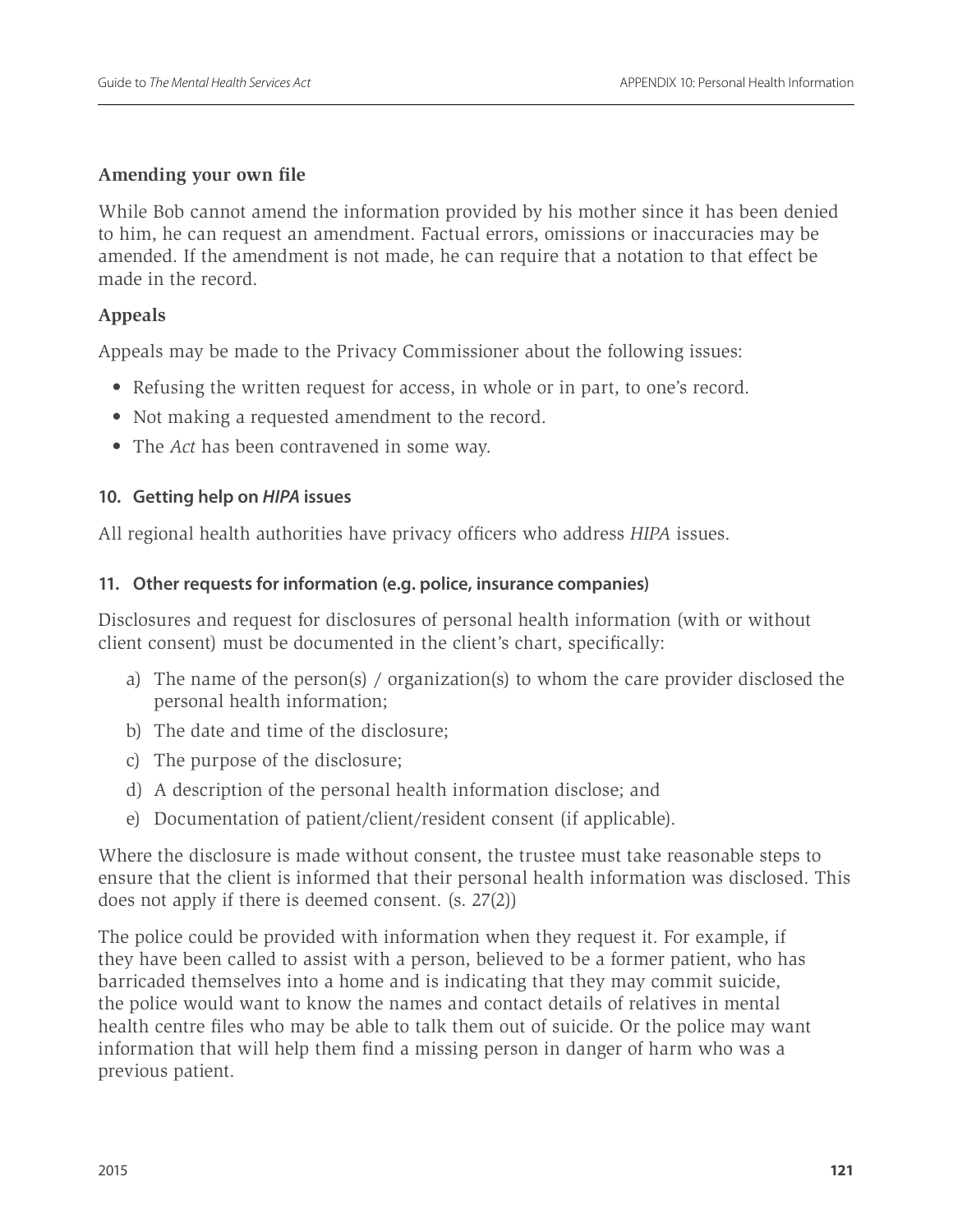Ordinarily these requests would be referred to the privacy officer for the trustee or senior management but s. 27(4)(a) might justify release to "avoid or minimize a danger to the health or safety of any person." Requests for information that might assist in a criminal investigation where there is danger to the safety of any person would be authorized under s. 5.1 of The Health Information Protection Regulations.

Requests from insurance companies or others seeking personal health information without a court or other order would not ordinarily be honoured unless there was consent or one of the exclusions applied to the specific circumstance.

# **12.** *HIPA* **function in the private health service field**

Most of the personal health information issues likely to be encountered when dealing with *MHSA* are addressed by *HIPA*. However, it is possible that a situation may arise where a trustee as defined by *HIPA* is not involved, such as in the private medical care field. In instances where *HIPA* does not apply, *The Personal Information Protection and Electronic Documents Act* (PIPEDA) applies. Most information offices in regional health authorities will be able to provide guidance.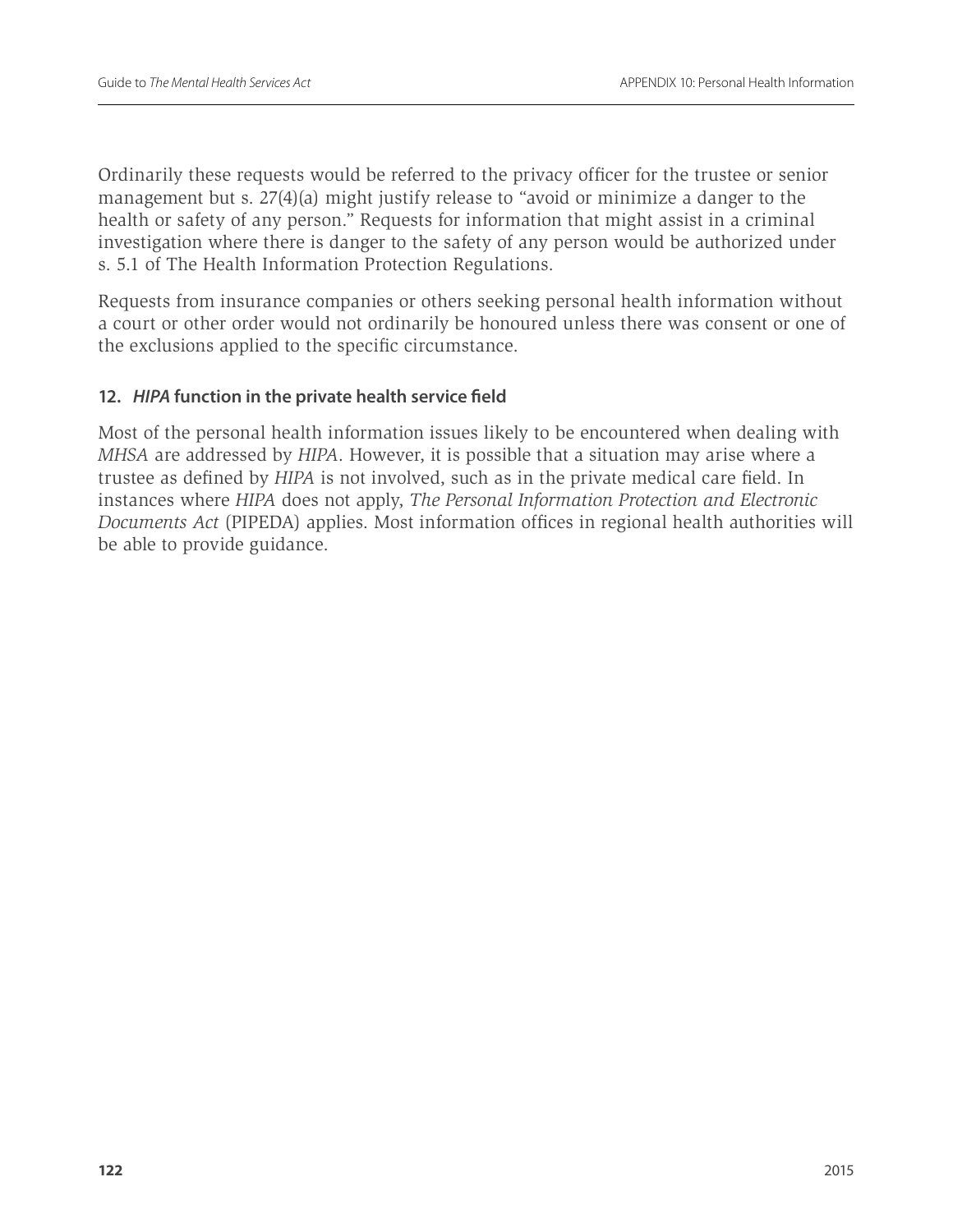# **Appendix 11**

# Nurse Responsibilities

This appendix will discuss the following:

- 1. Definition
- 2. Specific responsibilities of a nurse under the *MHSA*
- 3. Possible roles of a nurse under the *MHSA*

# **1. Definition**

The *Mental Health Services Act (MHSA)* defines a nurse as a registered nurse as defined by *The Registered Nurses Act, 1998*, or a registered psychiatric nurse as defined in the *Registered Psychiatric Nurses Act*. (s. 2(q))

# **2. Specific responsibilities of a nurse under the** *MHSA*

# **Temporary hold for voluntary patients**

Where a nurse in a mental health centre (inpatient unit designated to be able to detain involuntary patients) believes that a voluntary patient intends to leave the mental health centre, and the nurse believes on reasonable grounds that the patient should be held because they meet the involuntary admission criteria, the nurse can detain the person for up to three hours while the person is examined. Section 30.1 provides the authority:

s. 30.1(1) "A nurse in a mental health centre may detain or cause to be detained and, if necessary, restrain or cause to be restrained a voluntary patient requesting to be discharged if the nurse believes on reasonable grounds that the patient:

(a) has a mental disorder;

(b) because of the mental disorder, is likely to cause serious harm to himself or herself or to another person or to suffer serious mental or physical deterioration if the patient leaves the mental health centre; and

(c) needs to be examined by a physician or a resident in psychiatry.

(2) A patient who is detained pursuant to subsection (1) must be examined by a physician or a resident in psychiatry within three hours after the detention commenced."

The three hour hold does not give the nurse the authority to prescribe medications or treat the patient with medications without a doctor's order.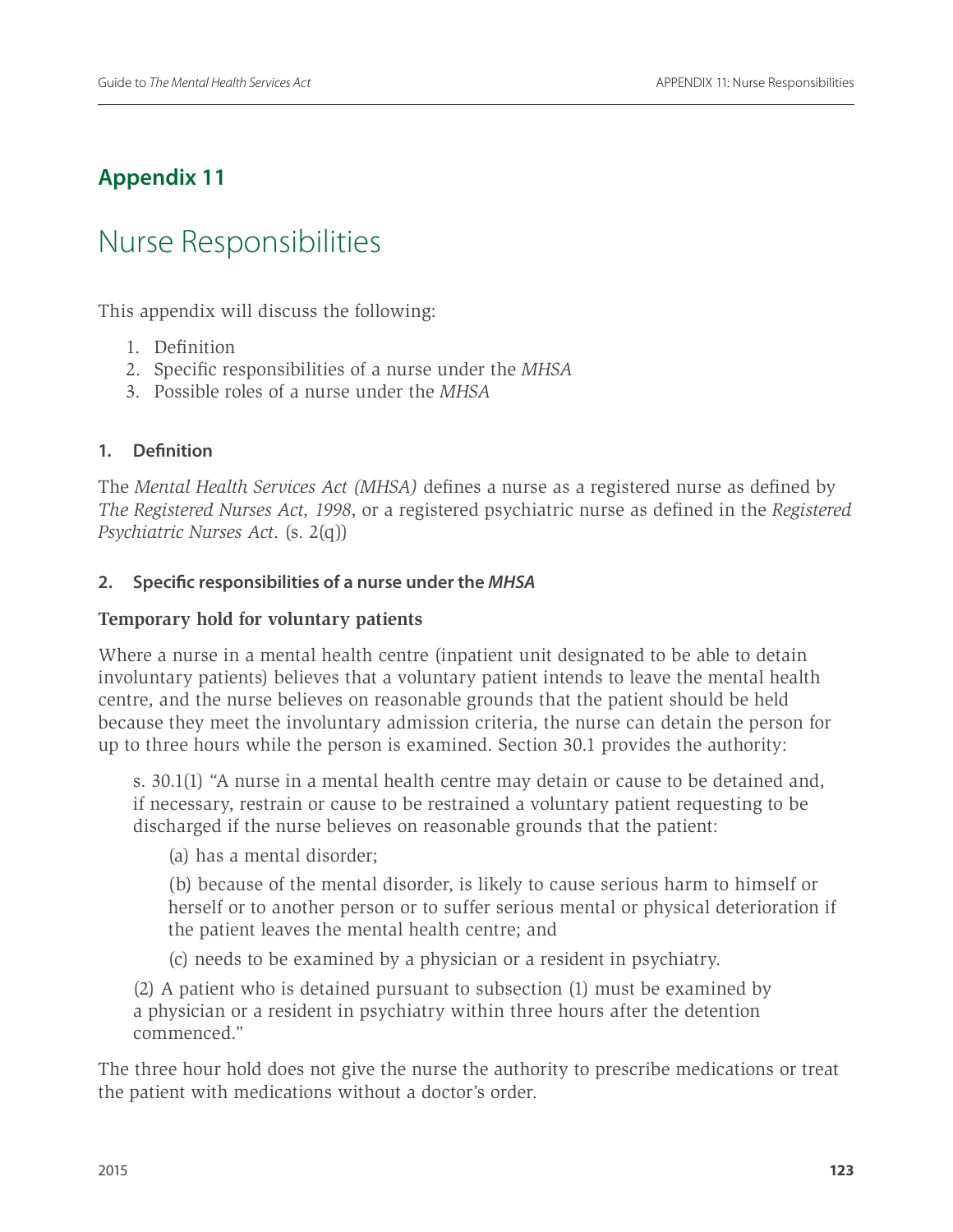If the examining physician does not have admitting privileges to the mental health inpatient centre, they will need to complete a Form A to have authority to hold the patient beyond the three hours.

# **The nurse should:**

- Inform the patient that the *MHSA* requires the patient to stay until the physician arrives to see them.
- Call for back up assistance if necessary, including security or the police, if restraining the patient may result in injuries or the person leaving if security or the police are not in attendance.
- Contact the patient's psychiatrist if available, and if not available, contact the on-call psychiatrist or a resident to remind them of the urgency of the matter.
- Release the patient if a physician or resident cannot be found after three hours if the patient does not want to stay. If there is imminent danger (e.g. suicide or assault) the patient can be restrained on common law grounds.
- Document the incident in the patient's chart.
- **Note:** it is only a nurse in a mental health centre and a voluntary patient in a mental health centre who can be involved in the three hour hold. A voluntary patient who is in the emergency department would not qualify for this hold because the emergency department is not designated as a mental health centre. Similarly a nurse who was not assigned to the mental health centre could not activate the hold for a patient in the mental health centre.

# **3. Possible roles of a nurse under the** *MHSA*

These functions may be designated to other health professionals as well as nurses.

# **(i) Prescribed health professional (Form A certificates and Community Treatment Order Compliance)**

Registered psychiatric nurses and registered nurses may be prescribed health professionals if they satisfy the minister that they are employed by a regional health authority; have at least five years' of experience in the past 10 years working in the mental health field; and practise in a rural or remote area of Saskatchewan where access to physician services is limited. (Regulation 11.1(1))

A prescribed health professional may complete a Form A. (s. 18) In addition, prescribed health professionals may order a person on a community treatment order who is not complying with the order to be apprehended and conveyed for a psychiatric examination. (s. 24.6)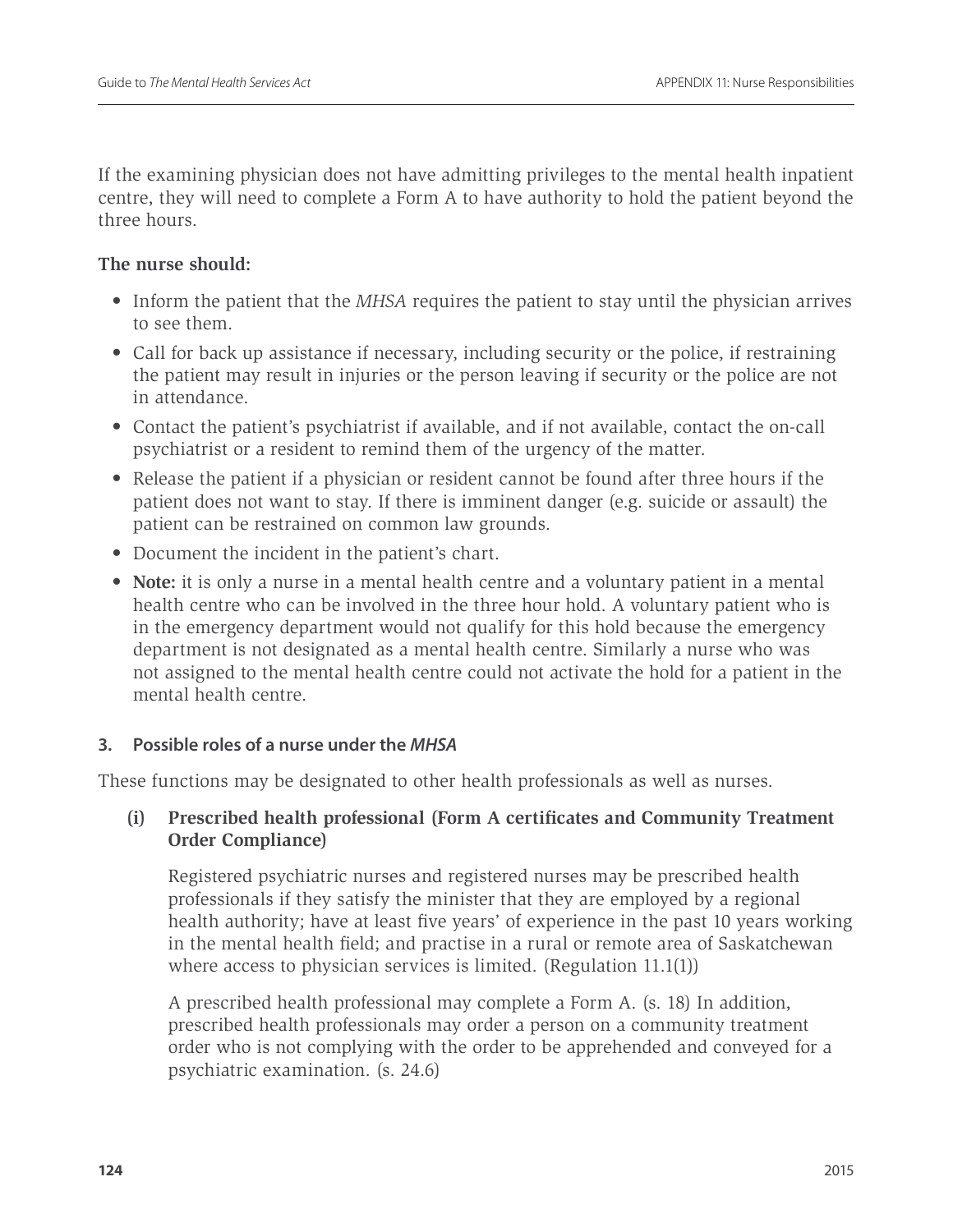The prescribed health professional may only act if an attending physician is not available and the prescribed health professional has reason to believe that an physician will not be available within a reasonable period. (Regulation 11.1)

### **(ii) Other duties related to the** *MHSA*

In addition to the many clinical functions nurses have in the admission, treatment, support, care, discharge and community treatment of patients admitted under the *MHSA*, there are a number of other functions nurses have including explaining patient and family rights, keeping track of certificate expiry dates, reporting to review panels, supervising community treatment orders and providing information to other clinicians and family members. However, none of these functions are specifically referenced for nurses in the *MHSA*.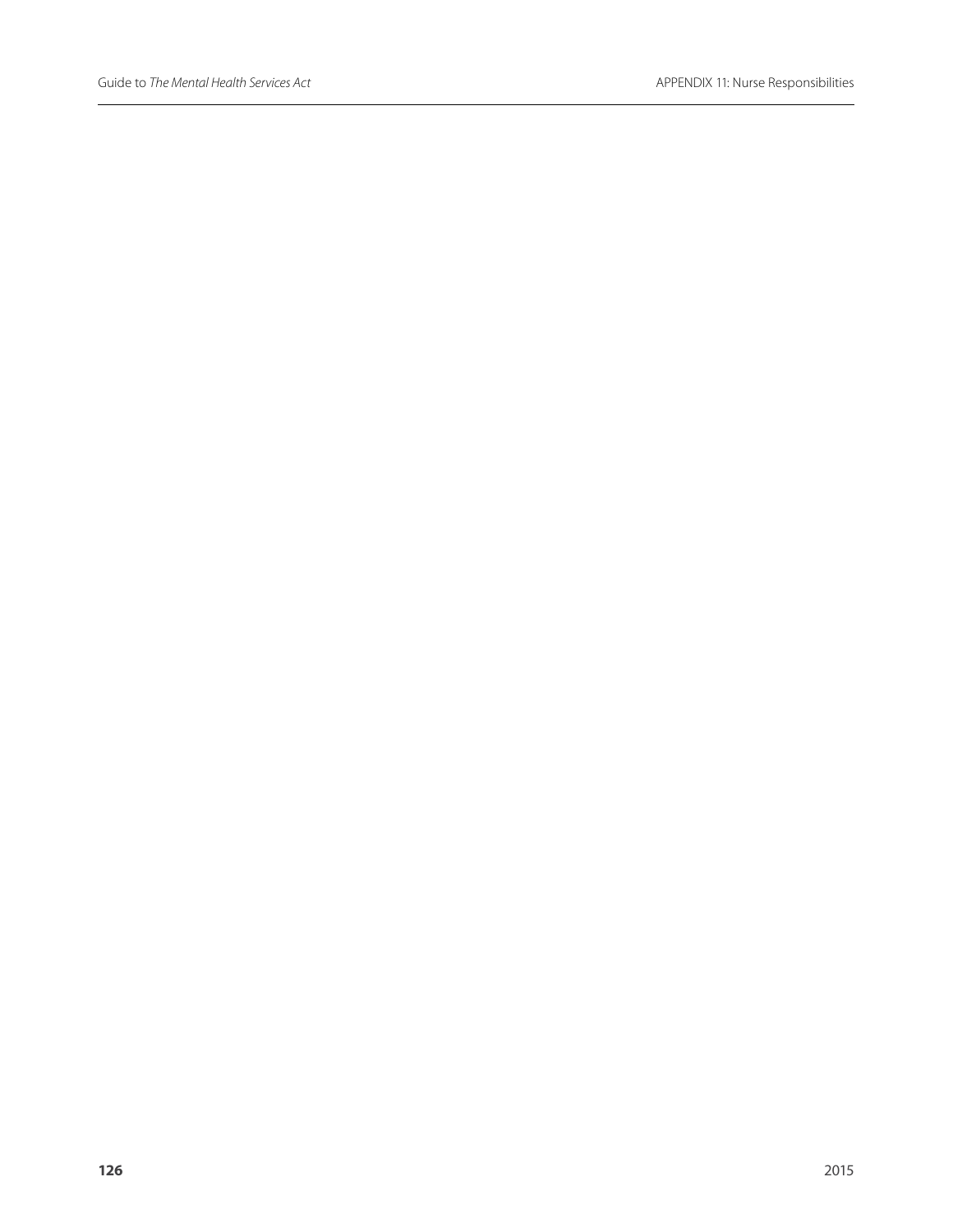# **Appendix 12**

# Psychiatrist, Physician and Resident Responsibilities

Under *The Mental Health Services Act (MHSA)* and Regulations, psychiatrists, physicians and residents in psychiatry have the following responsibilities:

# **Chief Psychiatrists:**

- Clinical services in the regional health authority.
- Functions normally performed by a department head.

# **Psychiatrists:**

- Authorize diagnostic, assessment and treatment services according to s. 25 in collaboration and within the means of the mental health centre.
- Issue one of the two certificates of medical practitioners for compulsory admission of a person to a mental health centre. (Form G, s. 24)
- Issue a Community Treatment Order. (Form H.3, s. 24.3)
- Issue a certificate in support of a Community Treatment Order. (Form H.4, s. 24.4)
- Certify when ECT is required for involuntary patient. (Form I, Regulation 14(4)(d))
- Transmit copies of ECT certificates (Form I) to an official representative for the region. (Regulation 14(f))

# **Attending Psychiatrists/Physicians:**

- Provide assessment and treatment services to inpatients (s. 25, 27) and outpatients. (s. 24.7)
- Revoke committal certificates. (Form H, s. 24(9), 31(1)(a))
- Provide notice of expiry or rescinding of a Court of Queen's Beach long term disability order. (Form H.2, s. 24.1(8))
- Notify patient when Community Treatment Order is no longer in effect. (Form H.5, s. 24.5(2))
- Revoke Community Treatment Order (Form H.6, s. 24.5(3)(a)) and inform patient.  $(s. 24.5(3)(b))$
- Issue order for involuntary examination in case of non compliance with Community Treatment Order. (Form H.7, s. 24.6)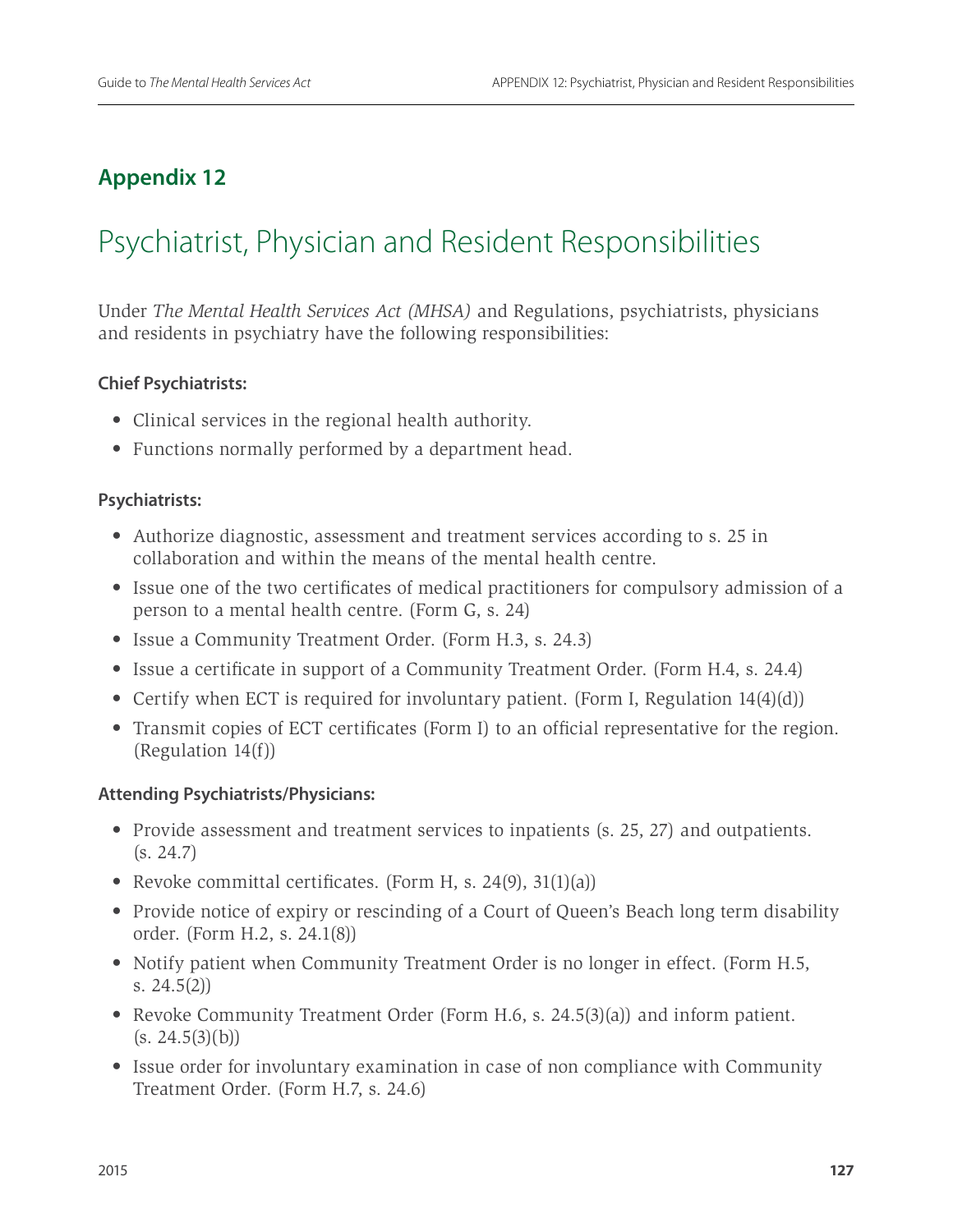- Order the transfer of an involuntary patient to another inpatient facility in the same municipality. (Form L.1, s. 28  $(5)$  &  $(6)$ )
- Authorize temporary absence and return of involuntary inpatient to be made in writing. (s. 29 and Regulation 43(12))
- Order that an involuntary patient who has left an inpatient facility without being discharged be returned to the facility. (s. 30(1))
- Inform patient of revocation of Form G certificates. (Form L.3, s. 31(1) (a))
- Authorize the discharge of inpatient. (s. 31)
- Notify an official representative for the region of revocation of Form G certificates by transmitting a copy of the revocation order (Form H, s. 31(1)(c)) to the official representative.
- Give notification regarding right of appeal against involuntary ECT. (Form J, Regulation  $14(4)(g)$
- Give notification regarding appeal procedures to the inpatient, the nearest relative and an official representative for the region. (Form M, s. 33)
- Send notice for mandatory review of continuing detention (beyond 21 days and at 6-monthly intervals) to the chairperson of the review panel. (Form N, s. 34(5))
- Receive notice of appeal hearing. (Regulation 21(1)(a))
- Provide a statement to the review panel. (Form O, Regulation 22)

# **Psychiatrist/Physicians with Admitting Privileges to a mental health centre:**

- Provide voluntary examination and treatment services for persons who request and consent. (s. 17)
- For persons who are compelled to be examined:
	- i) examine persons as required pursuant to certificates, orders or warrants (s. 18, 19, 20, 21, 22, 23.1);
	- ii) issue Certificate of Medical Practitioners for Compulsory Admission of a Person to an Inpatient Facility (Form G, s. 24); and
	- iii) issue Certificate of Medical Practitioners for Compulsory Community Treatment Order. (s. 24.3)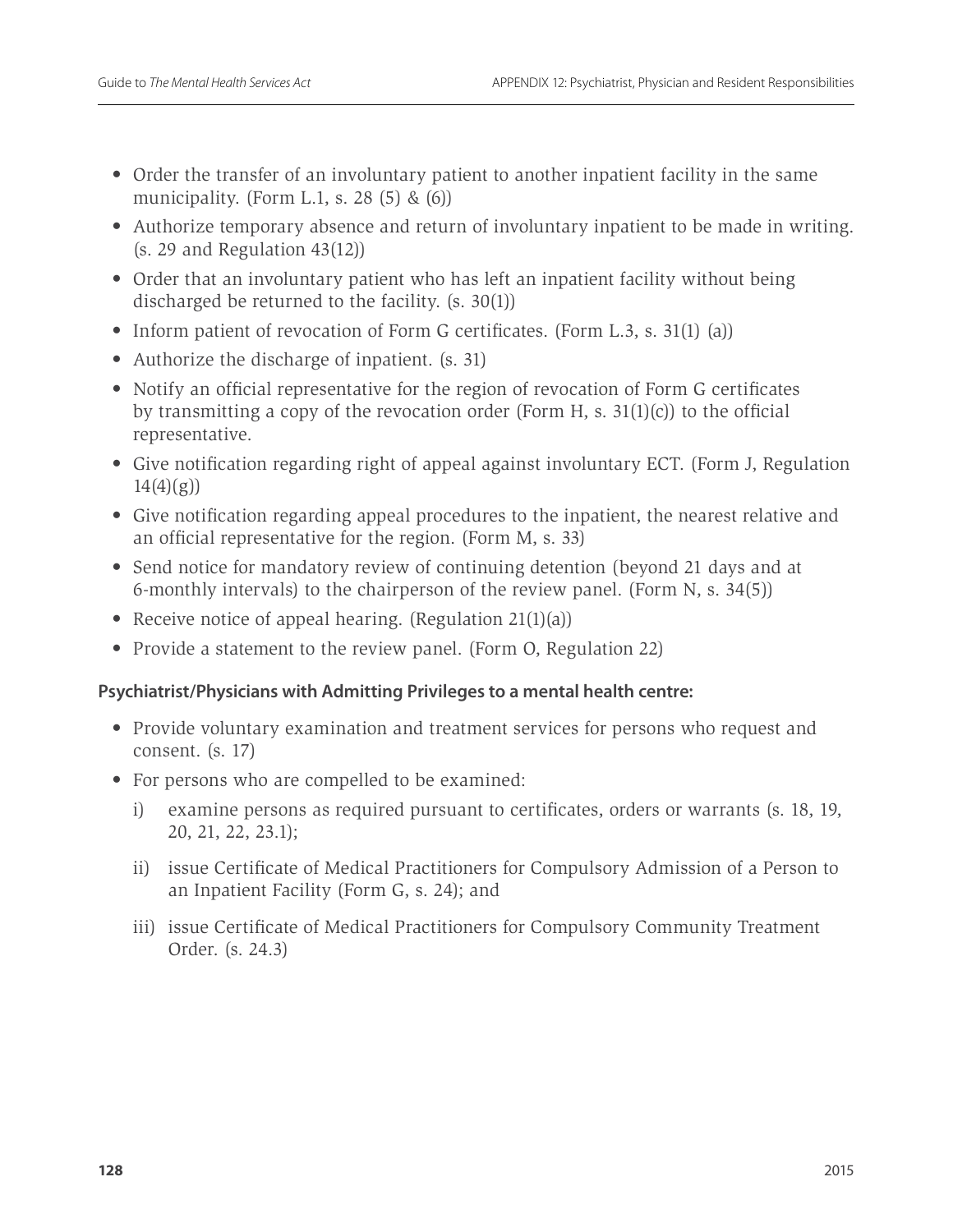# **Residents in psychiatry under the supervision of a psychiatrist with admitting privileges to a mental health centre:**

- Issue a Form G as long as the other Form G is not issued by another resident, or the resident's supervisor. One of the Form Gs must be by a psychiatrist.
- As a prescribed health professional, issue an order (Form H.7) for a person to be taken for a psychiatric examination where the person on a CTO fails to comply only if an attending physician is not available and the prescribed health professional has reason to believe that an attending physician will not become available within a reasonable period.
- As a prescribed health professional, conduct examination and issue a Certificate of Physician that Psychiatric Examination is Required (Form A, s. 18), only if an attending physician is not available and the prescribed health professional has reason to believe that an attending physician will not become available within a reasonable period.

# **Any Physician:**

- Conduct examination and issue Certificate of Physician that Psychiatric Examination is Required. (Form A, s.18)
- Transmit copy of above certificate to an official representative for the region. (Regulation 11)
- Examine a person who has been apprehended by police. (s. 20)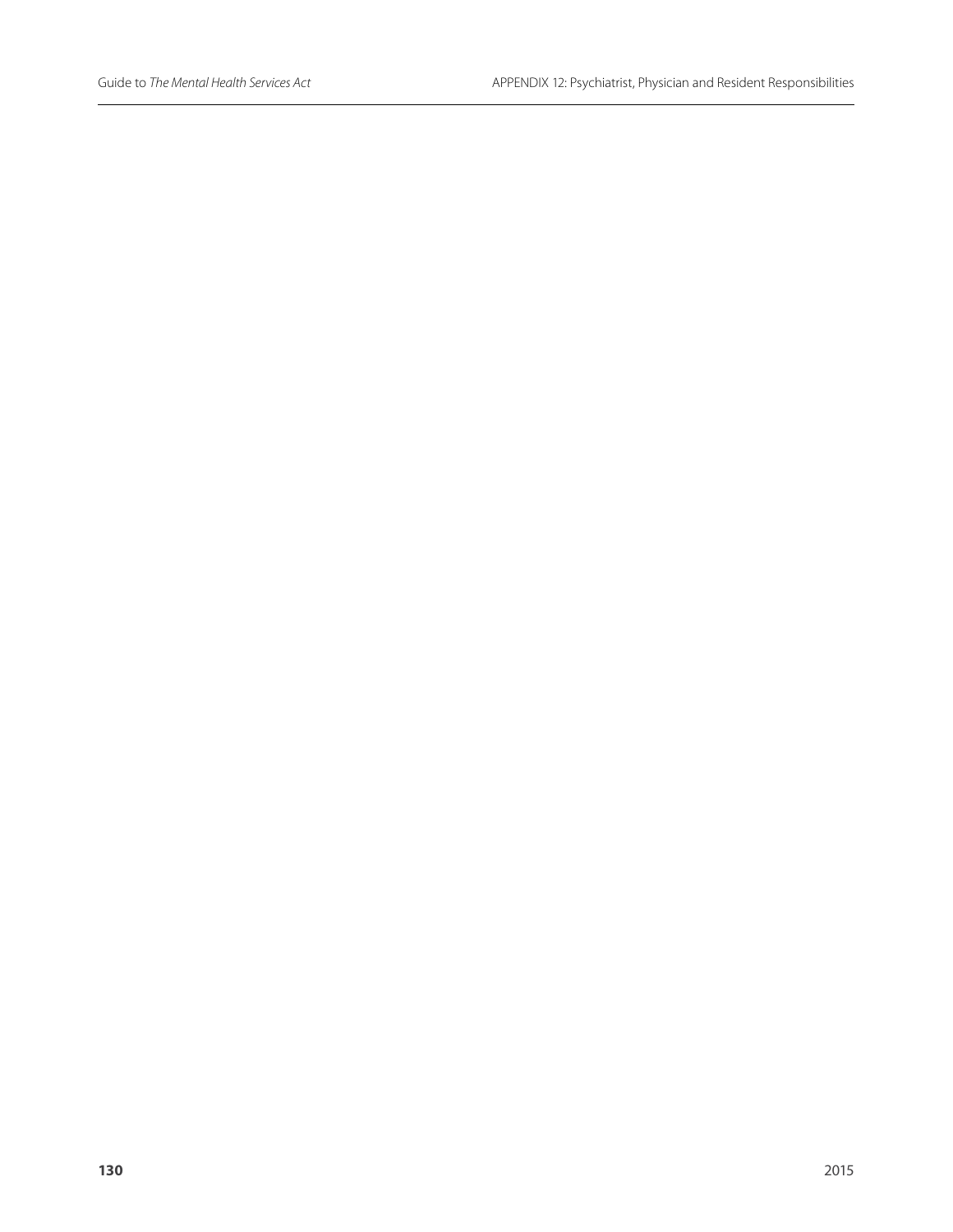# **Appendix 13**

# Forms Under *The Mental Health Services Act* or *The Mental Health Services Regulations*

Prescribed Forms (are included at the back of The Mental Health Services Regulations)

| Form           | <b>Name</b>                                                                                                                  | <b>Section of</b><br><b>Act or Regs</b> | <b>Who Signs</b>                                                                    | When                                                           | <b>Expiration</b><br><b>Date</b>     |
|----------------|------------------------------------------------------------------------------------------------------------------------------|-----------------------------------------|-------------------------------------------------------------------------------------|----------------------------------------------------------------|--------------------------------------|
| $\overline{A}$ | Certificate of Physician<br>or Prescribed Health<br>Professional that<br><b>Psychiatric Examination</b><br>is Required       | S.18                                    | Any physician or<br>prescribed health<br>professional<br>in absence of<br>Physician | Within 7 days of<br>examination                                | Seven<br>days after<br>examination   |
| B              | Information                                                                                                                  | S.19(1)                                 | <b>Provincial Court</b><br>Judge                                                    | Within 7 days                                                  | Seven days<br>after date of<br>issue |
| $\mathsf{C}$   | Warrant to Apprehend                                                                                                         | 5.19(2)                                 | <b>Provincial Court</b><br>Judge                                                    | Within 24 hours                                                | Seven days<br>after date of<br>issue |
| D              | Order for Person from<br>Outside Saskatchewan<br>to be Taken into<br>Custody, Conveyed and<br>Examined as an Out-<br>patient | S.21                                    | <b>Provincial Director</b>                                                          | Within 24<br>hours of being<br>brought into<br>Saskatchewan    | Seven days<br>after date of<br>issue |
| E              | Order to Convey Person<br>in Custody for Voluntary<br>Examination                                                            | 5.22(2)                                 | <b>Provincial Court</b><br>Judge                                                    | Upon request<br>of person in<br>custody                        | No statutory<br>restriction          |
| $\overline{F}$ | Order for Psychiatric<br><b>Examination as Out-</b><br>patient                                                               | 5.22(3)                                 | <b>Provincial Court</b><br>Judge                                                    | Once person has<br>been charged<br>with an offence             | No statutory<br>restriction          |
| F.1            | Order by the Director<br>Requiring that a<br>Person Submit to an<br>Examination                                              | S.23.1                                  | <b>Provincial Director</b>                                                          | When detention<br>under Criminal<br>Code is about to<br>expire | No statutory<br>restriction          |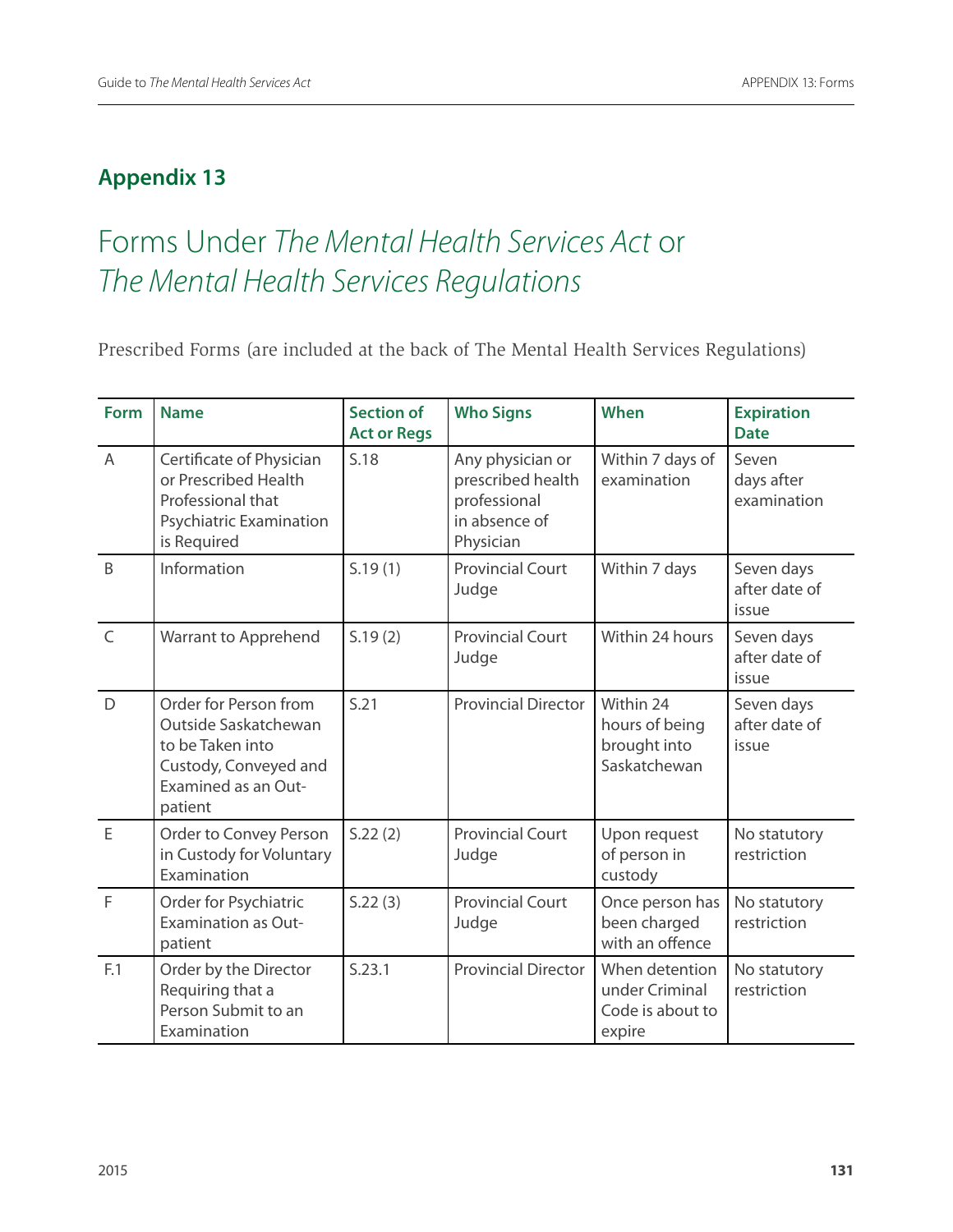| <b>Form</b> | <b>Name</b>                                                                                                                                    | <b>Section of</b><br><b>Act or Regs</b> | <b>Who Signs</b>                                                                                                                                       | <b>When</b>                                                    | <b>Expiration</b><br><b>Date</b>                                                         |
|-------------|------------------------------------------------------------------------------------------------------------------------------------------------|-----------------------------------------|--------------------------------------------------------------------------------------------------------------------------------------------------------|----------------------------------------------------------------|------------------------------------------------------------------------------------------|
| G           | <b>Certificate of Medical</b><br>Practitioners for<br><b>Compulsory Admission</b><br>of a Person to a Mental<br><b>Health Centre</b>           | S.24                                    | Physician with<br>admitting<br>privileges /<br>Resident in<br>Psychiatry under<br>the supervision<br>of a Psychiatrist<br>with admitting<br>privileges | Within 7<br>days after<br>examination<br>prior to<br>committal | End of 3rd<br>day, with 1<br>certificate OR<br>end of 21st<br>day with 2<br>certificates |
| H           | <b>Revocation of Certificate</b><br>of Committal                                                                                               | $S.24(10)$ &<br>31(1)(a)                | Attending<br>physician                                                                                                                                 | When committal<br>criteria no<br>longer apply                  | N/A                                                                                      |
| H.1         | Order by a Judge for<br>Detention of a Person                                                                                                  | S.24.1(3)                               | Local registrar or<br>Court of Queen's<br>Bench                                                                                                        | When criteria for<br>LTD have been<br>met                      | Maximum of 1<br>year                                                                     |
| H.2         | Notification that a<br><b>Detention Order</b><br>has Expired or Been<br>Rescinded                                                              | S.24.1(8)                               | Attending<br>physician                                                                                                                                 | When order<br>expires or is<br>rescinded                       | N/A                                                                                      |
| H.3         | <b>Community Treatment</b><br>Order                                                                                                            | S.24.3                                  | Examining<br>psychiatrist                                                                                                                              | When CTO<br>criteria apply                                     | Time period<br>specified in<br>order (max. 6<br>months)                                  |
| H.4         | Certificate in Support of<br>a Community Treatment<br>Order                                                                                    | S.24.4                                  | Second examining<br>psychiatrist                                                                                                                       | When 2nd<br>psychiatrist<br>concurs with<br><b>CTO</b>         | Time period<br>specified in<br>order                                                     |
| H.5         | Notification by an<br><b>Attending Physician</b><br>Advising a Patient that a<br><b>Community Treatment</b><br>Order is no Longer in<br>Effect | S.24.5(2)                               | Attending<br>physician                                                                                                                                 | When CTO<br>expires                                            | N/A                                                                                      |
| H.6         | Order to Revoke a<br><b>Community Treatment</b><br>Order                                                                                       | S.24.5(3)                               | Attending<br>physician                                                                                                                                 | When CTO is<br>revoked                                         | N/A                                                                                      |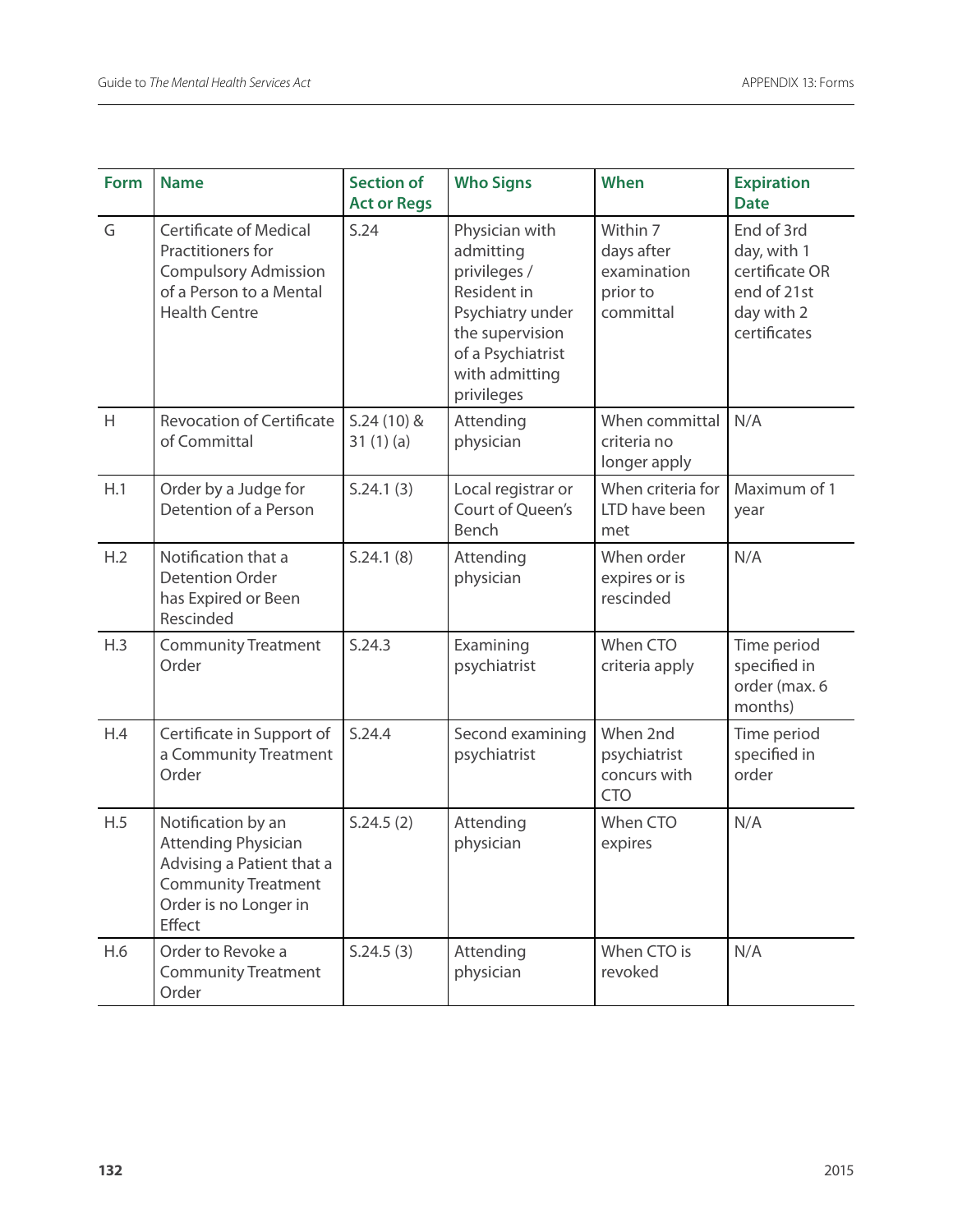| <b>Form</b> | <b>Name</b>                                                                                                                                       | <b>Section of</b><br><b>Act or Regs</b> | <b>Who Signs</b>                                                                             | When                                                           | <b>Expiration</b><br><b>Date</b>                                                             |
|-------------|---------------------------------------------------------------------------------------------------------------------------------------------------|-----------------------------------------|----------------------------------------------------------------------------------------------|----------------------------------------------------------------|----------------------------------------------------------------------------------------------|
| H.7         | Order for the<br>Apprehension,<br>Conveyance and<br><b>Examination of a Person</b><br>(in Respect to a CTO)                                       | S.24.6                                  | Attending<br>physician or<br>prescribed health<br>professional<br>in absence of<br>physician | When person<br>fails to comply<br>with CTO<br>requirements     | No statutory<br>restriction                                                                  |
|             | Certificate for<br>Electroconvulsive<br>Therapy (involuntary<br>status in place)                                                                  | S.14 of regs                            | Two psychiatrists                                                                            | When ECT<br>considered<br>essential                            | After 12<br>sessions or<br>expiry of<br>authority<br>to detain,<br>whichever<br>occurs first |
| J           | <b>Notification Regarding</b><br><b>Appeal Procedures</b>                                                                                         | $S.14(4)(g)$ of<br>regs                 | Attending<br>physician                                                                       | Upon issuance<br>of Form I                                     | N/A                                                                                          |
| K           | Order for Transfer                                                                                                                                | S.28                                    | <b>Provincial Director</b>                                                                   | No statutory<br>restriction                                    | No statutory<br>restriction                                                                  |
| L.1         | Order of a Physician to<br><b>Transfer a Patient from</b><br>One Facility to Another<br>Facility within the Same<br>Municipality                  | 5.28(5)                                 | Attending<br>physician                                                                       | At any time<br>while a patient is<br>detained under<br>s 24    | N/A                                                                                          |
| L.2         | Order by the Director<br>to Return a Person to<br>Another Jurisdiction                                                                            | 5.28.2(3)                               | <b>Provincial Director</b>                                                                   | Any time<br>during stay of<br>involuntary<br>patient           | No statutory<br>restriction                                                                  |
| L.3         | Notice by an Attending<br>Physician Advising a<br>Patient that He or She<br>is no Longer Subject to<br><b>Detention Pursuant to</b><br>Section 24 | S.31.1                                  | Attending<br>physician                                                                       | When Form G<br>certificate(s)<br>expires and is<br>not renewed | N/A                                                                                          |
| M           | <b>Notification Regarding</b><br><b>Appeal Procedures</b>                                                                                         | S.33                                    | Attending<br>physician                                                                       | Immediately<br>upon s.24<br>committal, CTO<br>or s.28 transfer | N/A                                                                                          |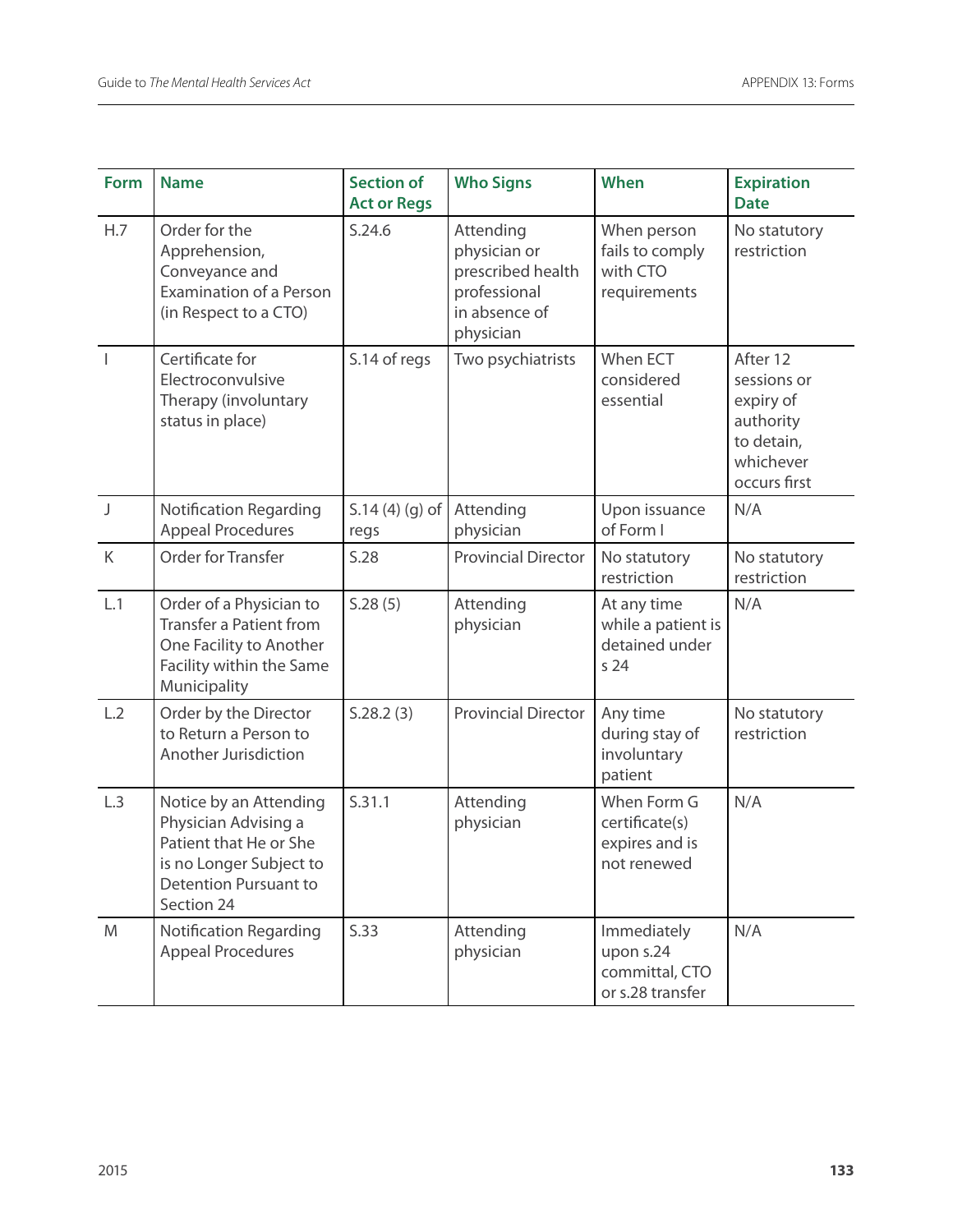| <b>Form</b>  | <b>Name</b>                                                                    | <b>Section of</b><br><b>Act or Regs</b> | <b>Who Signs</b>             | When                                                                                         | <b>Expiration</b><br><b>Date</b>                     |
|--------------|--------------------------------------------------------------------------------|-----------------------------------------|------------------------------|----------------------------------------------------------------------------------------------|------------------------------------------------------|
| $\mathsf{N}$ | <b>Appeal to Review Panels</b>                                                 | S.34 & S.24<br>$(2)$ of regs            | Patient or<br>representative | Certification for<br>all detention,<br>treatment,<br>transfer<br>situations except<br>s.24.1 | N/A                                                  |
| $\Omega$     | <b>Statement by Attending</b><br>Physician to Review<br>Panel                  | S.22 of regs                            | Attending<br>physician       | Within 24 hours<br>of notice of<br>appeal                                                    | N/A                                                  |
| P            | Authorization for<br>Money to be Held in the<br><b>Patients' Trust Account</b> | 5.34(1)(b)<br>of regs                   | Patient                      | Any time                                                                                     | When<br>rescinded by<br>patient or upon<br>discharge |

#### **Non-prescribed Forms**

- Authorization for an Involuntary Patient to Receive Medical Services on a Hospital Unit Other Than a Designated Unit (s.29)
- Consent for General Diagnostic and Treatment Services and Procedures on Voluntary Admission under The Mental Health Services Act (s.17)
- Decision of Review Panel (s.24(1)(6) R)
- Release of Information (s.17 R)
- Temporary Hold for Voluntary Patients by a Nurse in a Mental Health Centre (s. 30.1 (1) )
- All forms prescribed and non-prescribed approved by the Ministry of Health are located on the Queen's Printer website:

http://www.qp.gov.sk.ca/index.cfm?fuseaction=publications.typelist&c=212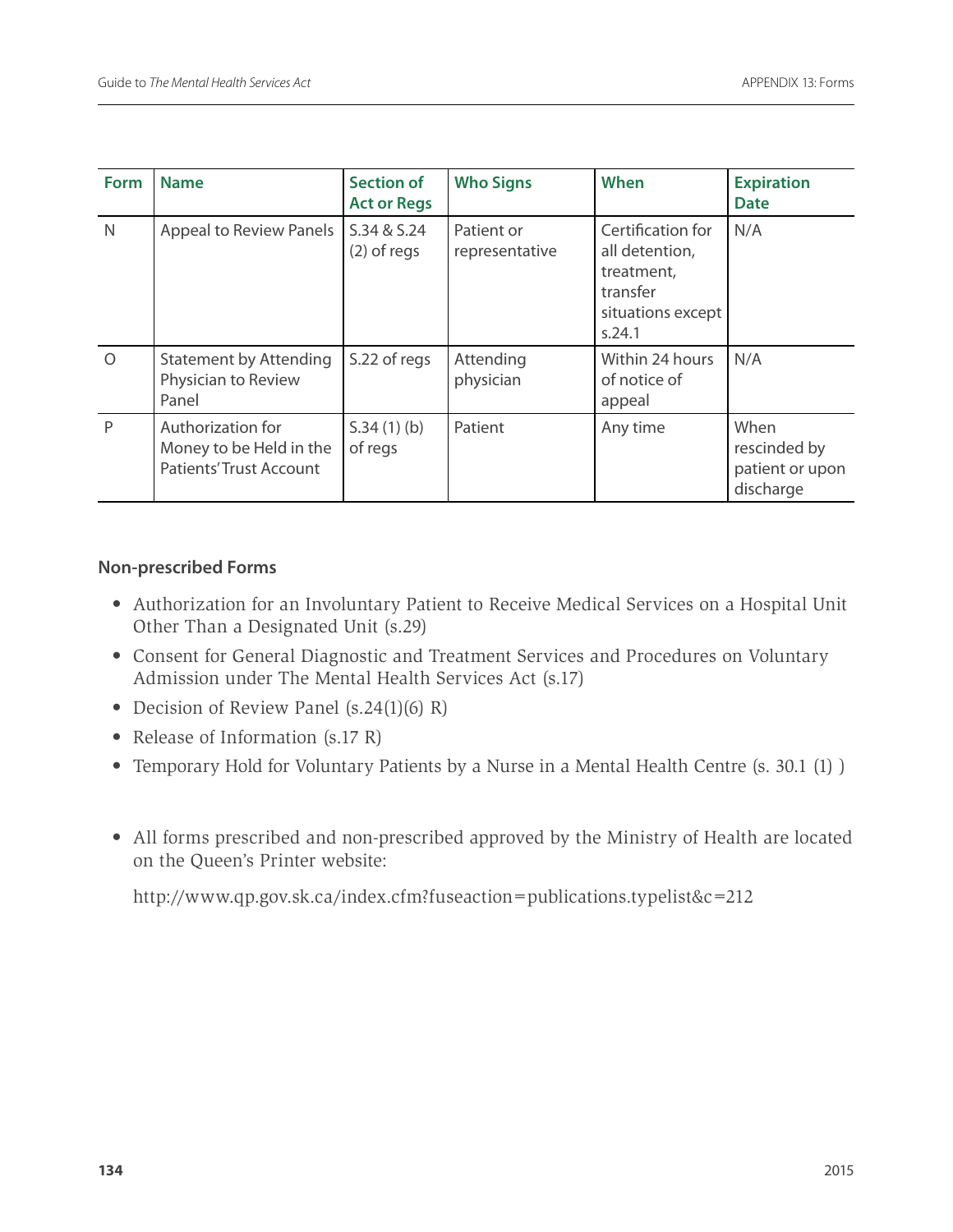# **Appendix 14**

# Frequently Asked Questions

#### **Form A**

1. Can an Ambulance transport a client under Form A or does a peace officer need to be involved?

> Answer: Any person can execute an apprehension pursuant to a Form A or Judge's warrant if that person is named to do so in the Form A or Judge's warrant. Typically a Judge's warrant is carried out by a peace officer. However, only the police have authority to use reasonable force when conveying the individual. (See **Appendix 5: Completing Form A** #11)

2. If EMS staff in rural area transfer a client to mental health centre, do they need to stay with the patient until the psychiatrist has assessed the individual?

> Answer: Only the person named to carry out an apprehension pursuant to a Form A has authority to detain that person. There is no authority under the *MHSA* that allows for detention of the person to be transferred to another person. If the EMS staff does not stay with the patient until the psychiatrist assesses the individual, there is risk that the patient could simply leave the mental health centre.

3. Can a peace officer refuse to convey a person under a Form A to the nearest designated Mental Health Centre?

> Answer: The *Act* does not compel and peace officer to convey but depending on the circumstances it would be hoped the police would provide assistance. The alternative for a peace officer is that the Form A list some other person to carry out the apprehension and conveyance of the individual to the place where examination can occur. (See **Appendix 5: Completing Form A** #4)

4. The *Act* states Form A should state the name of the physician with admitting privileges to the Mental Health Centre. Does this mean that all Emergency Department Physicians will require admitting privileges?

> Answer: No. Section 18 requires that the Physician carrying out the Form A examination is to make arrangements with a Physician with admitting privileges to a Mental Health Centre. This would be referring to the actual Physician who will carry out the psychiatric examination and determining if the patient should be admitted and detained per Section 24.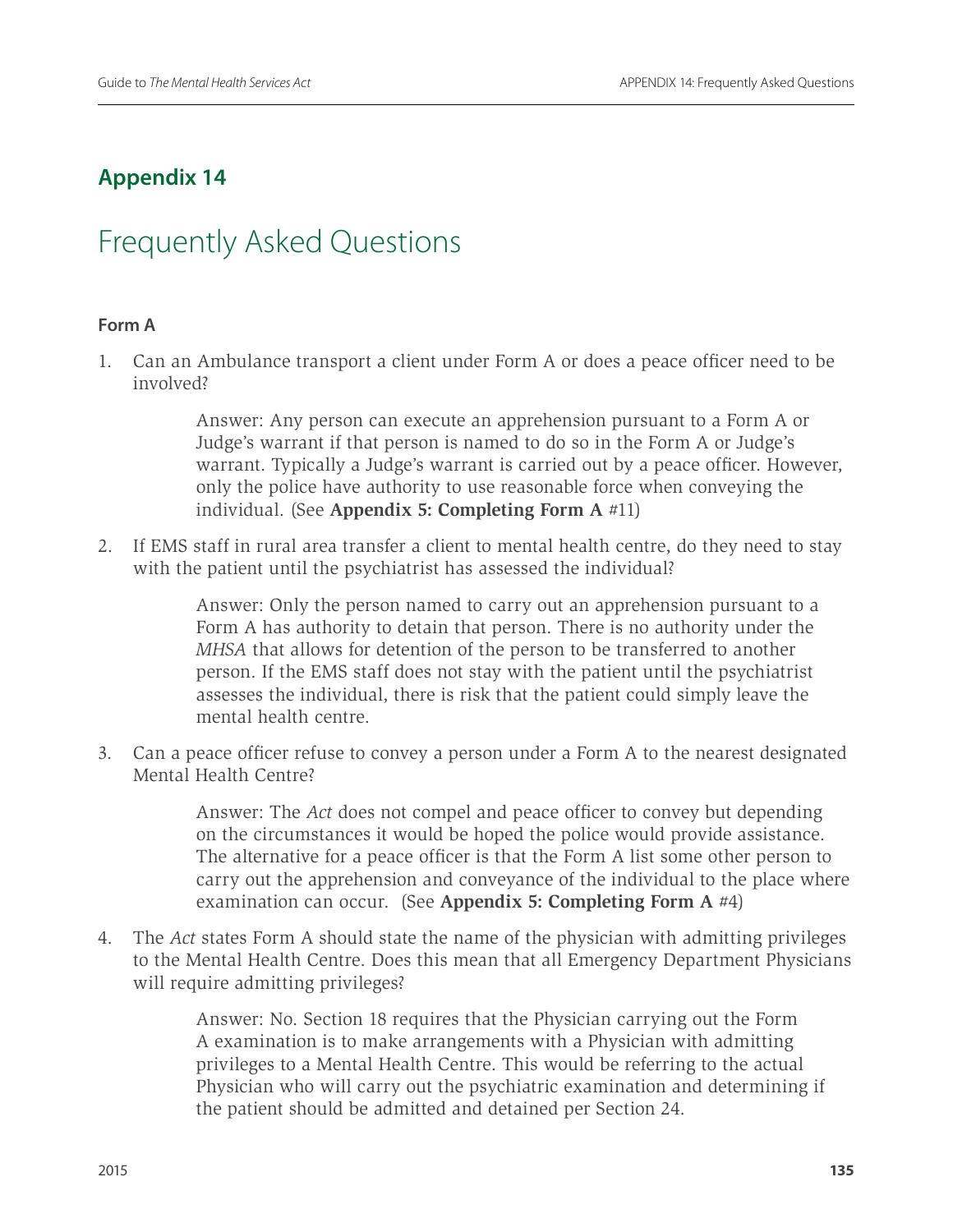#### **Form G (Guide Chapter 5.4 Admission on medical certificates (Form G) (s.24))**

5. Until the new *Act* is proclaimed should form G's be allowed to lapse or do they need to be revoked?

Answer: They need to be revoked.

6. If a non-psychiatrist with admitting privileges completes the first form G who can complete the second?

Answer: A least one Form G must be completed by a psychiatrist.

7. If one Form G has been issued, the second Form G must be completed before the end of the third day following the day of admission If the person no longer fits the criteria prior to the 2nd Form G being completed, is it appropriate to allow the first form G to lapse or should it be revoked?

> Answer: The *Act* states under 31(1)(a) that a current certificate be revoked and not simply be allowed to lapse.

8. If an involuntary patient is transferred to another Regional Health Authority MHC does the Form G process need to be repeated?

> Answer: The *Act* does not specifically require an accepting RHA to complete a new set of certificates and therefore the person could be admitted without renewing the process.

9. Can an appeal be made with only the first Form G in place?

Answer: S. 34(2) of the *Act* provides that a person described in 33(1)(a), namely a person subject to detention in a MHC pursuant to section 24 (which could include either detention on one or two certificates), can submit an appeal in writing to the chairperson of the review panel. This is subject to the condition in 34(4) that if the person has previously exercised his right to appeal, that two new certificates under s. 24 have been issued since that previous appeal.

#### **Form G time periods: (Guide Chapter 5.4 Admission on medical certificates (Form G) (s.24))**

New patient with Form G completed in Emergency Department:

10. When does the three day detention period time limit begin?

Answer: s. 24(5) provides the following: "If this is a new patient, the patient can be admitted to a MHC on issuance of one certificate. The three day detention period begins at the time that the patient is admitted to the MHC pursuant to that first Form G."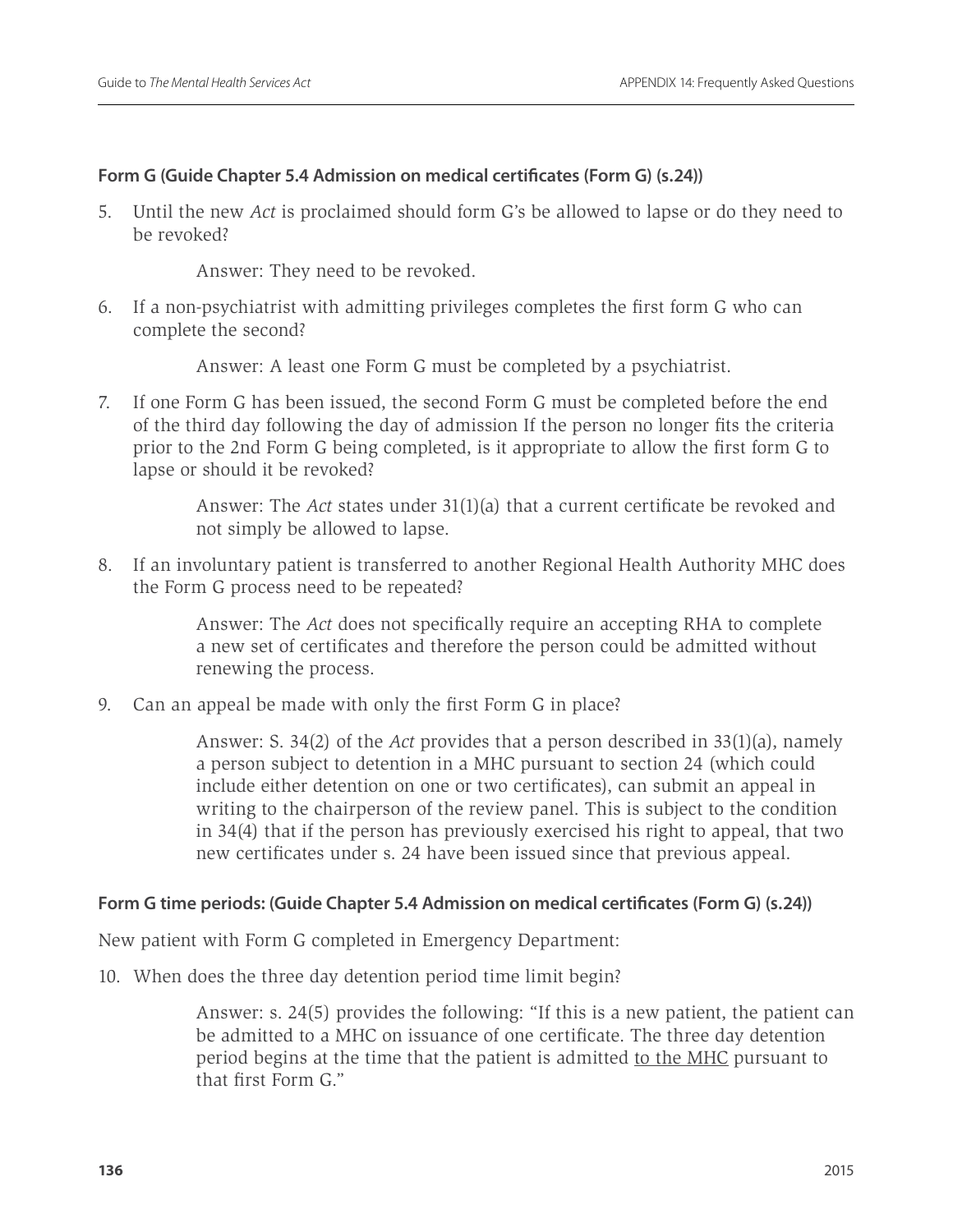11. After admission, when do Form G's expire for patients with a Form G completed in Emergency Department?

> Answer: When two valid Form G certificates are in place, they expire at the end of the 21st day (midnight) following the date the patient was admitted to the MHC on completion of the first Form G.

Existing MHC voluntary patient requiring certification:

12. If the first form G is signed for an existing MHC patient, when does the three day time period time limit start?

> If this is an existing MHC patient, the three day detention period begins at the time that the first Form G is issued.

13. When do Form G's expire for an existing MHC voluntary patient who becomes certified?

Answer: When two valid Form G certificates are in place they expire at the end of the 21st day (midnight) following the date upon which the first form G was issued if the person was an inpatient when the first form G was issued.

#### **Form K**

14. In the new *Act*, who will sign Form K's?

Answer: The Provincial Director of Mental Health Serves will continue to sign Form Ks. (See Chapter 5.12 Transfer (s.28))

#### **Peace Officer**

15. Can a peace officer use force to enter a dwelling house to execute a *MHSA* warrant or without a warrant under sections 18, 24 or 24.6?

> Answer: The *MHSA* provides authority for a peace officer or other designated person to use reasonable force to convey a person to a mental health centre, but does not provide authority for a peace officer to enter a dwelling house. A peace officer may enter a dwelling house to apprehend a person if permission to enter the dwelling is obtained or emergency situations exist. (see **Appendix 7: Peace Officer Responsibilities** #6)

16. Does a peace officer have to stay with an individual at the hospital until they are examined by a psychiatrist?

> Answer: A peace officer who conveys an individual to a mental health centre on a Form A request, a section 20 apprehension, or a judge's warrant retains custody of the individual until the person can be examined by a physician with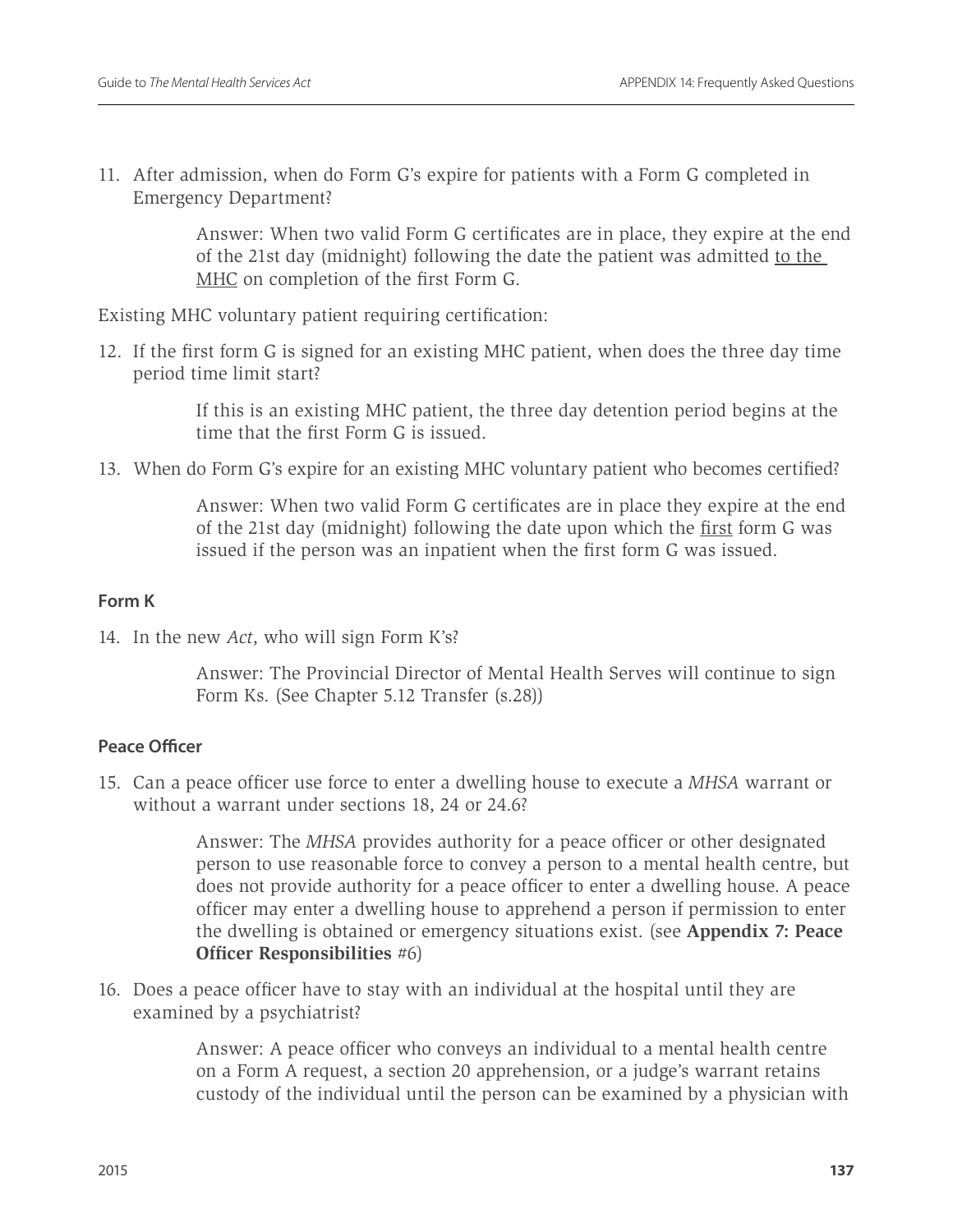admitting privileges to a mental health centre. These sections of the Act do not provide authority for the individual's detention to be transferred to the hospital staff. As a result, if the peace officer does not remain with the individual until the psychiatric examination takes place; there is risk that the individual leave. (See **Appendix 7: Peace Officer Responsibilites** #2)

17. If a peace officer apprehends someone with or without a warrant does this mean they will be admitted?

> Answer: No. The individual needs to be examined by a physician with admitting privileges to determine if they need to be admitted. (Guide Chapter 5.4)

18. Can a peace officer apprehending a person under sections of the Mental Health Services Act in a rural area transfer the patient to another peace officer?

> Answer: This authority is not available in the MHSA, although might be available to officers pursuant to their authorities as peace officers.

#### **Patients Requiring Acute Medical Care Outside Mental Health Centre**

19. Can an involuntary patient be admitted to a general ward in hospital?

Answer: An involuntary patient can only be admitted to a designated mental health centre. (Guide Chapter 3.1)

20. If a certified patient needs acute care, can they be transferred to an acute care ward? Is there a form?

> Answer: Section 29 "Temporary removal and return" allows an involuntary patient to be removed from a MHC to an "appropriate place if the patient requires care. (Guide Chapter 5.9)

No form as part of new Regulation.

21. Can the *MHSA* be used to certify and treat a person with a medical condition who is not capable of making the treatment decision?

> Answer: The *MHSA* does not provide authority to treat persons incapable of making treatment decisions unless the person is an involuntary patient under the *MHSA*. *The Health Care and The Substitute Health Care Decision Makers Act* should be used for persons incapable of making treatment decisions where they are not also involuntary patients under the *MHSA*. Mentally challenged persons would be an example. (Guide Chapter 5.11)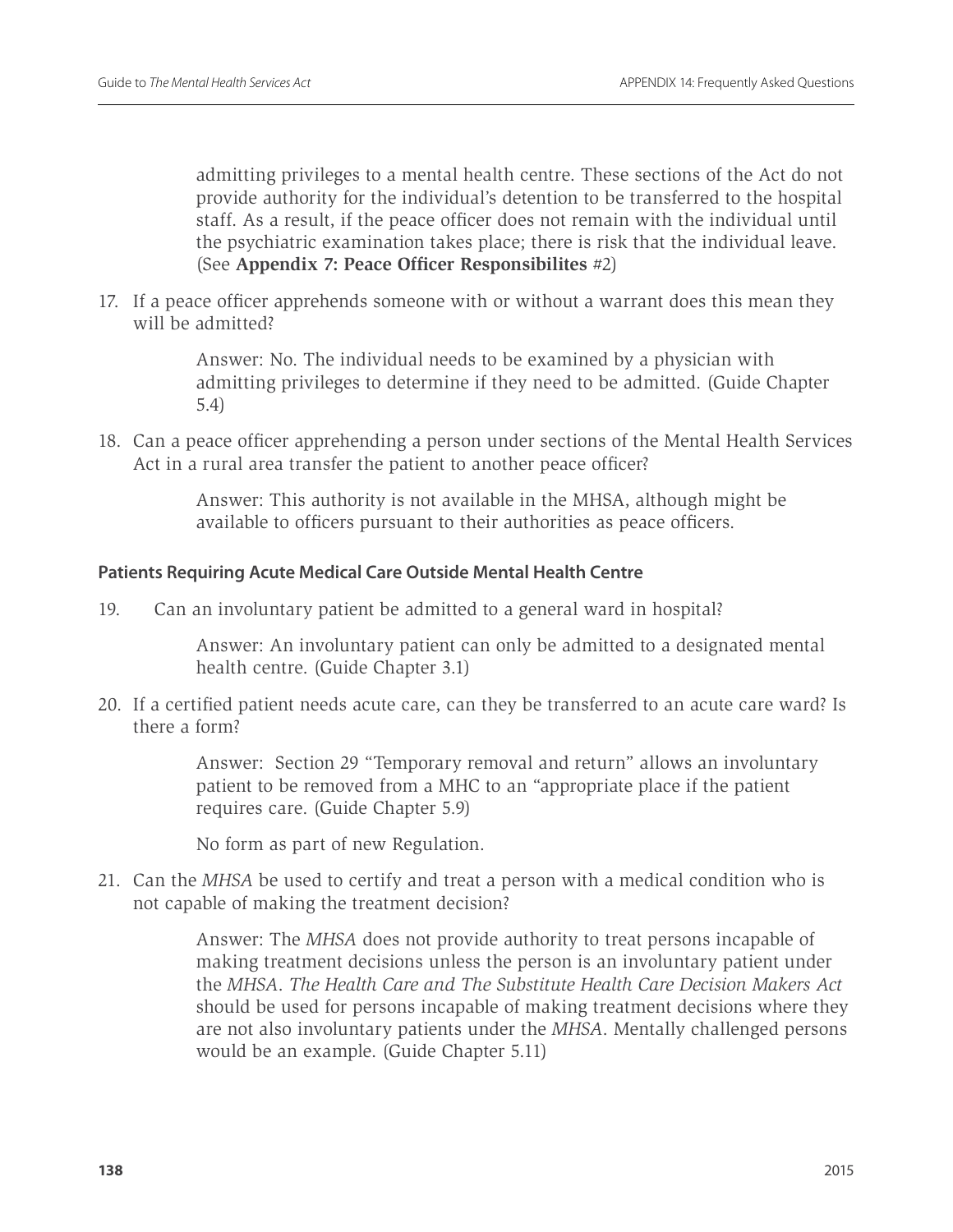## **Temporary Hold by Nurses in Mental Health Centre**

22. Does the new section allowing for nurses to hold a voluntary patient for three hours apply to the emergency wards or other wards?

> Answer: No, the three hour hold only applies to a voluntary patient in a mental health centre. (See **Appendix 11: Nurse Responsibilities** #2)

23. Do the new temporary hold provisions allow a nurse to prescribe medications?

Answer: No, the prescribing of medications and other forms of treatment against a persons will are not the discretion of a nurse during the temporary hold. (See **Appendix 11: Nurse Responsibilities** #2)

24. The temporary hold section refers to an exam by a physician, not a physician with admitting privileges, what are the implications?

> Answer: In most situations a physician with admitting privileges would be called. If the physician did not have admitting privileges they would have to complete a Form A for authority to continue to hold the person. (See **Appendix 5: Completing Form A** #1)

25. Would a nurse practitioner have authority to prescribe medication during a three hour hold?

> Answer: Section 33.1 does not provide authority for the nurse to prescribe medications to a person being held. Section 25 provides that except in an emergency, a voluntary patient is not to receive diagnostic or treatment services or procedures except if that person consents (or the person's proxy, nearest relative, etc. consents in the event that the person does not have capacity). (See **Appendix 11: Nurse Responsibilities** #2)

26. Could a nurse or nurse practitioner administer medication that had previously been prescribed by a physician (PRN)?

> Answer: Section 25 provides that except in the case of an emergency, where a patient is in a MHC per s. 17 (voluntary admission), no diagnostic or treatment services or procedures are to be carried out on the patient except with the consent of the patient or consent of proxy, nearest relative, etc. – so, the answer is yes if the patient consents, or if it's an emergency. (See **Appendix 11: Nurse Responsibilities** #2)

27. Is there a form for a Temporary Hold?

Answer: Not in the Regulations. Since the form is not prescribed, either the form could be created through SK-wide or region-by-region policy basis.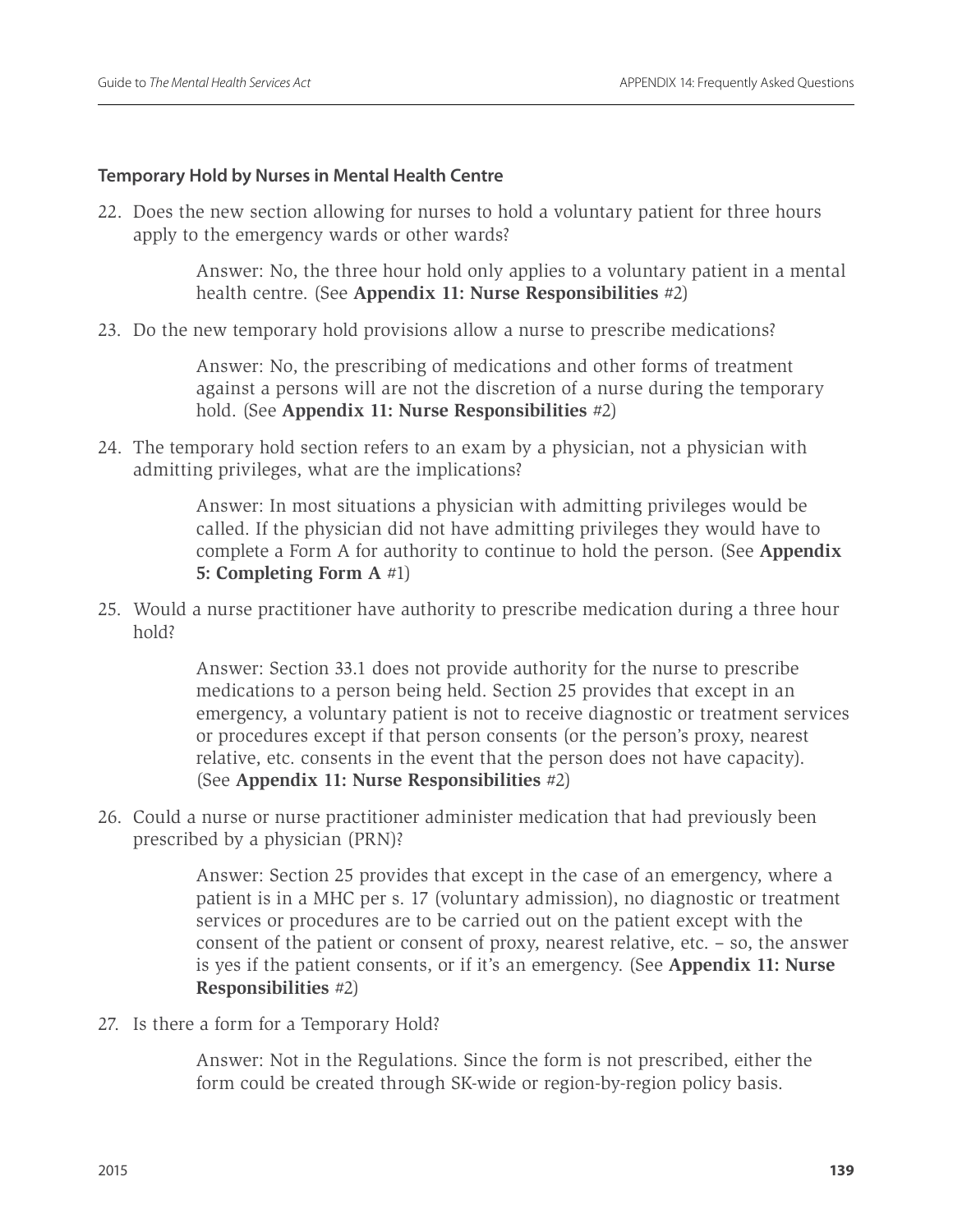### **Mental Health Centre Temporary Leave**

28. Can a certified patient be allowed temporary leave from a mental health centre for other than health care services?

> Answer: Yes, this can occur pursuant to section 29, the activity must be a "benefit to the patient" and authorized by the attending physician. The attending physician can outline the purpose of the activity and who has supervisory responsibility and any restrictions. (Guide Chapter 5.9)

### **Community Treatment Order**

29. How specific does the residence clause have to be when completing a CTO?

Answer: The residence must be specified. (See **Appendix 8: Community Treatment Orders** #4)

30. If a worker or residence named in a CTO changes does a new CTO have to be issued?

Answer: No, if a person named in the CTO moves or their worker changes, the attending physician or the person authorized to supervise the CTO can make a note to file without going through the process of issuing a new CTO. (See **Appendix 8: Community Treatment Orders** #4)

31. How often can a person on a CTO appeal?

Answer: Voluntary appeals may be made by the patient OR, nearest relative, proxy or personal guardian at any time 21 days after a previous review including a mandatory review. (See **Appendix 8: Community Treatment Orders** #13)

A mandatory appeal occurs if the CTO is to extend beyond six months. (See **Appendix 8: Community Treatment Orders** #13)

32. Is there anything that can be done if a patient of a CTO makes themselves unavailable during the last period of a CTO?

> Answer: No. If a person leaves the province or makes themselves unavailable there is really nothing that can be done. (See **Appendix 8: Community Treatment Orders** #14)

If the person becomes involved with the mental health system in the other province they can be returned under section 21 or 28.2. (See **Appendix 8: Community Treatment Orders** #14)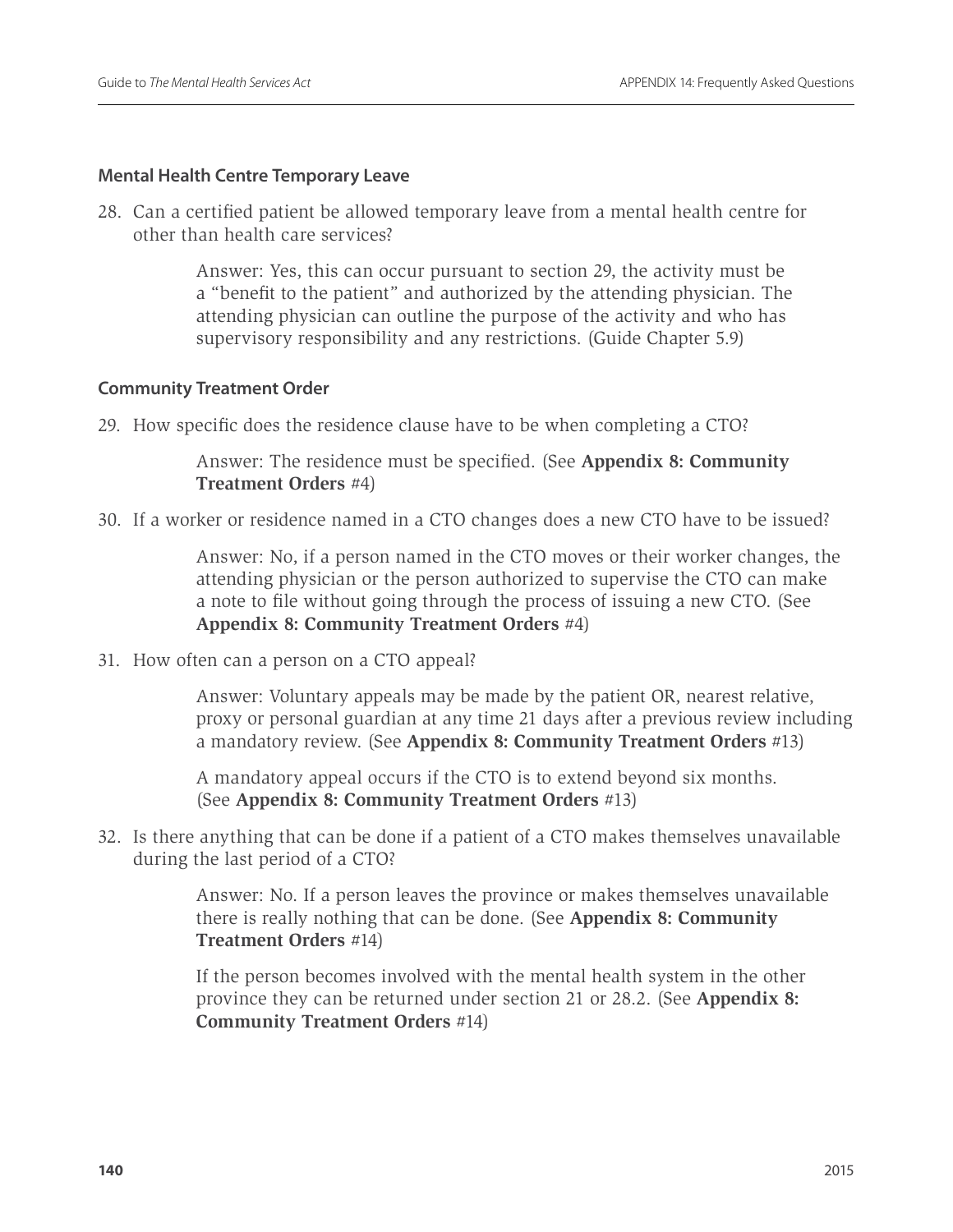33. If a CTO expires next week but the individual is reassessed today, can the commencement date be next week's date, or must it be the date of the reassessment?

> Answer: Section 24.5(1.2) and (1.3) says that the renewal of a CTO is valid for the period specified in the CTO so there is some discretion as to indicate the date of the reassessment or the date of expiration. The term of the CTO can only be six months in length. (See **Appendix 8: Community Treatment Orders** #5,6)

34. If the CTO has not been renewed prior to its expiration date, does the person require two certificates (Form H.3 and H.4) again? What certificates are required if the CTO does not get renewed prior to its expiry, but a Form H.7 is completed prior to expiry?

> Answer: If the CTO (FormH.3) has not expired, s.24.4 says that a new certificate (H.4) is not required. If the CTO expired, then certificates H.3 and H.4 are required regardless of any other forms being completed. (See **Appendix 8: Community Treatment Orders** #5,6)

35. Do the new CTO criteria pertain only to admissions in Saskatchewan?

Answer: The new criteria for CTOs and Long Term Detention Orders only pertain to admissions in Saskatchewan.

36. Is there a possibility of a "Charter' challenge to the changes to the criteria for CTO?

Answer: It is not appropriate to speculate on what the courts may accept as a Charter challenge. However Alberta has adopted similar criteria and British Columbia has temporary leave provisions without a challenge.

## **Long Term Detention Order**

37. Can a person on a Long Term Detention Order be granted temporary leave?

Answer: Yes, under s. 29. The leave must be authorized by the attending physician indicating the benefit to the patient and detailing any restrictions who has supervisory responsibility during the leave. (Guide Chapter 5.9)

38. Long Term Detention Orders now require a total of 60 days instead of 60 consecutive days. Over what time period?

> Answer: There is no requirement that the 60 days occur within a one or two year period. The section simply states that the person has to have been detained per s. 23 or 24 for a total of 60 days or longer immediately prior to the date of application for a LTDO. (Guide Chapter 5.6)

The phrase "immediately prior" is subject to interpretation and could be subject to review by the review panel or court. Presumably, if the person had been under a LTDO 10 years ago, this may not be considered recent enough. (Guide Chapter 5.6)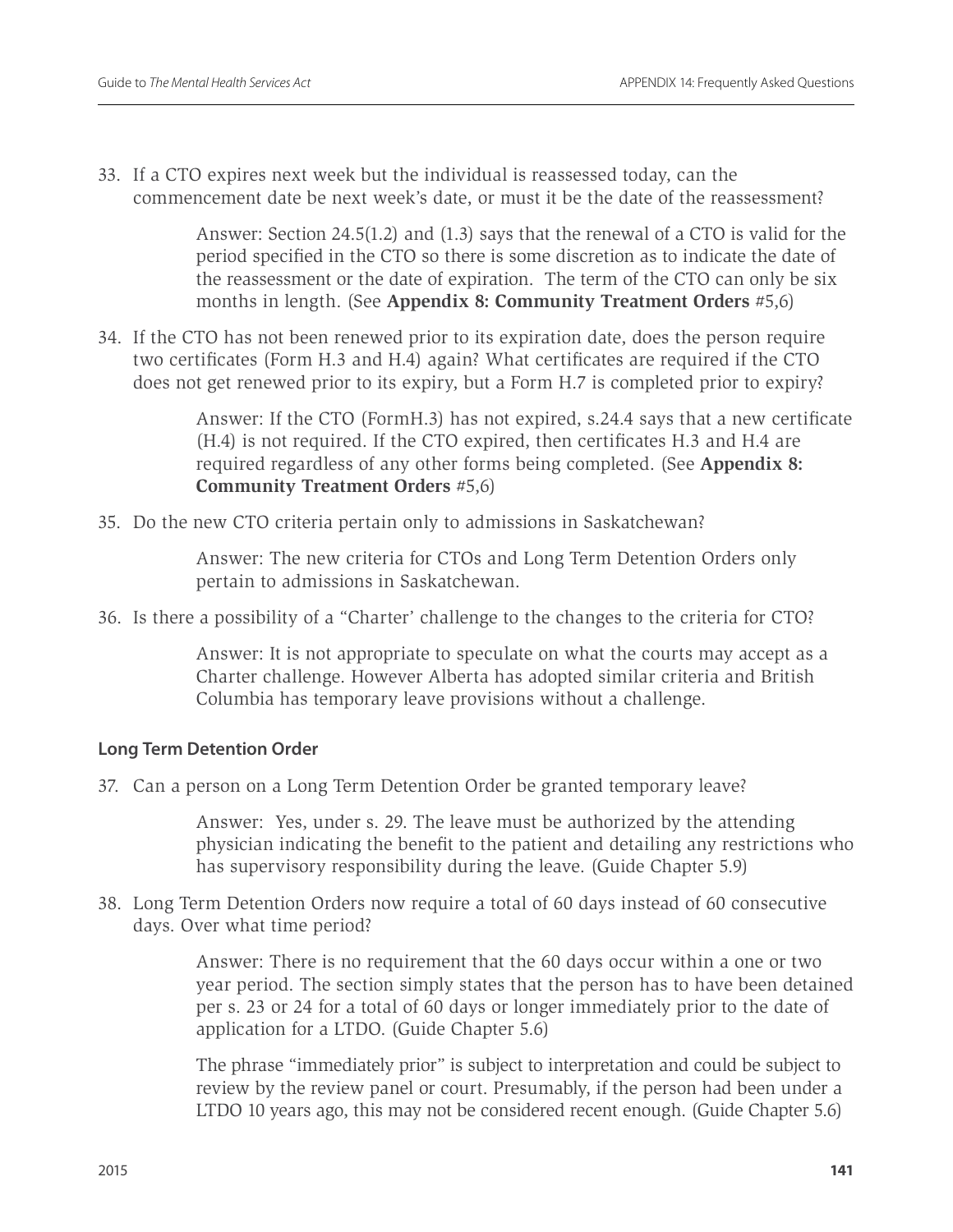## **ECT**

39. Does a new ECT Certificate process have to be completed when a patient is recertified at a 21 day period?

> Answer: Section 14(5) of the Regulations states that certificates issued for ECT are valid for a maximum of 12 sessions or until the expiration of any authority for the patient to be detained as an involuntary patient, whichever occurs first. So, if the Form G certificate period expires before the sessions are complete, new ECT certificates would have to be issued.

40. How can ECT be provided for Medical unit patients?

Answer: Regions should seek legal advice from their own counsel for these individual cases. Consideration should be paid to Section 25(4) stating that no special treatment (ECT) are to be administered on an involuntary patient except in accordance with the Regulations. An involuntary patient is defined as a patient who is admitted to and detained in a Mental Health Centre per Section 23, 24 or 24.1. Thus, the ECT provisions of the *MHSA* will only apply to patients currently admitted to and detained in a Mental Health Centre.

If the person is not admitted to and detained in a Mental Health Centre, the person is not an involuntary patient and the *MHSA* ECT provision does not apply. As such, the patient unable to consent would lead to application of *The Health Care Directives and Substitute Decision Maker's Act*. (Guide Chapter 5.11)

# **Prescribed Health Professionals**

41. Who does the definition of Prescribed Health Professional include?

Answer: It includes Registered Nurses, including Nurse Practitioners and Registered Psychiatric Nurses. (Guide Chapter 2 vi.)

42. Why was the Prescribed Health Professionals definition not expanded to include other groups?

> Answer: The Ministry of Health wanted to start with a small group but is willing to consider expansion in the future.

43. In the section concerning a "Prescribed Health Professional' the term reasonable amount of time is used. What does that mean?

> Answer: There is not specific definition in the Regulations. As such, discretion as to what constitutes a reasonable amount of time is left to the health professional in any given circumstance.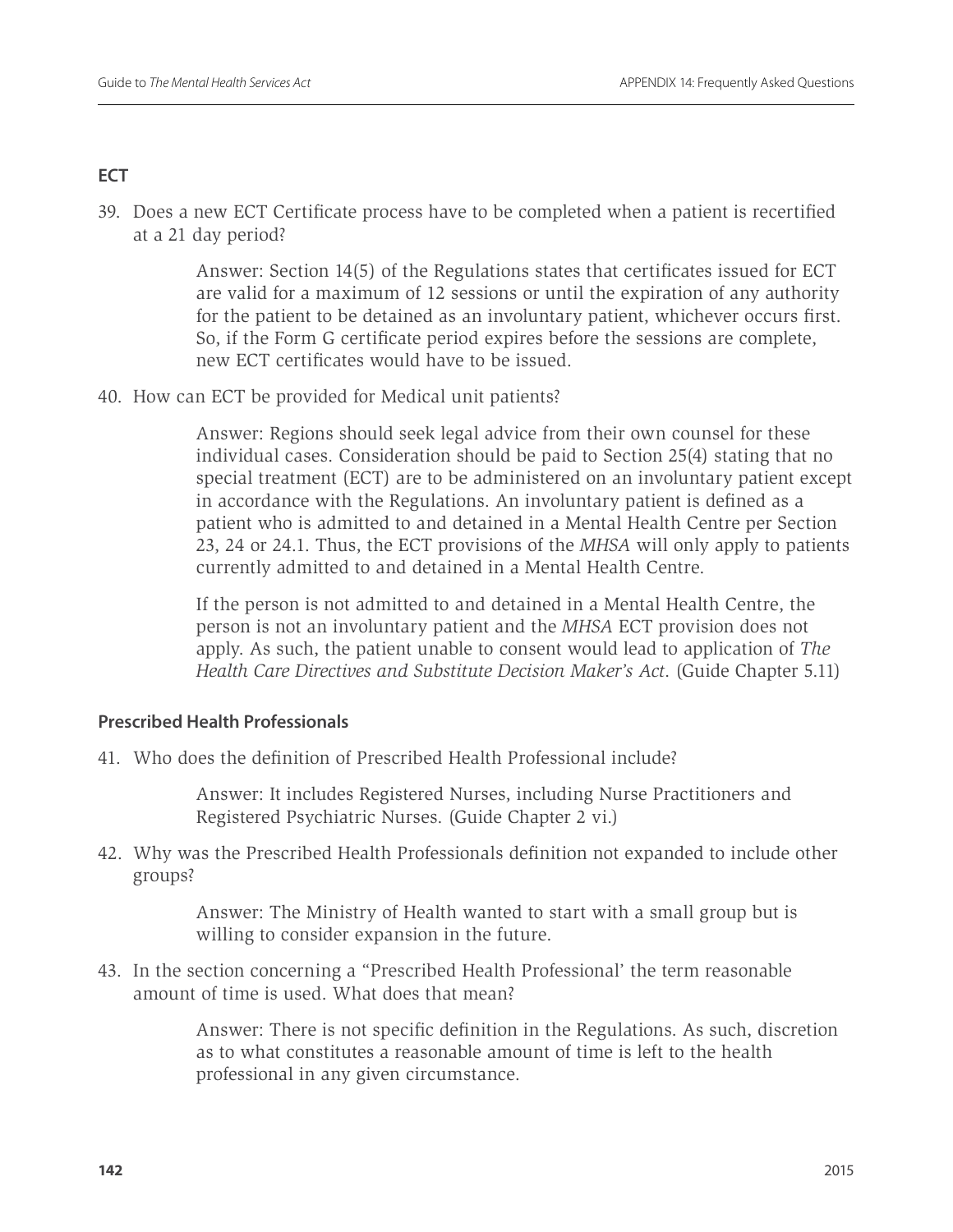44. Does allowing a Prescribed Health Professional to complete a Form A contravene *The Psychologists Act, 1997*?

> Answer: The wording in section 18 has been changed so the prescribed health professional is providing an opinion and not certifying that the person has a mental disorder.

### **HIPA**

45. How have the rules concerning the disclosure of information changed with the introduction of HIPA?

Answer:

- i. Appendix 11 of the Guide to *The Mental Health Services Act* 2015 explains collection, use and disclosure of Personal Health Information.
- ii. *HIPA* does not apply to Approved Homes see the Approved Homes manual.

### **Other questions**

46. What are the implications of the amendments becoming law?

Answer: New forms and procedures must be used from 00:01 hours of the date the amendments come into effect.

"Old' forms may be valid but every effort must be made to use the new forms.

Certificates that have been written before the proclamation date continue to be valid, including Form Gs, CTOs, and Long Term Detention Orders.

47. What if an involuntary patient has an advanced health care directive?

Answer: Where a directive is made by a person subject to a certificate under section 24, 24.1 or a Community Treatment Order the directive relating to mental health treatment is used as a guide. (Guide Chapter 5.11)

48. If involuntary patients can only be admitted to a 'designated' mental health centre, what can be done in case of overcrowding when patient may stay in ED or temporary beds.

> Answer: section 18.1 provides that the director can authorize the patient's assessment, treatment or care somewhere other than the MHC, otherwise, an involuntary patient can only be admitted and be treated in an MHC. (Guide Chapter 3.1)